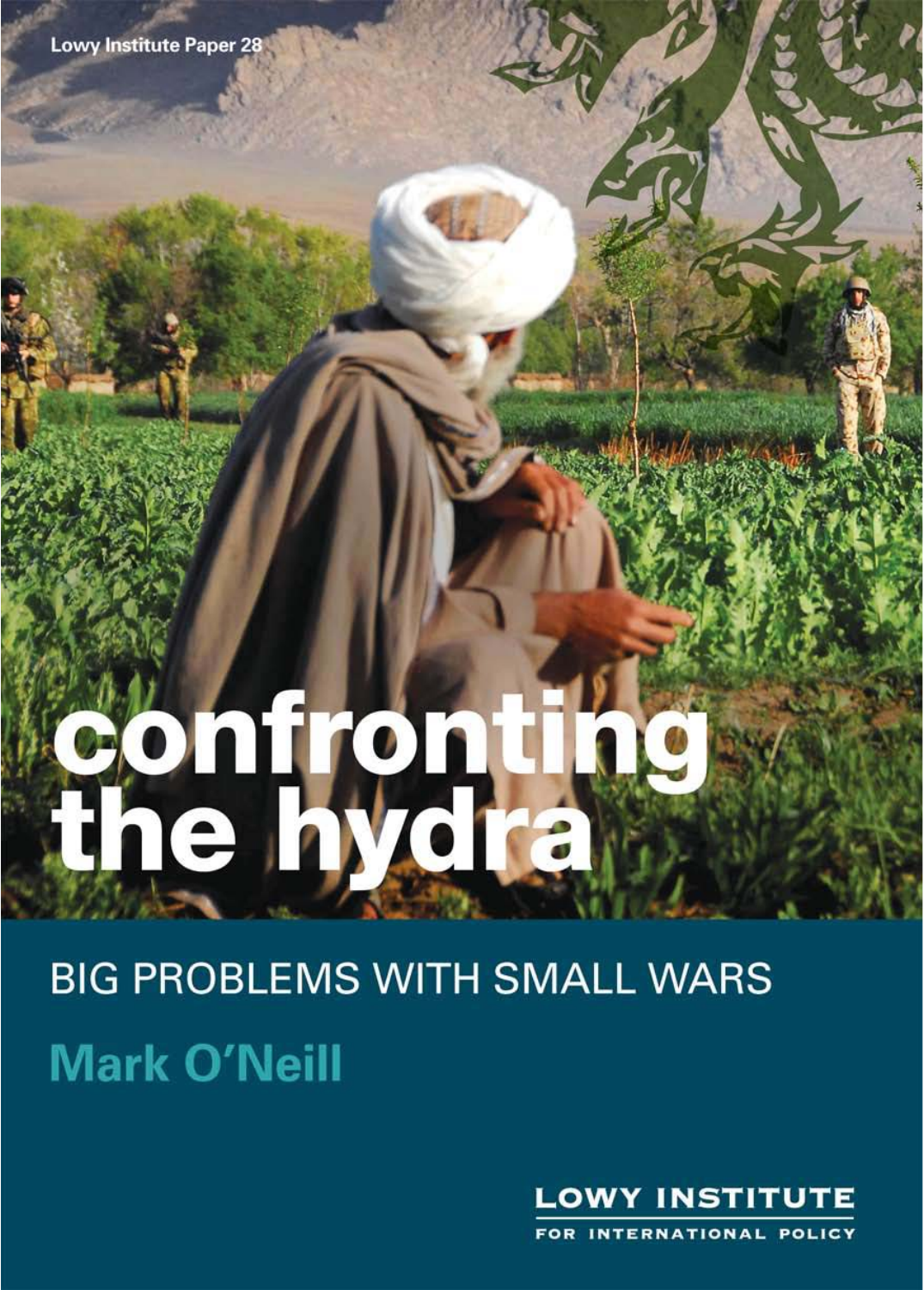Lowy Institute Paper 28

# **confronting the hydra**

BIG PROBLEMS WITH SMALL WARS

**Mark O'Neill**

**LOWY INSTITUTE** FOR INTERNATIONAL POLICY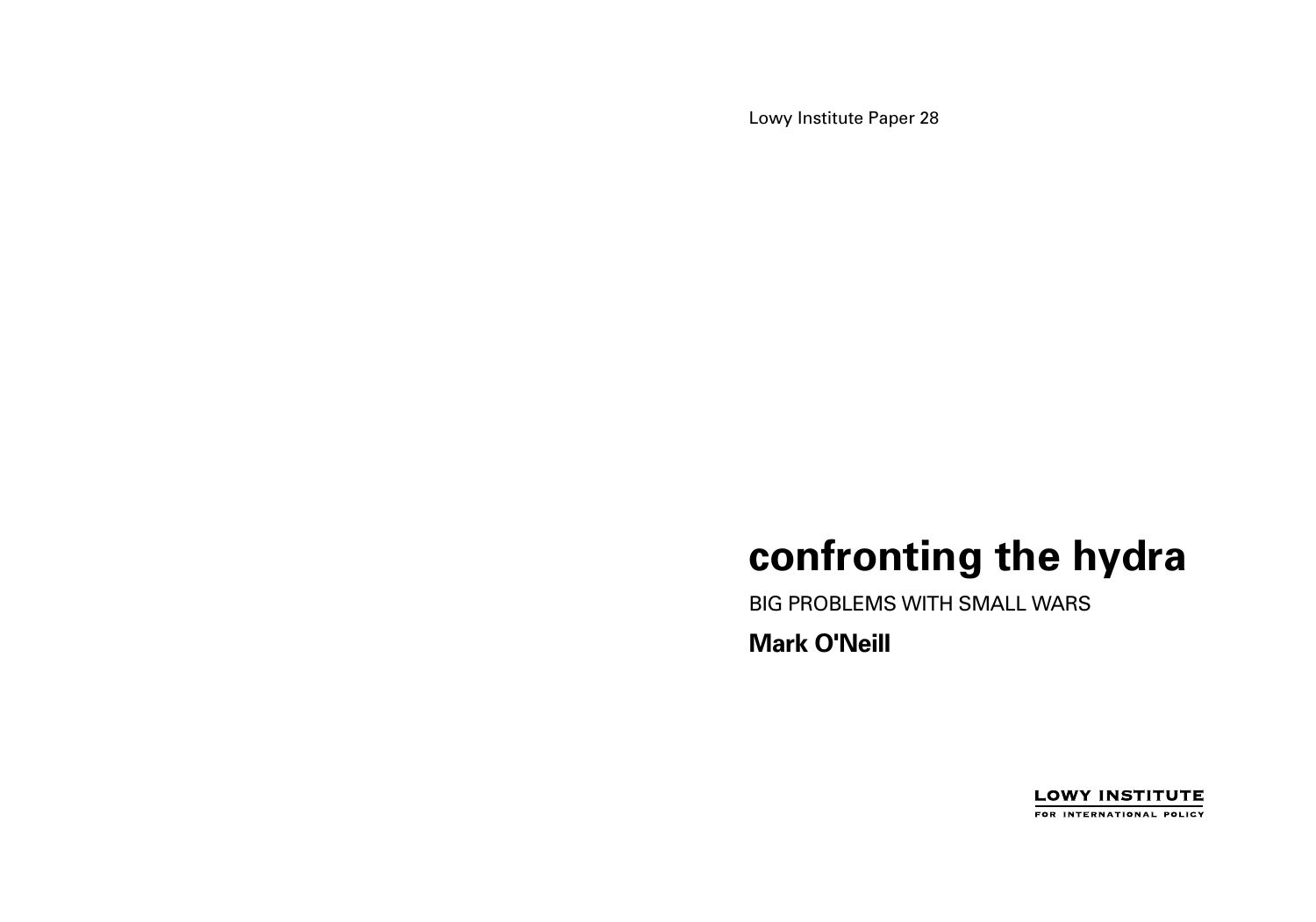First published for Lowy Institute for International Policy 2009



PO Box 102 Double Bay New South Wales 1360 Australia www.longmedia.com.au info@longmedia.com.au Tel. (+61 2) 9362 8441

Lowy Institute for International Policy © 2009 ABN 40 102 792 174

All rights reserved. Without limiting the rights under copyright reserved above, no part of this publication may be reproduced, stored in or introduced into a retrieval system, or transmitted in any form or by any means (including but not limited to electronic, mechanical, photocopying, or recording), without the prior written permission of the copyright owner.

> Cover design by Longueville Media/Nina Nielsen Typeset by Longueville Media in Esprit Book 10/13

National Library of Australia Cataloguing-in-Publication entry

Author: O'Neill, Mark. Title: Confronting the hydra : big problems with small wars / Mark O'Neill. Edition: 1st ed. ISBN: 9781921004391 (pbk.) Series: Lowy Institute Paper ; 28. Notes: Bibliography. Subjects: Counterinsurgency--Australia. Operational readiness (Military science) Australia--Defenses Australia--Military policy. Australia--Strategic aspects. Other Authors/Contributors: Lowy Institute for International Policy. Dewey Number: 355.033594

Printed and bound in Australia using fibre supplied from plantation or sustainably managed forests. Inks used in this book are vegetable based (soy or linseed oil).

**Mark O'Neill** was the inaugural Chief of Army Fellow at the Lowy Institute for International Policy. Mark is a Lieutenant Colonel in the Australian Army with 25 years service. He has had operational service in Somalia, Mozambique and Iraq, where he was Senior Advisor at the Multi-National Force Iraq's Counterinsurgency Center for Excellence.

Mark has worked on counterinsurgency issues with the Australian, US, British, South African and Iraqi Armies; including fieldwork and teaching about counterinsurgency from the small team to Corps Headquarters level. During 2007 and 2008, he was a member of the editorial panel that produced the Australian Army's counterinsurgency doctrine.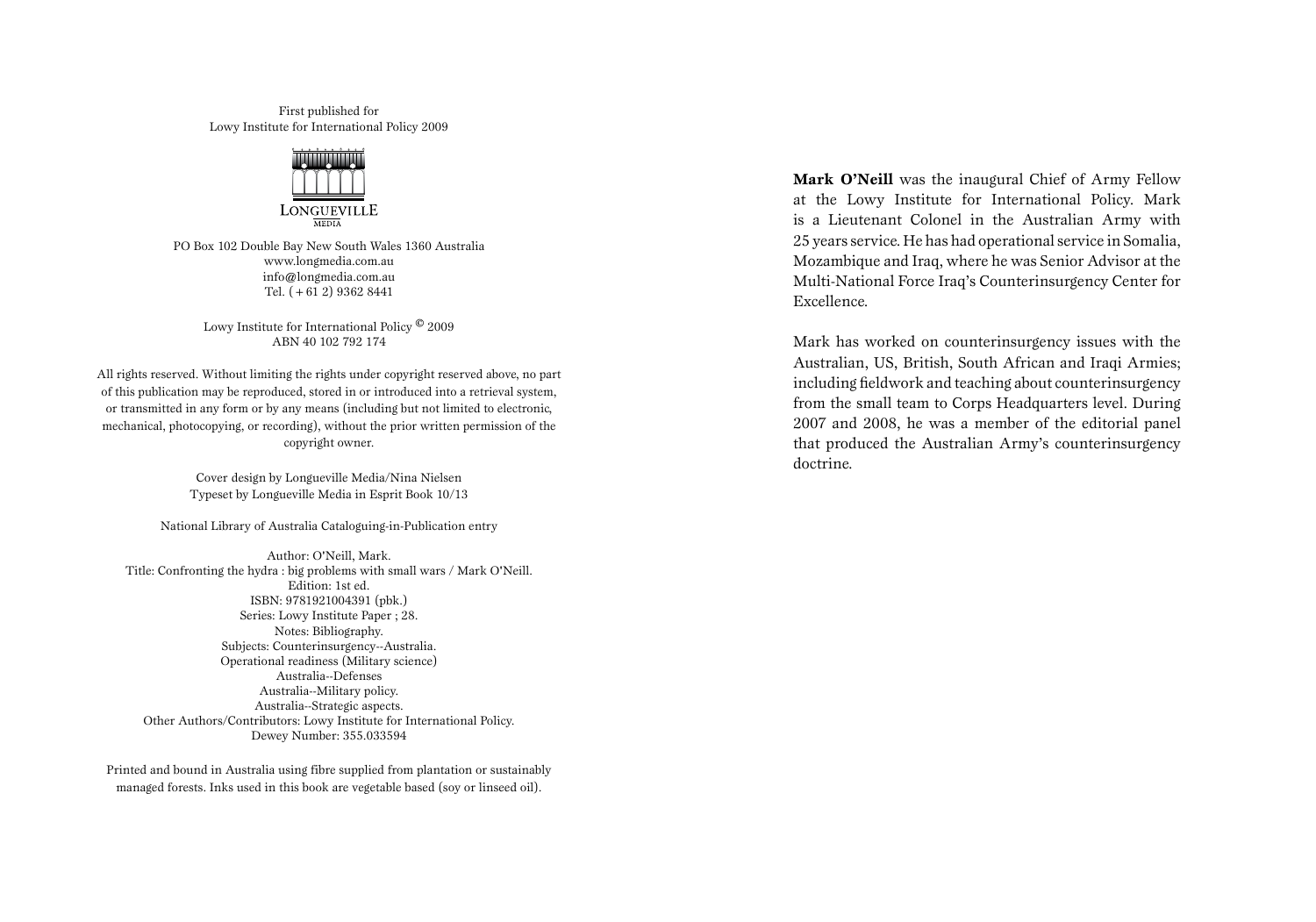## **Dedication**

To the soldiers of the Australian Army who have fought, and continue to fight, Australia's wars.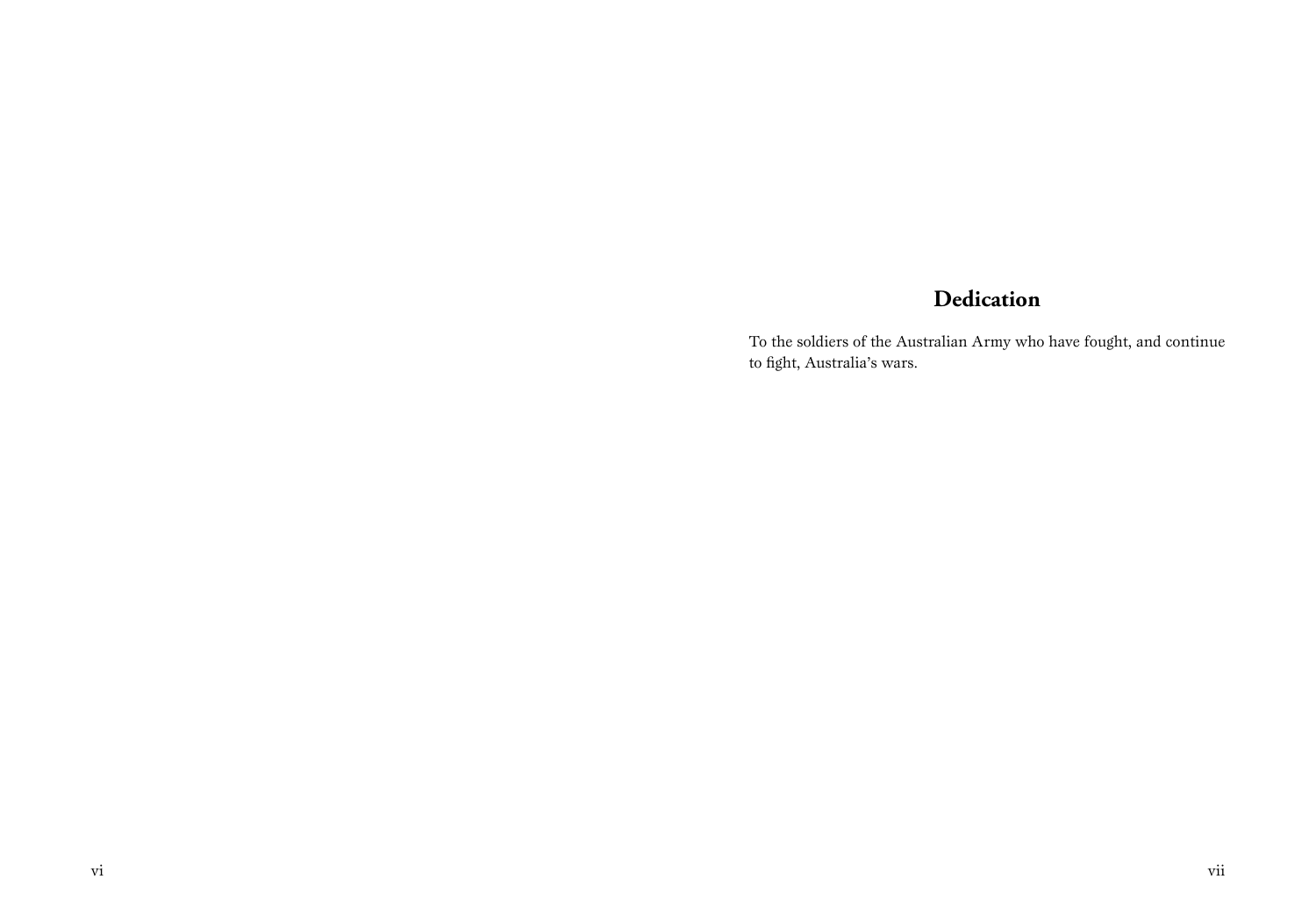## **Disclaimer**

The views expressed herein are the author's and not necessarily those of the Australian Army or the Department of Defence. The Commonwealth of Australia will not be legally responsible in contract, tort or otherwise for any statement made in this publication.

# **Executive summary**

Australia needs to worry a little less about the small problems it has with big wars, and address some of the big problems that it has with small wars.

Small wars, such as insurgencies, became the most prevalent form of conflict globally in the middle of the  $20<sup>th</sup>$  century. The  $2009$ Australian Defence White Paper predicts that intrastate conflict will remain the most common form of war in the period to 2030. Australia has a long record of involvement in such conflicts, although participation has always been a matter of choice. But the fact that these are wars of choice for Australia, and that it frequently only plays a bit part, does not mean that they are insignificant in cost and political impact. And history demonstrates that small wars of choice can become wars of necessity.

Australia's interest as a democratic middle power that *chooses* to engage in counterinsurgency conflicts requires the development of sound strategic policy approaches and capabilities to defeat the insurgency Hydra. Despite this, the focus of Australia's national strategic policies has remained on conventional, interstate warfare. Examples from Australian experience highlight the difficulties that arise from adopting a primarily tactical approach to counterinsurgency and the enduring nature of counterinsurgency as a policy problem. Insurgency itself is not a tactical action  $-$  it is a holistic strategy, aimed at a political outcome. So countering insurgency must be a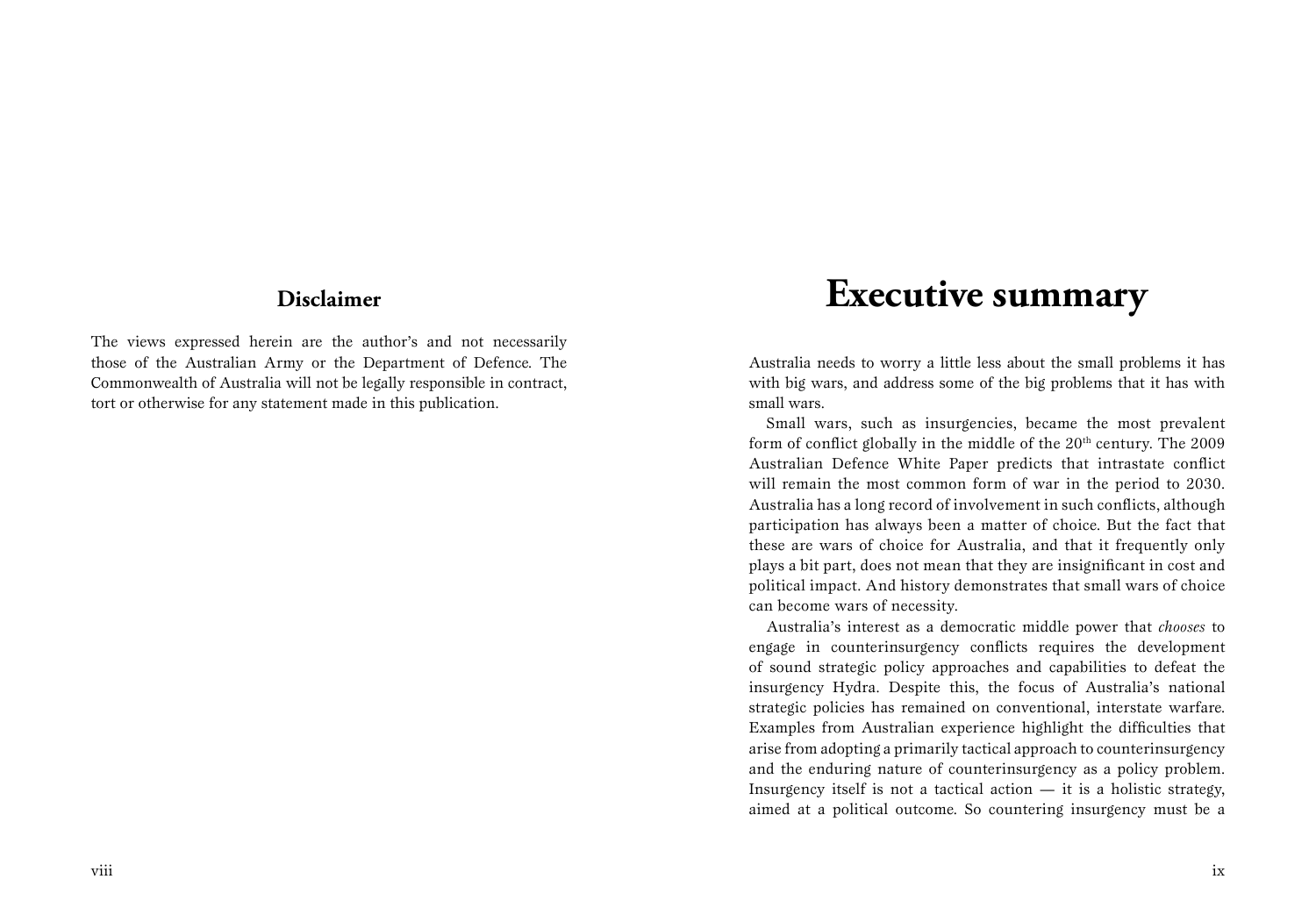strategic action, irrespective of whether carried out by a host nation or a middle power acting as a member of a coalition.

This paper identifies five effective ways for a democratic middle power such as Australia to conduct counterinsurgency: population focus, an indirect approach, pre-emption, information activities and the use of adaptive measures. These provide a framework for the development of an appropriate counterinsurgency strategy for Australia's circumstances.

Eight policy recommendations are made to support the development of a strategic approach to Australia's involvement in counterinsurgency conflicts:

- Defence White Papers must provide adequate policy guidance, rather than narrative, about Australia's ongoing concern with counterinsurgency. A policy framework must be stipulated (a population focus, an indirect approach, pre-emption, information activities and the use of adaptive measures) to inform Australian national policy relating to the conduct of counterinsurgency.
- Development and publication of a whole-of-government counterinsurgency doctrine.
- Identification, training, education and deployment of a cadre from across relevant government departments to enable a true whole-of- government approach to counterinsurgency. Implicit in this recommendation is the requirement to prepare such a group for possible employment alongside Australian Defence Force, Coalition and Afghan National Government organisations in Afghanistan.
- Creation of a national counterinsurgency centre of excellence that is focused on whole-of-government, regional and coalition approaches.
- Development of more robust educative mechanisms to support decisions made about counterinsurgency by the National Security Committee of Cabinet and higher political decision-makers.
- Further development of the defence capabilities required for successful counterinsurgency campaigning. Key areas of investment must be human intelligence, electronic warfare, surveillance, psychological warfare, information operations, civil-military affairs and unconventional warfare.
- Australia must improve upon its ability to assist friendly foreign counterinsurgency forces. This should be done through development of the capability to train, mentor and, if necessary, lead indigenous counterinsurgency forces. Such a capability will have utility far beyond the current fight in Afghanistan and will assist Australia with an indirect approach to counterinsurgency.
- A greater role for the Australian Federal Police in counterinsurgency campaigns, beginning with the present campaign in Afghanistan.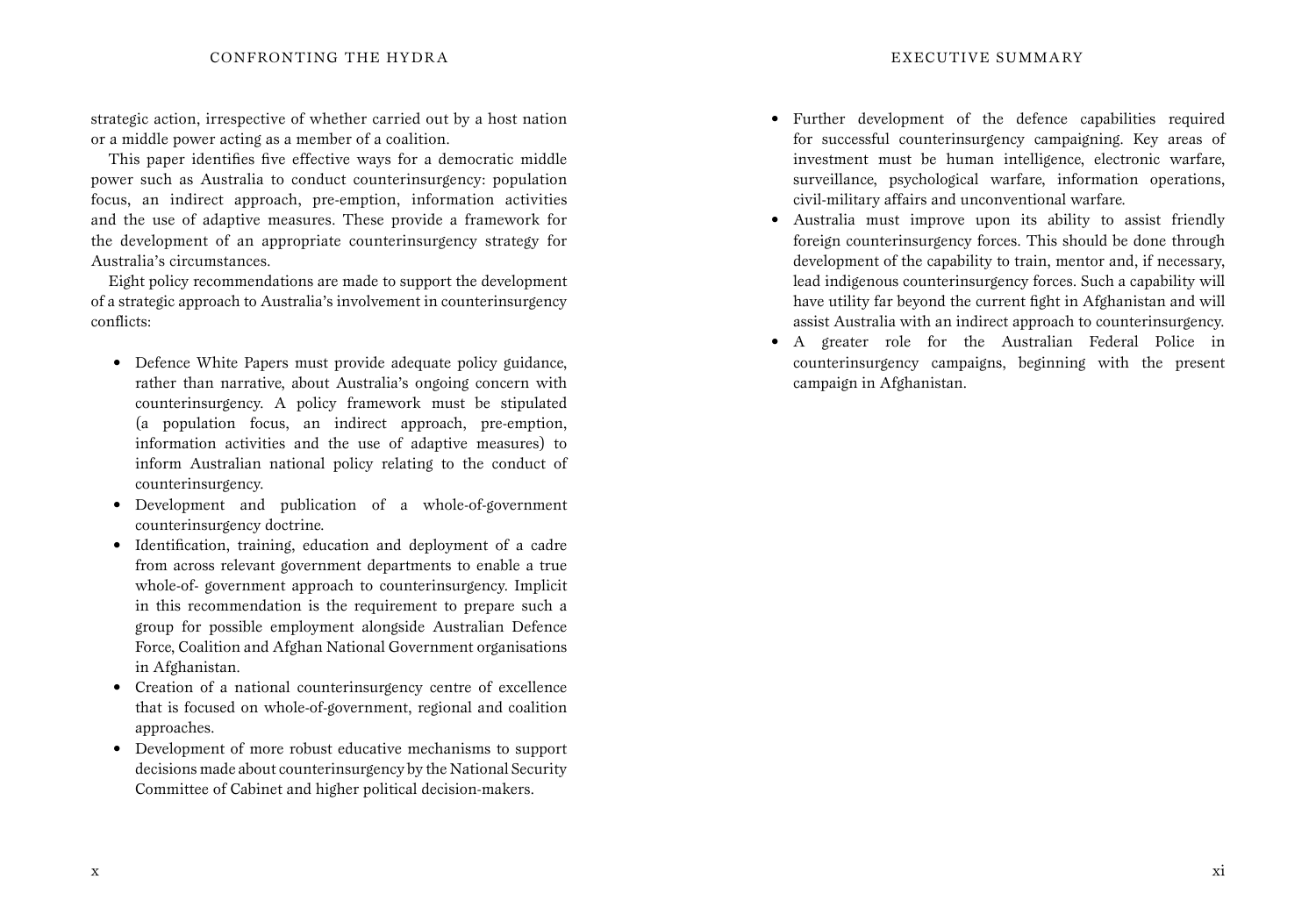# **Contents**

| Dedication                               | vii                     |
|------------------------------------------|-------------------------|
| Disclaimer                               | viii                    |
| Executive summary                        | ix                      |
| List of boxes, figures and tables        | XV                      |
| List of acronyms                         | XV                      |
| Acknowledgements                         | xvii                    |
| <b>Chapter 1: Setting the scene</b>      | 1                       |
| Aim                                      | $\mathbf{1}$            |
| The Hydra                                | $\overline{\mathbf{c}}$ |
| Australia as a case study                | $\overline{\mathbf{c}}$ |
| Outline and scope                        | 5                       |
| Meanings matter                          | 5                       |
| Insurgency and counterinsurgency defined | $\,6$                   |
| The issue of terrorism and insurgency    | $\overline{7}$          |
| On the asymmetric nature of insurgency   | 8                       |
| Chapter 2: Understanding insurgency and  |                         |
| counterinsurgency                        | $\boldsymbol{9}$        |
| Introduction                             | 9                       |
| War, but different                       | 11                      |
| Violence and criminality                 | 14                      |
| The vitality of ideas and narrative      | 17                      |
| Human and social issues                  | 20                      |
| Material issues and practicalities       | 29                      |
|                                          |                         |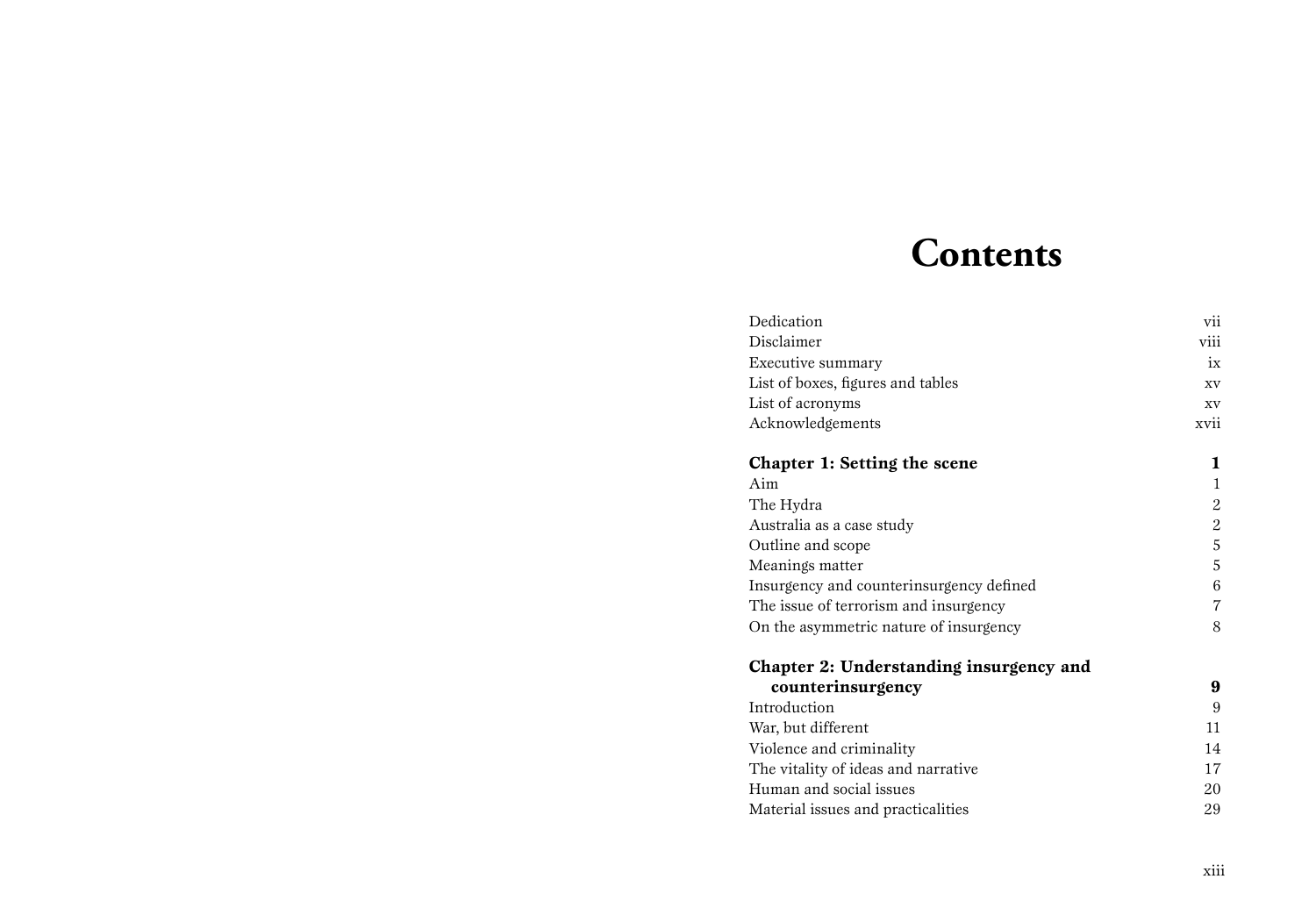#### **Chapter 3: The Australian example: an enduring**

| policy problem           | 37 |
|--------------------------|----|
| Introduction             | 37 |
| A problem in the past    | 38 |
| A problem in the present | 39 |
| A problem in the future  | 43 |
| Costs and risks          | 46 |
| Policy is inadequate     | 49 |
| Conclusion               | 52 |

#### **Chapter 4: Defeating the Hydra: a strategic approach 55**

| Introduction   | 55 |
|----------------|----|
| Policy is king | 56 |
| Strategy       | 63 |
| Ways           | 66 |
| Means          | 75 |
| Conclusion     | 83 |

#### Policy recommendations 85

| <b>Notes</b>                                      | 93  |
|---------------------------------------------------|-----|
| <b>Bibliography</b>                               | 115 |
| Lowy Institute Papers: other titles in the series | 125 |

## **List of boxes, figures and tables**

| Figure 1 | Map showing locations of Australian counteringurgency<br>case studies |
|----------|-----------------------------------------------------------------------|
| Figure 2 | Regional map showing current insurgencies                             |
| Box 1    | Pre-Federation conflicts                                              |
| Box 2    | The Second Boer War                                                   |
| Box 3    | The Malayan Emergency                                                 |
| Box 4    | Confrontation                                                         |
| Box 5    | The Vietnam War                                                       |
| Box 6    | Bougainville                                                          |
| Box 7    | Timor-Leste                                                           |
| Box 8    | The Solomon Islands                                                   |
| Box 9    | Iraq                                                                  |
|          |                                                                       |
| Table 1  | Australian expenditure, A\$ million, select conflicts,                |
|          | 1999-2009                                                             |

## **List of acronyms**

| ADF           | Australian Defence Force                        |
|---------------|-------------------------------------------------|
| AFP           | Australian Federal Police                       |
| ANZAC         | Australian and New Zealand Army Corps           |
| <b>ASEAN</b>  | Association of South East Asian Nations         |
| $A$ us $A$ ID | Australian Agency for International Development |
| AQI           | al-Oaeda in Iraq                                |
| <b>BCE</b>    | Before the Christian era                        |
| BIG           | Bougainville Interim Government                 |
| <b>BRA</b>    | Bougainville Revolutionary Army                 |
| <b>CNAS</b>   | Center for a New American Security              |
| <b>CORDS</b>  | Civil operations and rural development support  |
| CR A          | Conzinc Rio Tinto Australia                     |
| <b>DFAT</b>   | Department of Foreign Affairs and Trade         |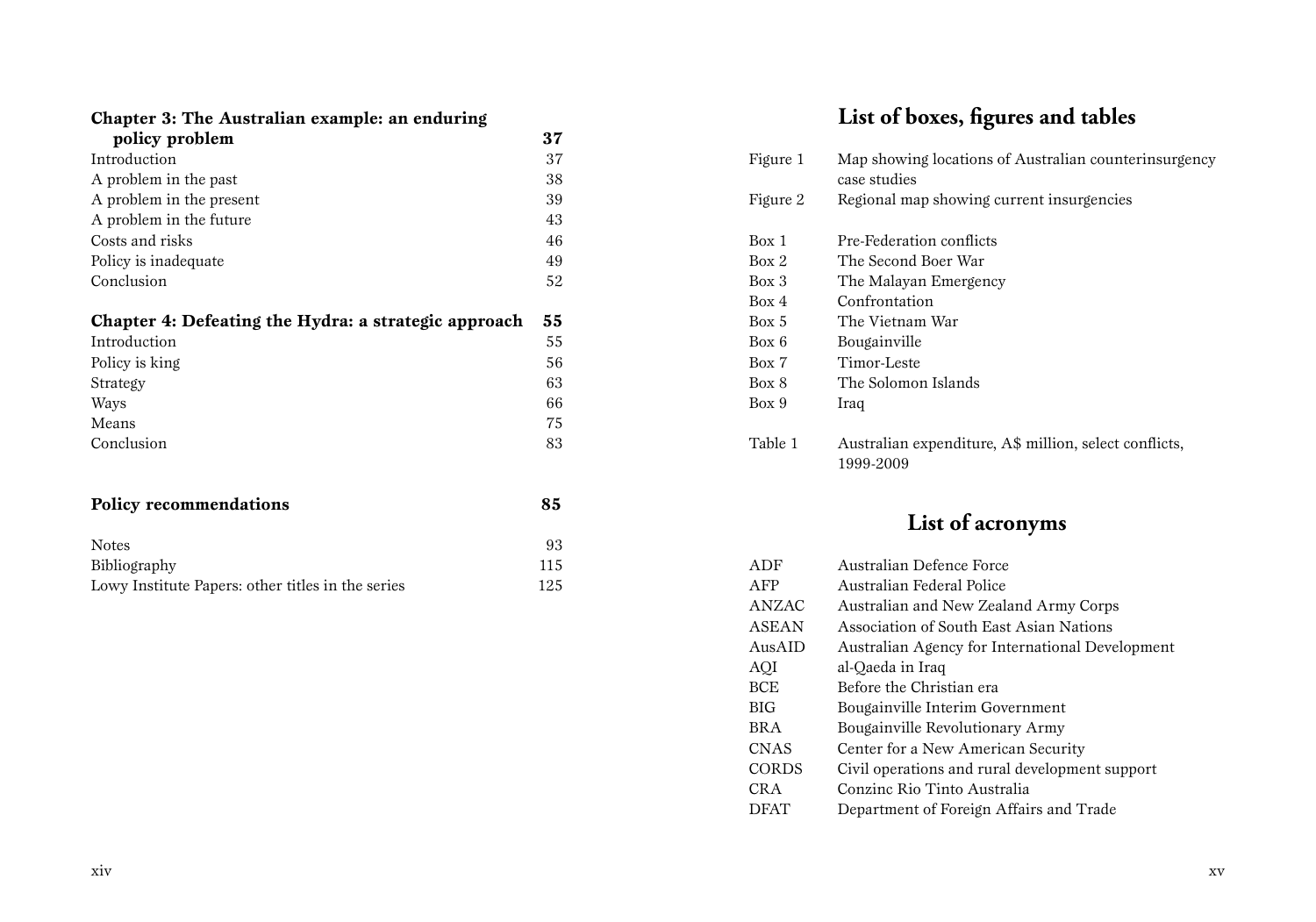| <b>GWOT</b> | Global War on Terror                           |
|-------------|------------------------------------------------|
| <b>HN</b>   | <b>Host Nation</b>                             |
| <b>IDG</b>  | <b>International Deployment Group</b>          |
|             | <b>INTERFET</b> International Force East Timor |
| IO          | Information operations                         |
| <b>ISAF</b> | International Security Force Afghanistan       |
| JAM         | Jaish Al Mahdi                                 |
| <b>LTTE</b> | Liberation Tigers of Tamil Elam                |
| <b>MCP</b>  | Malayan Communist Party                        |
| MRLA        | Malayan Races Liberation Army                  |
| MNF-I       | Multinational Force Iraq                       |
| <b>NSA</b>  | National Security Adviser                      |
| <b>NSCC</b> | National Security Committee of Cabinet         |
| <b>NSS</b>  | National Security Statement                    |
| <b>OAS</b>  | Organisation Armée Secrète                     |
| OEF-P       | Operation Enduring Freedom-Philippines         |
| <b>OMS</b>  | Office of the Martyr Sadr                      |
| PIR A       | Provisional Irish Republican Army              |
| PM&C        | Department of Prime Minister and Cabinet       |
| <b>PMG</b>  | Peace Monitoring Group                         |
| PRT         | Provincial Reconstruction Team                 |
| <b>RAAF</b> | Royal Australian Air Force                     |
| RAN         | Royal Australian Navy                          |
| RAR         | Royal Australian Regiment                      |
| <b>TMG</b>  | Truce Monitoring Group                         |
| <b>VC</b>   | Vietcong                                       |

#### WOG Whole-of-government

## **Acknowledgements**

This paper would not have happened without the Chief of Army Visiting Fellow position at the Lowy Institute for International Policy. I am grateful to the Chairman, Mr Frank Lowy AC; the Institute's first Executive Director, Mr Allan Gyngell AO; Professor Alan Dupont and Lieutenant General (retd) Professor Peter Leahy AC for the opportunity to have been the inaugural Army Fellow. Thanks to Professor Bob O'Neill AO for his support. My editor Rory Medcalf was patient while COIN practice and teaching supplanted COIN writing for a considerable while. I acknowledge his suggestions and contribution to this paper. Professor Jeffery Grey of the Australian Defence Force Academy has been understanding and supportive during the distraction from my thesis.

Dr Daniel Marston from the ANU and the Royal Military Academy Sandhurst and Dr Steven Metz from the US Army War College provided invaluable peer review, advice and support. My thanks also to Lieutenant Colonel Malcolm McGregor for the valuable opportunities and contacts that his support brought to my research. Any errors or omissions are my own.

I acknowledge and appreciate the advice, opinion, support, time or constructive arguments that the following people offered at various times during the development of this paper: Alex Alderson, McGill Alexander, Steve Alexander, David Benest, David Betz, Stephen Biddle, John Blaxland, Matt Brumley, Fred Cale, Angus Campbell, Peter Chalk, Scott Clingan, Edward Cohen, Eliot Cohen, Pat Collins, Conrad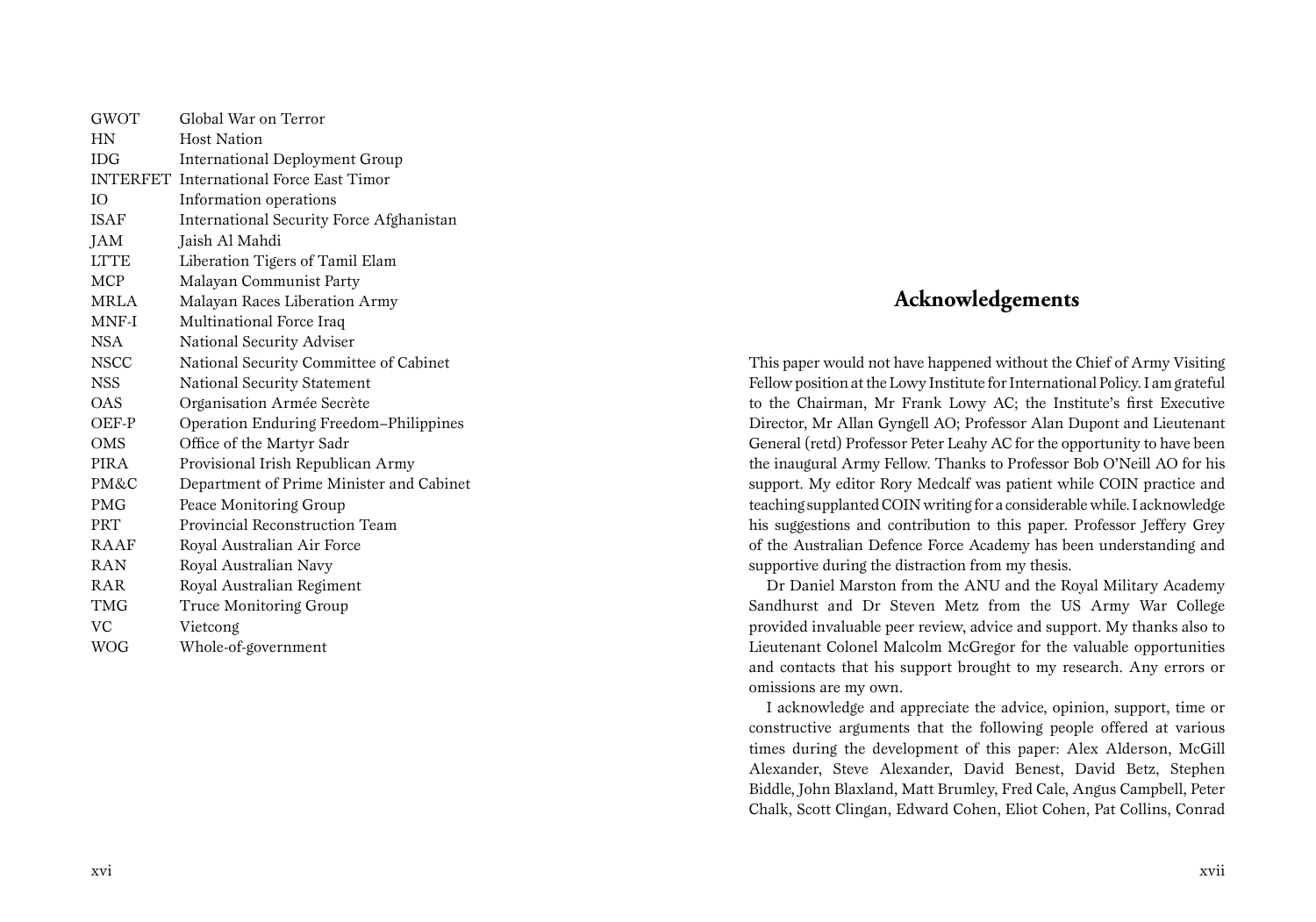Crane, Mick Craig, Alex Crowther, Mike Evans, Philip Frankel, Nate Freier, Neil Greet, Russ Hart, Chris Holshek, Jan Horvath, Edward Houston, Richard Iron, Darryl Kelly, Justin Kelly, David Kilcullen, Fred Krawchuk, Mark Langdon, Mick Mahy, Peter Mansoor, Dave Markowski, Rory Medcalf, Doug Macdonald, JJ McCuen, Jim Molan, V. Nadkarni, John Nagl, Mitch O'Dwyer, Doug Ollivant, Milton Osborne, John Papalitsas, Nate Pulliam, Jeff Sengelman, Sarah Sewall, Andrew Shearer, Mark Smethurst, Joseph M. Smith, Niel Smith, Mark Smythe, the staff at the Land Warfare Studies Centre, Hew Strachan, Jim Terrie, Rob Thornton, Bruce Willis and Stuart Yeaman. Thanks.

Special thanks to Nicky Baker, Jo Bottcher, Bill Bowtell, Anthony Bubalo, Malcolm Cook, Mark Thirlwell and Kylie Williams for their friendship, support and advice during my time at the Lowy Institute.

Jamie, Paps and Tod — your professionalism, teamwork and mateship in the field represented the best of the Australian Army.

Finally, my love and gratitude to my family: Nic, Grace and Roy. This paper could not have happened without you.

# **Chapter 1**

## **Setting the scene**

Small wars,<sup>1</sup> typified by insurgency, became the most common form of conflict globally during the latter half of the  $20<sup>th</sup>$  century.<sup>2</sup> Paradoxically, strategic policy amongst Western nations during the same period has disproved that 'nations prepare for the last war rather than the next', as it has maintained a focus on conventional, interstate warfare. Rather than developing and implementing suitable strategic policy approaches to countering insurgency, the record suggests that states have repeatedly defaulted to treating the problem as a lower order or tactical issue of relatively little enduring consequence. Such an approach fails to account for the true and enduring nature of insurgency. From Algeria to Afghanistan it has been fraught with failure and creates continuing risk.

#### **Aim**

The aim of this paper is to identify and describe policy implications of a strategic approach to counterinsurgency, with particular reference to Australia's involvement in such conflicts. It will thus focus on the strategic level of analysis:<sup>3</sup> that is, the level where national objectives are identified and their achievement is planned through coordination of all the elements of national power. The premise behind this is that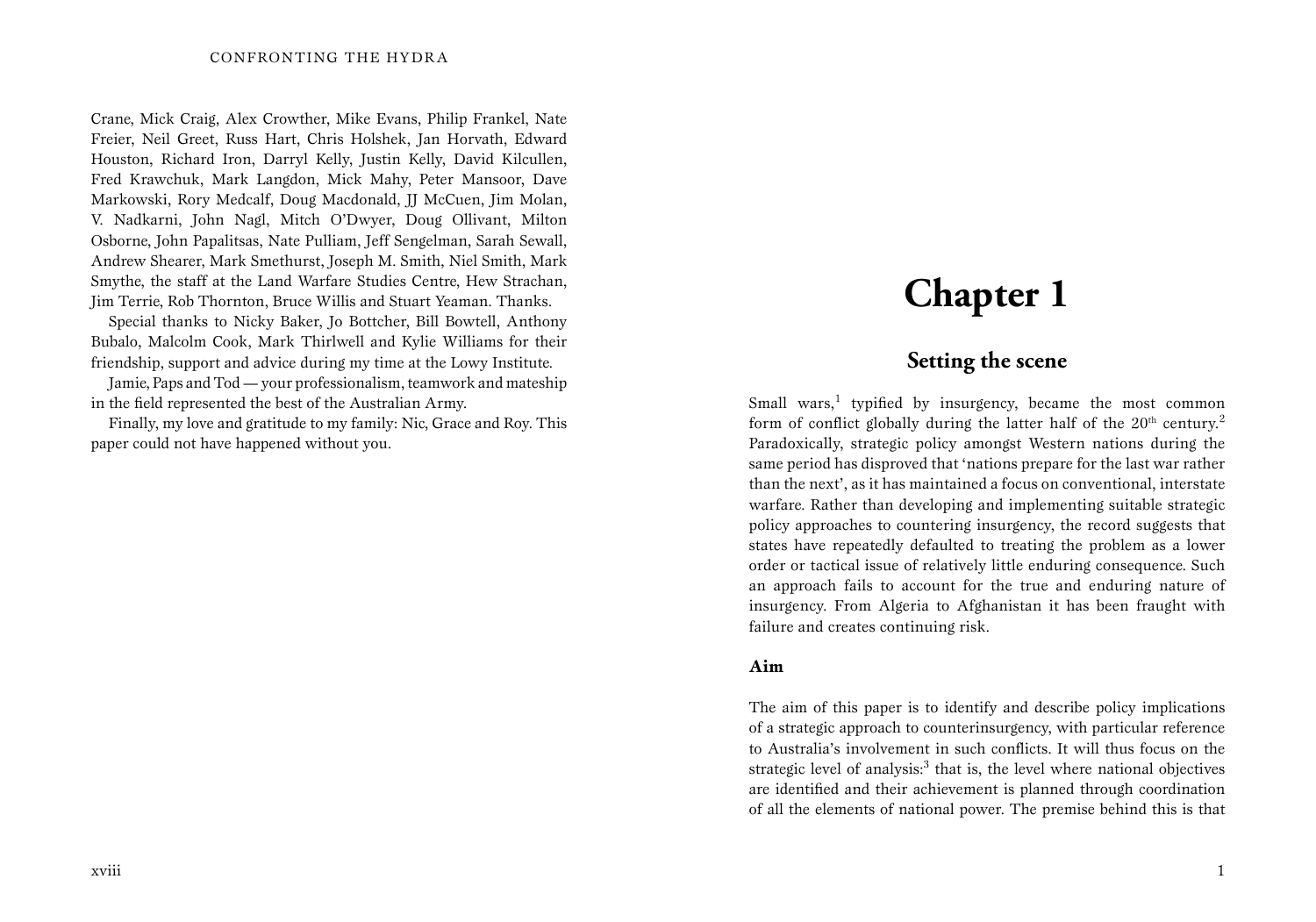countering insurgency demands thought and action at the level where politics, policy, strategy and their enablers interact. Giving primacy to tactical and operational activities to win small wars and insurgency misses the critical nexus between politics and population that lies at the heart of every such conflict.<sup>4</sup> Understanding and responding to the political 'why' of such wars helps illuminate the path to their resolution. History has repeatedly demonstrated that while these wars can be *lost*  by failure at any level (tactical, operational or strategic), they are only *won* if suitable policy and strategy is developed and implemented at the national level.5

#### **The Hydra**

The mythological story of the Hydra is an apt metaphor for the complexities of fighting insurgencies. The monster required its adversaries to do battle with all of its many heads at once — focusing on one head invited lethal attack from the others. To complicate the task, cutting off a head would cause two more to grow in its place. Like the Hydra, the nature of insurgency presents multiple problems. These are inextricably linked across a range of political, societal and cultural policy issues that defy simple responses. Governments that fail to understand the nuances of these wars and attack only one manifestation of the problem risk failure.

#### **Australia as a case study**

This paper concentrates on Australia's experiences with insurgency conflict. The Australian example highlights both the enduring nature of counterinsurgency as a policy problem and the difficulties that arise from adoption of a tactical approach. It also provides a previously under-examined case study that can assist with identifying the policy implications of a strategic approach. The examination of Australia's involvement in nine selected conflicts will demonstrate a clear pattern of engagement in counterinsurgency. The absence of a case study about Afghanistan reflects the fact that the Afghanistan conflict is contemporary and dynamic and the historical record of Australian involvement is not complete. Throughout the paper, text boxes contain brief outlines of the Australian counterinsurgency experience in these nine conflicts. They highlight key policy lessons suggested by history. Along with the discussion in chapter three, they underscore that despite frequent involvement, the acknowledged likelihood of future involvement, and the cost and risk involved, Australia has not developed suitable policy and enabling functions that prepare it for the task of counterinsurgency.

It will also become apparent that Australia's geography, relative cultural homogeneity and political stability have not quarantined it from having to deal with insurgencies. This is true today, whether directly through Australian participation in conflicts such as those in Iraq and Afghanistan, or indirectly through insurgency-related problems in Australia's region. While Australia's counterinsurgency experience is in some ways distinctive, it has enough in common with the experiences of other nations to inform general policy approaches to the issue. $6$  Understanding of these case studies also suggests that the Australian record in counterinsurgency is really no better than that of any other developed Western nation, which calls into question what might be referred to as the 'conceit' of Australian counterinsurgency superiority.<sup>7</sup>

#### **Box 1**

#### **Pre-Federation conflicts**

It may be assumed that the first small wars fought by Australians occurred long before European settlement. The first Australian small wars that we have contemporary records of were those of, in effect, colonial and imperial expansion as British colonists entered the land of various indigenous nations.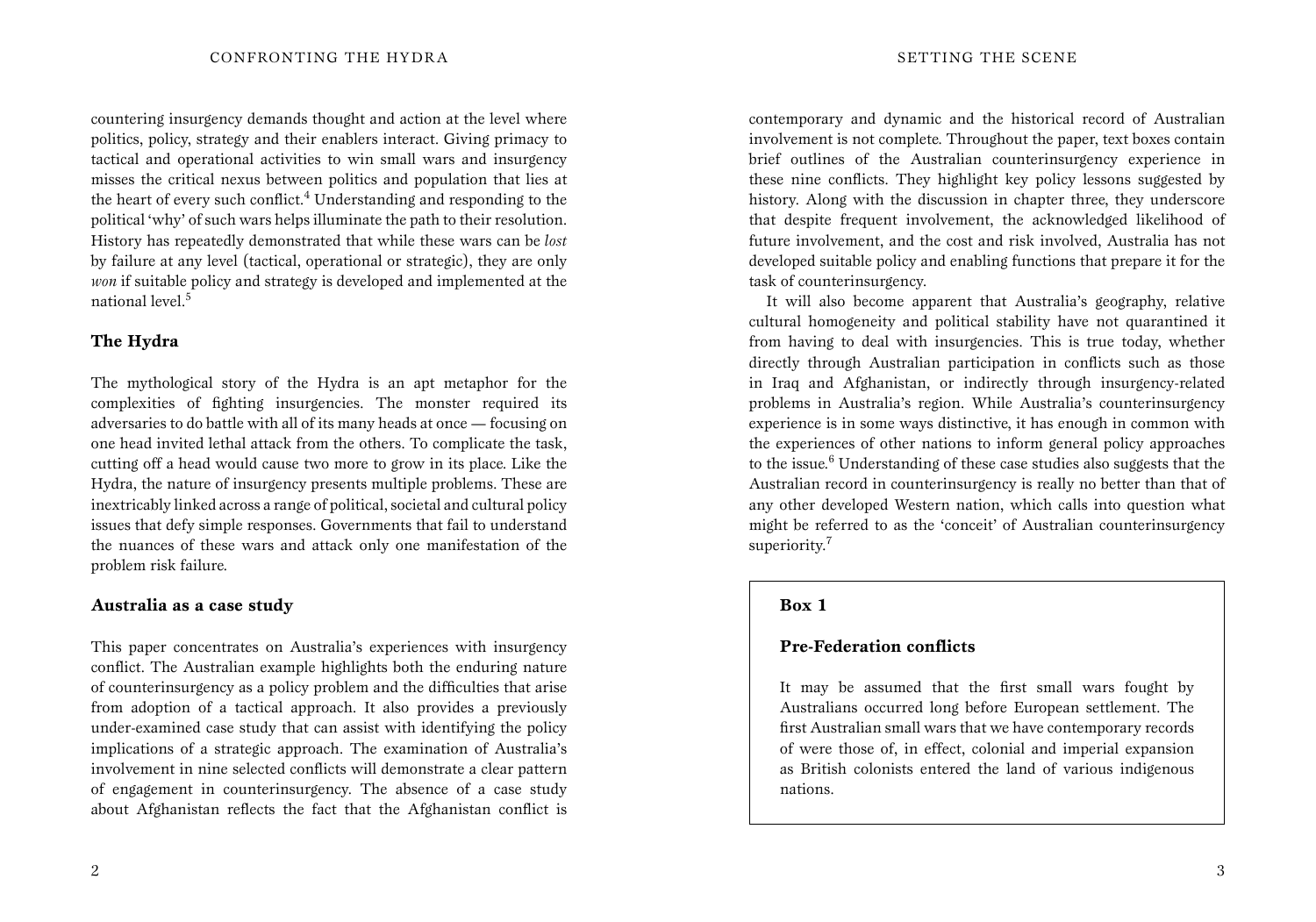The overseas deployment of Australian colonial forces in the years before Federation was limited to minor roles in campaigns in various outposts of the British Empire.

The Maori Wars were the first overseas conflicts to involve the Australian colonies, although they did not involve any homogenous, discrete force raised from the resident populace. The British troops garrisoned in the Australian colonies deployed to New Zealand to fight Maori rebellions in the 1840s and again in the 1860s. Some 2500 citizens of the Australian colonies volunteered to serve in New Zealand militia units, primarily in the Waikato region. These troops saw little heavy fighting, and fewer than 20 were killed in action.

The first official deployment of a formed body of Australian colonial troops occurred on 3 March 1885 with the embarkation of an expeditionary force from the Colony of NSW, bound for the conflict in the Sudan. The Sudan Contingent comprised two batteries of field artillery and an infantry battalion, numbering around 500. The contingent stayed only a few months, saw little action, and suffered heavier losses on the voyage home from illness and misadventure than in combat. Despite this, the contingent holds its place in Australia's military history as its first official fighting force.

The Boxer Rebellion of 1900-01 was the final conflict to which Australia sent solely colonial forces. Once again, Australian forces saw little action. Deployed in June 1900, the colonial forces, which consisted primarily of ships and combat personnel from the naval forces of New South Wales, Victoria and South Australia, arrived in China after the cessation of major hostilities. Consequently, Australian involvement was limited to minor offensives only, and none of the six deaths sustained during the expedition was in combat. By March 1901 the emergency had all but subsided and the Australian forces returned home to a newly federated nation.

While the pre-federation contributions were generally low key — Australian colonial forces saw little action and sustained few casualties — they were not without historical significance or contemporary relevance. These campaigns presaged many Australian deployments in the  $20<sup>th</sup>$  century — they were characterised by Australian forces in the role of a junior 'coalition' partner in broad scale counterinsurgency campaigns, and Australian colonial commanders had little input into the direction of the campaigns.

#### **Outline and scope**

At the outset it is worth clarifying crucial parts of the often confused terminology of insurgency. Clear definitions of the key terms *insurgency*  and *counterinsurgency* are vital to sound thinking on the subject. The rest of this introduction will offer those, along with perspectives on two issues, *terrorism* and *asymmetry*, often confused with insurgency.

The next chapter will examine the nature of insurgency and counterinsurgency to inform the subsequent policy analysis. Chapter three presents Australia's circumstance as a case study demonstrating counterinsurgency as an enduring policy problem. The current situation will be assessed with a view to highlighting options for a more effective policy approach. The paper concludes with analysis of such a possible approach and some implications.

Key concepts about the nature and conduct of insurgency and counterinsurgency will be examined in order to inform the discussion of policy objectives. This paper is not, however, intended as a definitive guide to counterinsurgency warfare.

#### **Meanings matter**

The definitions of core terms in discussing insurgency are contested and frequently confusing, 'as elusive as the guerrillas themselves.'8 The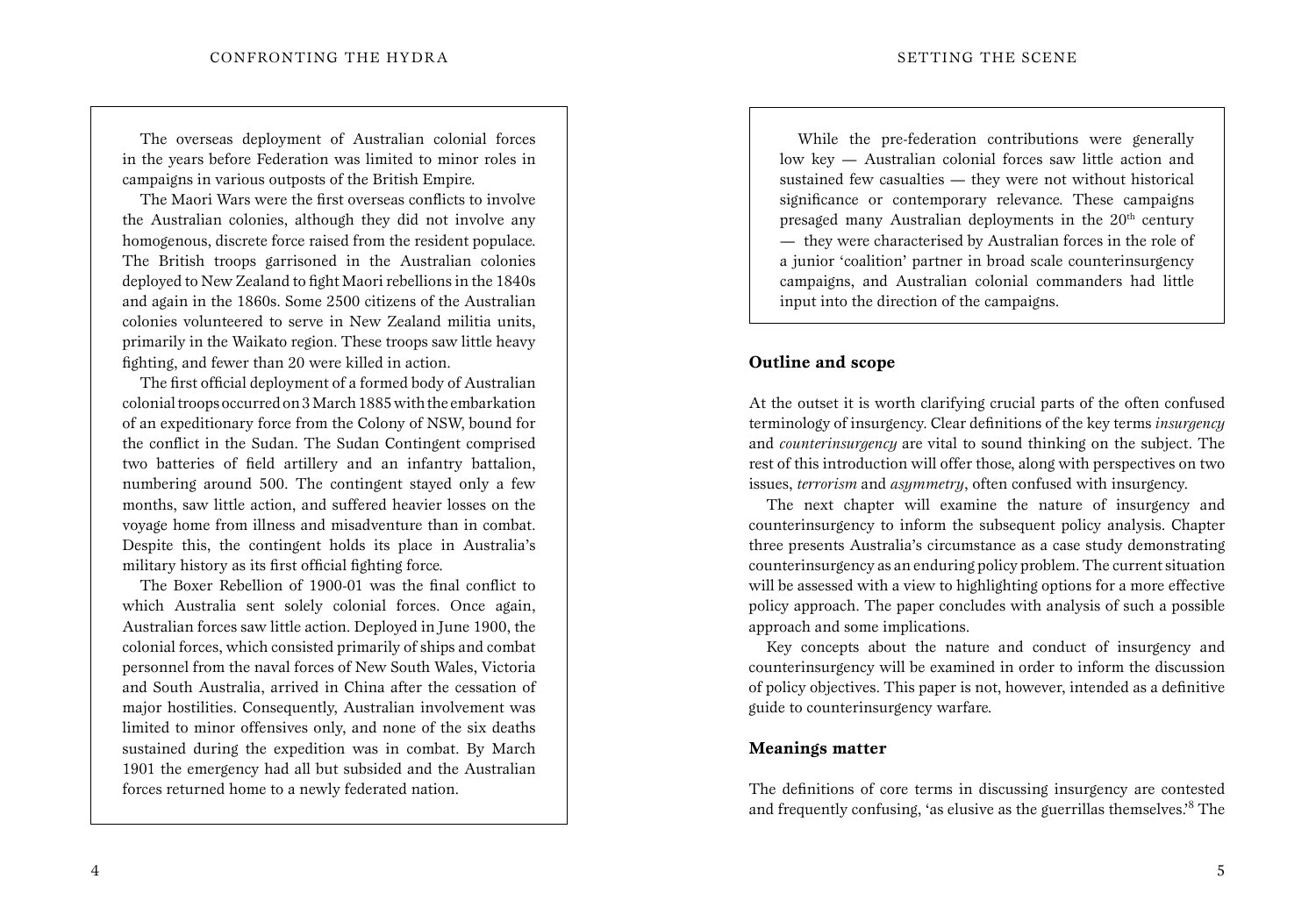careless use of terminology by 'experts' in newspapers and journals, imprecise political speeches, the poorly named 'Global War on Terror' and its successor, 'The Long War', have combined with nightly television military briefings from Iraq and Afghanistan to heighten misunderstanding.

Two issues further complicate matters. The first is that the use of the term 'terrorism', frequently associated with insurgency, is laden with emotive associations. The emotional response that acts of terrorism often provoke can hinder efforts to understand the nature of the problem, leading to policy missteps. The second issue is that specialised terms can often be over-used when discussing insurgency in order to advance particular organisational or political interests.10 As a senior British army officer observed, 'Endless debates about nomenclature and a sea of acronyms obscure clarity.<sup>11</sup>

#### **Insurgency and counterinsurgency defined**

*… if we misdiagnose the problem we are not likely to come up with a solution*. 12 – Sir Michael Howard

Insurgency represents a rift within a state that has developed beyond normal non-violent political discourse. The 1648 Peace of Westphalia established the modern norm that states are the sole legitimate users of internal violence. In exchange for acknowledging state sovereignty and ceding the right to use violence, populations expect governments to protect, serve, enable and support them. Where governments do not meet the expectations of their people, and political negotiation fails, tensions build. Aggrieved elements of the population may then reject the state's monopoly on the use of violence. This creates the necessary conditions for insurgency, perhaps best understood as a form of societal warfare.

For the purposes of this paper, the definition of insurgency is:

*An organised, violent and politically motivated activity conducted by non-state actors and sustained over a protracted*  *period that typically utilises a number of methods, such as subversion, guerrilla warfare and terrorism, in an attempt to achieve change within a state.*<sup>13</sup>

It follows that counterinsurgency is the response by government to the existence of an insurgency. Therefore, the definition of counterinsurgency is:

*Political, social, civic, economic, psychological, and military actions taken to defeat an insurgency.*<sup>14</sup>

While a more detailed examination of the enduring nature of these conflicts follows, it is worth highlighting three ideas arising from these definitions. The first is the centrality of irregular or non-state belligerents. The second is the issue of political motivation. The third is the breadth of approaches used by insurgents and necessary for counterinsurgents. These three factors will be shown as key to developing effective counterinsurgency policy.

#### **The issue of terrorism and insurgency**

It has become common to use the terms terrorism and insurgency interchangeably. However, they are not the same, and it is worth explaining the relationship between them. Terrorism can be a tactic adopted, with varying degrees of success, in insurgent campaigns.15 But not all terrorist attacks are part of an insurgency and many insurgencies do not restrict themselves to terrorist activities. Terrorism is a tactic or operational method used by a range of violent groups, while insurgency is a holistic strategy. It is at least theoretically possible that an insurgency could function without the use of terrorism. Strategist Colin S. Gray suggests that '… if an irregular enemy confines itself, or is compelled to be limited, to acts of terrorism, the threat that it poses to political stability is an order of magnitude less severe than is the menace from insurgency.'16

While each terrorist outrage that occurs generates a new range of counter-terrorism responses, it is rare that policies are ever fashioned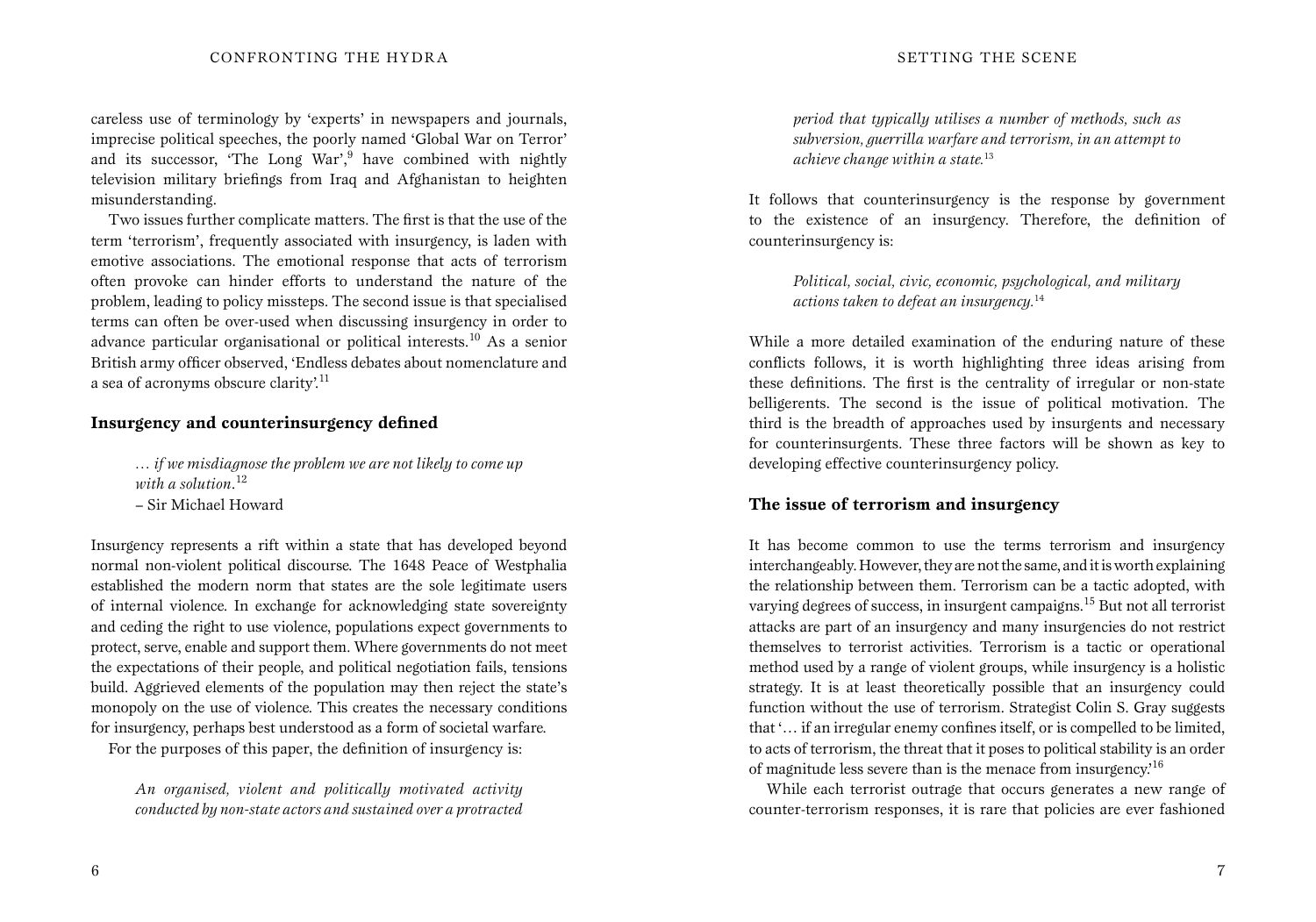to address the insurgency-related issues that are ultimately at the root of many such acts. Perhaps one of the most grievous strategic errors of the Bush Administration's 'Global War on Terror' was the focus on manifestation (terrorism) rather than on root causes — that is, the broader set of policy issues that give rise to insurgencies and other security concerns. Australian strategic policy formulation seems to be moving towards more explicit recognition of this problem,  $17$  but a more precise understanding of the relative importance and impact of terrorism and insurgency to national interests is warranted.

#### **On the asymmetric nature of insurgency**

Over the past decade the term asymmetry has become so common in military-strategic affairs that it is at risk of becoming meaningless. A 1999 RAND Corporation report provides a suitable concise definition of asymmetry in war: 'Asymmetric strategies attack vulnerabilities not appreciated by the "target" (victim) or capitalize on the victim's limited preparation against the threat.'18 Increasingly there has been a preoccupation with associating the concept of asymmetry with insurgency. It could be argued that labelling a particular form of war as asymmetric is tautological, since the conduct of all forms of warfare strives to be asymmetric.19 The history of warfare is that of the quest to gain asymmetric advantage. The 1991 and 2003 destruction of Saddam Hussein's armed forces by the technologically superior United States and its allies provide compelling examples of asymmetric warfare.

Where an insurgency becomes asymmetric, it does not come from any one tactic, method or characteristic of the insurgent. Rather, it arises from the state's failure to recognise the true nature of insurgency and to respond across the full spectrum of government and social endeavour. The insurgent has chosen the social and political fabric of the state as the battlefield; it is the counterinsurgent that inadvertently makes the fight asymmetric by acting with military-centric or other incomplete responses. This is the one aspect of asymmetry that is germane to understanding and developing sound strategic policy approaches to insurgency.20

# **Chapter 2**

## **Understanding insurgency and counterinsurgency**

#### **Introduction**

The American soldier turned scholar Andrew Bacevich suggests that 'The beginning of wisdom about war lies not in tracing how it has changed, but in grasping how its core nature is permanent.<sup>21</sup> This chapter does not seek to provide a definitive account of insurgency and counterinsurgency, but aims rather to provide enough background on the core, permanent nature of insurgency and counterinsurgency to set the scene for practical policy analysis. Since the focus of this paper is at the strategic level — where national policy is developed and enacted this analysis will avoid detailed examination of tactics.

The complexity and dynamism of insurgency-related conflicts often make them hard to understand. Still, the impact of these traits should not be overstated. Much contemporary writing about insurgency offers needlessly complicated analysis. In fact, the basic characteristics of insurgency and counterinsurgency are identifiable and relatively easy to grasp. The complexity arises when these need to be translated into policy or action.

One common approach to explaining insurgency seeks to address Colin S. Gray's maxim that 'The contexts of war are all important. $22$ This approach attempts to adopt taxonomic classifications of 'context'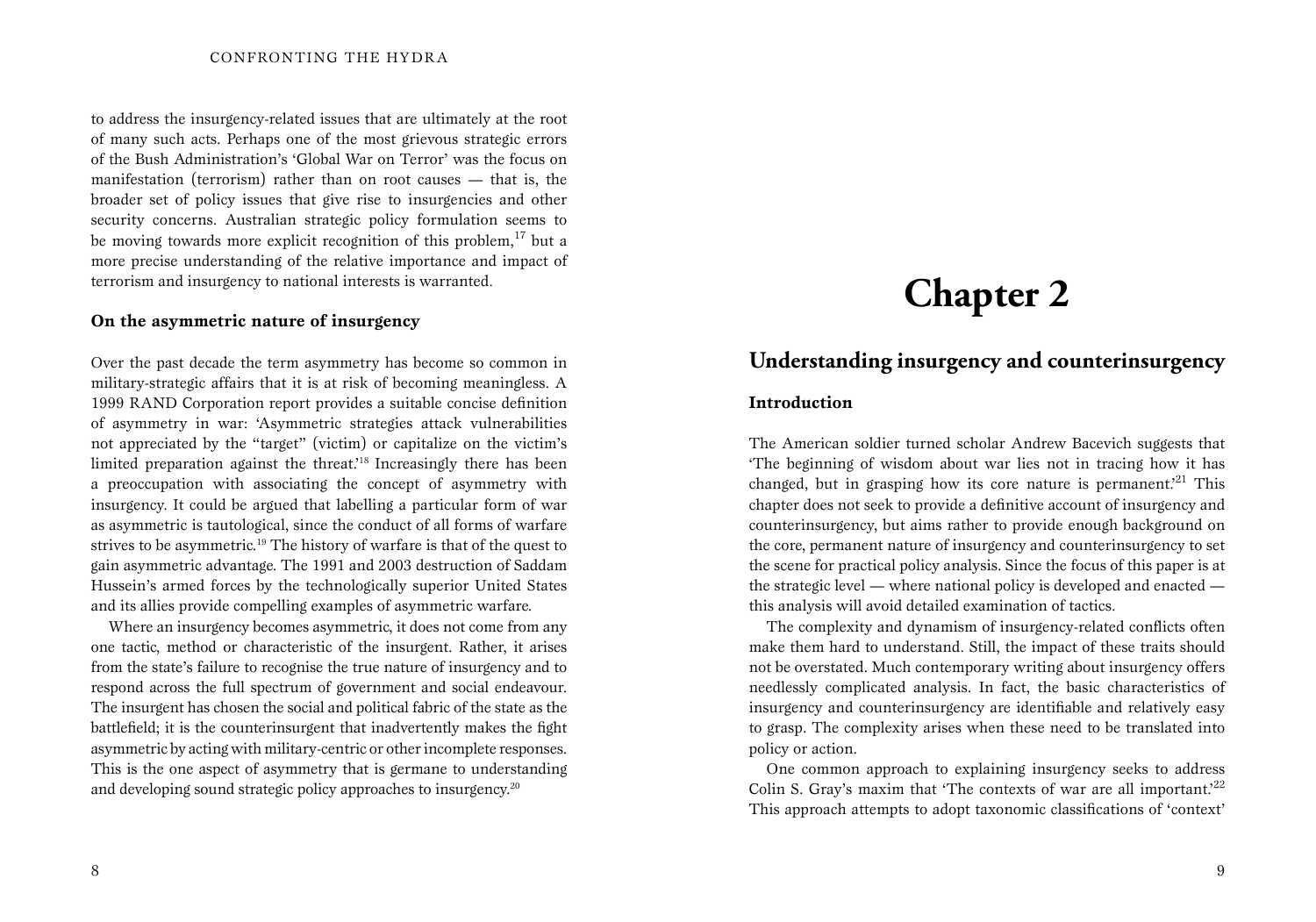and 'type' in describing insurgency.23 However, since the character of an insurrection is largely shaped by the society in which it takes place, guerrilla movements 'are an awkward topic for generalisation.'24 The taxonomic approach thus leads to endless lists of every 'type' of insurgency, which risks overstating the complexity of insurgency without illuminating its enduring characteristics. Accordingly, this chapter will aim for insights into the enduring and common characteristics of these conflicts rather than a description of their many manifestations.

Despite claims that there is something predominantly novel about today's counterinsurgency challenges, $2<sup>5</sup>$  the enduring characteristics of insurgency and counterinsurgency remain useful in identifying suitable contemporary policy approaches. We do not start with a blank sheet when confronting modern insurgency: millennia of experience in dealing with such challenges help explain the nature of current conflicts. Some argue that because each new conflict is unique, history is of little use. Yet the nature of the current set of insurgency problems is not unfathomably unique. The works of 19th- and 20th-century counterinsurgency analysts such as Charles Callwell and Charles Gwynn<sup>26</sup> suggest that if they were able to visit a contemporary conflict, such as Afghanistan, they would find much of it familiar. Despite claims made about the 'new' nature of the Iraqi conflict, the successful execution of the 2006-08 'surge' reflected long-established counterinsurgency principles rather than an innovative response to a hitherto unknown problem. Change in insurgency-related conflict tends to comprise linear evolution — through the adoption of new technology for example — rather than revolution.

War is a passionate human endeavour that resists simple categorisation. That said, a set of key themes can be identified to assist understanding the nature of insurgency and counterinsurgency. These are:

- The differences between conventional warfare<sup>27</sup> and insurgency;
- Violence and criminality;
- The importance of ideas and narrative;
- Human and social concerns; and
- Practicalities.

#### **War, but different**

As a form of war, insurgency conforms to Clausewitz's concept of war as an amalgam of politics and violence. David Galula has paraphrased Clausewitz to reinforce this idea by describing insurgency as '… the pursuit of the policy of a party, inside a country, by every means'.<sup>28</sup> This is also true of the counterinsurgent's effort where '… the fight against the insurgents is not set apart from the normal practises of government'.<sup>29</sup> However, there is a profound philosophical difference between insurgency conflict and conventional warfare. General Sir Frank Kitson, the pre-eminent British counterinsurgency thinker of the last century, perhaps best expresses this difference:

*… the main characteristic which distinguishes campaigns of insurgency from other forms of war is that they are primarily concerned with the struggle for men's minds, since only by succeeding in such a struggle with a large enough number of people can the rule of law be undermined and constitutional institutions overthrown. Violence may play a greater or lesser part in the campaign, but it should be used very largely in support of ideas. In a conventional war the reverse is more usually the case and propaganda is normally deployed in support of armed might.*<sup>30</sup>

Whereas the violent destruction of enemy forces is an obvious end to itself in a conventional campaign, it is relevant to an insurgency campaign only to the degree that it advances the battle for the minds of the population. Shaping and influencing people's thinking is the most decisive act in this form of warfare.

#### *Different circumstances*

Other important differences exist between the nature of insurgency and conventional warfare. As Galula observes, while the experience of conventional war is largely the same for all protagonists, in insurgency warfare there are marked differences between the experiences of the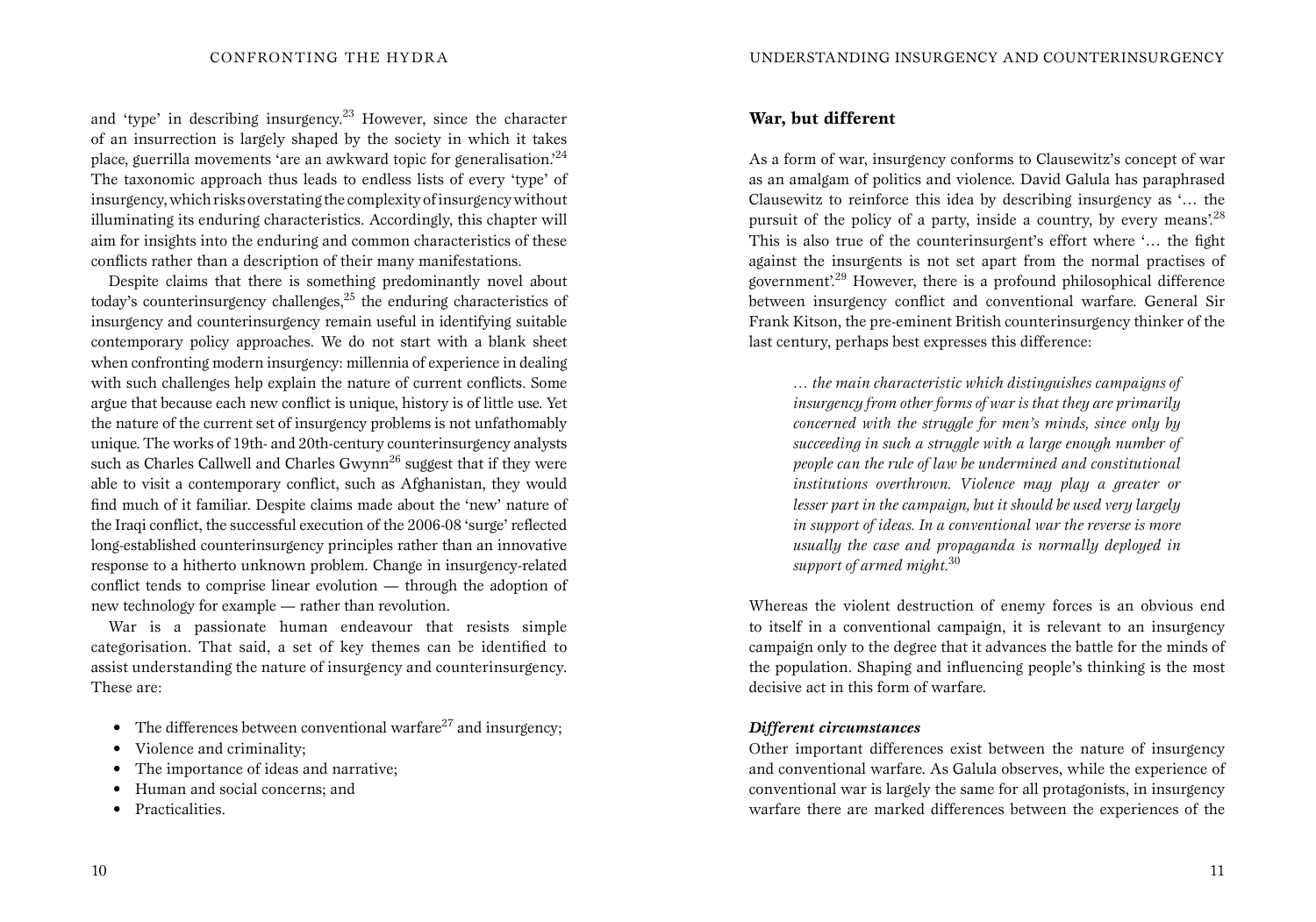opposing sides. $31$  One difference relates to the material conditions experienced by the protagonists, which directly influence the ways they fight. Another aspect relates to the rules by which both sides act. The insurgent's circumstance of being relatively weak often compels actions that are criminal and outside the laws of armed conflict. The different experience of the two opposing sides in an insurgency leads to another feature of insurgency distinct from conventional war — the centrality of the non-state actor.

#### *State and non-state actors*

The central role of *non-state actors* has direct bearing on the nature of insurgency conflict. Insurgents do not represent a 'state' — they are in direct competition with the polity of their state and generally seek to supplant it. This creates several immediate and practical difficulties for the state. In conventional or 'state-on-state' warfare a range of coercive sanctions are readily available to the protagonists. These can range from diplomatic and trade sanctions to the use of force to destroy a state's infrastructure or population. However, since insurgents at many stages of their campaigns lack anything resembling the traditional apparatus of a state, they possess some unique advantages over state protagonists. Because they have less that is obviously vulnerable to direct attack or sanction, and what they do possess remains hidden, targeting them can be much harder than targeting a 'conventional' enemy. Given that insurgents are often hidden within the population, the risk of collateral casualties from imprecise attacks on them by the state is increased. Such casualties are then easily exploited in insurgent information operations. All of this compels counterinsurgents to think quite differently about achieving strategic effects. Policies must move from the physical realm to the cognitive one, to influence those things that motivate the insurgents.

It is important to distinguish between non-state actors and state actors who support or mimic insurgents. Sometimes external state actors operate clandestinely within a country to further their national interests. This can occur through support for indigenous insurgents, independent action or a combination of both. But such external state

actors are not insurgents. They are best regarded as participating in state-on-state war, conducted irregularly.<sup>32</sup>

#### **Box 2**

#### **The Second Boer War**

The Second Boer War arose from tensions unresolved from the First Boer War (1880-81). The conflict, between two Boer Republics and the British, was initially relatively conventional, but it became a difficult and costly insurgency. This occurred because, despite early and notable Boer successes, the conventional military superiority of the British and allied forces resulted in the occupation and subsequent annexation of the Boer Republics. The Boers were compelled to adopt an insurgent strategy in order to avoid military defeat.

The war was the first in which Australia fought as a sovereign nation. Effectively, the birth of the Australian Army was in the middle of a counterinsurgency war. Six contingents of Australian volunteers, totalling more than 16,000 men, served in the conflict. After an initial period of limited success, the Australians adapted quickly and gained a reputation for their abilities in counterinsurgency operations.

British counterinsurgency planning sought to deny the enemy support from the civilian population and infrastructure. Two key measures served this aim: a security presence was established at significant infrastructure nodes; and much of the rural Boer population was forcibly removed from the land and incarcerated in concentration camps. Complementing these measures was the use of light and highly mobile counterinsurgent forces (including some Australian mounted troops) that could match the Boer Commando's relative strengths.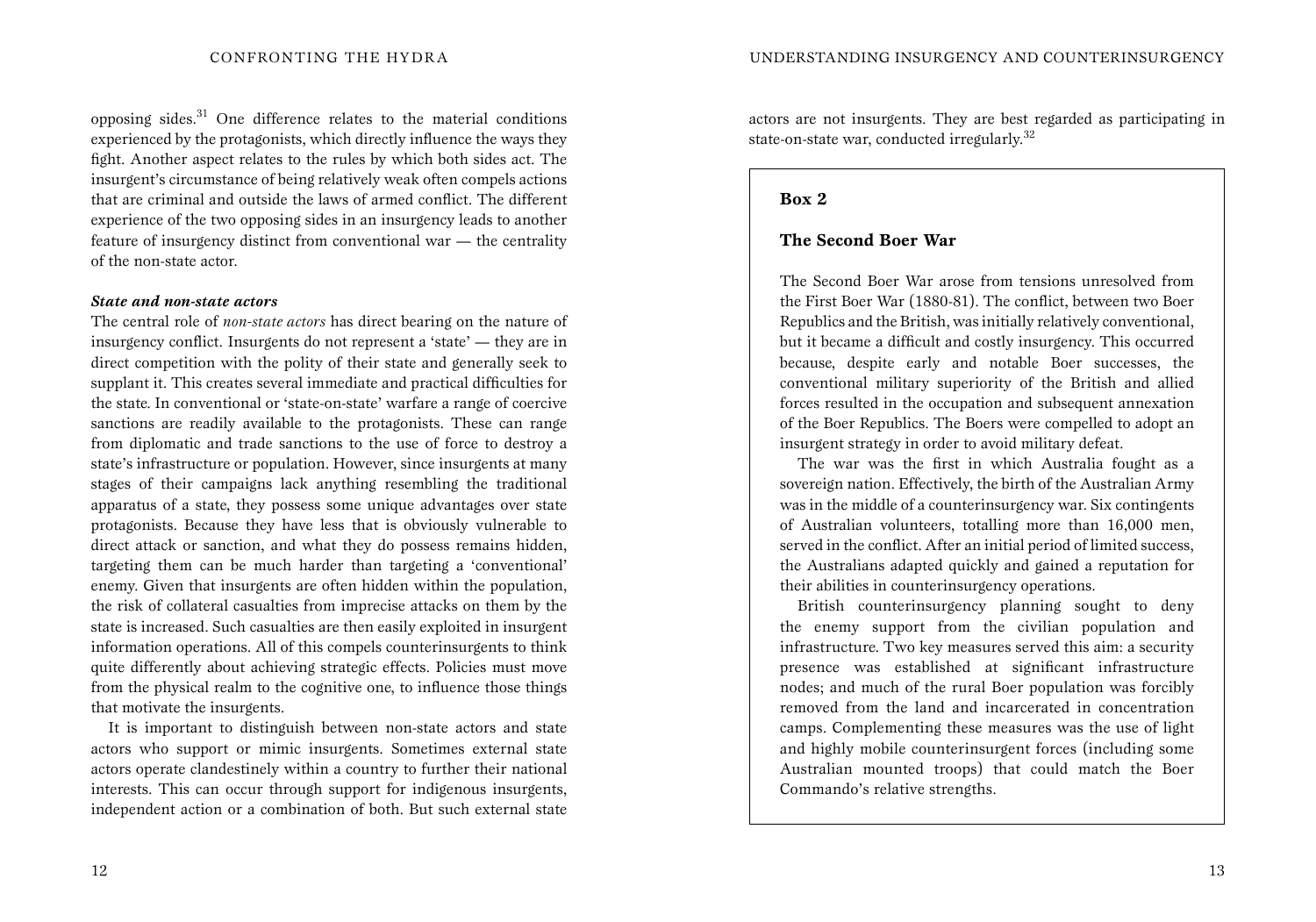The war highlights several counterinsurgency precepts, particularly the utility of separating the insurgents from the population. It also provides an example of what not to do in achieving this. The cruel conditions that incarcerated civilians endured in concentration camps worked against British claims of moral legitimacy and provided a powerful motivation for many Boers to keep fighting — it sustained the Boer narrative.

Finally, the Australian experience in South Africa highlighted the importance of adaptation and learning in counterinsurgency warfare. The Australian contingent's ability to adapt relatively quickly to both the prevailing conditions and the irregular strategy employed by the Boers made them a useful counterinsurgent force.

#### **Violence and criminality**

Like all war, insurgency warfare is violent. This may seem a statement of the obvious but it is worth emphasising, because the tendency of some observers to use euphemisms such as 'stabilisation' and 'peace enforcement' when describing insurgency-related issues can obscure the true nature of the challenge. The violent character of insurgency conflict creates a non-permissive environment that, if not fully recognised, leads to inadequate policy responses. The use of violence by insurgents to achieve their political purpose highlights the critical difference between insurgency and other forms of political activism. Similarly, the sanctioned use of violence by the state in response marks a crucial contrast (for democratic states at least) with normal, peaceful forms of reaction to political dissent.

A typical response to the use of violence focuses almost exclusively on the violence itself. While it is imperative that a state seeks to maintain a monopoly on violence within its borders, paying insufficient attention to why non-state violence is occurring can be self-defeating behaviour. It often makes the 'ways' and the 'means' by which a political opponent's outcome is being pursued the objective of policy, rather than the underlying political 'end'. For example, as William Colby noted with regard to repeated US policy missteps in the Vietnam War: '… the focus on the enemy's military strength again took the spotlight from his even more important political plans and activities'.<sup>33</sup>

Insurgents, by definition, find it impossible to eschew violence. They 'pursue political power through bullets rather than ballot boxes either because they lack the popularity to achieve success in free and fair elections, or because the established political authorities deny them this option.'34 Violence within an insurgency can range from low-level thuggery and intimidation to large-scale violence, such as the ethnic cleansing in Baghdad during 2006 and 2007. The level of violence likely to be deemed acceptable by insurgents varies considerably, often depending upon factors as diverse as the state response, levels of development and support, the depth of communal animosity, and the cultural norms of the host society.<sup>35</sup>

#### *Second-order effects of violence*

Insurgencies also use violence to achieve effects that go beyond purely military objectives. Typically, a large element of the population will not choose sides until it is clear who is likely to win.36 The violent defeat of state security forces can be a powerful demonstration to putative supporters (or opponents) of the prospects for the insurgency to defeat the government. The demonstration of violence can coerce the population into supporting the insurgency. Many acts of terrorism by insurgents are of negligible military value but have enormous political or psychological importance to the realisation of their ambitions. The bombings of the al-Askari Mosque in Samarra, Iraq during 2006 and 2007 for example, precipitated ethnic cleansing. Insurgent terrorism is a communication strategy<sup>37</sup> that uses the 'propaganda of the deed'.

#### *Criminality*

Insurgency is both an act of war and a criminal activity. This criminality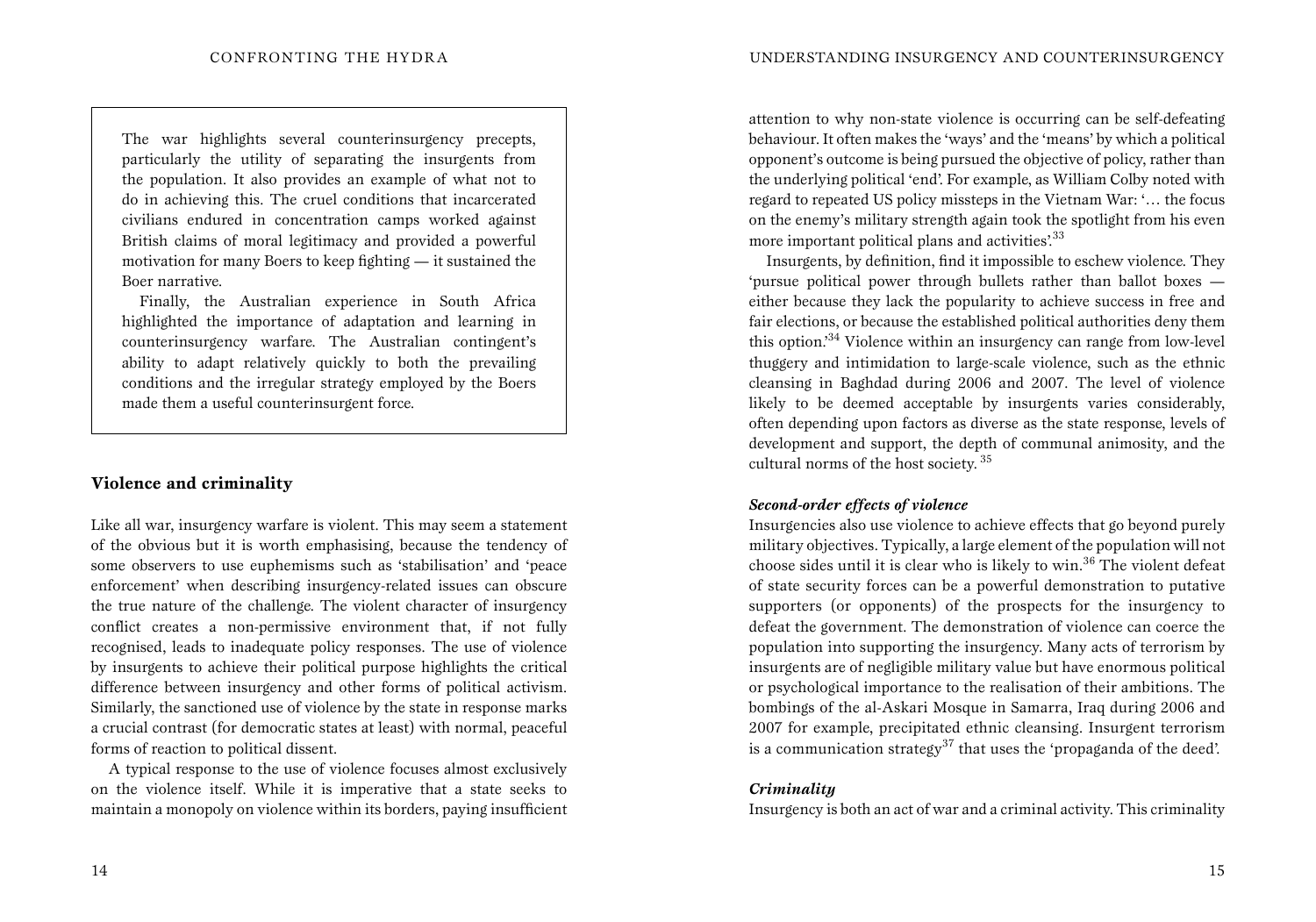of insurgency has several drivers. The use of violence by insurgents is only one of them. International laws govern the conduct of war between modern states. Issues of criminality generally only arise in the case of a prosecution of an 'unjust' war or demonstrable breach of the laws of armed conflict. By contrast, criminality is central to insurgency warfare, as the very act of violent insurrection is invariably illegal under the laws of the nation where it occurs.

The criminal nature of insurgent actions is a distinction between such activity and legitimate dissent.<sup>38</sup> When opposition and dissent from the 'ruling' view within a state crosses outside the accepted, legal bounds of political behaviour (such as the use of violence), insurgency may arise. The line between legitimacy and criminality is sometimes confusing and arguably in the eye of the beholder, particularly when otherwise seemingly unitary movements within a society have a number of branches. In the United Kingdom, Sinn Fein and the Provisional Irish Republican Army together constituted an example of this. In contemporary Iraq, such confusion might be seen in the relationships, real or perceived, between the Office of the Martyr Sadr (OMS), Jaish al Mahdi (JAM) and the so-called Shia 'Special Groups'.

The criminality of insurgent activity is the reason why counterinsurgency theory advocates the primacy of police forces in combating insurgency.39 Treating insurgency as a criminal matter offers the state several benefits. First, maintaining the primacy of civil police (albeit often with the support of the military to address levels of violence that may be beyond the police capabilities) avoids the political ramifications from the imposition of martial law. Next, it reinforces the very rule of law that insurgents seek to disrupt or supplant. Finally, it is the presence of police rather than soldiers among the population that represents the important appearance of 'normalcy' in most societies. The police are the face of the government in many counterinsurgency campaigns. In addition, because of the habitual association that police have with the civil population, they can be an effective source of intelligence. Conversely, the destruction of the police force by an insurgency can powerfully convey the idea that the government is weak and inept.

#### **The vitality of ideas and narrative**

#### *The critical role of 'the idea'*

Insurgencies are wars waged within societies, in contrast to conventional wars, which are between societies. People make up societies and, as long as their basic needs are satisfied, will normally require particularly strong ideas to be motivated to undertake violent action against their own society. Such ideas — including the perception that basic needs are not being met<sup> $40$ </sup> — drive the formation of what can be called the popular objective of an insurgency. Robert Taber describes this popular objective as:

*A political objective, based on firm moral and ideological grounds, that can be understood and accepted by the majority as the overriding 'cause' of the insurgency, desirable in itself and worthy of any sacrifice.*<sup>41</sup>

This objective, rather than any particular individual, group or military asset becomes the 'centre of gravity'42 for insurgents and sustains their fight.

The importance of the popular objective is central to the nature of insurgency conflict. The currency of an idea typically does not require anything approaching the investment of money, capability and effort needed to maintain a conventional army. This accounts for both the concept of insurgency as a 'poor man's war' and for the longevity of insurgencies. The paramount role of the 'idea' that a popular objective represents also questions the utility of military force as the principal policy tool to counter insurgency. Use of military power, while often essential in order to establish or maintain security, is a sub-optimal way to counter what is essentially a political and ideological attack. A major difficulty for counterinsurgents is that the full breadth and depth of skills required in countering and winning political and ideological fights do not routinely exist in modern militaries. Further detailed exploration of this issue occurs in a later chapter.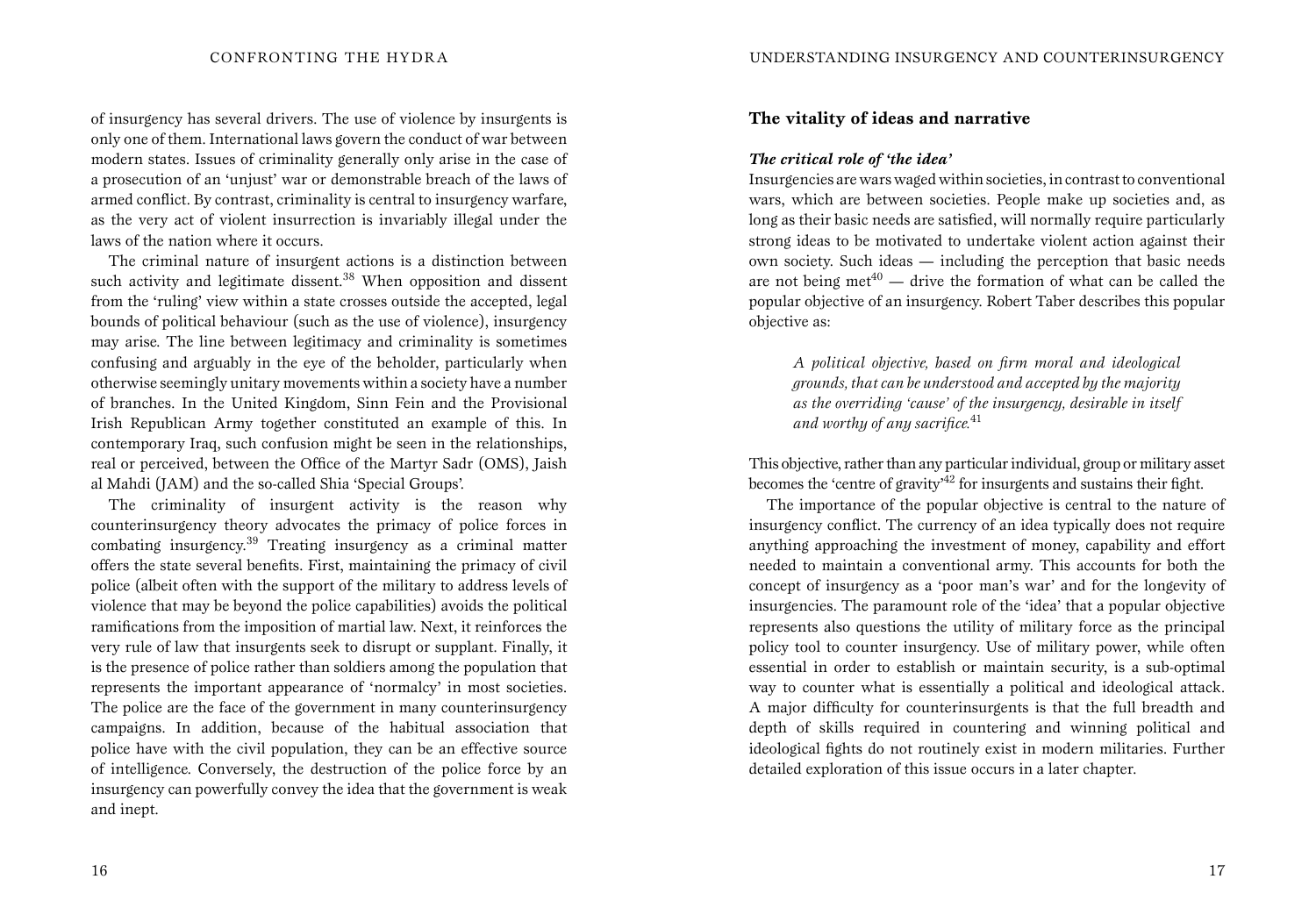#### *The insurgent narrative*

The fact that a political ambition may exist with the latent 'potency of mesmerizing ideology'43 does not guarantee that it will succeed as popular objective for an insurgency. A successful popular objective needs a good supporting narrative. People respond to a good story well told. Insurgencies seek to exploit this human trait by developing a narrative to support and propagate their objective among the target population. Without a strong enough narrative, a would-be insurgency's ideas are unlikely to become a popular objective: they will remain stillborn thoughts in the minds of a minority. That this concept remains crucial to fomenting insurgency is highlighted by a quote from a senior al-Qaeda figure in 2005: 'We are in a battle, and more than half of this battle is taking place in the battlefield of the media  $\ldots$ <sup>44</sup>

It is equally true that the weapon of insurgent narrative can misfire if it lacks a viable popular objective at its heart. This situation will ultimately lead to rejection of insurgent aspirations. The Sunni 'Awakening'45 within Iraq's Al Anbar province between 2005 and 2007 is a compelling example. While by no means the sole reason for the Awakening, the record suggests that, while the Sunni tribes of Al Anbar initially found the al-Qaeda in Iraq (AQI) narrative attractive at a superficial level, they ultimately rejected AQI and its objective. The AQI objective had become associated with subjection of the population to intolerable violence by the insurgents, combined with submission to an unacceptably extreme form of religious control by the terrorist organisation.<sup>46</sup>

The key point for policy development that arises from the foregoing discussion relates to Kitson's observation that '… *In a conventional war the reverse is more usually the case and propaganda is normally deployed in support of armed might.*' 47 Strategy for dealing with insurgency must recognise what is essentially a reversal of the relationship between armed might and propaganda from that which applies in conventional war. The successful transmission of ideas becomes the currency of success while firepower, offensive operations and other traditional means of securing victory in warfare become supporting activities.<sup>48</sup> As the International Crisis Group notes in the Afghan context:

*The Taliban is not going to be defeated militarily and is impervious to outside criticism. Rather, the legitimacy of its ideas and actions must be challenged more forcefully by the Afghan government and citizens.*<sup>49</sup>

Challenging these insurgent ideas is the province of what is termed 'Information Operations' (IO).50 These operations are ultimately about telling a better story than one the enemy tells.

#### *Telling a better story*

A consistent and effective narrative arguably provides the counterinsurgent state with its most effective weapon against an insurgency. Robert Taber tells us that 'Isolation, military and political, is the great enemy of guerrilla movements.'51 Political isolation occurs through the dislocation or defeat of the idea that motivates and mobilises the insurgents and their supporters. Yet ideas cannot be shot, imprisoned or exiled. The imprisonment of Nelson Mandela and the incarceration or banning of the rest of the leadership of the African National Congress by the Apartheid regime failed to suppress the idea of democracy which lay at the heart of the ANC insurgency. This is just one example of the resilience of ideas against physical measures.

The most effective way to counter an idea is by replacing it with another. By creating a narrative that offers an effective 'alternative idea' to that of an insurgency, the counterinsurgent can directly address the root of the problem rather than its outward manifestations.

The aspect of consistency of narrative is critical because it goes to the heart of the question of trust. Narratives can and should evolve as the situation changes, but the core internal logic of the narrative must remain consistent. If the state's narrative is inconsistent, it raises difficult questions in the population's minds as to whether its position was honest to begin with, thus potentially reinforcing the insurgency narrative.

The role of ideas invariably trumps the role of violence in resolution of insurgency. Sir Lawrence Freedman summarises the vitality of ideas and narrative to critically understanding the nature of insurgency conflict: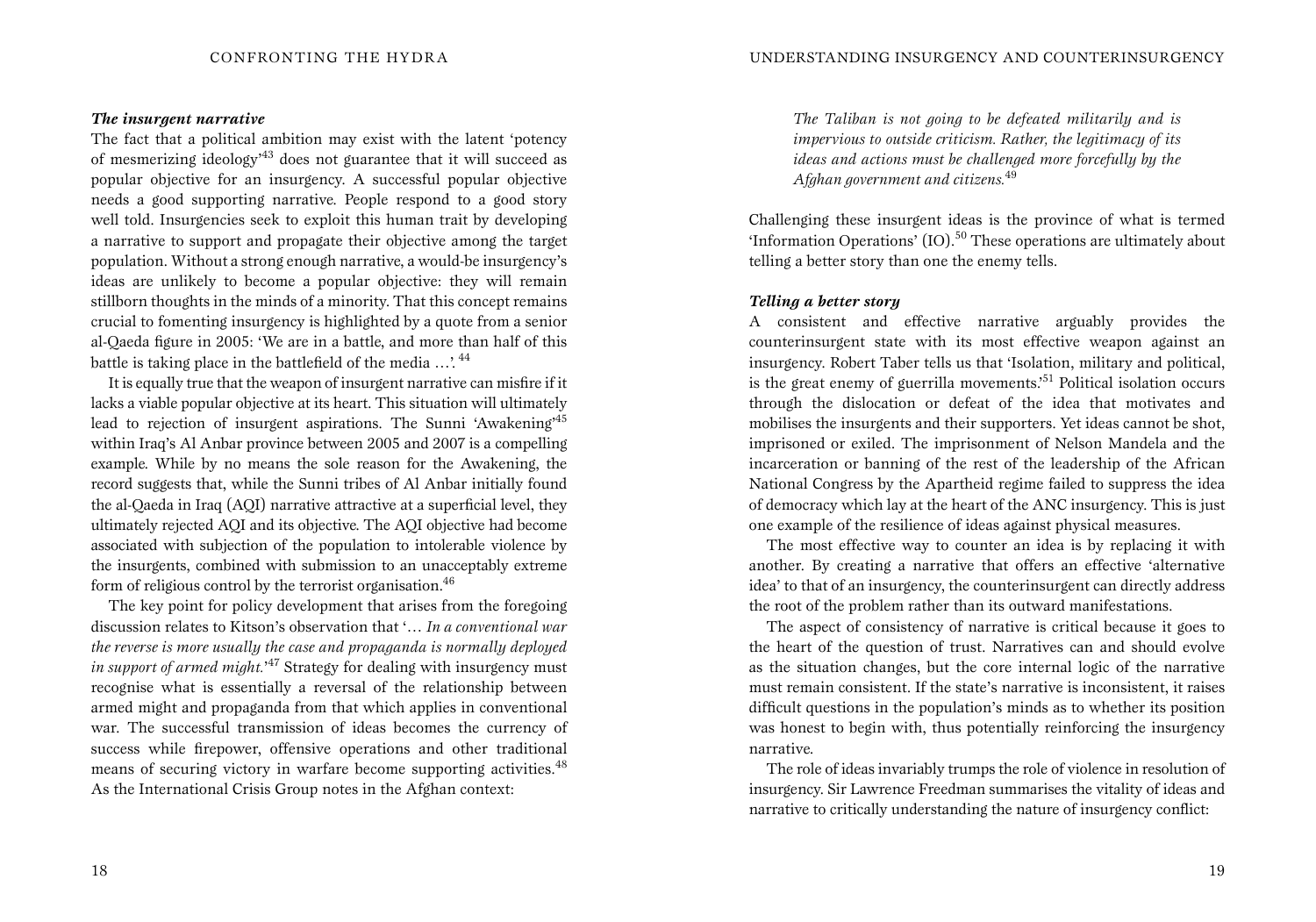*… superiority in the physical environment is of little value unless it can be translated into an advantage in the information environment. A sense of security, for example, is a matter of perception as much as physical fact.*<sup>52</sup>

Coercive violence, by definition, makes people act in ways they otherwise would not. But this effect wears off once the coercion ceases. Ideas, on the other hand, can motivate people to action and thought without the constant application of force. The battle of ideas is therefore ultimately more decisive in ending insurgency conflict.

#### **Human and social issues**

#### *Rectitude*<sup>53</sup>

Rectitude, defined here as acting morally with integrity and justice, is a key concept in understanding insurgency and counterinsurgency. It has a direct relationship to the vitality of the idea explored in the previous section. Insurgents and their supporters make decisions influenced by their hearts as well as their heads. Protagonists lacking rectitude will have profound difficulties in getting others to accept whatever is morally ambivalent about their position or deeds. The South African example suggests failure associated with a lack of rectitude. The Apartheid state had a well-developed counterinsurgency strategy, supported by highly effective security forces rarely beaten in direct action. Despite this seemingly overwhelming advantage, the state lacked rectitude the iniquity of its policy meant that most people, at home and abroad, were never going to accept anything less than its removal. A similar situation arose during and after the Algerian struggle for independence of the 1950s and 60s. The actions of the French military and, later, organisations such as the Organisation Armée Secrète (OAS), offended much of the population of Metropolitan France, which '… was roused to indignation at what was being done in its name, and much of the sentiment for withdrawal stemmed from this incident.<sup>54</sup>

Successful protagonists in insurgency conflicts possess some form of relative moral 'good' that can be seen, both by their supporters and the

target population, somewhere near the core of their popular objective. This is not to state that 'moral rightness' can only exist on one side, nor is it trying to suggest that all insurgencies are automatically wrong and counterinsurgencies right. Unlike in conventional warfare where the society is at war because the state has made that decision, in insurgency elements of society can choose to opt 'in' or 'out' — on either side. Perceptions of rectitude can also be an important element of attraction to the cause. Rectitude also helps maintain the ability to persist in the fight.

#### *Persistence*

The strategist Carl von Clausewitz recognised that the more protracted an insurgency (which he called 'peoples' war') the more likely it was to succeed. David Galula suggests that the longer an insurgency lasts, the more likely it could convince the population that it can defeat the state. However, the idea that time favours the insurgent can be just one reason for persistence in these wars. Another reason such conflicts can endure is that they can also bring substantial personal gain to the insurgent.<sup>55</sup>

Accepting a popular objective to the point of risking everything by becoming an insurgent is generally not a decision taken lightly. The very decision has a powerful effect on those people taking it. Their resolve increases. Having made the necessary mental adjustment and sacrifice, a person becomes more likely to endure whatever it takes to win. There is an obvious association between this idea and the capacity for insurgent violence previously discussed. Often after taking part in a particularly bloody act, individual insurgents may feel that they have crossed some imaginary line that precludes them from ever rejoining normal society. They begin to think that since they cannot 'go back' to their old life the only option is to win, however long it takes. All of this means that persistence is also crucial to successful counterinsurgency.

Time is often far less friendly to the counterinsurgent than the insurgent. 'True believers' among insurgents<sup>56</sup> are radicalised and thus motivated to endure the necessary cost. On the other hand, if the wider population of a state is indifferent or opposed to a counterinsurgency cause, the polity will find it increasingly hard to justify and sustain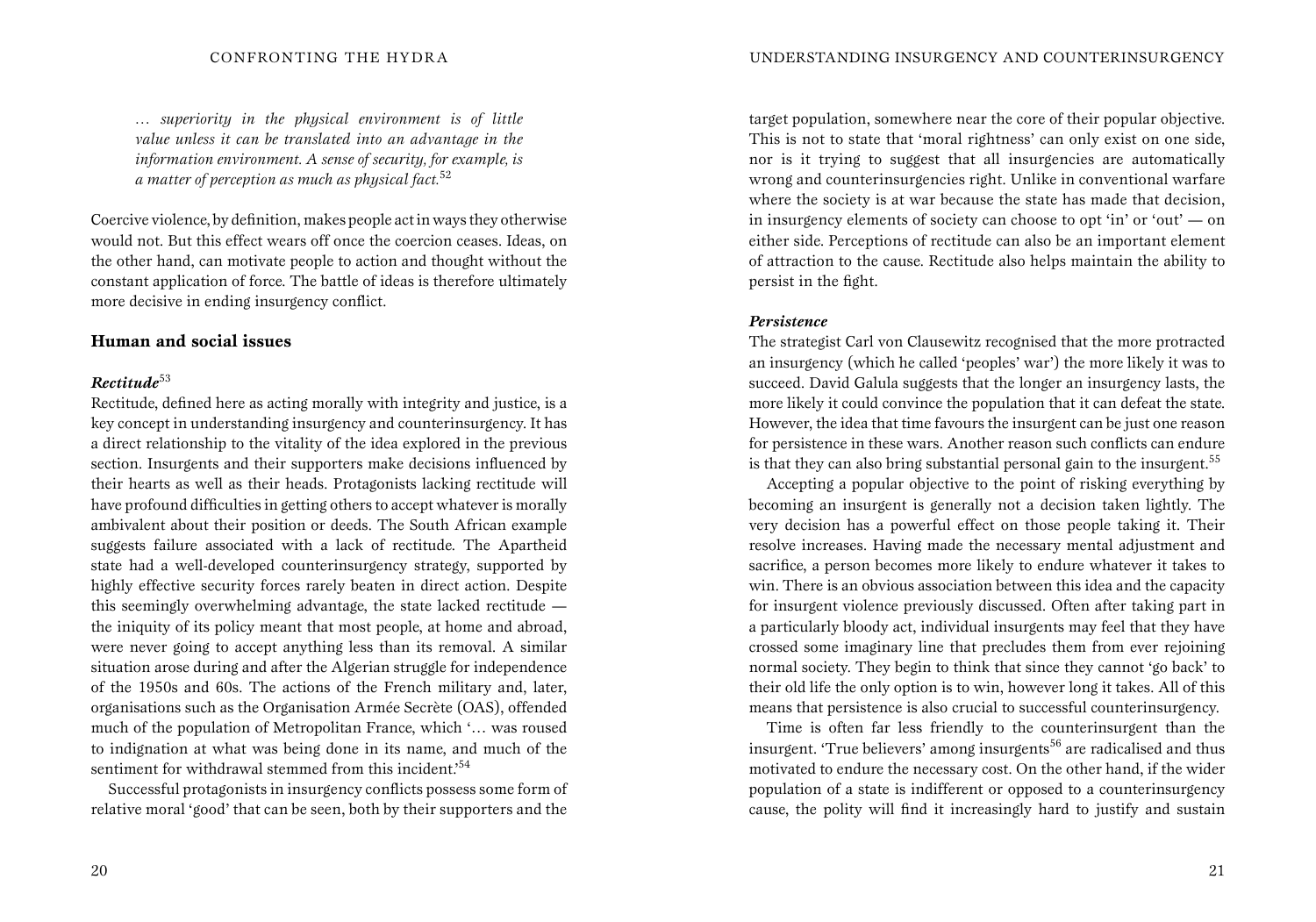its actions. This links back to the need for a consistent and effective narrative. Similarly, the violent characteristics of insurgency can have a severely negative impact upon the will of those not committed to the state's campaign. Successful counterinsurgents must above all be patient. Once again, Galula has an answer to why this is important:

*As the war lasts, the war itself becomes the central issue and the ideological advantage of the insurgent decreases considerably. The population's attitude is dictated not by the intrinsic merits of the contending causes, but by the answer to these two simple questions: Which side is going to win? Which side threatens the most, and which offers the most protection?* <sup>57</sup>

Some long-term insurgencies do gradually become 'stale' and less effective. This suggests that there may be an optimum time beyond which insurgents' persistence actually becomes a liability, as an extremely long campaign can signal their failure at least as much as the state's.58 State persistence is an effective tool against insurgency because it creates doubt among the uncommitted and any wavering insurgents about the rebellion's chance of success. This leads to consideration of the place of reconciliation and compromise in insurgency conflicts.

#### **Box 3**

#### **The Malayan Emergency**

The Malayan Emergency (1948-1960) provides an example of the benefits of adaptation and a comprehensive counterinsurgency campaign. The war developed from post-WWII instability in the British colonial possession of Malaya. Unrest emerged from food shortages, widespread corruption and the breakdown of the rule of law. Additionally, sections of the ethnic Chinese population were aggrieved at the apparent inability of the colonial government to bring about an independent Malayan state, in which they anticipated greater political recognition.

This disquiet came to form the central agenda of an insurgency from the late 1940s to the early 1960s, prosecuted by the Malayan Communist Party (MCP). The MCP evolved out of the wartime resistance movement known as the Malayan People's Anti-Japanese Army. Despite the formal dissolution of the resistance following the restoration of the colonial government, the movement continued to exist, retaining much of its organisational structure and its strong affiliation with the Chinese community. From 1948, the military wing of the MCP, later known as the Malayan Races Liberation Army (MRLA), engaged in a campaign of guerrilla warfare against the British colonial government and its post-independence successors. The tactics employed by the MCP and MRLA were typical of insurgencies before and since. The sabotage of commercial and agricultural operations such as tin mines and rubber plantations, the destruction of infrastructure and transport, and the abduction and murder of prominent progovernment figures were commonplace.

Although the initial response to the insurgency was somewhat indifferent, the assassination of the British High Commissioner in 1951 by Communist terrorists brought greater attention to the conflict. Victory came through the coordinated implementation of social and economic policies that addressed the grievances of marginalised sections of Malayan society combined with execution of a military campaign that vigorously pursued the perpetrators of the insurrection. This strategy was largely the brainchild of the British Director of Operations during the early stages of the Emergency, Sir Harold Briggs.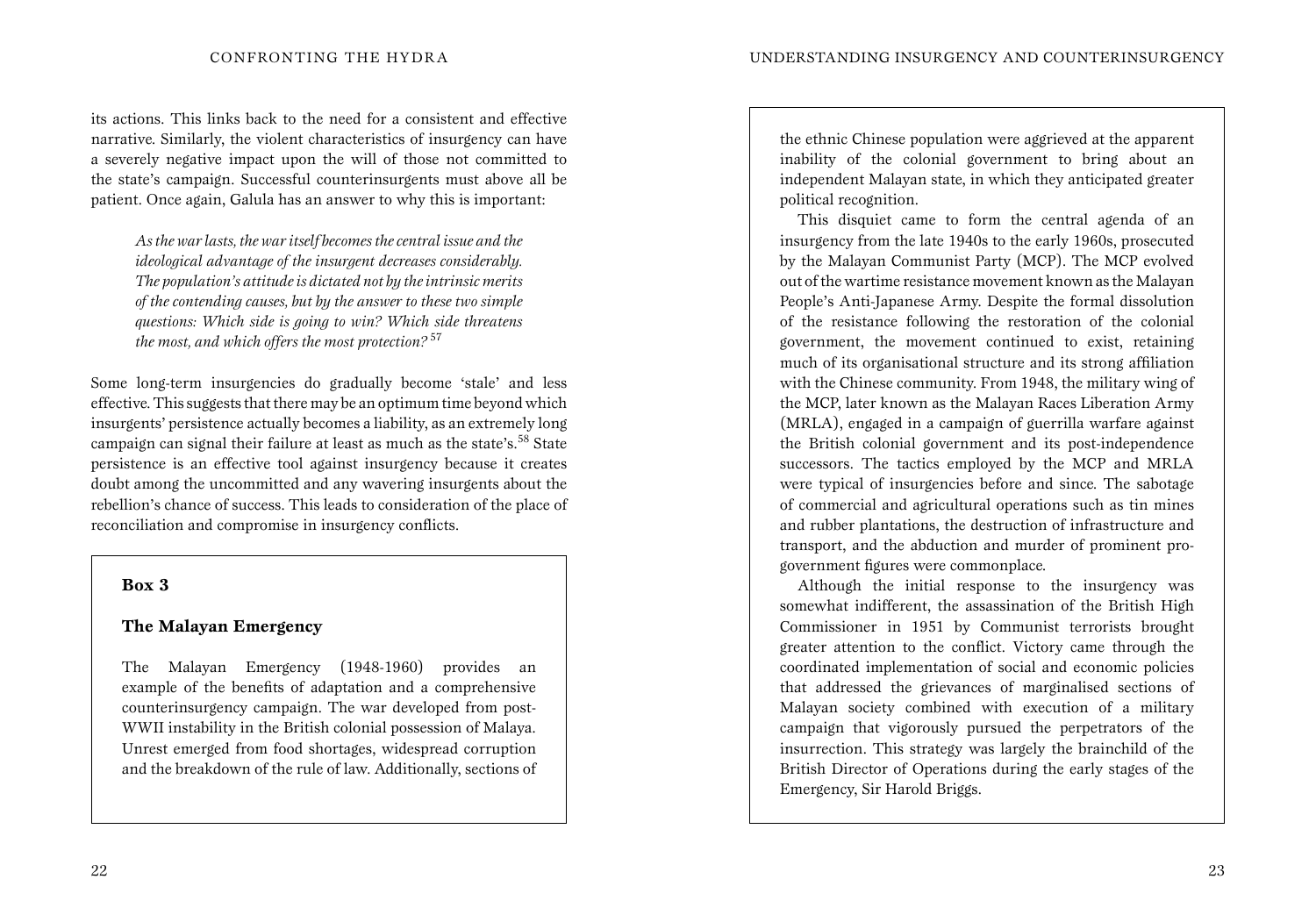The Australian contribution to the Commonwealth Forces during the Emergency was substantial given the size of the Australian Defence Force at the time and its commitments to other conflicts in the region. Australian Infantry and RAAF aircrews conducted combat operations against insurgent forces, supported by other units from the Australian Army, RAN and RAAF, which also assisted with the reconstruction of infrastructure.

An often-misunderstood fact about the victory in Malaya is that it arose despite considerable initial failures in military and government policy and performance. A key lesson the conflict demonstrates is the vitality of learning and adaptation by all elements of a counterinsurgent force. The eventual successful realisation of Briggs' conceptual planning also reinforces the utility of a comprehensive approach.

#### *Compromise and reconciliation*

Cicero said an unjust peace was better than a just war. The historical record suggests the more successfully concluded counterinsurgency efforts typically involve clear compromise. It also demonstrates that ideas, ultimately, cannot be bludgeoned out of people. In any case, it would always be inappropriate for a liberal democracy to pursue such an option. Changing ideas requires dialogue and engagement with other ideas, and compromise of some form is necessary to address the grievances at the heart of an insurgency.59 Of course, in some insurgent conflicts there is always the possibility that grievances can become so ingrained that they exceed the ability of either or both sides to compromise. The art of compromise, then, is time sensitive — steps need to begin before grievances become intractable.

The use of compromise has a twofold effect. It can reduce the impact of an insurgent narrative by providing the state with the seed of a convincing counter-narrative. A RAND Corporation report summarises some of the useful potential effects of compromise in a counter-insurgency campaign:

*… giving dissidents a voice, and coopting guerrilla demands that have wide popular support* — *all with the goal of outpersuading and out-mobilizing, not merely out-fighting, the guerrillas.*<sup>60</sup>

The possibility of compromise raises the question of reconciliation. Insurgency conflict fractures societies, creating rifts that can provide the sources of future tension and conflicts. It is a maxim of counterinsurgency warfare that 'Lasting peace — that is, lasting victory — comes through conciliation.'<sup>61</sup> Reconciliation requires parties to make the necessary accommodations that will allow society to resume a degree of normalcy. An important point given the current tendency for other nations to become involved in the support of a host nation's counterinsurgency efforts is that the reconciliation is necessarily between the host nation state and the insurgency — not the insurgency and the third party states.

The Iraqi conflict well illustrates the benefits of practical reconciliation efforts. The engagement of many former Sunni insurgents within the 'Sons of Iraq'  $(SOI)^{62}$  organisation since late 2007 and its adoption by the Government of Iraq helped substantially weaken the Sunni insurgency in parts of Iraq in 2007 and 2008. This process has cut across sectarian lines and in broader areas of Iraqi life beyond the geographic region dominated by the Sunni minority. As *The Washington Post* noted in 2008:

*Prime Minister Nouri al-Maliki has purged many Shia extremist leaders that he considered irreconcilable, and replaced them in many cases with former Ba'athists (most Sunni) with whom he thought he could work*. 63

The Iraqi example is by no means unique. The Northern Ireland peace process, leading to a power-sharing arrangement in a viable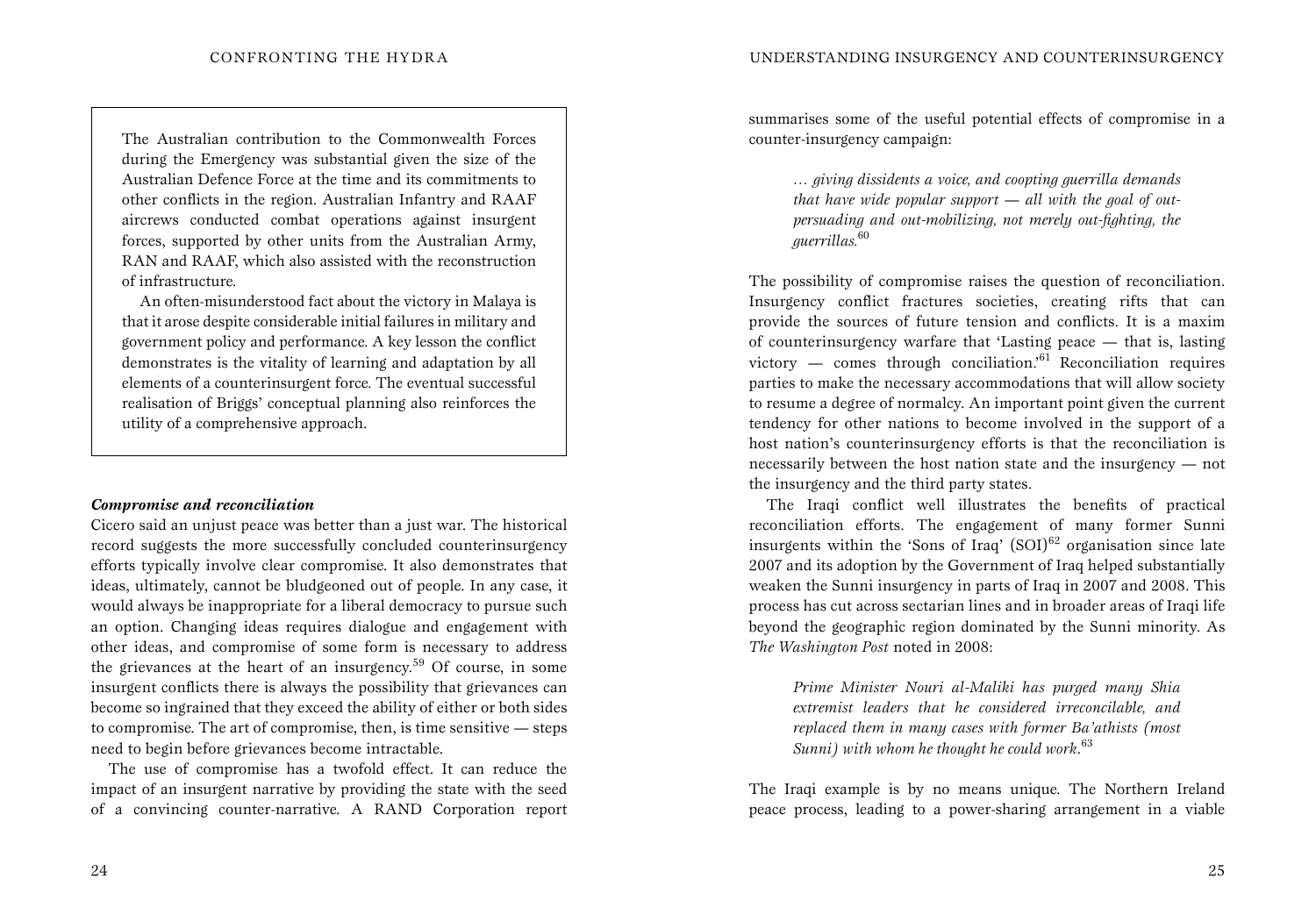democratic structure, shows that extreme political rhetoric and practical reconciliation measures are not always mutually exclusive.<sup>64</sup> This experience suggests another enduring characteristic of insurgencyrelated conflict — the high premium afforded to adaptability.

#### *The adaptive nature of insurgency conflict*

All successful insurgencies are highly adaptive.<sup>65</sup> Insurgent movements start from a position typically of weakness combined with agility. The path to successful insurgency necessarily involves a lot of adaptation and learning. The transition from being reasonably law-abiding citizens to members of a violent, subversive organisation is fraught with peril. Those who survive have had demonstrated and reinforced to them, from a very early stage of their struggle, the benefit of being adaptive. This can reinforce an institutionalisation of adaptive behaviour in insurgent organisations. So counterinsurgents need to work hard to disrupt this adaption cycle.

To be successful, counterinsurgents must identify changes in the way that insurgents act, and be agile enough to adjust the campaign. There are four crucial elements to effective adaptation by counterinsurgents:

- Sound intelligence regarding the insurgency;
- A deliberate system of critical review and analysis that reports in a timely fashion to leadership that is willing to both listen and act as and where necessary;
- An education system to pass on the necessary adaptive measures and inculcate them with the full range of counterinsurgency actors; and
- A sound policy framework and doctrinal basis upon which to evaluate what is happening.

The cultural norms of the society in which the conflict is occurring affect the ability of the various actors to adapt. This introduces the notion of culture as a key driver of the nature of insurgency conflict.

#### *The role of culture*

Because insurgencies are wars within societies, fought about matters regarding the form of political leadership, policy and structure of those societies, there is a far greater correlation between success and cultural sensitivity than that present in conventional wars. As Sir Lawrence Freedman observed:

*Success in such warfare depends on an understanding of behaviour and attitudes, and so science and engineering may provide fewer clues about its future than sociological and anthropological assessments of questions of identity and social cohesion.*<sup>66</sup>

Perhaps unfortunately for contemporary Western military preference, the centrality of culture to insurgency and counterinsurgency profoundly changes the nature of the problem. It moves from one of a 'pure' military science, to be logically analysed and fixed in a mechanistic fashion, to a study in sociological behaviour bounded by the unpredictability of complex human relationships and passion.<sup>67</sup> It follows that the best methods to use in fighting such wars are ones that have the right cultural and social fit. This may seem obvious, but may also be counterintuitive to what might theoretically otherwise be 'best practice' in counterinsurgency.

The current conflict in Afghanistan provides a ready example. Some authors have argued that in Afghanistan the use of appropriate cultural understanding would involve abandoning the idea of reinforcing the central government and resorting to empowering tribal leaders and restoring balance to a tribal cultural system that has effectively been in crisis since the Soviet invasion.68 The paradox arises from the point that, while the aim of the counterinsurgent is to support the state, the apparent cultural imperatives associated with Afghan society suggest a way forward that requires diminishing the central authority of the state. This example also highlights another point about culture and counterinsurgency: that 'cultural awareness' is more complex than merely not causing offence through inadvertent breach of polite social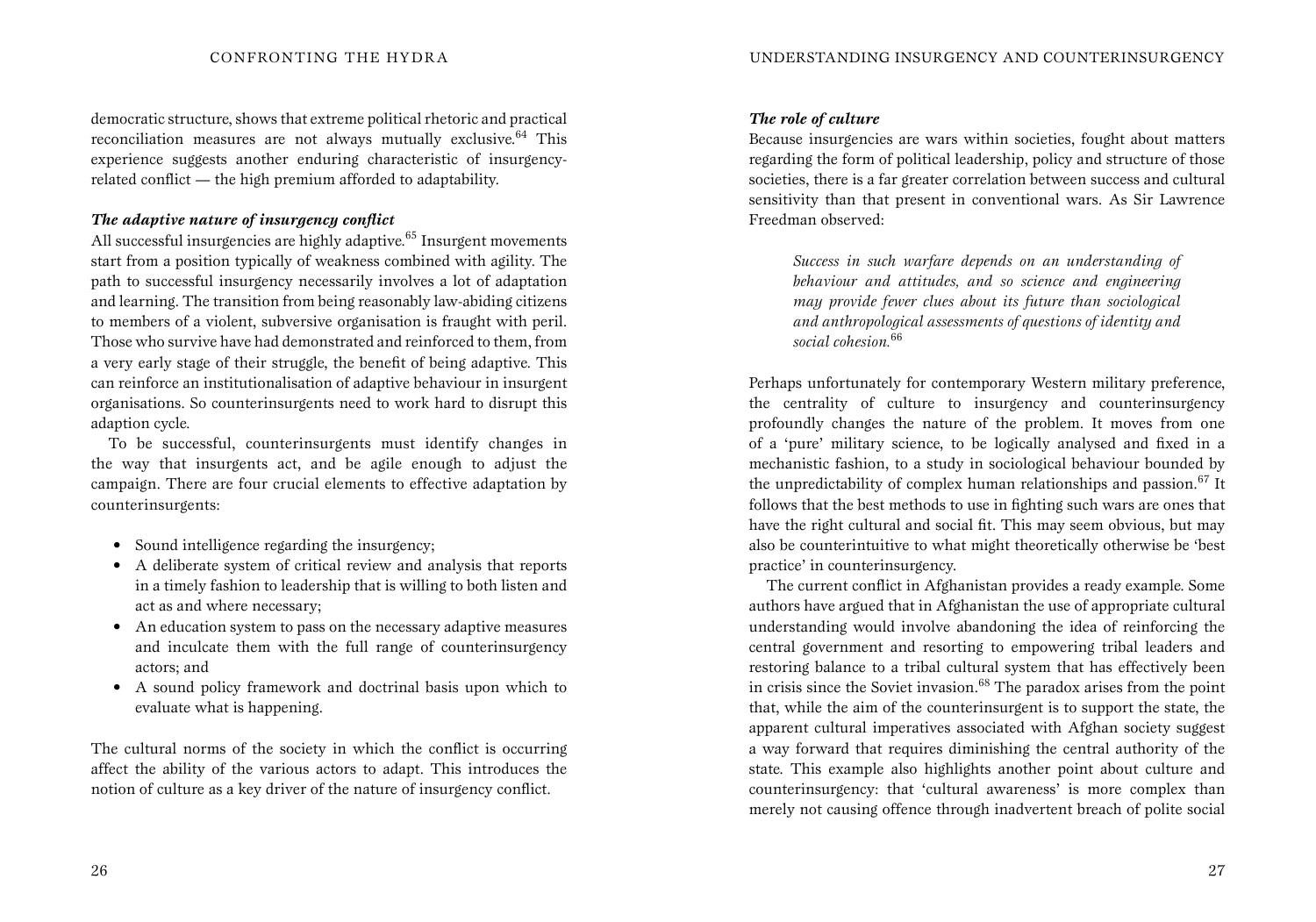norms at the level of personal exchanges. The true complexity that issues of culture bring to resolution of insurgency relates to understanding the feasibility of protagonists' political objectives with respect to prevailing culture norms in the target society. Those involved with insurgency conflict must not only use *ways* and *means* that resonate within the culture of the target society, but must also be seeking a political *end* that is culturally suitable.

Yet culture is not a panacea in defeating insurgency. The pattern of the past decade, where foreign powers have helped counter insurgency within a host nation, has perhaps unduly highlighted the role of culture. Examination of history suggests that this, while understandable, may actually be a 'false positive'. The fact is that cultural understanding, including language skills, does not provide a 'silver bullet' for insurgency. There are many insurgency conflicts, such as the examples of the ongoing communist one in the Philippines and that with the FARC in Colombia, that have persisted despite the fact that the counter-insurgency forces share the same cultural dispositions as the insurgents. Colin S. Gray summarises this issue:

*The problem lies with the iconic adoption of culture as the answer. It is not. Recognition of the importance of culture is a part of the answer to the question of how to be effective in war against irregular (and regular!) enemies.*<sup>69</sup>

Knowledge of how culture affects insurgency-related conflict is important, but most typically it is of greatest use when mixed with an understanding of its contextual relationship to the other human and social issues already discussed in this chapter. These issues, when combined with knowledge about the material and physical practicalities of insurgency and counterinsurgency, can lead to the kind of rich understanding needed to inform policy development and implementation.

#### **Material issues and practicalities**

#### *Organisation and support*

Every insurgency is organised in some fashion, otherwise it is just a mob. The need for secrecy might not make the organisation readily apparent, or conventional in appearance. If the organisation is invisible to counterinsurgents, it is probably the case that their search is either unsophisticated, or that they are not looking hard enough or in the right places.

The degree of organisation can be either a strength or a vulnerability of an insurgency. Good organisation that retains operational security can hide insurgent designs and plans while advancing the popular objective. A poor or security-compromised organisational structure can seriously set back the insurgent cause. A point often misunderstood about an insurgent organisation is that it has a complexity that relates not only to the sophistication of the structure and its inherent protective measures but also the range of activities that highly evolved insurgencies embrace. Insurgencies are readily associated with their violent acts, leading to an emphasis on the military functions of their organisations. This does not fully recognise that insurgencies aim to attack governance across the full range of state activity. Successful insurgents thus adopt organisational structures that frequently resemble those of government. Therefore counterinsurgents focusing policy on military and security aspects can fail to respond across the full spectrum of government endeavour, thus potentially ceding some important aspects of the fight.

Guerrilla war is typically 'waged by the few but dependent on the support of the many.<sup>70</sup> Support takes many forms, from provision of personnel such as foreign jihadists; financial support from a diaspora; or the smuggling of arms into a conflict zone. Such support can and should be a target for an efficient and determined counterinsurgent. A range of relatively simple initiatives such as asserting border controls, tracking and regulating capital flows and public diplomacy campaigns aimed at target populations are examples of policy measures that can reduce insurgent support. The current situation with Taliban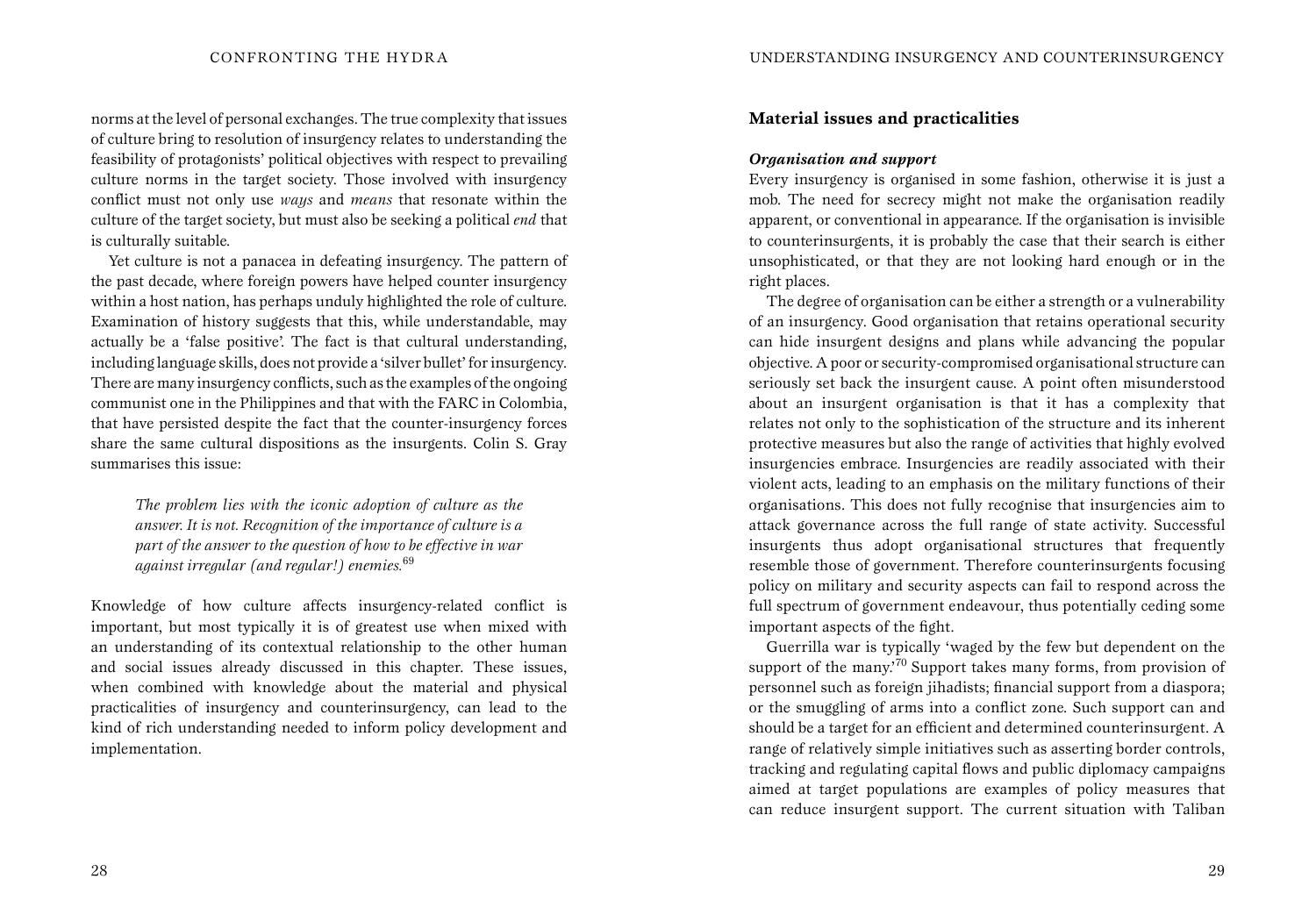insurgents supporting each other across the border region of Afghanistan and Pakistan highlights the imperative to act on such initiatives.

#### *Bearing the costs*

In 1774, a British commander witnessing the situation on the eve of the American Revolutionary war cautioned his superiors in England:

*If you think ten thousand men sufficient, send twenty; if one million pounds is thought enough, give two; you will save both blood and treasure in the end. A large force will terrify, and engage many to join you, a middling one will encourage resistance, and gain no friends.*<sup>71</sup>

This commander clearly grasped a key factor commonly misunderstood about insurgency — that of cost.

The association of insurgency conflict with labels such as 'Small Wars' or 'military operations other than war<sup>72</sup> and the apparent frugality of insurgent activity leads to the misperception that such wars are cheap — and cheaper than conventional war. As David Galula simply put it *'Insurgency is cheap, counterinsurgency is costly.'*73 Not only is it a costly business,  $74$  but the costs are not always obvious. Beyond the cost of so called 'blood and treasure'75 there is an opportunity cost that is not always as apparent but is perhaps more important. Societies preoccupied with insurgency will not attend to other matters as well as they might have otherwise. These include issues of development, social justice, education and health. Violence and fear in a society also create widespread trauma and potentially sow the seeds of future discontent and trouble. Thus measures to pre-empt the conditions that foster insurgency are a wise investment. If such efforts fail, counterinsurgents must be ready to bear the wide costs of the ensuing conflict. Understanding both the quantitative financial costs and the qualitative political and social costs of insurgency conflict reinforces the need for a comprehensive approach.

#### *The comprehensive approach*

Successful counterinsurgency campaigns need a comprehensive approach. In the words of historian, author and former US Army Officer Andrew Krepinevich:

*Counterinsurgency requires a unity of effort and command among the military, political, economic and social dimensions of the conflict. Reconstruction efforts in the absence of security will almost certainly fail, as will attempts at political reform.*<sup>76</sup>

There is nothing new about this. A study of the British record in colonial counterinsurgencies during the  $20<sup>th</sup>$  century noted that success more often occurred where there was close co-operation between the military and civilian government on matters '*that attacked the causes of unrest at the same time that it combated the insurgents*'.<sup>77</sup>

Selection of the term 'comprehensive' to describe this enduring characteristic of successful counterinsurgency, rather than the 'whole of government' or 'interagency' labels used in Australia and the United States respectively, is deliberate. Those terms are so loaded and used with rhetorical abandon that they risk losing much of their meaning. They also restrict thinking about counterinsurgent actions to those relating to the instruments of the state. Since insurgency is essentially societal warfare, counterinsurgency requires a 'whole of society' approach. Use of the word comprehensive embraces this idea. It allows for diverse approaches that incorporate, for example, commercial entities, religious elements and other non-governmental organisations as well as the instruments of state in any considered response to insurgency. Importantly, for those trying to understand the nature of effective counterinsurgency action, the term 'comprehensive' suggests that:

*… the fight against the insurgents is not set apart from the normal practises of government; rather the campaign is fought on all fronts: political, economic, cultural, social, administrative and military.*<sup>78</sup>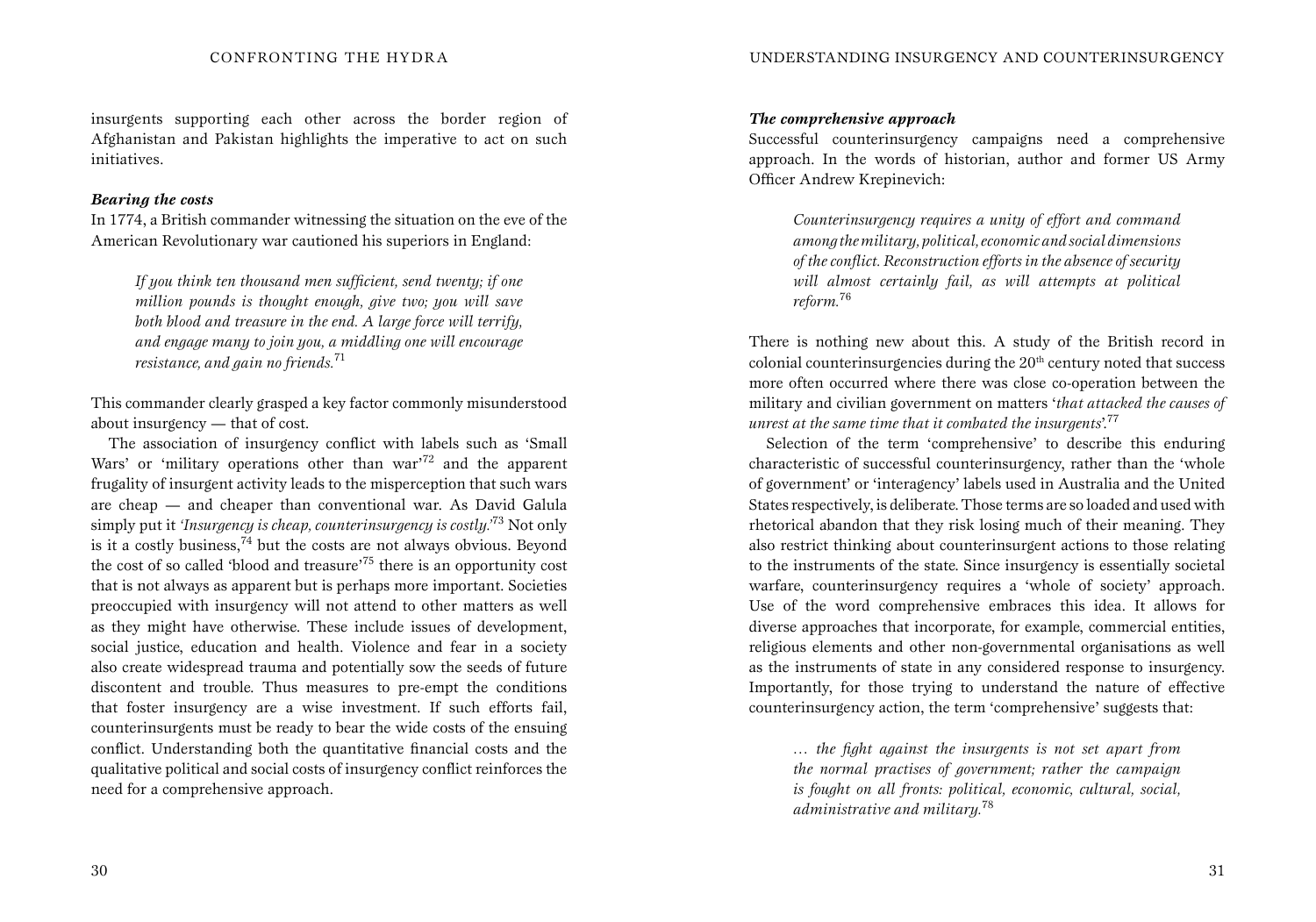The wars in Iraq and Afghanistan provide examples of this at the tactical level through the use of Provincial Reconstruction Teams (PRT). These multi-disciplinary organisations work to address lines of operation involving the economy, development, civil capacity-building and governance. Of course, the need for a comprehensive approach is equally applicable at all levels of the conflict. All too frequently the ability to implement such an approach depends upon the permissiveness of the environment, reflecting the degree to which the state or the insurgency has attained control.

#### **Box 4**

#### **Confrontation**

The Republic of Indonesia strongly objected to the 1963 proposal to incorporate the former British colonial possessions on the Malay Peninsula and the island of Borneo into the new state of Malaysia. Irregular Indonesian militias sought to foment an insurgency against Commonwealth forces on Borneo. As the conflict wore on, incursions by Indonesian regulars across the shared land border on Borneo became the norm, changing the character of the war.

Australia's initial contribution to the conflict in 1964 was the deployment of engineers and other combat support personnel to assist Commonwealth forces in the border regions of Borneo. Throughout the conflict, Australian Special Air Service (SAS), Artillery and Engineering personnel continued to serve in British Units. Additionally, stationed on the Malay Peninsula from April 1955 were Australian infantry troops, and limited numbers of RAN and RAAF personnel as part of the British Commonwealth Strategic Reserve.

The first combat operations involving Australian forces occurred in October 1964 when the 3rd Battalion, Royal Australian Regiment (3 RAR) operating out of their base at

Terendak, Malaya, along with Commonwealth counterparts, confronted and captured a group of Indonesian troops that had deployed on the Malay Peninsula. As hostilities in Borneo escalated over the following months, an increasing number of Australian personnel were seconded to Commonwealth forces in Sarawak, with 3 RAR ultimately undertaking a fivemonth deployment in the province from March 1965. Upon completion of this deployment, 3 RAR returned to Terendak, where they were relieved by 4 RAR in August 1965. In April 1966, 4 RAR deployed to Sarawak, operating in the same area in which 3 RAR had served. This deployment lasted until a peace settlement ended the conflict in August 1966.

The hallmark of the conflict was small-scale incursions on the part of the Indonesians, and retaliatory response on the part of Commonwealth forces. Australian infantry and SAS deployments were primarily involved in patrol, ambush and pursuit operations in border regions, operating in both Malaysian and Indonesian territory. The political sensitivity involved with pursuing insurgents into Indonesian territory meant that little to no public acknowledgment of such counter-incursions and pursuits were made on the part of the Australian government. Australian casualties in the campaign were 23 dead and 7 wounded.

Many of the lessons Australia, and the RAR in particular, took from the conflict were to inform tactical activity in the subsequent involvement in the Vietnam War. Confrontation also placed Australia in a delicate geopolitical and strategic situation highlighted by the need to preserve commitment to longstanding Commonwealth partners and maintain regional stability while managing the delicacy of Australia's relationship with Indonesia. In this respect, confrontation anticipated the delicate geopolitical and strategic situation that could arise for Australia in any future involvement with counterinsurgency conflicts in the region.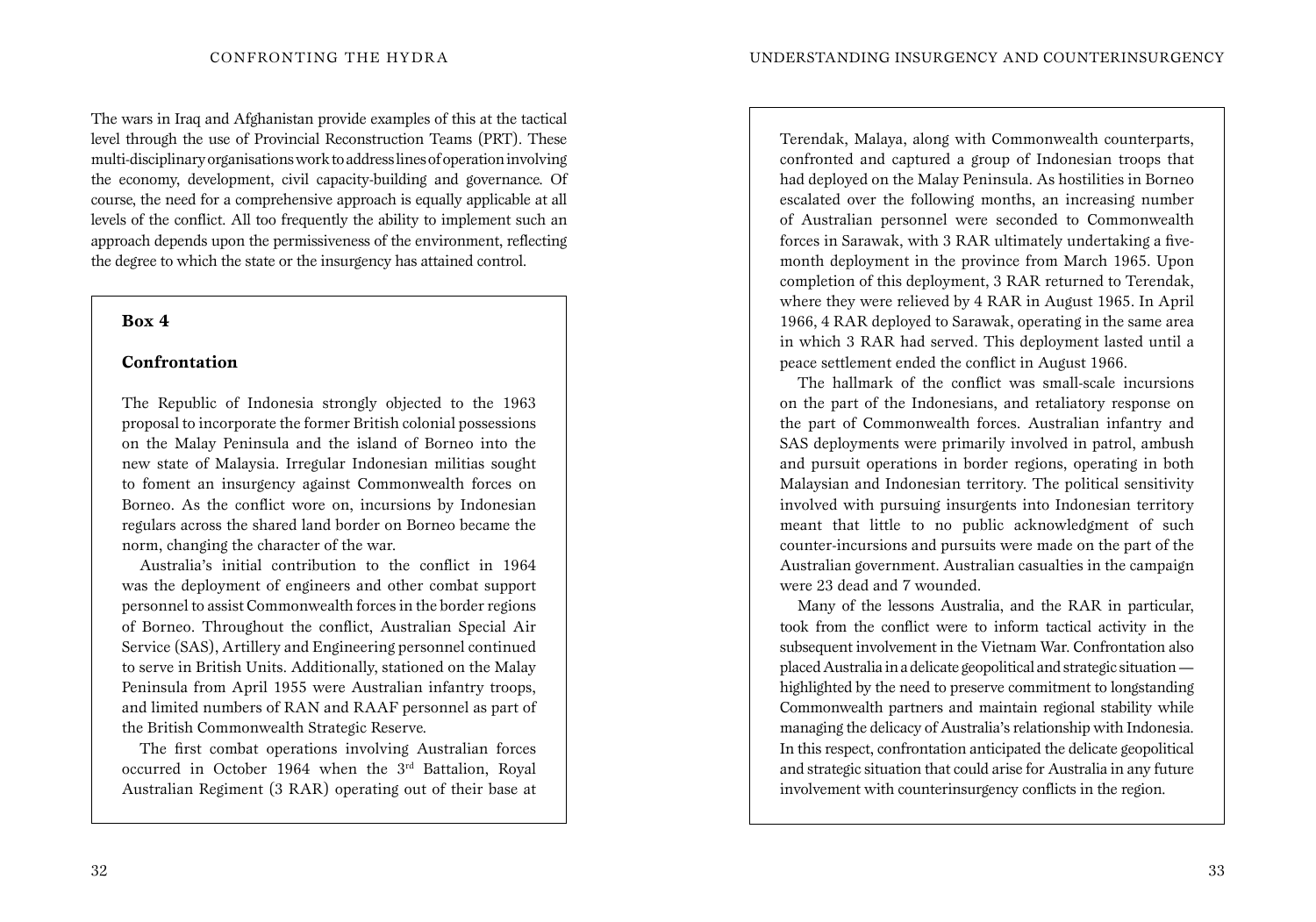#### *The imperative to control and pacify*

To use the vernacular, protagonists in insurgency conflict strive to be 'control freaks'. This is because:

*The type of sovereignty or control that prevails in a given region affects the type of strategies followed by political actors. Political actors try to shape popular support (or collaboration) and deter collaboration with their rival (or defection). As the conflict matures, control is increasingly likely to shape collaboration because political actors who enjoy substantial territorial control can protect civilians who live in that territory — both from their rivals and from themselves, giving survivaloriented civilians a strong incentive to collaborate with them, irrespective of their true or initial preferences.*<sup>79</sup>

The control sought encompasses the population, borders, information, commerce and narrative about the struggle — just about anything else that can be subject to control. The term 'pacification' refers to the use of control measures by the state, supported by complementary policy actions, to remove or prevent direct insurgent control of all or part of the population. History is full of examples of such control aiding counterinsurgent success. The British policy of using 'protected villages' to control elements of the population during the Malayan Emergency reflected the success — however slow and controversial — that they experienced with the use of concentration camps to control the Boer civilian population during the Second Boer War. The unpalatable nature of both these examples suggests why, of all the counterinsurgency characteristics, this one is perhaps the most problematic for modern democracies. Unfortunately, its difficulty does not diminish its importance.

Ideally, counterinsurgents achieve control with the co-operation of the target population — one of the desirable outcomes of successful and enduring pacification. However, control must occur, with or without the acceptance of the population. Sir Michael Howard's observation that 'order has to be established and maintained before more positive and creative measures of "nation-building" can take place'80 highlights the imperative to provide control as an enabler since it 'is a truism of counterinsurgency that a population will give its allegiance to the side that will best protect it.<sup>81</sup> Security without control is a chimera, more than likely to signify a temporary lapse by the enemy rather than a permanently advantageous situation. Nor does achieving control signify the end of the insurgency. Pacification is not an end in itself but a means by which the state can create the necessary permissive environment, free of major insurgent influence, to enable the implementation of comprehensive measures addressing the issues raised by the insurgency.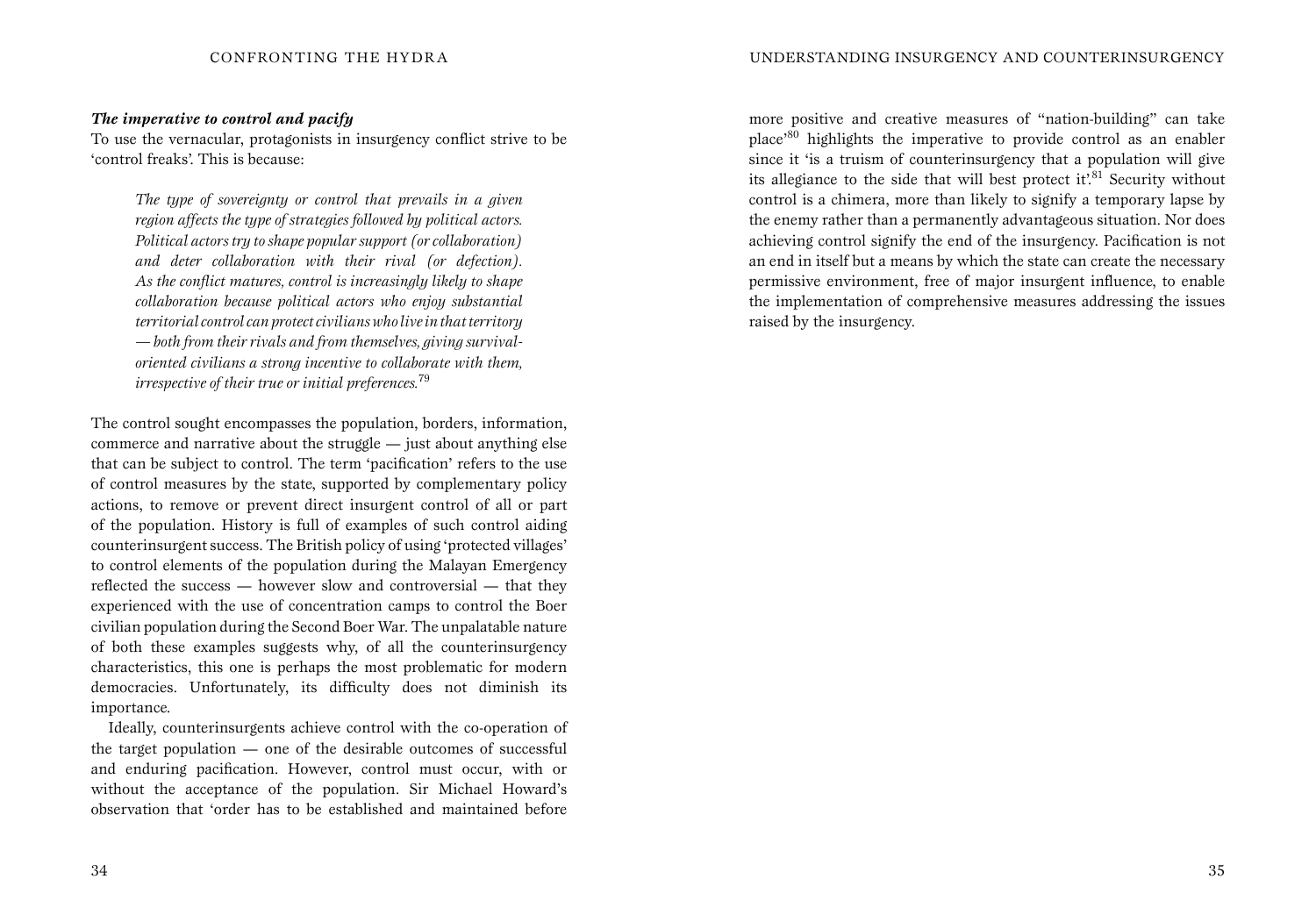# **Chapter 3**

#### **The Australian example: an enduring policy problem**

#### **Introduction**

Defeating insurgency has been a problem for governments since antiquity<sup>82</sup> and remains one for contemporary policymakers. Australia's National Security Statement (NSS)<sup>83</sup> identifies concerns about insurgency in the country's immediate region, along with related troubles of communal violence, intrastate conflict and weak state institutions. The Australian case study shows that the record of strategic policy has typically not reflected the importance or nature of the challenge. This chapter examines five propositions to establish that counterinsurgency poses an enduring policy problem for Australia. The propositions are:

- Insurgencies have been a problem for Australia in the past;
- Insurgency presents Australia with contemporary problems;
- Insurgency-related problems are likely to present themselves to Australia in the future;
- Insurgency presents cost and risk to Australian interests; and
- Australian policies that deal with insurgency are absent, incomplete or inadequate.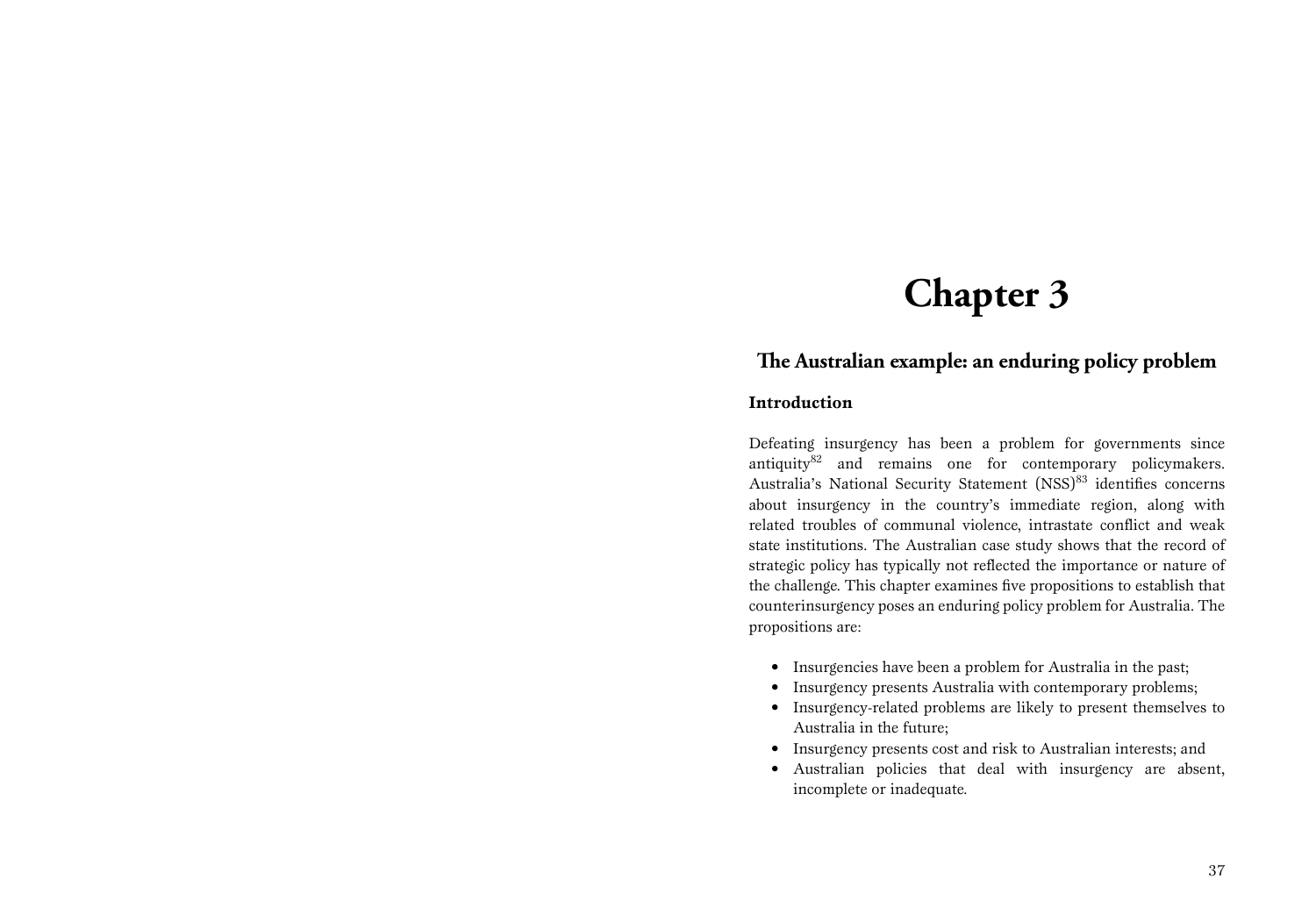#### THE AUSTRALIAN EXAMPLE: AN ENDURING POLICY PROBLEM

#### **A problem in the past**

The ANZAC legend that arose from World War I has had a strong influence upon Australian society's imagination of war. Modern Australians associate war with the style of interstate conflict that the ANZACS fought. There is dissonance between this popular perception and the historical record. Australia's participation in state-on-state warfare has been the exception rather than the norm. The pattern of Australia's military conflicts is one of participation in insurgency-related wars. Australian involvements in the two World Wars and Korea, while significant, are the anomalies. The map at Figure 1 depicts the global scope of Australian deployments associated with insurgency that have been used as case studies in this paper.<sup>84</sup> These examples reinforce that many of the peacekeeping, peace enforcement and stabilisation missions in which Australia has participated have antecedents in insurgency.

The nature of Australian involvement in these conflicts, however, helps account for the institutionalisation of tactical rather than strategic approaches to counterinsurgency. Australia's campaigns have, with one notable exception, been as the junior partner in a coalition.<sup>85</sup> This has meant that the prime requirement of Australian participation has been to provide troops rather than strategic ideas. The consequence of this abdication of strategy to an ally was, as observed by a previous Chief of the Australian Army, 'where the campaign did not go well, we tended to hide behind our belief that our part of the campaign went well.<sup>86</sup> This trend is evident from the Australian effort in Phuoc Tuy Province in Vietnam through to the conduct of operations in Al Muthanna and Dhi Qar Provinces during the Iraq War. Australia's failure to develop a strategic approach to — and our junior coalition partner status in such counterinsurgency campaigns appears to have offered an excuse to avoid the blame from any subsequent strategic failure, perceived or real. The trend of tactical rather than strategic contributions has carried into the present.





Map showing location of Australian counterinsurgency case studies

#### **A problem in the present**

Australia's past is indeed prologue to the present situation. The list of involvements arising from insurgencies is relatively long: 'hot' insurgencies in Afghanistan and Iraq, stabilisation operations in Timor-Leste and Solomon Islands, peacekeeping duties in Africa and the Middle East and border protection activities involving the many refugees from such conflicts. This list only touches on the Australian Defence Force's (ADF) involvement.87 Other Australian government agencies have varying policy concerns arising from contemporary insurgencies. For example, the Australian Agency for International Development (AusAID) reports: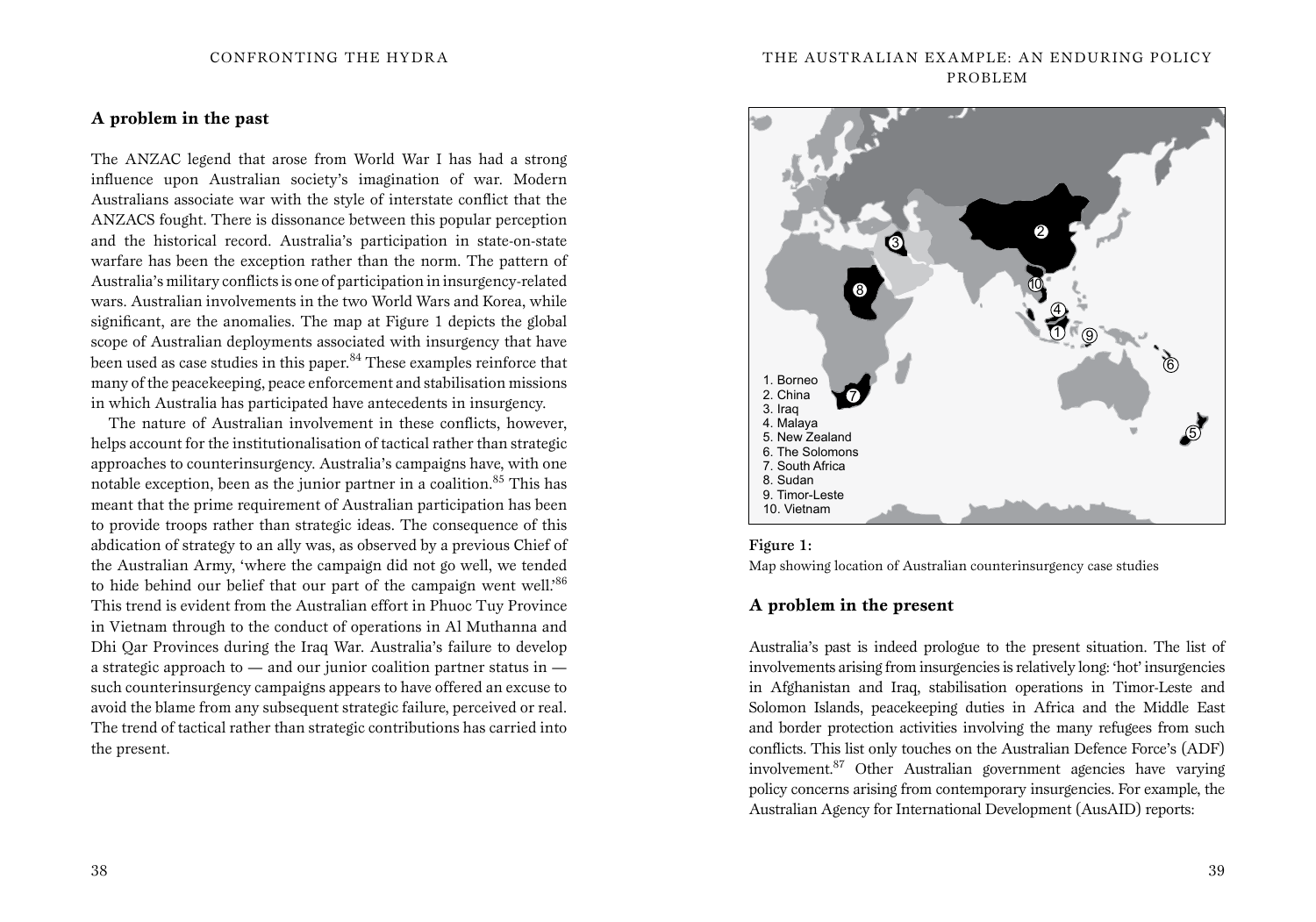#### CONFRONTING THE HYDRA

*… there are also continuing intrastate tensions, such as those in the southern Philippines and parts of Indonesia. The Melanesian islands of PNG, Vanuatu, Solomon Islands and Fiji continue to be prone to instability. In all these countries, broad-based growth will be critical to shore up support for democracy and to promote stability.*<sup>88</sup>

The countries mentioned within this excerpt are not the only countries close to Australia or its interests that are challenged by insurgency.89 Within Australia's wider region, nine of the ten members of the Association of Southeast Asian Nations have had at least one insurgency within their borders during the last century; many of them have had two or more, some of which are still present. Figure 2 is a regional map depicting the extent of recent insurgency. The development in recent years of a Taliban-inspired insurgency in nuclear-armed Pakistan is legitimately a matter of concern for many nations, including Australia. In short, Australia's wider region is rife with insurgency-related conflict. This presents a strategic policy problem beyond the perhaps more familiar issues generated by Australian involvement in counterinsurgency in more distant places such as Iraq and Afghanistan.

Successive Australian governments have acknowledged both the benefits and negative side-effects of globalisation. The Howard Government's Defence Update in 2007 opined that '… in a globalised world, ignoring problems further afield only invites these threats to come closer to Australia.'90 More recently Prime Minister Rudd has emphasised the importance of '… comprehensive engagement with the countries of Asia' and '… closer bilateral and regional relations with our neighbours.<sup>91</sup> In the globalised era there is no guarantee that the problem of insurgency within states with benign foreign policy intentions will not affect their bilateral and regional relationships. The immediate by-products of insurgency are diverse and serious. They can include terrorism, human insecurity (encapsulating issues such as poverty, hunger, ethnic cleansing and refugee flows) and the conditions for transnational crime. In the longer term, nothing less than state failure and regional destabilisation are possible outcomes.

#### THE AUSTRALIAN EXAMPLE: AN ENDURING POLICY PROBLEM

In other words, regional insurgencies can generate major and enduring problems for Australian national interests.



#### Figure 2:

Regional map showing current or recent insurgencies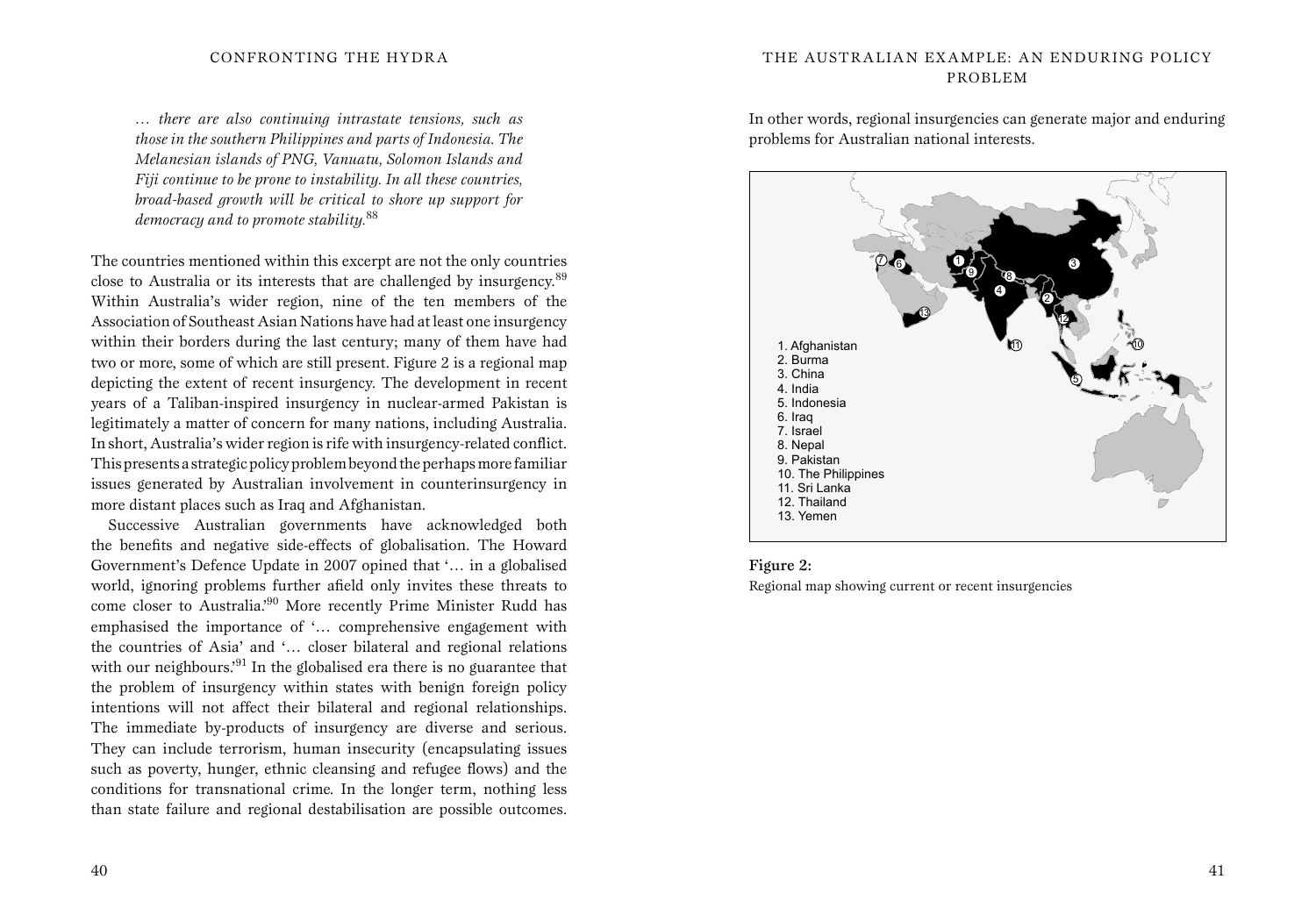#### **Box 5**

#### **The Vietnam War**

The Vietnam War remains, in many respects, a watershed conflict for the Australian military. Not only was it the largest deployment of Australian troops since the Second World War, it proved politically and socially controversial.

The Australian involvement commenced with Prime Minister Robert Menzies' decision in 1962 to provide an Australian Army Training Team to assist in the instruction of South Vietnamese forces. It concluded with the Whitlam Government's withdrawal of all Australian personnel in 1973. Australia provided about 50,000 service personnel, with 519 personnel killed and 2398 injured.

Major involvement in combat operations began in June 1965 with the deployment of 1 RAR to serve under American control in Bien Hoa province. In 1966 Australian involvement in the war was recalibrated to encompass a larger Australian taskforce which was given control of Phouc Tuy province, in Southern Vietnam.

Australian operations in Phouc Tuy were reasonably successful in negating the physical threat of Vietcong (VC) insurgents throughout the province. Starting with the Battle of Long Tan in August 1966, the Australian Taskforce established and maintained tactical dominance within the province. Despite continued hostilities, this dominance was largely unchallenged for the remainder of deployment. The success of Australians in suppressing VC activity was primarily the result of effective tactics. These arose from the Army's hard-won experiences fighting the Japanese in the jungle during World War II, and subsequent engagements during the Malayan conflict and Confrontation.

Given that the war in Vietnam is widely considered today to have been an unmitigated disaster, the success of Australian forces at the tactical level in Phouc Tuy province is somewhat ironic. Although aspects of the tactics employed by Australian forces were sound, this did not translate into any ability of Australian leaders to influence the development of strategy at the higher levels of the US command. In addition, it did not translate to enduring pacification of the province, which relatively quickly reverted to VC control after the withdrawal of the Australian Task Force.

 Several lessons arise from the Australian experience in the Vietnam War. One is that tactical proficiency in military forces conducting counterinsurgency is ultimately indecisive or even irrelevant if the wider counterinsurgency campaign strategy is flawed or poorly executed. Another lesson it highlights is the peril of being a junior partner in a coalition conducting counterinsurgency operations. The junior partner shares the risk of participation, while its ability to influence the campaign's conduct and strategic direction is often constrained. Given the eventual domestic unpopularity of the war, Vietnam also provides the definitive example of the need for counterinsurgents to provide an effective narrative to sustain public willingness to persist and endure the cost of such conflicts.

#### **A problem in the future**

Many of the current policy problems posed by insurgencies will persist well into the future. Australian commitment to the Afghan war appears resolute. Australian Defence Ministers have repeatedly emphasised commitment to the Afghanistan project. $92$  The Australian representatives at the annual Australia/United States ministerial talks in 2009 endorsed the Obama Administration's increased focus on the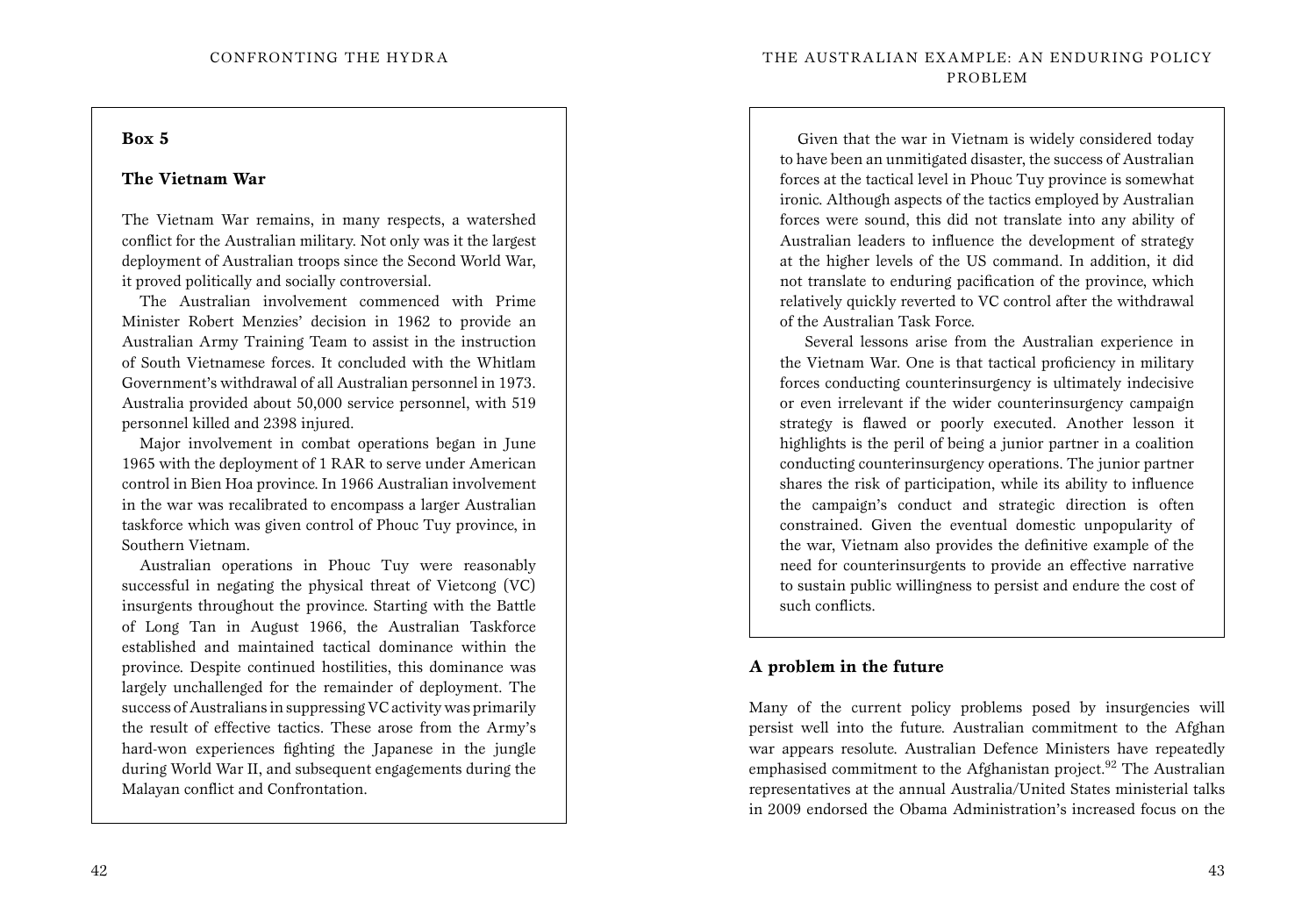#### Afghanistan war and Australia's 2009 Defence White Paper reaffirmed the need for commitment. $93$  However, Australia's future insurgency challenge goes beyond the conflicts that Australia is currently and directly involved in.

The Defence White Paper predicts that intrastate wars will remain the most common form of conflict until at least  $2030$ .<sup>94</sup> Many of the insurgencies within the region continue to exhibit the complexities that have seen them remain unresolved for decades.<sup>95</sup> The journalist Sally Neighbour has highlighted just how resilient some threats prove to be in the face of efforts to destroy or contain them and in despite of some progress:

*While substantial progress has been made in the fight against Jemaah Islamiah and its affiliates, with more than 500 arrests across the region, sobering evidence of a rebound is emerging on several fronts: in Indonesia, where JI has built a new beachhead in the volatile province of Sulawesi; in the Philippines, where regional terrorists are regrouping; and in southern Thailand, where a burgeoning insurgency is defying all attempts to contain it.*<sup>96</sup>

The likelihood of future regional difficulties with insurgencies goes beyond the continuation of current conflicts. The ADF anticipates future involvement in as yet unknown conflicts, stating in a key doctrinal publication released in 2007 that 'We must expect that in the future Australia will conduct stabilisation operations (such as those in the Solomon Islands and East Timor) more regularly than in the past.'97 The Australian Government reinforced this in the 2009 Defence White Paper, noting that intrastate conflict will be '… an enduring feature, and assessed to be the most common form of conflict in the period to 2030'.<sup>98</sup>

A noted decline in the occurrence of interstate war reinforces the argument that intrastate conflicts will continue to loom large. Global trends in the nature of violent conflict over the last half century suggest that instances of insurgency are increasing. Ian Beckett provides

#### THE AUSTRALIAN EXAMPLE: AN ENDURING POLICY PROBLEM

information that supports the claim that insurgency and terrorism have become the most prevalent forms of conflict since 1945:

*According to the US Defense Department, the number of insurgencies rose from 28 in 1958 to 43 by 1964. In 1983, a directory of the guerrilla and terrorist organisations in existence since 1945 catalogued 147 groups existing or having existed in Europe, 115 in Asia and Oceania, 114 in the Americas, 109 in the Middle East, and 84 in Africa. [total of 569].*<sup>99</sup>

It could well be that the shape of most wars to come is already well known to us. In the words of the former United States Marine Corps Commandant, General Charles Krulak, war in the 21<sup>st</sup> century '... will not be the "son of Desert Storm"; it will be the "stepchild of Chechnya".'100

Another potential boost to the likelihood of increased insurgency warfare is the demonstration effect of the current insurgencies in Iraq and Afghanistan. These wars signal to potential belligerents what Sir Lawrence Freedman has called '… strategies that give them a fighting chance.'101 Iraq and Afghanistan show that Western conventional military superiority in weapons, tactics, technology and manpower can be countered to some extent through the adoption of an insurgency strategy. The US military has conceded as much, with a Department of Defense study group noting: 'Irregular warfare will continue to be the smart choice for our opponents.<sup>102</sup>

The demonstration effect has an important implication for threat conceptions within Australian security policy, specifically with regard to the strategy that any future state aggressor might adopt. Typically, Australian Defence White papers have regarded attack from an aggressor state upon Australian interests as being a worstcase scenario.103 The working assumption for this scenario is that the attack will be a conventional one, and the capabilities that Australia may need to counter the threat are calculated accordingly. However, an aggressor may well look at Australia's acknowledged combat capability edge within the region, and its strong alliance with the United States,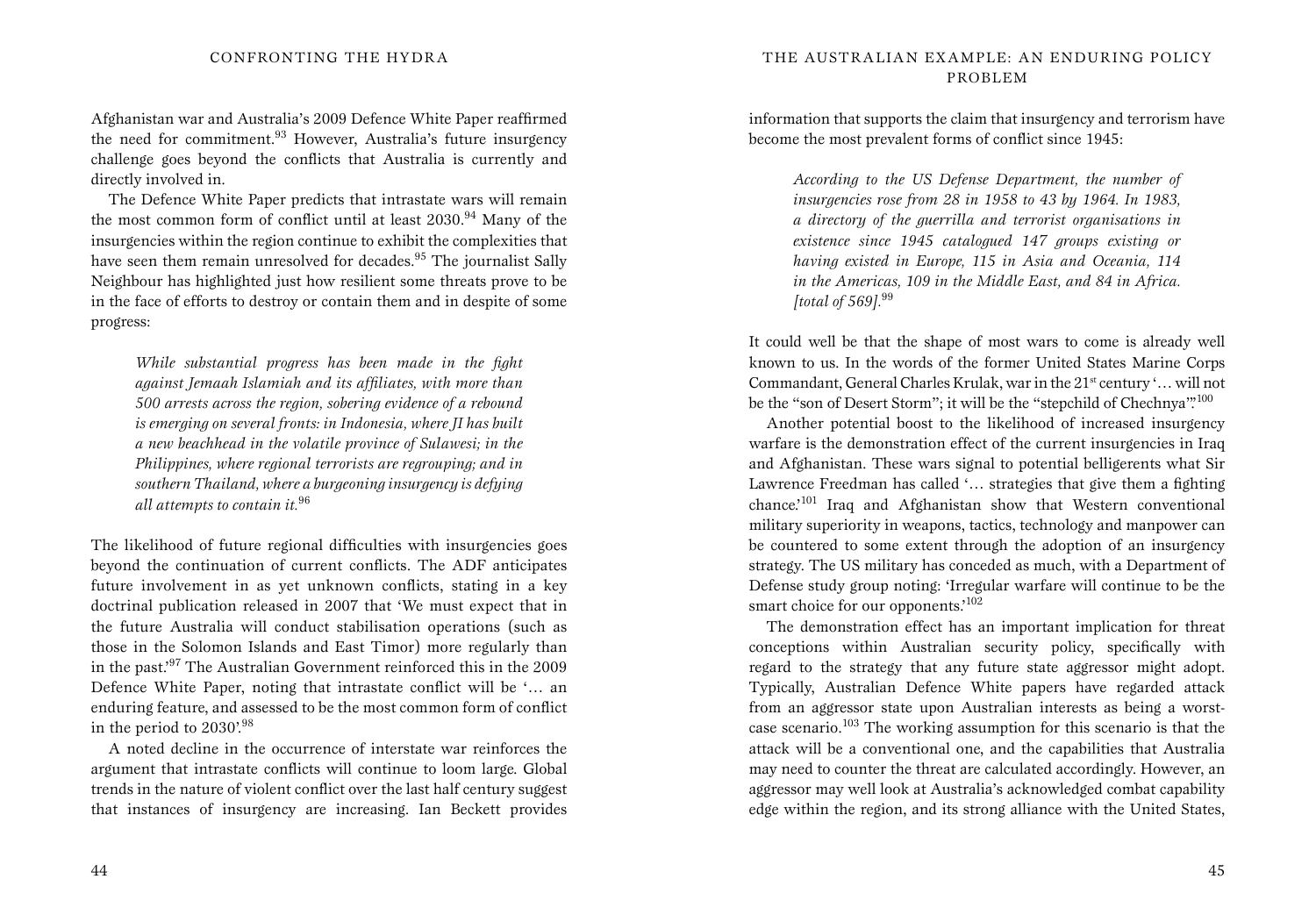and decide that any aggressive acts against Australian interests are best undertaken through irregular means. A hypothetical example might see an aggressor foment or support insurgency within an important Australian regional partner or neighbour. The costs to Australia of such an approach could be high if national security policy does not recognise the possibility of such threats and respond with suitable strategic policy and capabilities.

#### **Costs and risks**

The direct costs and risks to Australian interests arising from insurgencies are not trivial. For instance, many more people have died in the wars in Iraq and Afghanistan than were killed either on 9/11 or in the Bali bombings of 2002 and 2005. Modern liberal democracies place a high price on individual human life. And the human costs go beyond those of the people killed or injured in the conflict: societies engaged in counterinsurgency also experience considerable opportunity costs, including a reduction in resources available for domestic welfare purposes.

There is nothing small about the financial costs associated with fighting insurgencies. The United States alone has been estimated to have spent over \$US 830 billion in Iraq and Afghanistan.104 The economist and Nobel Laureate Joseph E. Stiglitz has claimed that the true costs of the Iraq war alone have been severely underestimated, citing a cost of \$US 3 trillion.<sup>105</sup> What does the United States' expenditure on insurgency have to do with costs to Australia? The answer lies in the burden upon the struggling United States economy. This is money that the US Administration simply does not have for other purposes, such as to address impacts of the current global financial crisis or to sustain high-end defence capabilities with which to reassure its Asian allies disconcerted by changing power balances flowing from the rise of China.

None of this is to suggest that nations should not undertake counterinsurgency because it is expensive. Rather, the point is that the high and strategically significant budgetary demands of counterinsurgency policy reinforce the need for such policy to be based upon a strategic approach. And of course, the development of smarter

#### THE AUSTRALIAN EXAMPLE: AN ENDURING POLICY PROBLEM

counterinsurgency policy might involve consideration of alternative approaches to the conduct of such campaigns, some of which might be more cost effective.

For its part, Australia has spent substantial sums on its various commitments to conflicts and stabilisation. As Table 1 shows, Australia has spent over A\$10 billion on the conduct of operations and aid in just four areas of concern over the past decade.<sup>106</sup> To put this figure into perspective, net defence spending (including capital acquisitions) for 2008-09 was calculated at A\$22.1 billion.<sup>107</sup> The annual budget for the Department of Foreign Affairs and Trade (DFAT) for 2007/08 was A\$724 million. $108$ 

The Rudd government has a range of ambitious foreign policy objectives.109 The primary and most effective tool to support the government's foreign policy work is DFAT. The figures from Table 1 show that Australian expenditure on Iraq, Afghanistan, Timor-Leste and Solomon Islands alone over the last decade would cover the DFAT operating budget for a decade at 2007-2008 funding levels. Noting recent concerns about the curtailment of DFAT's activities due to budgetary cuts, this may well point to a significant opportunity cost.<sup>110</sup>

#### Table 1.

Australian expenditure, A\$ million, select conflicts, 1999-2009113

| Location                                               | Timor-<br>Leste | Solomon<br><b>Islands</b> | Afghanistan   | Iraq          |
|--------------------------------------------------------|-----------------|---------------------------|---------------|---------------|
| Defence<br>spending                                    | 3,751           | 188                       | 2,047         | 2,314         |
| Overseas<br>Development<br>Assistance and<br>other aid | 823.7           | 1,000                     | $122.4^{111}$ | $115.8^{112}$ |
| Total                                                  | 4,574.7         | 1,188                     | 2,169.4       | 2429.8        |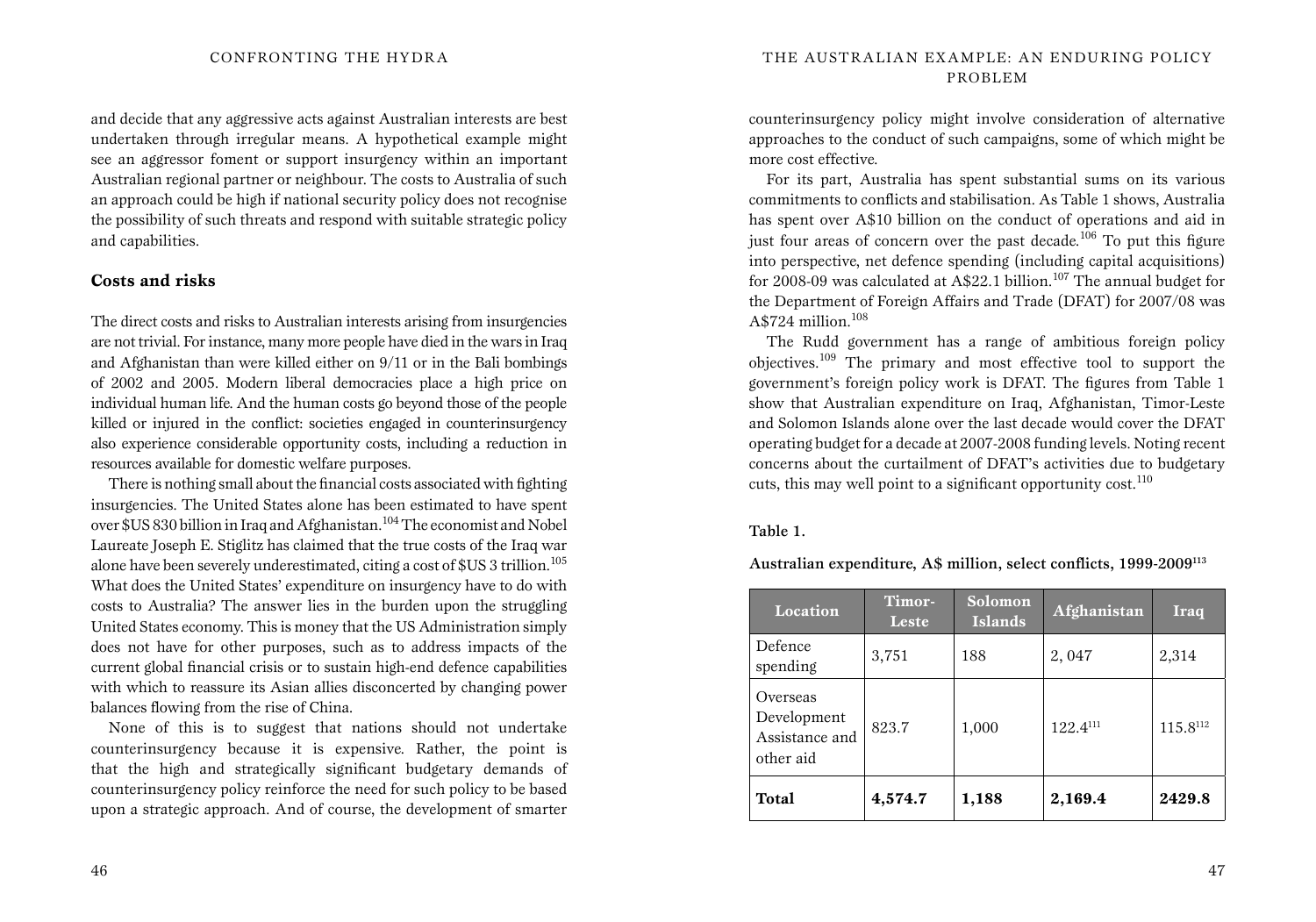THE AUSTRALIAN EXAMPLE: AN ENDURING POLICY PROBLEM

Insurgencies not only inflict costs, they also present risks. These range from the immediate physical risk to individuals to the possible political repercussions for foreign policy objectives and alliances. The most immediate danger is the material threat posed to Australians travelling or living overseas.<sup>114</sup> A Lowy Institute Paper published in 2008 noted that 'The existence of a large diasporic community affects the definition (and achievement) of the national interest.'115 One of the most fundamental of these interests is the physical security and safety of its citizens. Insurgency can endanger Australians overseas, and there is a high level of expectation among the Australian public that the government will provide extensive consular support to those affected by troubles abroad.116 This issue represents risk (and cost) at several levels, including physical harm to those caught up, the costs of providing assistance, and risk to the government's reputation if matters go awry.

Less headline-grabbing but no less important are the risks to Australian foreign policy interests. Prime Minister Rudd has observed that 'For Australia and the United States, strategic stability in the Asia-Pacific is of crucial importance — both now and in the future.'<sup>117</sup> The destabilising impact of regional insurgencies (Figure 2) is one of the most pervasive sources of security and political risk in the Asia-Pacific region. It potentially threatens the achievement of the stated Australian strategic goals 'to maximise global and regional stability and ensure the global economy remains open.'118

Strangely, a case can be made that Australian involvement in assisting allies to fight insurgencies could present risks to alliance cohesion and harmony. In the past Australia has shown what has been described as nothing less than 'a filial attachment' to the national designs first of Britain and later the United States.<sup>119</sup> Evidently, though, there is a view in Australian politics and defence policy which rejects the concept that Australia should automatically heed the requests of its allies for contributions to distant theatres of war.120 In this context, the question can be posed as to how key allies might react to Australia's exercising greater discretion in taking part in current or future counterinsurgency actions with them. National caveats placed upon the operational

activities of Australian troops on deployments may also erode an ally's view of the utility of having Australia as a war-fighting partner.

The decision in 2008 to withdraw combat troops from Iraq, the Prime Minister's stated view at a NATO summit in April 2008 that 'Australia needs to have a bigger say in determining strategy in Afghanistan'<sup>121</sup> and the 2009 Defence White Paper<sup>122</sup> all highlight that the idea that independence is at the centre of Australian policy. This is not an issue when allies fully agree, but can introduce tension if divergent views develop, such as over the level, scope and duration of commitments. Tensions can also arise where one ally chooses not to become involved in a regional counterinsurgency activity while another does. This highlights that, just as with strategic policy in conventional war, strategic policy approaches to counterinsurgency must simultaneously account for alliance management and other, potentially competing, national interests.

#### **Policy is inadequate**

Australia does not have a discrete policy that directs national efforts on countering insurgency. The National Security Statement of December 2008 describes the nature of Australia's security concerns, their relative priorities and some of the approaches to be adopted, yet analysts have observed that it contains little new specific policy detail on how these will be implemented.123 Instead, it foreshadowed further policy documents. Public information regarding a planned new counter-terrorism white paper has been slow to emerge, while the recent Defence White Paper has broadly aligned with previous official thinking on counterinsurgency.

In the absence of a comprehensive strategy, various departments have policies that touch upon the issues in a haphazard manner. There would be a reasonable assumption in most people's minds of a policy association between the Defence portfolio and insurgency. This association is not fully realised in publicly stated policy. Neither the 2000 Defence White Paper<sup>124</sup> nor the 2003 Defence Update mentioned insurgency as such, even if they did focus on unstable states in the region.<sup>125</sup> It was not until the 2005 Defence Update that insurgency was even mentioned, and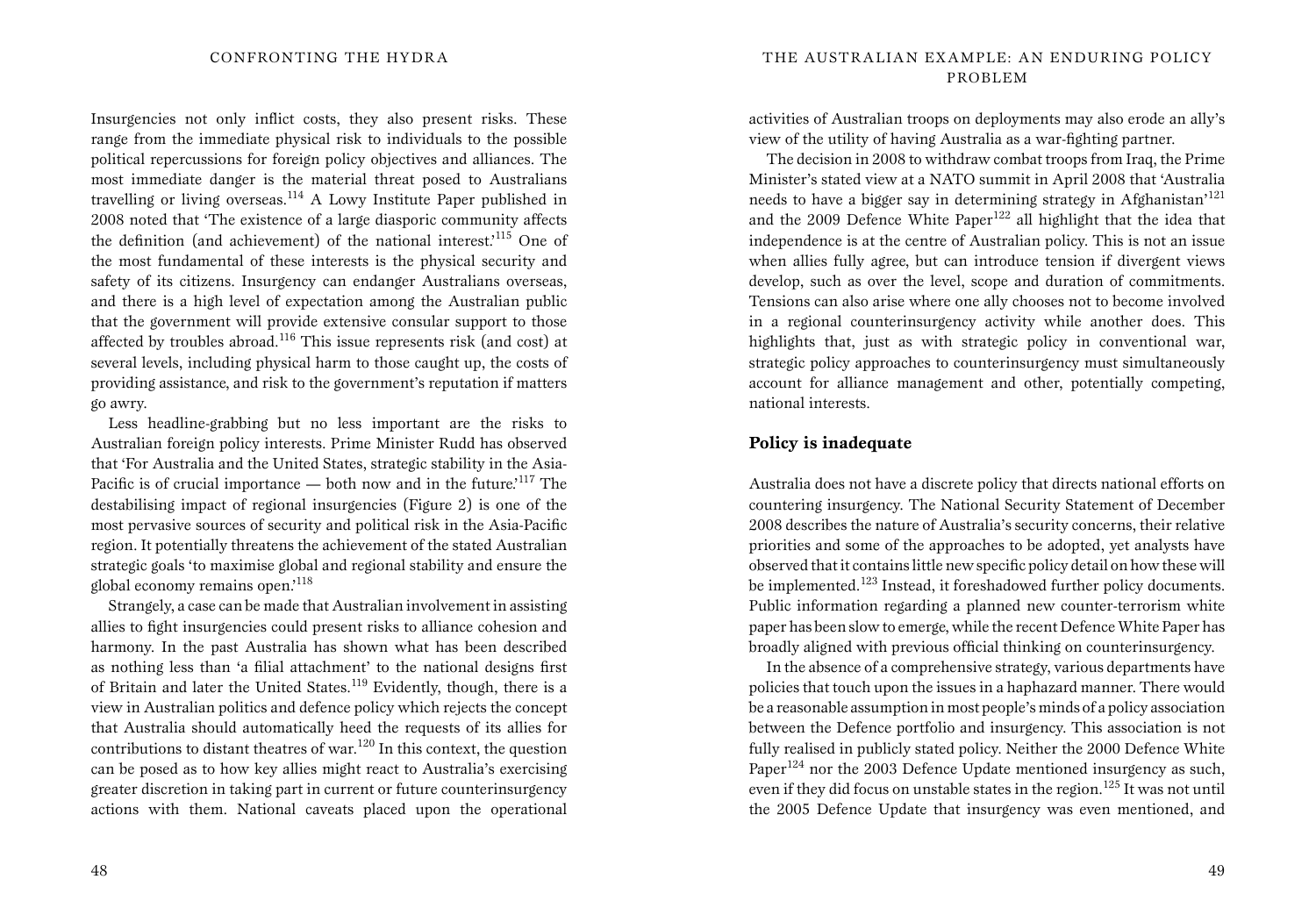even then only in descriptive rather than policy prescriptive terms.<sup>126</sup> The Howard Government's final Defence Update,<sup>127</sup> in 2007, identified and described several of the concerns for Australian interests that arise from insurgencies. It noted that 'Defence, at government direction, has increased efforts to help stabilise dangerous situations in fragile states,'128 and predicted that 'The ADF increasingly will be called on to fight irregular opponents and must therefore be able to mount counter– terrorism and counter–insurgency operations.'129 But it did not provide policy detail on how this was to be achieved. The closest it strayed towards policy guidance was to observe that a 'credible and capable military' was complementary '... to what some call "soft power,"<sup>130</sup> but no explanation was offered as to how or when this complementary effect was to be realised. The 2009 Defence White Paper echoed similar sentiments about the threat posed by insurgencies and instability. While it generally expanded on the Howard Government's language in relation to soft power and the requirement for heightened civil, military and whole of government co-operation, it has continued the trend of being light on specifics.

Increasing references to soft power in Australian defence policy suggest rising recognition of the need for a comprehensive policy approach across the range of government agencies concerned with insurgency and its consequences. Yet a critical examination of other Australian government agencies reveals a situation no better than that in Defence. PM&C, DFAT and AusAID all have policy publications<sup>131</sup> that identify concerns directly arising from issues commonly associated with insurgencies. These documents share three characteristics. First, they tend to describe issues rather than prescribe policy detail. Next, they focus more on the manifestations of insurgency (such as terrorism) and its consequences rather than its root causes. Finally, there is a lack of useful detail about policy coordinating mechanisms and the delivery of effects across the range of possible government responses. Australia clearly lags behind the United States and the United Kingdom here, as both those countries have well-developed policy directing a coordinated approach to counterinsurgency.132

In response, it might be claimed that having policy specifically to

#### THE AUSTRALIAN EXAMPLE: AN ENDURING POLICY PROBLEM

respond to insurgency is unnecessary or excessive. This view is understandable. The US experience offers a useful perspective for interpreting such claims. The American historian Brian Linn observed that 'Despite decades of personal experience to the contrary, army officers have consistently underestimated the difficulty of unconventional warfare, military occupation and pacification.<sup>133</sup> While there is no comparable study of Australian military strategic culture, similar misconceptions have existed within the Australian Army in recent decades. A strong predilection exists in modern Western military organisations towards regarding successful conventional warfare as the acme of military art. All other forms of conflict, despite contemporary events demonstrating otherwise, are viewed as requiring less application. This in turn leads to the idea that existing strategic policy to deal with 'conventional war' is sufficient, as it can be adapted to the imagined lesser difficulties of other forms of war. Lieutenant General John Kiszely, Commandant of the United Kingdom's Defence Academy, identifies the problem with this view:

*Those tempted to fight small wars as if they were big wars might have noted Callwell's warning that 'the conduct of small wars is in certain respects an art by itself, diverging widely from what is adapted to the conditions of regular warfare.'*<sup>134</sup>

Inadequate policy presents other risks too. There is the possibility that without policy to guide appropriate action Australia may miss opportunities to be proactive in averting emerging situations. A weakly developed strategic policy understanding of the nature of insurgency can lead to failures of conceptualisation that in turn can limit prospects for a rapid or effective response to new insurgency challenges. Following from the example of the East Timor intervention in 1999 it should not be a large leap of imagination to picture Australia's leading a counterinsurgency campaign without a larger ally's direct involvement. The American experience of dealing with the emergence of the Iraqi insurgency post-2003 suggests the difficulty in creating strategic policy for counterinsurgency and implementing it 'on the run'.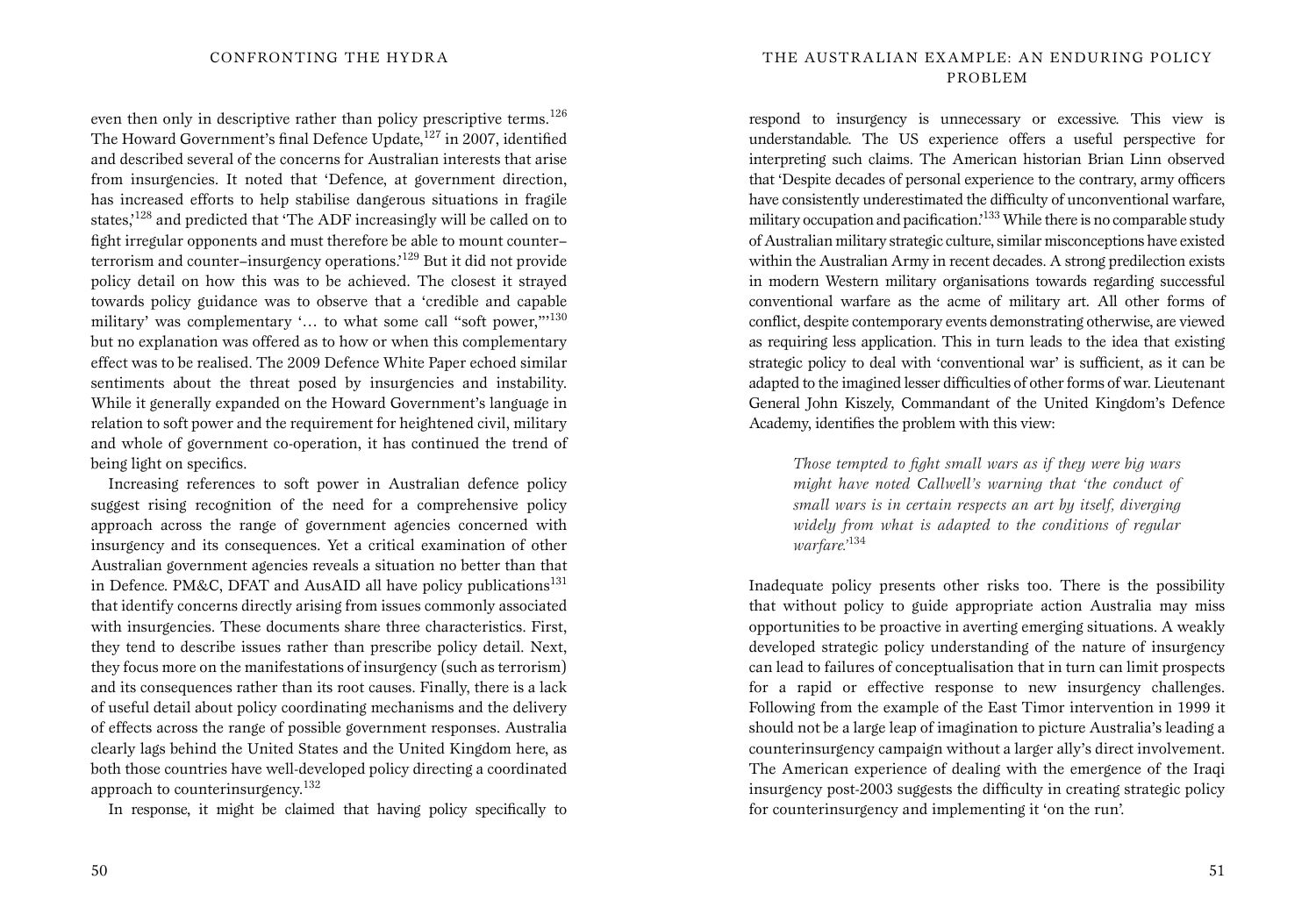#### **Conclusion**

Counterinsurgency presents an important and enduring policy problem for Australia. The development and implementation of strategic policy has not adequately reflected this problem. Australian governments have occasionally recognised the need to do something about counterinsurgency but have not responded in a sustained or comprehensive strategic manner.

#### **Box 6**

#### **Bougainville**

Between 1988 and 1997, the province of Bougainville in Papua New Guinea (PNG) was the scene of a complicated and destructive insurgency, known as the Crisis, which pitted separatist elements of the indigenous population against the PNG Government and its supporters in the province. The splintering of the secessionist movement into sub-factions, and atrocities on all sides, further complicated hostilities.

The Bougainville conflict was largely the result of extreme dissatisfaction within the island's populace at the operations of a large copper mine in central Bougainville. Run by a subsidiary of the Australian multi-national Conzinc Rio Tinto Australia (CRA), the Panguna mine was the cause of considerable environmental degradation in the late 1970s and 1980s. Further, the mine's operators and their sponsors within the PNG Government were accused of denying local people the economic benefits of the enterprise.

This anger came to a head with the formation of the Bougainville Revolutionary Army (BRA) in 1988, a declaration of independence and the subsequent establishment of the Bougainville Interim Government (BIG) in 1990. In

the ensuing conflict, at least 8,000 Bougainvilleans lost their lives through violence and disease, while a further 50,000 were displaced. Hostilities ceased with the Burnham Truce in 1997. A key element of the truce was the deployment of an unarmed multinational military and civilian force to monitor the peace.

Australia led the 1998-2003 Peace Monitoring Group (PMG) and provided the bulk of its personnel and resources, although, due to initial local mistrust of Australia, New Zealand took the lead in most aspects of the six-month Truce Monitoring Group (TMG) that preceded it. Unusually, both the TMG and the PMG were unarmed as a condition of the Burnham Truce and subsequent accords, so these contributions were made up of military and civilian observers tasked with monitoring the terms of the ceasefire arrangements and undertaking information operations to sustain the peace, along with logistical support teams providing transport, supply, engineering and medical functions.

The Bougainvillean peace process was sponsored by New Zealand and supported by Australia and other regional neighbours. It showed respect for the cultural and societal values of Bougainville and the rest of Melanesia. This deliberate approach helped to reduce the resentment that had fed the insurgency. Additionally, the fact that TMG/PMG personnel were unarmed showed an understanding that it was in no one's interest to inject yet another armed force into a multi-factional conflict. Agreeing to this condition conveyed respect for local sovereignty — and undermined the appeal of a macho culture that had developed during the conflict that ran counter to the traditional matriarchal one. The TMG/ PMG also made a conscious effort to adopt local customs of dialogue and reconciliation.

The Bougainvillean experience highlights the value of a strong sense of cross-cultural awareness and understanding,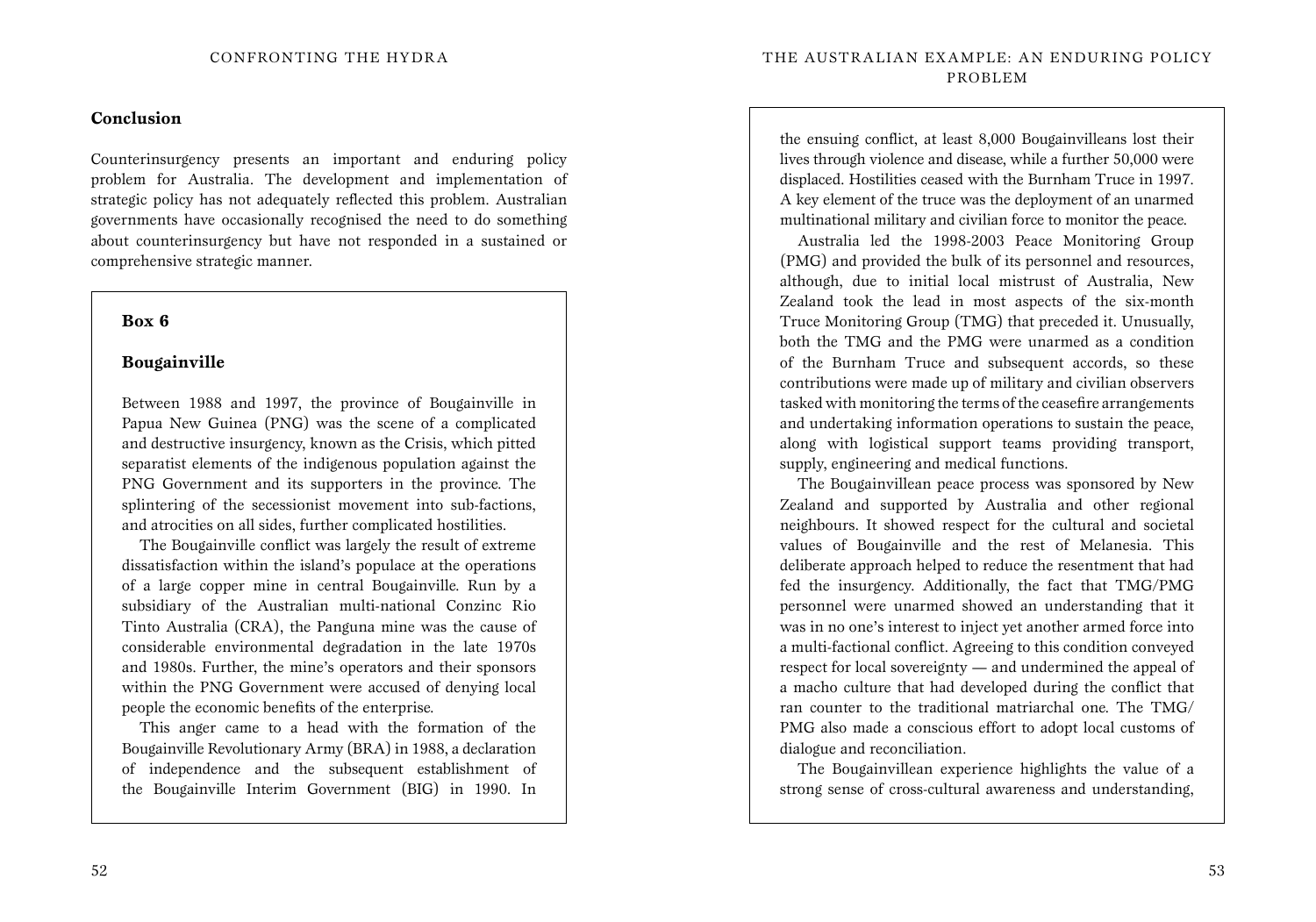something that is essential to any foreign military forces in their efforts to effectively address insurgency in unfamiliar societies or host nations. The peace processes agreed at Burnham also highlighted the vital role of compromise and reconciliation in the resolution of insurgency conflict.

# **Chapter 4**

### **Defeating the Hydra: a strategic approach**

*Victorious warriors win first and then go to war, while defeated warriors go to war first and then seek to win.*  – Attributed to Sun-Tzu

*The first thing that must be apparent when contemplating the sort of action which a government facing insurgency should take, is that there can be no such thing as a purely military solution because insurgency is not primarily a military activity.* 

– General Sir Frank Kitson<sup>135</sup>

#### **Introduction**

Defeating an insurgency is not impossible. As Colin Gray has noted, we do know how to do counterinsurgency  $-$  it is not a mystery — although ignoring this knowledge all too frequently produces unfortunate results.136 The aim of this chapter is to identify 'best practice' in counterinsurgency policy approaches and contrast it with the contemporary situation. This will inform policy recommendations.

An important clarification should be made regarding those recommendations. It seems highly likely that the established trend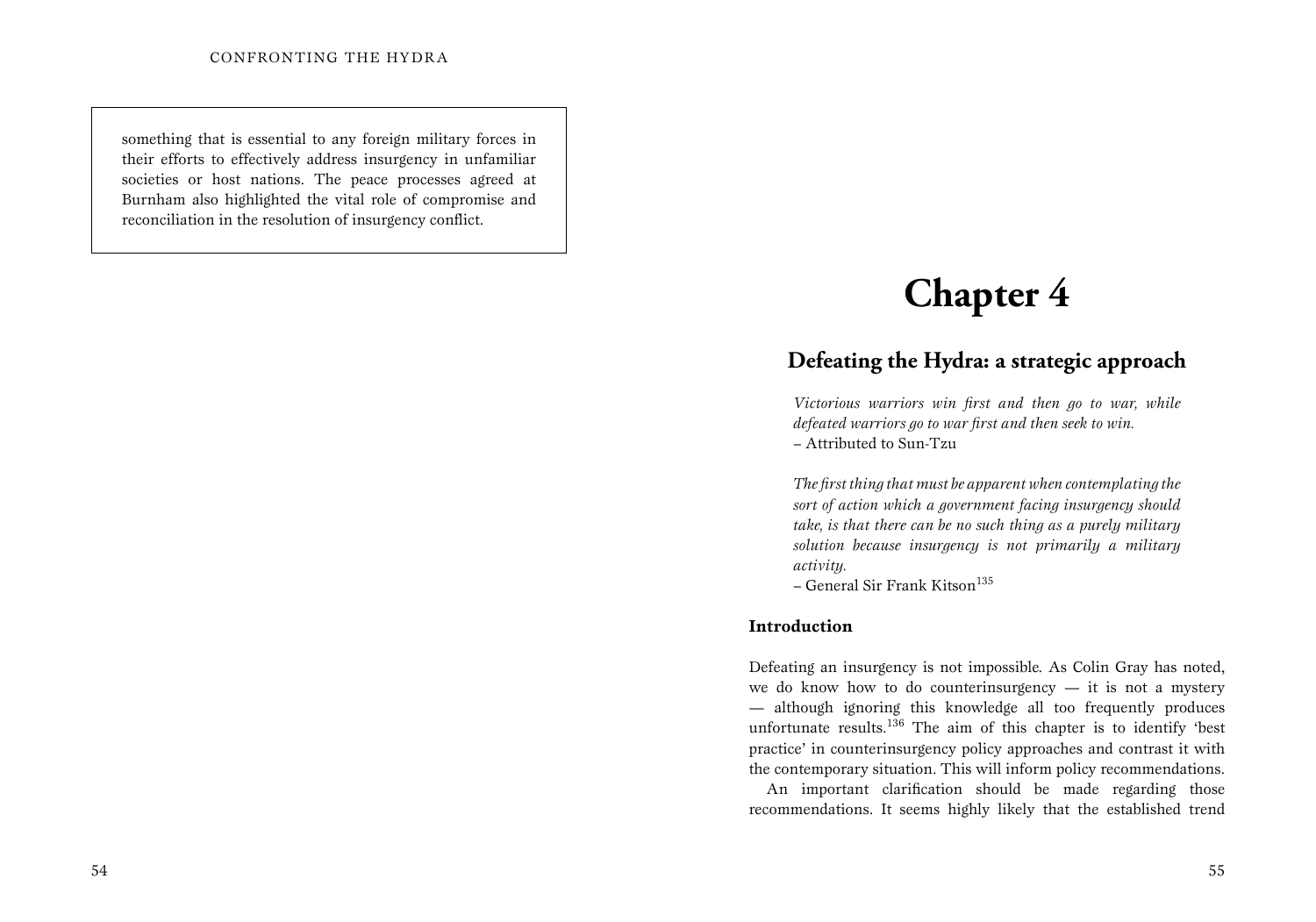of Australia's aiding other nations with their counterinsurgency endeavours will continue. Accordingly, the policy approaches discussed take into account the likelihood of Australia's providing counterinsurgency support to another nation, either within a coalition or unilaterally. Australia's current and future security thus requires substantial intellectual and strategic engagement with the art of small wars, as well as the science of developing national capabilities for their prevention.

The chapter begins with a close examination of what is required from policy. Strategy is identified as the necessary element to address the gap between policy aspirations and desired effects. The ways and means of counterinsurgency strategy will then be analysed.

#### **Policy is king**

#### *The primacy of policy*

*Policy is king, but often is ignorant of the nature and character of war.* – Colin S. Gray.137

The Clausewitizian idea that war is a political act is never more correct than with respect to insurgencies. At the heart of these conflicts are passionate, violent arguments about the political structure, activities and direction of the state. Counterinsurgency requires a

*… political scheme that directs and integrates an entire array of initiatives, actions, and programs in the areas of security, political transition, security-sector reform, reconstruction, economic development, governmental capacity development, diplomacy, and the rule of law.*<sup>138</sup>

This is clearly the domain of policy, but rather than representing any single portfolio or issue, the complexities mandate a comprehensive approach. Heightening the policy difficulty, as pointed out by Gray, is the intermixing of the nature and character of war among the more mundane social policy issues associated with counterinsurgency. It is exceptionally rare today to find policymakers with a sound grasp both of war and social policy.

Those who maintained the British Empire from the 17th to 20th centuries understood that:

*The conduct of small wars is in fact in certain respects an art by itself, diverging widely from what is adapted to the conditions of regular warfare, but not so widely that there are not in all its branches points which permit comparisons to be established.*<sup>139</sup>

This highlights two important aspects regarding policy. The first one is that defence and security policy for conventional wars will not suffice for the conduct of counterinsurgency warfare, despite some areas of overlap. The second point is that while defence and security policy alone is not sufficient for successful counterinsurgency, it is tied up in the policy mix required. While politics can permeate all military action*,* 

*'… in conflicts like Iraq and Afghanistan war and policy are even more deeply intertwined.'*<sup>140</sup>

Unfortunately, the wrong tool, that is the military instrument, is often the primary response to insurgency.141 This has serious policy ramifications.

#### *The wrong tool for the right job*

We know from our understanding of insurgency that the need for state control, combined with the use of violence by insurgents, will often require the use of military force by the counterinsurgent state. Equally though, the decisive object of the struggle — the population's willing compliance with the state's political agenda — is not an object that military means is well suited to, or perhaps even capable of, attaining. Any response to insurgency that deliberately<sup>142</sup> relies upon military policy primacy is grievously flawed. The defeat of military capability will not result in the capitulation of an insurgency, which after all draws its strength from its popular objective. $143$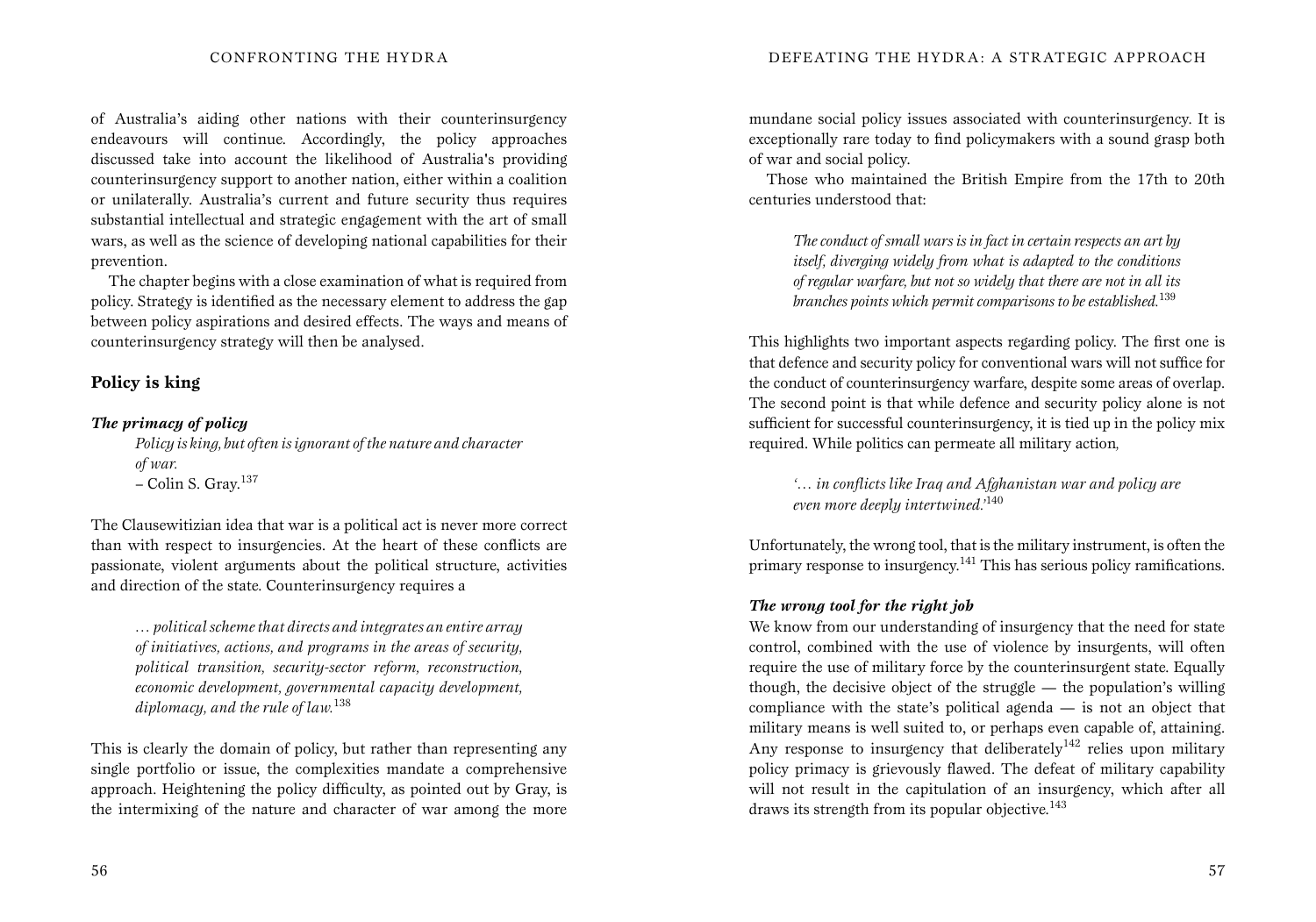The ideal role of military security policy in a counterinsurgency campaign is to create a sufficiently secure and stable environment to maximise the potential for dealing with other vital policy aspects of the problem. The activity of US-led forces in Iraq during the surge of 2006- 2008 provides a strong example. The role of armed force often will be 'very limited, if essential.'<sup>144</sup>

With the Australian experience in mind, an important side observation is warranted about the nature of the military instrument employed. As a senior Australian Army officer has recently noted, counterinsurgency is not a task that can or should be left only to Special Forces.145 While Special Forces have great utility in a wide range of tasks in counterinsurgency, they are simply unable to provide the scale of persistent presence necessary to secure or control a target population. A larger number of more conventional forces could better undertake that task. Just as solely military policy approaches are inadequate, approaches that default to Special Forces as the primary military capability employed are similarly unlikely to produce the enduring effects required. Perhaps one of the reasons that both are misemployed arises from misconceptions about the policy problem being confronted.

#### *The problem of 'unknown' knowns*

One major challenge to sound counterinsurgency policy is simply recognising a need for it. The situation resembles former US Defense Secretary Donald Rumsfeld's 'unknown knowns.'146 Characterising the early years of both the current Afghanistan and Iraq campaigns was denial at the highest levels of government (including by Rumsfeld) of the nature of those wars. $147$  States cannot hope to develop and implement counterinsurgency policies when they do not acknowledge the type of policy problem they have. This is neither a new phenomenon, nor one unique to the US and its current allies. Bruce Hoffman highlights Algeria as an earlier example of the failure to identify a budding insurgency:

*'Ordinary banditry,' said a high-ranking government official in Algiers … By the time the insurrection was finally recognized for what it was, only drastic political and military* 

*action would have reversed the tide, and slowly in any case.*<sup>148</sup> The failure to acknowledge insurgency is just one 'unknown known' to plague policy development. A related one is poor collective memory — the failure to recognise that the policy questions and required approaches confronted today echo those faced before. The US and its allies may have gone into Afghanistan and Iraq without much in the way of counterinsurgency policy, yet the US already had sound national policy direction in this area more than 40 years ago.<sup>149</sup> It may be argued that, had the direction and intent of McGeorge Bundy's draft of *National Security Action Memorandum No. 182, Counterinsurgency doctrine*, been understood and applied in the early stages of either contemporary conflict, fewer grievous policy errors would have been made. That said, having policy without acting upon it does not solve the issue at hand. A fine line often exists between effective policy and rhetoric.

#### *Rhetorical warfare and strategic policy struggles*

The long years since the attacks of 9/11, and the subsequent involvement of many nations in new counterinsurgency campaigns, have produced a proliferation of policy pronouncements. Yet there remains a strong sense that many of these are little more than rhetoric, leading some credible observers to such comments as 'what we have now is not a real strategy — its business as usual<sup> $150$ </sup> and 'my government has not taken steps to demonstrate that it views this war as it says it does.'151 While some attempts to address this disconnect have occurred.<sup>152</sup> there remains reason to believe that rhetoric continues to triumph over practical policy. Part of the problem is that the complexities of the issues at hand are easier to describe than address.

Another problem is that the policy issues associated with counterinsurgency touch upon the long-standing preoccupations, preferences and stakes of the Western strategic policy communities involved. This could be characterised as 'the wars we have versus the wars we like'. Since the Cold War, Western strategic policy has tended to stay focused on 'conventional' warfare. Sir Lawrence Freedman has written about lesser contingencies being 'resented as a distraction from the main business of preparing for a major war' and emphasised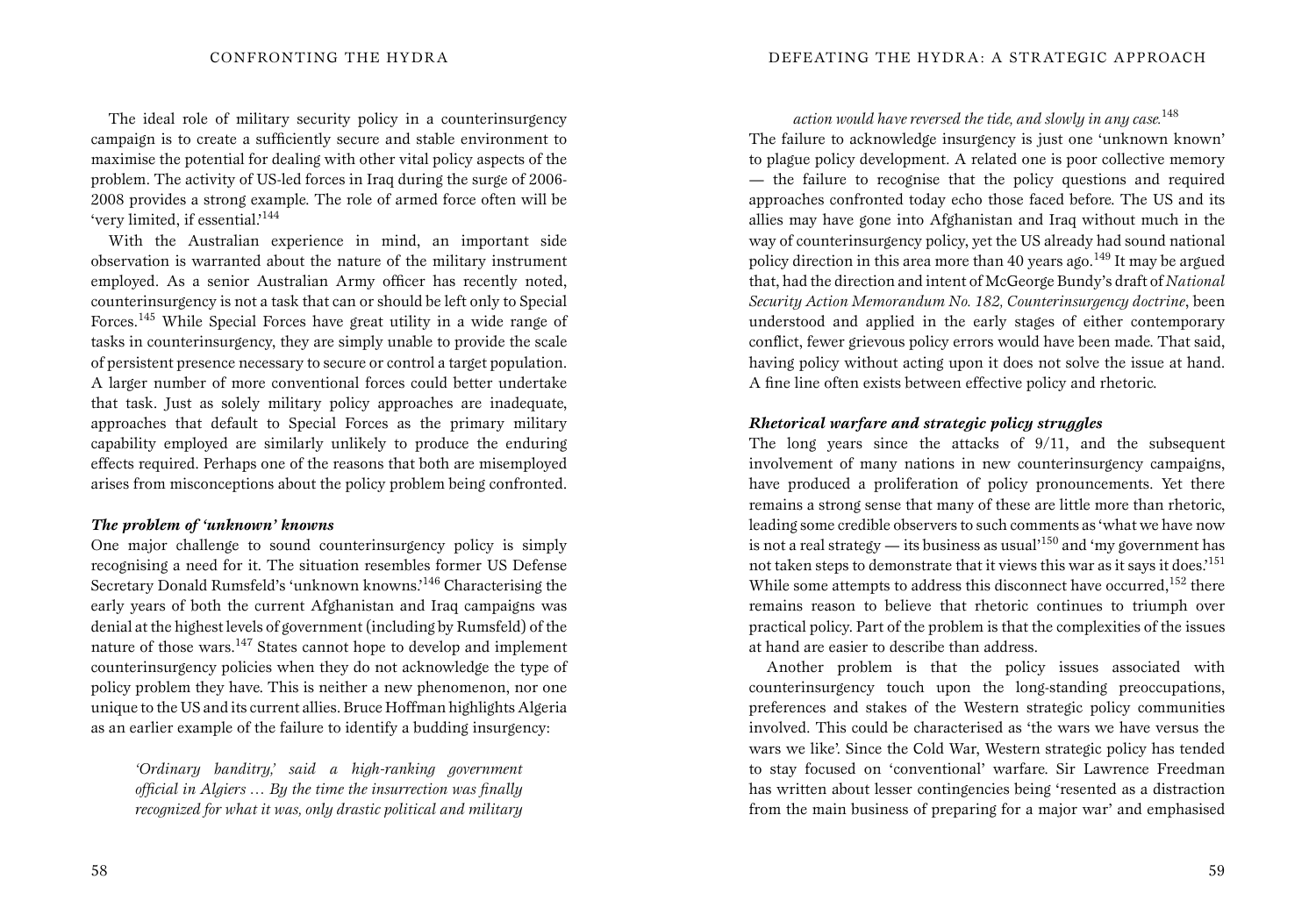that policymakers and strategists are wary of small wars.153 While this preference has its logic — such conflicts are rarely wars of necessity or survival for Western nations — it is highly illogical to ignore the real and present risks that insurgencies can and do represent. This tension continues to weaken counterinsurgency policy. The recent vigorous debate on this in the US has not, so far, had a credible echo among allies.154

No one is seriously advocating that the US (or Australia) abandon its prowess in 'conventional warfare' to specialise overwhelmingly in counterinsurgency. This would be a false choice. But that is not to say that there is no dilemma. As a recent report from a US military think tank observed:

*There are real risks both in changing too little and in changing too much. And to avert failure in Iraq or Afghanistan may require a real sacrifice in meeting future challenges elsewhere that cannot be avoided by ignoring conventional threats or by insisting on balance. The tradeoffs are real, they are not artificial, and the dilemmas they create cannot be ducked.*<sup>155</sup>

The force structure choice confronting the US (and many of its allies) is not between a force optimised for either 'conventional' or 'counterinsurgency and stabilisation' warfare, but rather how to reconcile within one force structure the ability to handle both demands with the resources available. Robert M. Gates, the current US Secretary of Defense, is acutely aware of this challenge.156 However, action has proven difficult even for those inclined towards it. In the years since Gates became Defense Secretary there was no deliberate re-prioritisation of funding until the Defense Budget of April 2009. Nate Freier sums up the danger that Gates and the Obama Administration may see with the status quo:

*America will not be well served by a national security structure designed to defeat Goliath while most vulnerable to a sea of very capable Davids.*<sup>157</sup>

While Australian rhetoric about the nature of current and future threats has developed considerably since September 11 2001, our strategy and capabilities have not evolved commensurately. Several Australian government publications have described the trend towards 'war among the people',<sup>158</sup> but little change has been evident in the linear development of Australia's defence and security capabilities.<sup>159</sup> Australia's commitments to the conflicts in Iraq and Afghanistan are the latest in a lengthy record of national engagement with counterinsurgency. Yet Australian strategic policies, doctrine, force structures and security culture have remained largely rooted in a paradigm of preparing for 'conventional' wars. Alan Dupont's observation that ADF missions in recent years 'bear little resemblance to the kinds of wars anticipated or deemed worthy of serious consideration by a generation of Australian defence planners'160 is accurate and echoes the trend described elswhere in this paper.

Since the 1970s, Australian national security planners have sought to justify their primary focus on conventional warfare with the premise that capabilities optimised for 'high level' conventional war could readily adapt (or 'step down') to conduct 'low level' conflicts successfully. This is essentially supposition, rather than fact demonstrable by historical example. It could, for instance, be usefully evaluated against the difficulties experienced in Iraq by the United States, arguably the world's most competent exponent of modern conventional warfare. General George Casey, the current US Army Chief of Staff, and former Commander in Iraq, has pointedly said:

*I used to believe if we soldiers could do conventional war we could do anything. That's not true. In conventional battle we manoeuvre to avoid the civilian population. In future wars we have to prevail among the people. That changes everything.* <sup>161</sup>

The recent experience in Iraq and Afghanistan is not anomalous, either in terms of the type of campaign that is likely<sup>162</sup> or the inadequacy of conventional defence and security policy. A counterinsurgency campaign cannot be concluded using policies and capabilities optimised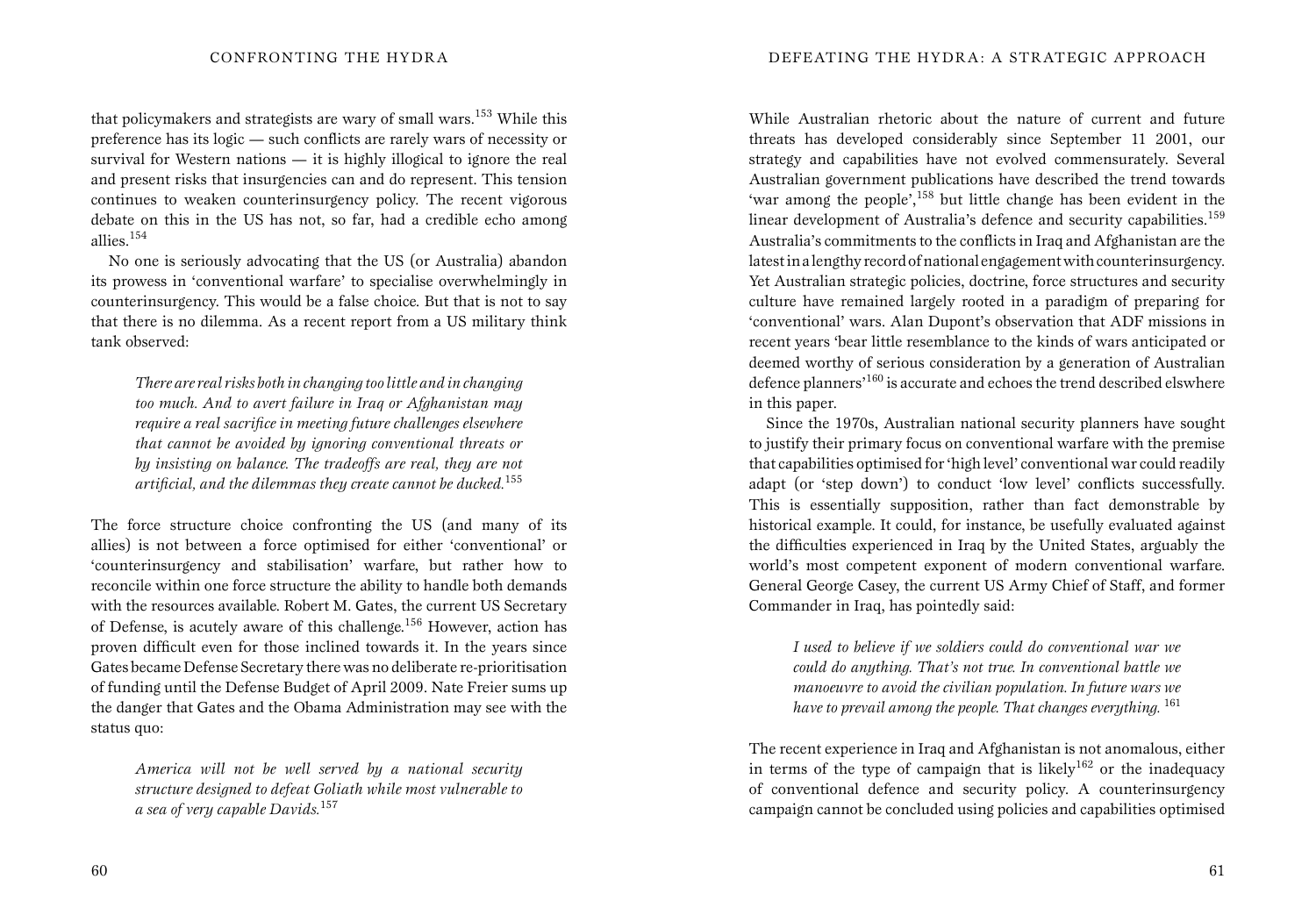for conventional warfare; indeed, such an approach practically guarantees strategic failure. There is a place for conventional thinking or capabilities in counterinsurgency activity. Indeed, many tactical level activities conducted by counterinsurgents are indistinguishable from those conducted in conventional warfare. However, these must be balanced with the other measures required by the nature of counterinsurgency. This balancing of ways and means to achieve the desired counterinsurgency effect is the realm of strategy.

#### **Box 7**

#### **Timor-Leste**

Australia's major military intervention in Timor-Leste began after outbreaks of violence against the civilian population by pro-Indonesian militias following the 1999 vote in favour of independence. Australia led the International Force East Timor (INTERFET) under a United Nations mandate. The intervention signified the reversal of a nearly 25-year Australian policy of supporting East Timorese integration into Indonesia. It was the largest Australian military deployment since the Vietnam War and the first time Australia led a major regional peacekeeping and stabilisation force.

The operation initially aimed to re-establish order and protect East Timorese civilians. It then sought to provide an umbrella of security under which national reconstruction and reconciliation could take place as Timor-Leste made the transition towards independence under UN administration. Although Timor-Leste continues to suffer from a wide range of economic and social problems, the Australian-led international effort there in 1999-2000 is regarded as a major foreign policy and humanitarian achievement.

There have been two subsequent 'surge' deployments to

Timor-Leste, one in 2006 and another in 2008, that dealt with upsurges in political unrest surrounding parliamentary elections and a military mutiny. Australia still maintains troops in the country at the request of the Timor-Leste Government to assist with security and stabilisation.

Although Australia's deployments to Timor-Leste were not strictly counterinsurgency operations, several aspects are directly relevant to counterinsurgency policy. Assisting Australian and international forces during INTERFET was the fact that the overwhelming majority of the East Timorese population did not welcome the presence of the militias. This enabled INTERFET forces to physically isolate the militia insurgents and sustain population protection and control. By observing culturally and socially appropriate behaviour during their interaction with the population, INTERFET troops were able to generate goodwill and translate this into tactical intelligence that assisted in the many successful operations to capture and disperse remaining militia.

At the political level, central to Australia's policy was the importance of host-nation primacy. A key objective of both the initial intervention and the ongoing international presence is to protect democratic processes in Timor-Leste and the stability of the national government. The Australian troops that remain in Timor-Leste operate largely in a support and advisory role to local police and military forces. They remain there at the request of the Timor-Leste Government. Timor-Leste will require ongoing persistence and political will from Australia and the international community to succeed.

#### **Strategy**

Strategy is the bridge between policy and fighting, 'where theory and practice meet.'163 For counterinsurgents, strategy can and should provide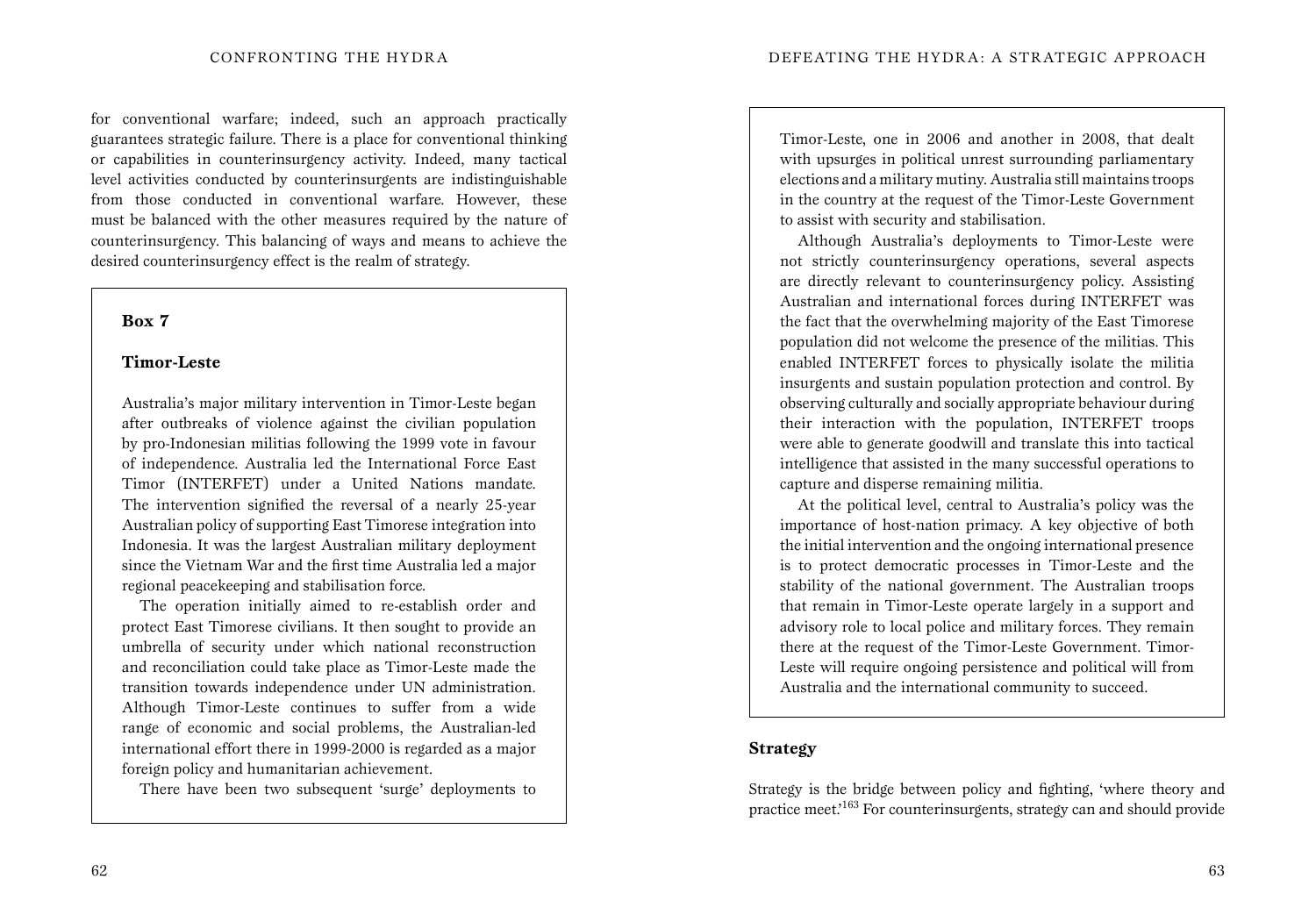the doctrine that David Galula calls 'the practical answer to the problem of how to channel efforts in a single direction.'164 The art of strategy, and counterinsurgency strategy in particular, is frequently misunderstood, and poorly developed and executed. Not helping matters is the situation described by Hew Strachan whereby the word 'strategy' has acquired a universality which has robbed it of meaning.165 Australia and the US have not been immune to this. A notable US counterinsurgency practitioner and teacher<sup>166</sup> said of US efforts in Iraq before the surge that:

*The coalition lacked more than troops in Iraq. It lacked imagination and insight. Without an operational concept to guide the conduct of the war, Lieutenant General Sanchez and CJTF-7 lacked the link between strategic ends and tactical means that would ensure a successful outcome to the struggle, or even a calculation of the necessary means to wage it.*<sup>167</sup>

This view that strategy is lacking has widespread support. A typical example from the US Army's senior professional journal states that 'While the American military has made great strides in the tactical and operational aspects of counterinsurgency, it still faces challenges in the realm of strategy.<sup>168</sup>

Strategy, as described by Alan Dupont, remains the most suitable tool to provide the 'road map for prioritising our national security objectives and identifying the most effective instruments and policies for achieving these objectives.'169 That it can do this in counterinsurgency conflict is reinforced by views as diverse as those of a Harvard University human rights academic and scholar, and a former Australian Army officer who worked as a counterinsurgency adviser to the US Secretary of State.<sup>170</sup> Despite this imperative, the development of suitable strategy remains fraught with problems.

A large part of the reason for this within the Australian context is that much of the nation's policy community treats the word 'strategy' as synonymous with 'capability acquisition'. This mistake occurs in official documents<sup>171</sup> and wider commentary, such as public discussion of procurements and costs associated with the 2009 Defence White Paper. Debate over capability acquisition is not strategy. Neither is analysis of Department of Defence spending, nor commentary about defence industry policy. Strategy is the outcome of describing what you want to achieve within the context of how you will do it, including with what instruments.

Strategy, as described by the German strategist Von Moltke the Elder, 'is based on, and may include, the development, intellectual mastery, and utilization of all of the state's resources for the purpose of implementing its policy in war.'172 This paper has explained why such a tool is vital to the complexities of a counterinsurgency campaign.

Importantly, two types of strategy are required to help states prosecute these conflicts. The first is obvious, and would be the strategy to account for the specifics of a given counterinsurgency campaign. This requires a strategy 'tailored to the specific characteristics of the challenge it confronts.'<sup>173</sup>

The second form of strategy required is more akin to 'Grand' strategy: somewhat generic and with potentially wider utility. This strategy is about 'a war' rather than 'the war'. Such strategy for Australia would not only detail 'how' to conduct counterinsurgency but also 'when'<sup>174</sup> and 'why'. It should inform Australia's general approach to the issue of counterinsurgency, while acknowledging that the political factors and perceptions of the day will also be drivers of particular approaches. Such strategy should detail the legitimate interests that Australia has in the resolution of such conflicts (the 'why').

Most significantly, such grand counterinsurgency strategy would detail the manner in which the country would seek to achieve its aims and describe the means that it employs to do so — the 'how'. To be effective this would require far more precision and specificity than the buzzwords and generalisations of much contemporary policy. In doing so, it would provide the critical architecture for the state to develop the comprehensive capabilities needed to achieve its declared objectives. Such a grand counterinsurgency strategy would be a vital enabler of the campaign-specific strategy, as it would direct development of the state's ways and means of conducting insurgency.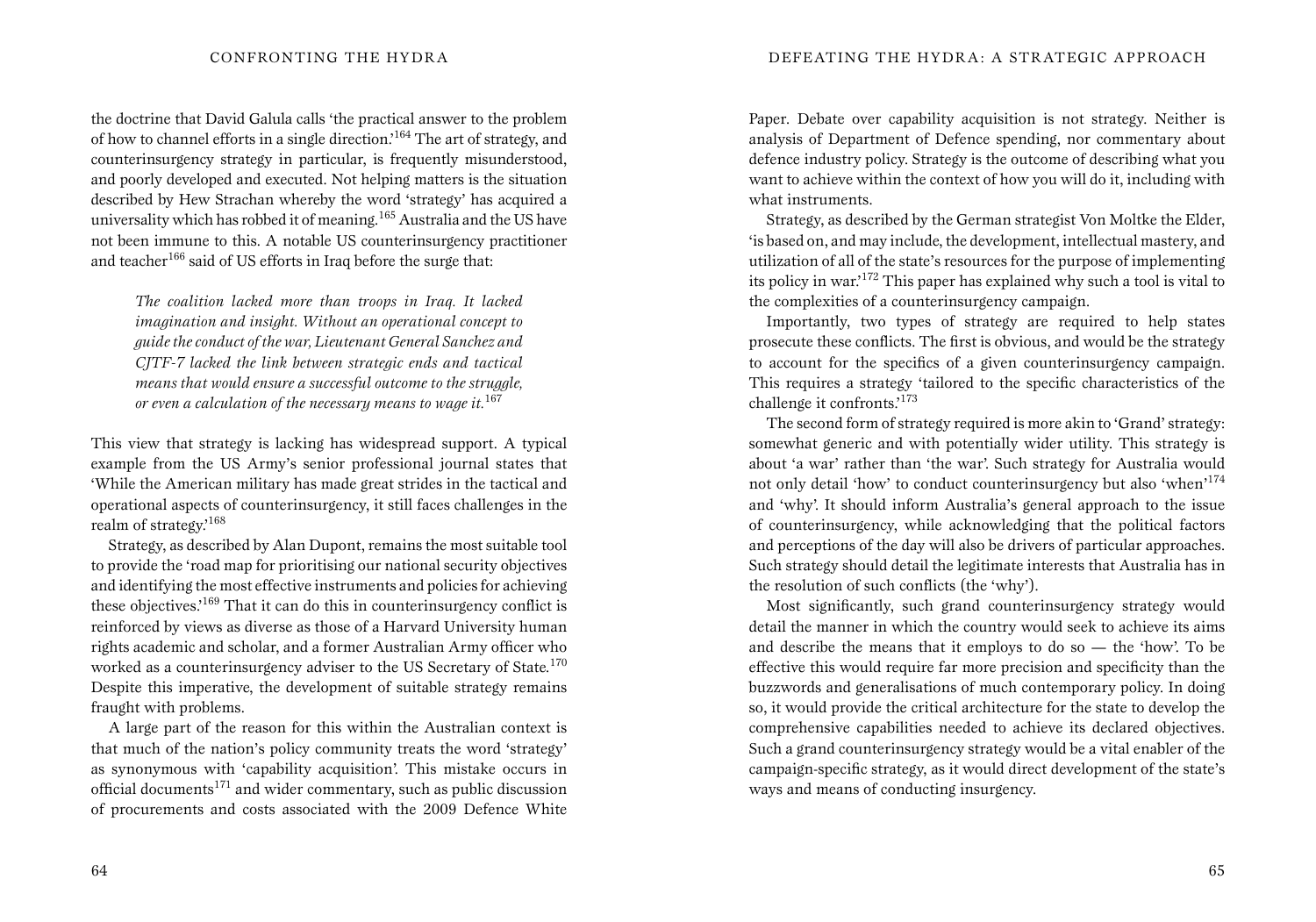#### **Ways**

The 'way' of a strategy drives the means required, an issue that will be explored in more detail presently. But more fundamentally, it can be a key determinant of strategic success. In Australia's circumstance, five ways to inform counterinsurgency strategy have particular utility:

- Population focus;
- An indirect approach;
- Pre-emption;
- Information activities; and
- Adaptive measures.

This section will briefly examine each of these. In doing so it will become apparent that, rather than each being a stand-alone theme, they are complementary, and together inform a 'method of thought' to guide the conduct of counterinsurgency.

#### *Population focus*

While there are no universal solutions to insurgency, an approach consistently associated with counterinsurgency success has been to focus on the population rather than the enemy. From Malaya to Iraq, the record demonstrates that when the counterinsurgent establishes the correct focus on the target population, providing control, security and support, the initiative shifts from insurgency to state. The reasons for this come from the nature of insurgency and are relatively straightforward. Without the population, the insurgent has neither an audience to mobilise nor the necessary support for sustaining long-term subversive activities. The Maoist description of the guerrilla as the fish and the population as the sea aptly reinforces the value of a population focus. By securing the population and addressing the right narrative to it, the counterinsurgent creates two effects: it 'drains the sea', leaving the insurgent 'fish' easier to detect and with reduced support; and inoculates the population against the insurgency's message. A focus on the population is distinctly different to the way in which states normally conduct conventional war.

#### *An indirect approach*

The indirect approach to strategy draws on the thinking of strategists Liddell Hart and Beaufre, who after witnessing the shocking toll of industrial-age warfare sought alternative approaches. Liddell Hart believed that the perfection of strategy would be to produce a decision without serious fighting.<sup>175</sup> while Beaufre wrote in 1965:

*… the game of strategy can, like music, be played in two 'keys'. The major key is direct strategy in which force is the essential factor. The minor is indirect strategy, in which force recedes into the background and its place is taken by psychology and planning.*<sup>176</sup>

The indirect approach does not recoil from using violence, recognising that it is inevitable in war. However, rather than default to or solely rely upon the use of violence, it aims to find alternative ways of meeting the objective, and even considers it conceivable that victory can be attained without an emphasis on violence and its associated costs. Given the nature of insurgency and counterinsurgency warfare, the desirability of such an approach should be obvious.

Insurgents certainly adopt indirect methods to fight, survive and succeed. Their battle is equally in three places: the physical space where contested populations dwell; the culture and social milieu of that population; and the virtual space of an information war using a wide spectrum of media. The indirect approach also helps the counterinsurgent negate this key aspect of insurgent behaviour. Rather than just attacking insurgents directly (physically), the indirect approach seeks to isolate their ideas and influence through techniques such as rendering their objectives irrelevant or unattractive to the target population or protecting the population from their influence through control measures. Clearly in favour of the indirect approach, the British counterinsurgency theorist and leader Kitson advocated officers being

*… taught how to put a campaign together using a combination of civil and military measures to achieve a single government*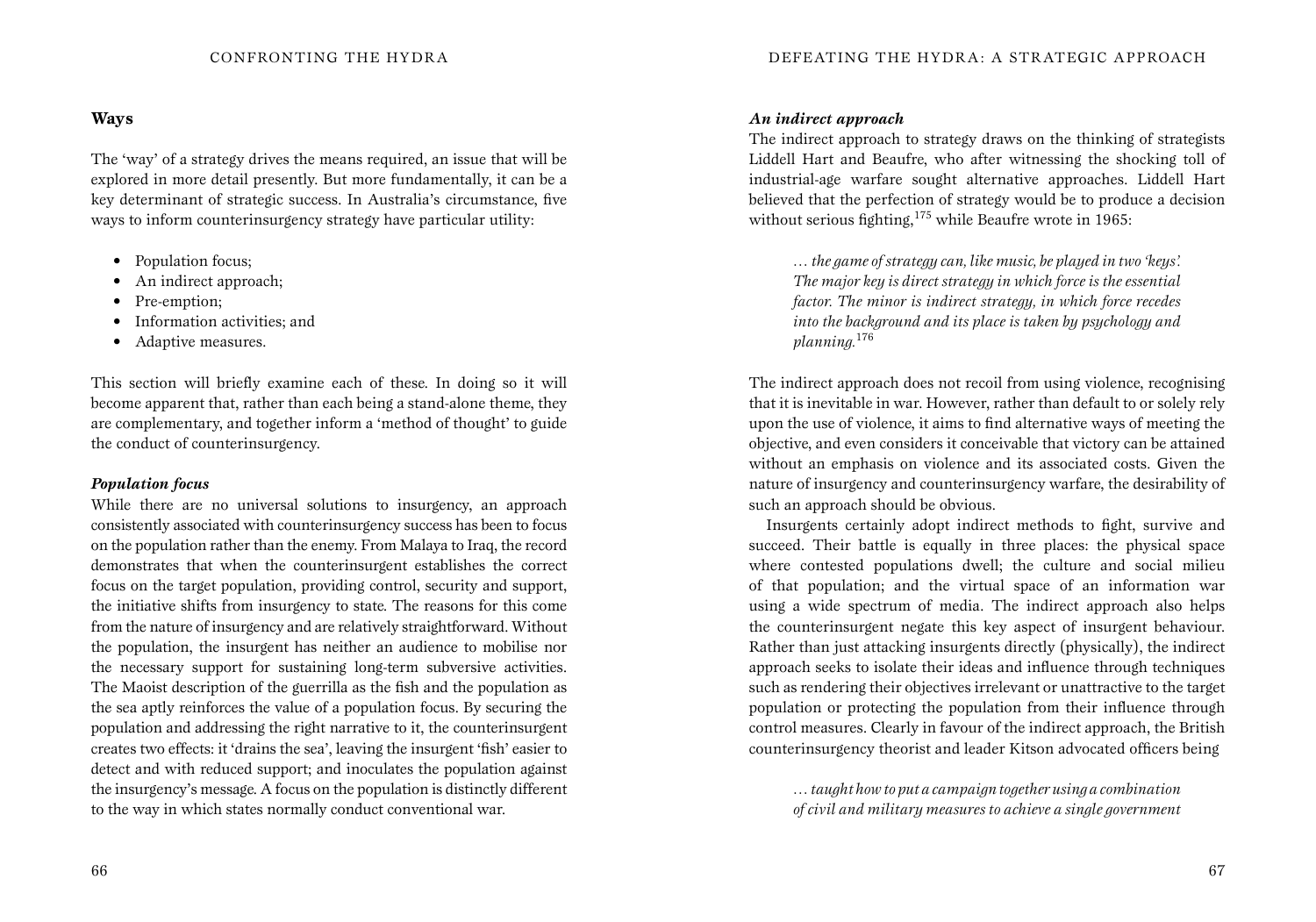*aim [and] teaching them the value of non-military ways of harming the enemy.* <sup>177</sup>

A contemporary regional example of the indirect approach is the United States' engagement in the Southern Philippines as part of Operation Enduring Freedom — Philippines (OEF-P). This has proven to be an example of a successful, sustainable and relatively low-profile activity that has been politically acceptable to both the United States and the government of the Philippines.<sup>178</sup> While the activity in the Southern Philippines is in response to the presence of an active insurgency, there are elements of it that clearly seek to prevent wider hostilities within that society or the region. This suggests the benefits of a pre-emptive approach.

#### *Pre-emption*

The Australian counterinsurgency expert Ted Serong was correct in his bleak assessment that the 'The only good counter-insurgency operation is one that never had to start.<sup>179</sup> Given, however, that counterinsurgency is by definition a reactive activity, one cannot conduct it without an insurgency. Following on from the idea of an indirect approach, and informed by Serong's observation, an ideal strategic approach would be to conduct actions to inoculate a society or a state against the development or maturation of an insurgency. An appropriate title for this form of activity might be 'anti-insurgency'. This approach assumes that the best defence against an insurgency is to ensure that the legitimacy (the trust the people place in their government) is developed and maintained. One way to do this is through assisting states of potential concern with the necessary skills and resources to be able to satisfy the reasonable needs of their people. This requires institution building and adoption of a long-term whole of society approach, but need not necessarily go as far as accepting responsibility for 'nation building' in another state. Indeed, if the supported government is to portray the necessary legitimacy and effectiveness for 'anti-insurgency' to work, it is a key requirement that it is seen to be acting in partnership with others with legitimate interests in its stability, rather than as a client or satellite state.

Two issues can arise here that require careful monitoring. Leadership or the élites of a state have a vested interest in the maintenance of the existing system. They may be unwilling to undertake necessary reforms or developments that may be detrimental to their immediate interests if they believe the situation with the insurgency is manageable. They may also seek to maintain the situation, either because it is directly enriching them in some way or because they wish to keep receiving the external support and attention that it brings, as has been alleged about some elements within Pakistan.

The idea of providing assistance to states struggling with issues that can be the precursor to insurgency is not new — it has been happening for decades through extant development assistance programs, albeit not under an overt security guise. Australia's 2006 Aid White Paper stated that:

*Generating broad-based growth will be critical to shoring up democracy and stability in the region. Difficult economic prospects and weak governance may see the risks of instability increase and, among other consequences, allow transnational crime and terrorist networks to flourish, further undermining development and efforts to reduce poverty.*<sup>180</sup>

The Australian defence establishment also appears to have anticipated such a requirement:

*Whether in a leadership role or as a major contributor to coalition activities, Australia will support a regional security environment that promotes economic and political stability. States in South East Asia will continue to look to Australia to help them build capacity to meet their own security needs and to assist them in responding to events beyond their individual abilities.*<sup>181</sup>

The 2009 Defence White Paper also discusses possible activity for the ADF in such an approach within the region.182 Australia is not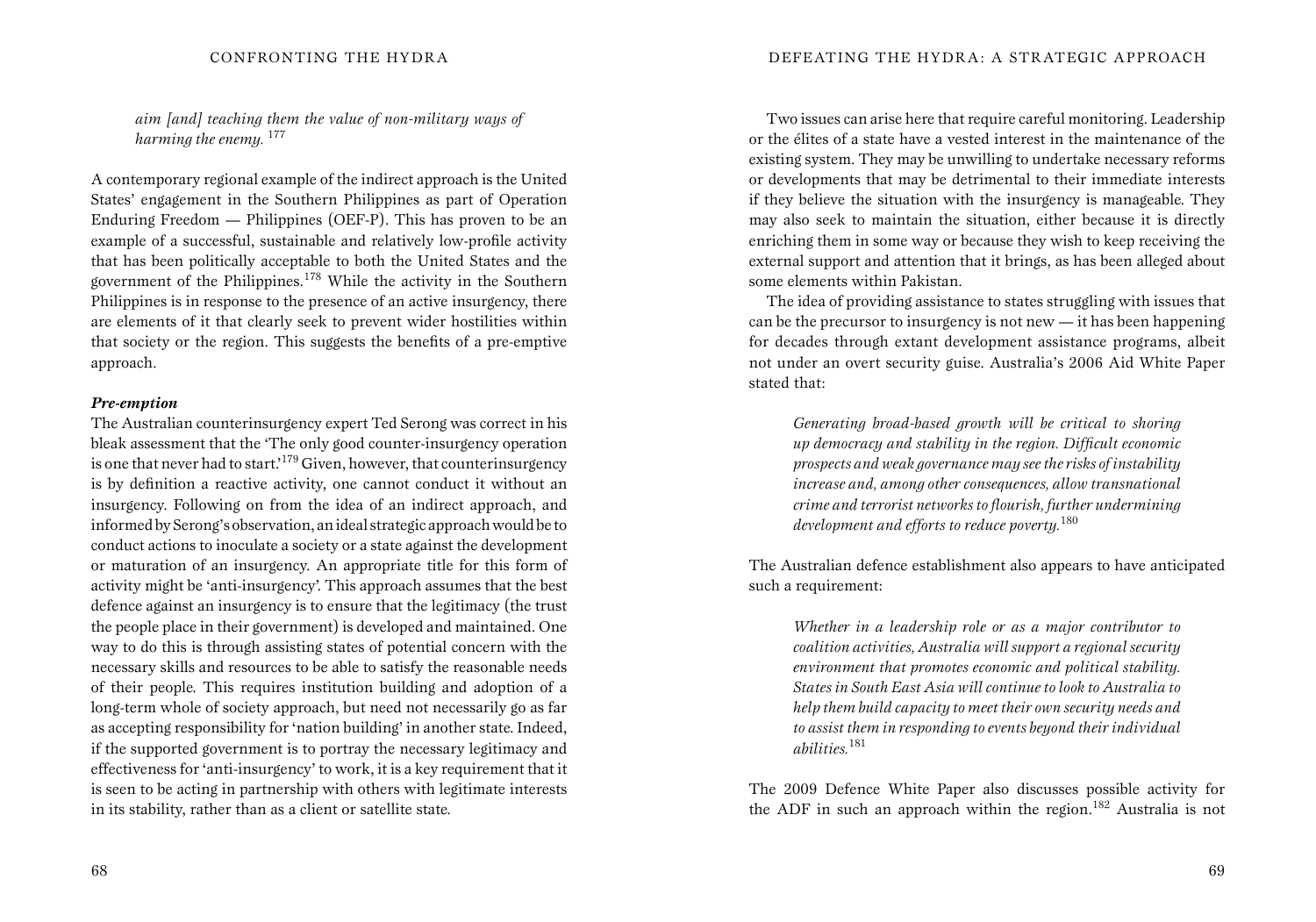alone in holding views such as these. A 2005 report from the UK Prime Minister's strategy unit endorsed a preventive approach to issues of stability,<sup>183</sup> while in the United States even senior retired military figures have argued the need to change that country's pattern of forward engagement over the long term.184

The success or otherwise of such measures in Australia's case probably hinges on two issues. The first is securing necessary agreement with the nation/s identified as possibly benefitting from such support. This will require serious diplomacy, but is not necessarily a significant departure from the present situation with the Australian aid program, where a fundamental tenet is that Australia's assistance be jointly agreed and implemented with its developing country partners.185 The second issue relates to Australia's Defence Co-operation Program (DCP).<sup>186</sup>

An effective Australian anti-insurgency program will need to be nested with the scope and range of DCP activities. Key to this will be ensuring that such activities enhance regional stability, without embroiling Australia in events it cannot control or local actions it does not endorse.187 The development of a pre-emptive program of anti-insurgency will allow testing of what Des Ball has referred to as the presumption that cooperative defence activities make Australia safer.<sup>188</sup> For example, in some nations, the actions of the military can have negative effects within society, serving as a powerful stimulant to insurgent ideals. It would, of course, be self-defeating if the DCP were to assist in the development of foreign military capabilities in such ways that they furthered activities that provoked insurgent responses.

#### **Box 8**

#### **The Solomon Islands**

While retaining the formal institutions of a Westminster-style democracy, from 1998-2003 Solomon Islands degenerated into a dysfunctional and essentially failed state. Pervasive corruption, widespread inter-ethnic and gang violence and the subjugation of the political system to private ends by various ethnic and criminal groups meant the government was losing legitimacy and ability to function effectively. The police force was factionalised and corrupt. Crime in the capital, Honiara, had halted commerce and normal daily activity.

The Australian-led Regional Assistance Mission Solomon Islands (RAMSI) represented a very significant evolution in Australia's regional security policy. Despite a long-standing reluctance to intervene directly in Pacific Island affairs (with the notable exception of Bougainville) Australia in 2003 undertook to lead a regional peacekeeping mission to restore law and order, and provide ongoing security for national reconstruction and development. Importantly, the operation was carried out under the 'Bitekawa Declaration' of the Pacific Islands Forum, which encouraged member-states to provide assistance to each other should such aid be requested. This came in the form of a formal request for assistance to the Australian Government from the Governor-General of Solomon Islands. It reinforced the idea of rectitude and legitimacy with respect to the intervention.

Despite being relatively small in scale, the RAMSI intervention represented a considerable advance in the practice of interventions. It suggests some key lessons for counterinsurgency policy. First, it involved a comprehensive approach. The military component was critical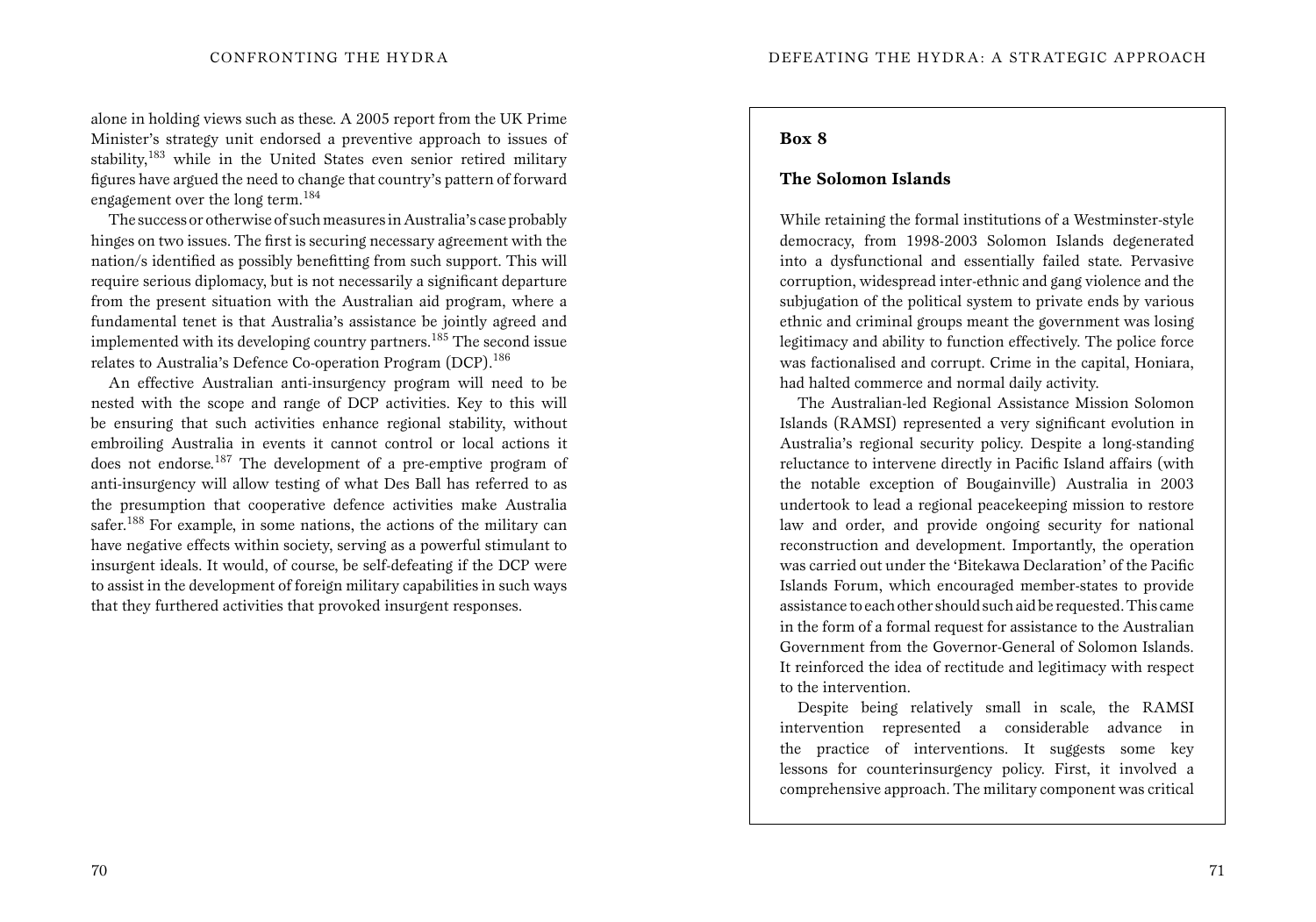early on, but was quickly scaled back to provide support to a much larger police contingent and security for RAMSI's civilian programs. The intervention was lead by a senior DFAT official with extensive regional experience. RAMSI was designed as primarily an inter-agency civilian program encompassing assistance across the full spectrum of political and economic life, particularly good governance, economic development and reinforcing the rule of law.

In order to achieve the knowledge and skills transfer necessary for an independent state, RAMSI has required the persistence typical of counterinsurgency efforts worldwide. Australia has never before taken overall responsibility for rehabilitating a neighbouring state, and there are few examples of other nations doing so with much success. Although the intervention has notched up some considerable successes, it remains unclear whether it is really within Australia's power to achieve stability in the end. Nevertheless, a firm commitment is still in place across the political spectrum, despite the annual cost to the Australian taxpayer of approximately A\$ 236 million per year (or more than A\$1bn so far).

#### *Information activities*

*… the guerrilla fighter, whatever his slogans or his cause, and his secret weapon, above and beyond any question of strategy or tactics or techniques of irregular warfare, is nothing more than the ability to inspire this state of mind in others.* – Robert Taber<sup>189</sup>

A vital component of any pre-emptive approach to counterinsurgency strategy will be the ability to generate appropriate information activities. Taber's quote reinforces the analysis in chapter two, regarding the enduring importance of the narrative in such conflicts. This is the province of information activities: the development, transmission and evaluation of messages to shape and influence the minds of key audiences. Complementary to both the indirect approach and preemption, information activities are a vital way in which these conflicts are fought. Unfortunately, this is generally poorly understood, and just as poorly conducted. From David Galula's lament about the French campaign in Algiers — 'If there was a field in which we were definitely and infinitely more stupid than our opponents, it was propaganda'<sup>190</sup> — to General David Petraeus in Iraq — 'We've done a terrible job of IO [Information Operations]. IO means US Congress and press  $support<sup>191</sup>$  — the criticality and difficulty of information activities are widely acknowledged.

Remarks by the former Australian Defence Minister Joel Fitzgibbon show that the Australian Government is well aware of the importance of information activities within the counterinsurgency campaign:

*You meet with success in campaigns like that being waged in Afghanistan when you've convinced the overwhelming majority that life under the democratic and economic model we are offering is better than that being promoted by the insurgents.*<sup>192</sup>

This requires the development of an effective information campaign and supporting tools. The earlier quote from General Petraeus highlights that spreading the message needs to go even further. As crucial as the role of information activities in theatre in support of the host nation, the home front is vital: strategic communications are vital in maintaining domestic public support for sustaining counterinsurgency campaigns. Polling conducted by the Lowy Institute in 2008 found a direct correlation between public confidence that Australia had clear aims in Afghanistan with support for Australian military involvement there.193 The public can become fully aware of the campaign's aims only through effective communication strategies.

In regard to the comprehensive conduct of such activities, Australia's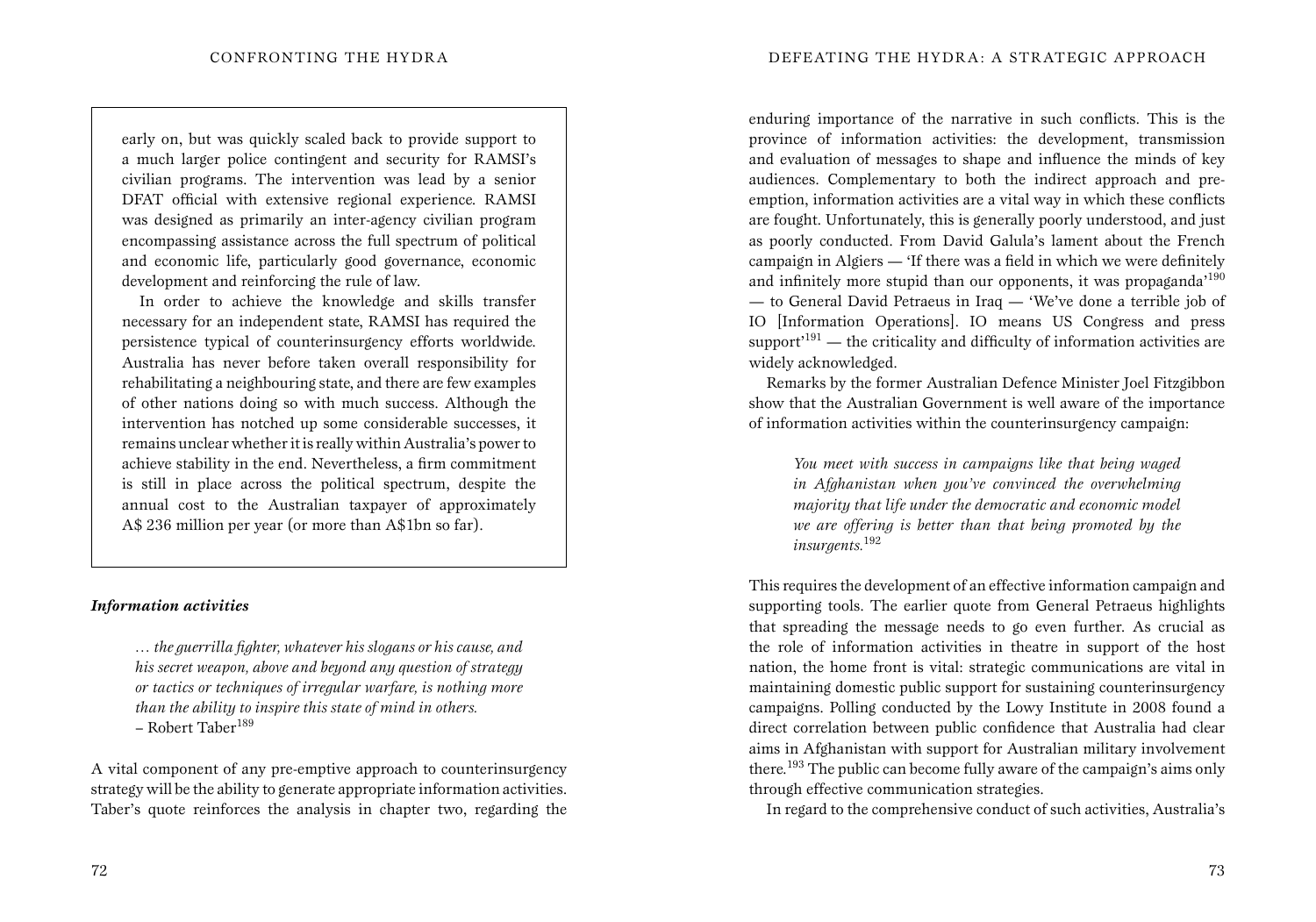report card is at best mixed. A newspaper opinion piece in late 2008 about the war in Afghanistan noted that '… the government has done little to arrest the worrying fall in public support, much less build a compelling case for a significant troop increase.'194

The idea that effort is required to win the narrative battle is not totally alien to Australian Government policy and practice. For example, in May 2006, the Australian Government announced the third successive crossportfolio counter-terrorism package for its efforts in Southeast Asia, totalling \$92.6 million over four years. A key element of that package is working with regional partners to counter terrorist propaganda, and to challenge and contest violent ideology that has radicalised groups and individuals.195

Overall, Australia's situation with information activities echoes an assessment offered by a student at the United States' Army War College of the situation in the US, '… a key element of national power that is under applied, misunderstood, and under resourced.'196 Further adaptation is necessary before Australia can fully embrace strategic information activities as a key way of prosecuting counterinsurgency conflict.

#### *Adaptive measures*

Adaptation is critical in counterinsurgency. Insurgents adapt to survive and advance their cause. Because of their flexible structures, they generally do so far more quickly than their state opponents, whose efforts are often ponderous and constrained by institutional process. Retired US General John Galvin describes another hindrance to adaptation by nations with a 'conventional Western' view of conflict:

*we tend to invent for ourselves a comfortable vision of war… a combat environment that is consistent and predictable … one that fits our plans, our assumptions, our hopes and our preconceived ideas.*<sup>197</sup>

The adaptive nature of insurgency conflict defies both this mindset and conventional institutional performance. An awareness of these problems should inform the counterinsurgent's approach. But acknowledging the need to be adaptive is not the same as being adaptive. Useful counterinsurgency strategy must describe how learning and innovation will occur, including parameters for measuring and assessing institutional performance against these criteria. The only way to be adaptive is to plan for it and develop the means to practise it.

A population focus, an indirect approach, pre-emption, information activities and adaptive measures: these are all the ways that inform effective counterinsurgency. It remains to examine the means.

#### **Means**

Some of the means for counterinsurgency are obvious. The use of armed force is one, as identified by Kitson:

*The very fact that a state of insurgency exists implies that violence is involved which will have to be countered to some extent at least by the use of force.*<sup>198</sup>

However, even the selection of military means might not be straightforward. The nature of counterinsurgency warfare and the ways used to prosecute it require a range of means that differ from the conventional. Just one aspect  $-$  a population focus  $-$  generates large requirements for generally scarce assets. These include civil affairs units, human intelligence teams, surveillance capabilities and psychological operations units. Additionally, the task of securing the population requires large numbers of troops, a fact complicated for Western militaries by the trend over recent decades to downsize standing armies and compensate with higher technology, greater lethality and increased mobility.

The requirement for effective intelligence in counterinsurgency is obvious. Not only because the problem of destroying insurgents 'consists very largely of finding them'199 but also due to the need to understand the insurgency's objective and its rationale, including to develop a suitable counter-narrative. Classical counterinsurgency theory ascribes particular importance to human intelligence, since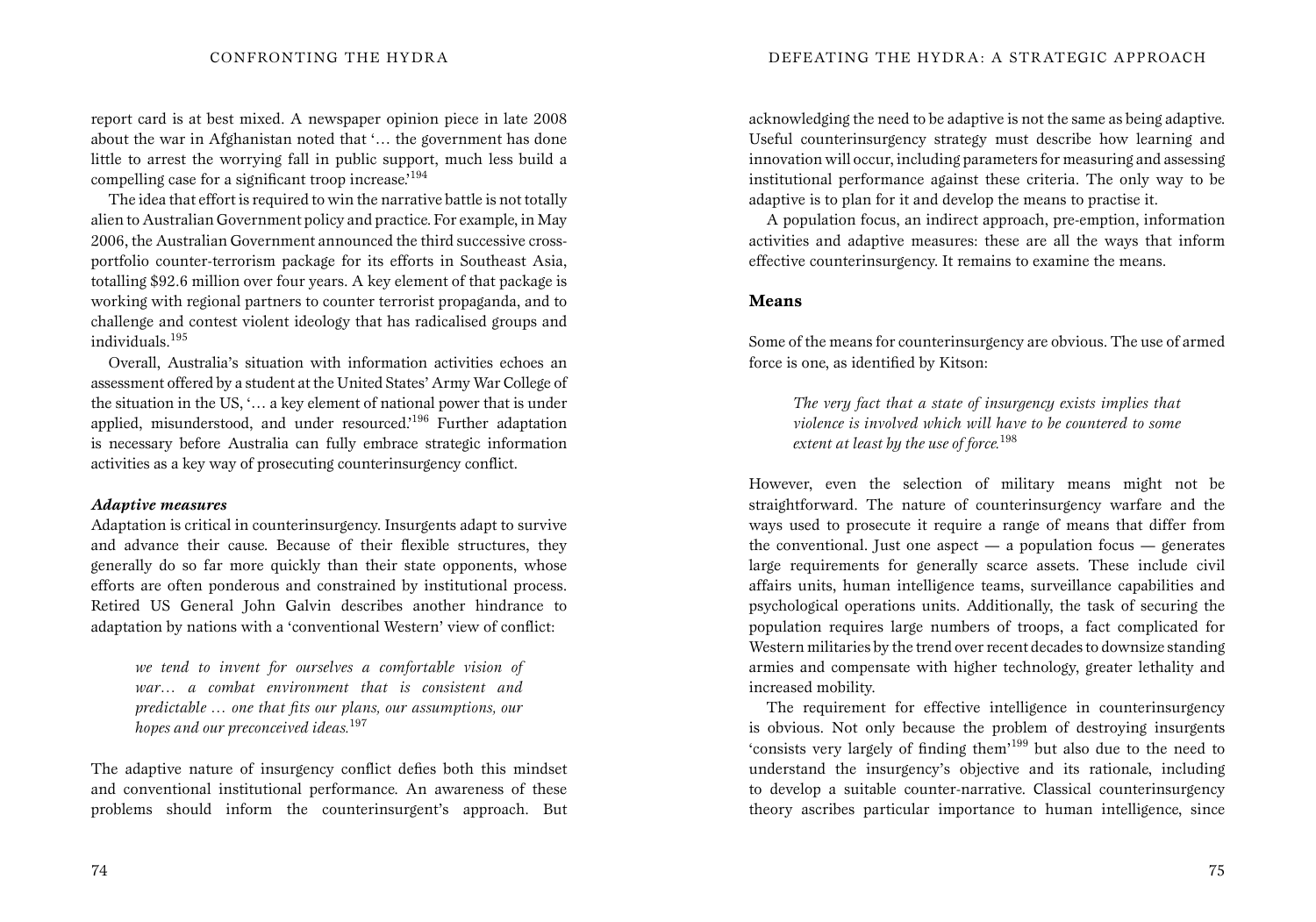insurgency is a political struggle conducted within the complexities of human society. However, no one form of intelligence can satisfactorily meet all the needs of the counterinsurgent. Recent experience in Iraq and Afghanistan reinforces that while timely and sound intelligence is vital, it works best when a wide range of sources, whether human, signals, technical or imagery, is synthesised into operational analysis and strategic assessments.

The use of force and intelligence in counterinsurgency poses potentially less of a problem than do the other necessary means, notably doctrine, education, policing and what could be called 'capability leadership'. Since governments usually default to a military option in response to insurgency, military means tend to attract scrutiny early in a counterinsurgency campaign. Moreover, where military means are found to have shortcomings, the military institutions of most Western states generally have organisational capacity to address the matter relatively quickly. This applies also to most state intelligence organisations, but not necessarily to the other elements of state power required for enabling a comprehensive approach, which will be explored below.

#### *Doctrine*

*Clearly, more than any other kind of warfare, counterinsurgency must respect the principle of a single direction.*

– David Galula200

Doctrine is vital to counterinsurgency strategy. It codifies strategy's 'method of thought' and communicates it in a useable fashion to those who need it to inform planning and actions. The term 'doctrine' is routinely associated with strictly military publications and information management, yet it is just as relevant to wider state endeavours such as counterinsurgency. Yet while certain militaries have developed or renewed extensive doctrine related to counterinsurgency in recent years,201 this has not typically been mirrored at a whole-of-government level. In January 2009, over half a decade after the United States

found itself involved with counterinsurgency operations again, the US Government published a 'whole-of-government' guide to counterinsurgency.202 The United Kingdom Ministry of Defence has developed a doctrinal concept for a comprehensive approach to the issue, $2^{03}$  but the necessary legislative measures for its funding and use have not been enacted. At the time of writing this paper, Australia does not have any similar whole-of-government doctrine for a comprehensive approach to counterinsurgency.

The absence of such doctrine ultimately restricts the effectiveness of any attempts at a comprehensive counterinsurgency approach. Sarah Sewall sums up this failing and provides a link to its relationship with capacity and capability:

*It has become vogue to cite a lack of interagency cooperation and civilian capacity in Iraq and beyond. Yet the prior failing is conceptual. It is difficult to codify process or build capacity in the absence of a universal doctrinal framework.*<sup>204</sup>

#### *Developing capability leadership*

Successful implementation of a comprehensive approach to counterinsurgency requires development of appropriate capability leadership. The term 'capability leadership' refers to that which leads, directs, manages or implements a specific function of the state. It will not suffice to leave this leadership always to military personnel during counterinsurgency. The military generally does not have the skills, knowledge and attributes to carry out these functions as well as the other agencies that routinely execute these capabilities. What the military do bring to the problem — willingness and ability to work in dangerous, non-permissive environments — is often an inadequate substitute. However, a classic problem arises: not only is there an absence of doctrine to integrate and direct counterinsurgency at the national level, 205 but the capabilities most suited to being decisive in the problem ironically '… are the ones least engaged in the current efforts' to frame counterinsurgency doctrine and policy.206

Eliot Cohen has suggested two reasons for this.  $207$  The first relates to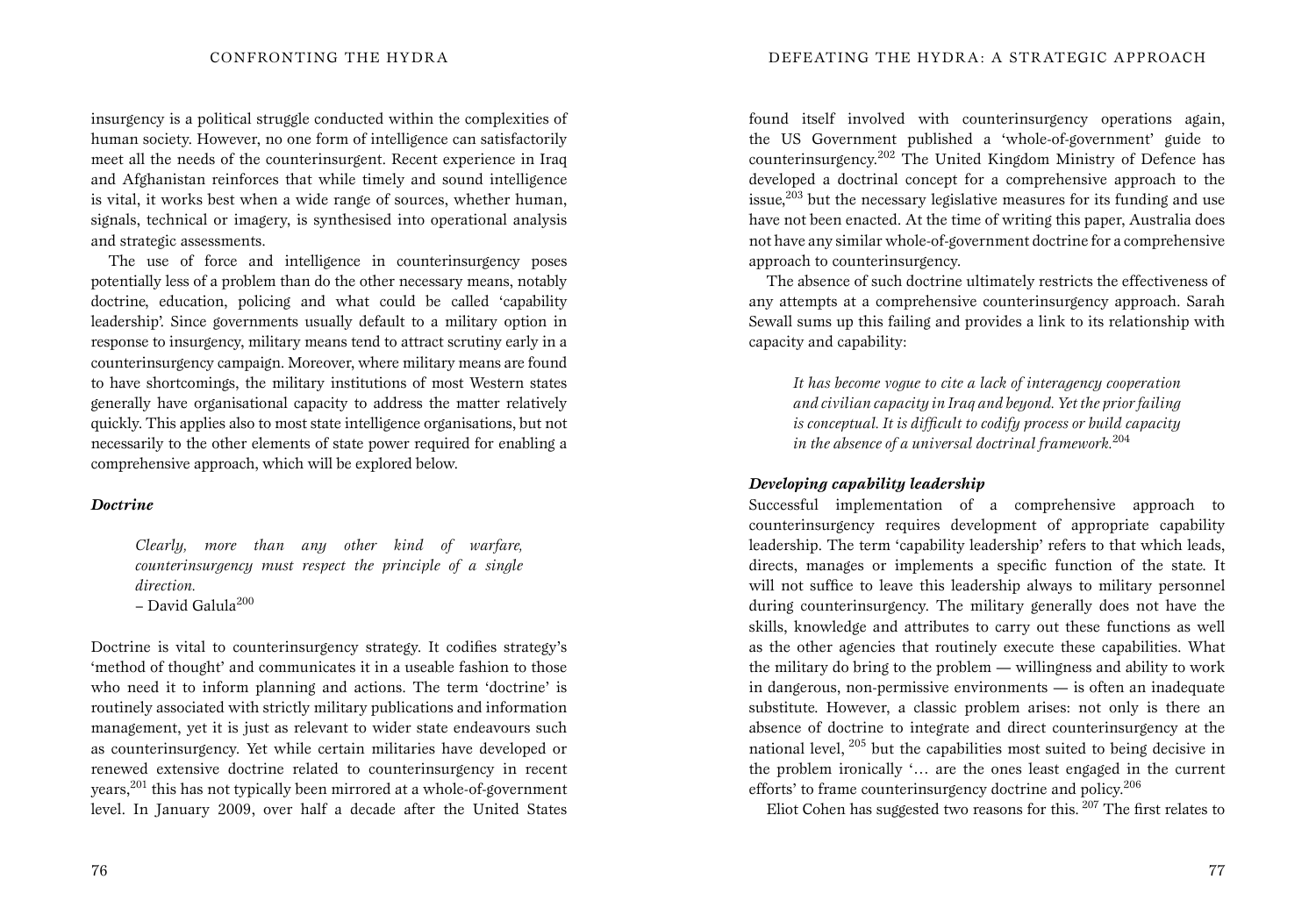lack of understanding of the challenge. Some of this connects back to the absence of a doctrine to inform understanding. The second relates to the willingness of the military to shoulder the task. When the default response is to defer issues of counterinsurgency to the military, the military's cultural impulse is to 'get on with it'. Rightly or wrongly, this gives other government agencies — including those possibly more suited to some aspects of the task — a reason or excuse for avoiding responsibility.

This is an issue germane to counterinsurgency but also wider security concerns. Allan Gyngell's assertion that 'the security debate is getting wider and more complex and that the participants in it need to be much more diverse'<sup>208</sup> highlights the equally important broader imperative to develop whole-of-government capability leadership across the spectrum of security issues. A key means in developing capability leadership is education.

#### *Education*

Preparation plays a crucial role in shaping operations: 'The way that a military force conducts war very much depends on how it prepares for war.<sup>209</sup> Under a comprehensive approach to counterinsurgency, such preparations need to involve actors in addition to the military. Education is an important means of preparation, but it is vital that it goes beyond that routinely offered to capability leaders within their specialisation. It must inculcate the use of whole-of-government capabilities within the policy, strategic and doctrinal framework for counterinsurgency. This is not particularly difficult if suitable doctrine and educational facilities are available:

*The theory of counterinsurgency warfare can be taught like that of any other type of war, and of course, the counterinsurgent must see that it is taught to the entire personnel of his military and civilian forces.* <sup>210</sup>

Where difficulty can arise is with recognition of the need to make such education universal, and the commitment to its resourcing and funding. There are some signs that Australia is beginning to recognise this. The direction issued by the prime minister in the December 2008

National Security Statement<sup>211</sup> for the establishment of an executive development program in national security is a welcome start. However, the necessary education must begin far earlier in people's careers than at the executive level. The creation of the Asia Pacific Civil-Military Centre of Excellence<sup>212</sup> may also offer a vehicle to develop some aspects of this further, but the centre would require greater resources if it is to act in any meaningful way. The adoption of a comprehensive approach requires suitable education for personnel across the various hierarchical levels. Developing the right approach to delivering this education requires further thought and innovation. One hint of what might be possible is a proposal for Defence Academy attendance by personnel from the Department of Foreign Affairs and Trade, the Australian Federal Police (AFP), Australian Customs and other key government agencies with security responsibilities. $213$ 

#### *Policing*

Ignoring policing as a primary means of counterinsurgency is one of the most significant oversights in contemporary counterinsurgency practice. George Orwell wrote:

*What holds society together is not the policeman but the goodwill of common men, and yet that goodwill is powerless unless the policeman is there to back it up.*<sup>214</sup>

Counterinsurgency is about stabilising a society, and the generic tool that a normal state has for this purpose is its police force. An effective police force is an essential prerequisite for stabilisation. It is an unfortunate fact that the level of violence generated by insurgency often exceeds the ability of police forces to cope — indeed police are frequently targets of this violence. The military thus often supplants the police as the prime security force actor, given its greater capabilities in non-permissive environments. This is understandable. It becomes a serious problem, however, when more attention goes into the indefinite use of military means rather than trying to normalise the situation by bringing the police to the forefront at the earliest instance possible.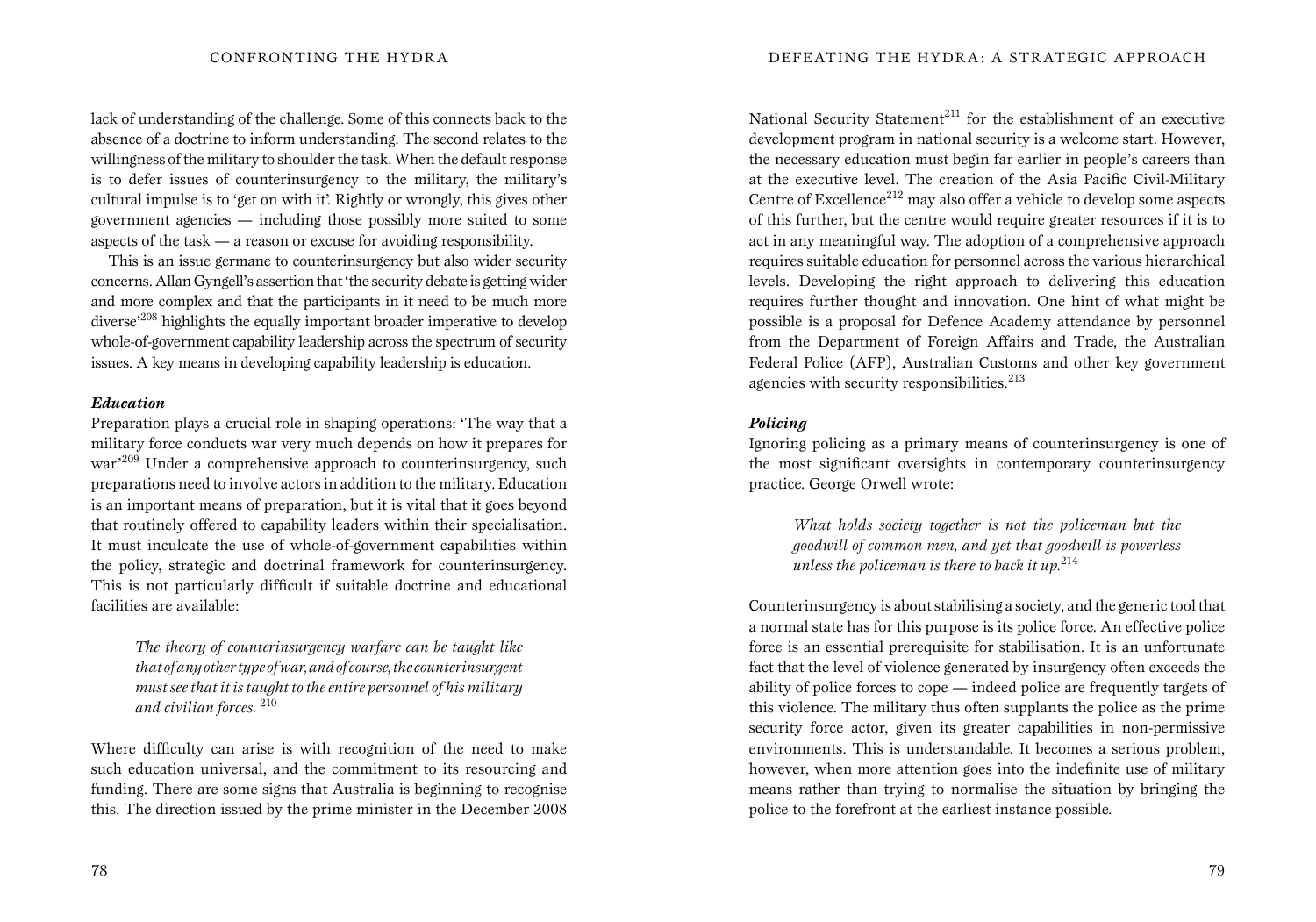Exacerbating this confusion of suitable means is the fact that today's most notable counterinsurgency practitioner, the United States, lacks a culture of the right kind of policing for counterinsurgency.<sup>215</sup> Here Australia has an advantage in the character of the AFP, described by one US scholar as 'indispensable' in such efforts as stabilising Solomon Islands. The development of the AFP international deployment group  $(IDG)^{216}$  has been a major step forward in the potential means available to Australia to combat insurgency. However, this capability is yet to feature significantly in either Afghanistan or Iraq.

#### **Box 9**

#### **Iraq**

The post-invasion campaign in Iraq reinforces the enduring requirements of counterinsurgency warfare. Coalition Forces and the Iraqi population suffered substantial losses for several years due to poor understanding and preparation, outdated institutional biases and inadequate strategy. Since the 'surge' of US troops in 2007 and the development and introduction of effective counterinsurgency policies by the Iraqi Government and Coalition Forces, the security situation in Iraq, although still fragile, has improved remarkably.

Although Australian forces were by no means at the forefront of the counterinsurgency effort, their contribution is noteworthy. The majority of the Australian forces, first in al-Muthanna province and later at Talil, were largely in an 'over watch' role, providing guidance, support and mentoring to Iraqi forces that they helped to train. At the operational level, many Australian service personnel served embedded in various Coalition Force units, primarily in staff roles. A far smaller group was involved in advising and teaching American and Iraq forces about counterinsurgency directly

through the MNF-I Counterinsurgency Center. In many ways, the Australian experience in Iraq was typical of the many before it: relatively small numbers of troops acting in support of a wider coalition activity and strategy.

Adaptations in strategy were central in turning the tide of the Iraq counterinsurgency effort. The five American divisions in Iraq in 2003 were unprepared for a protracted insurgency. They were still largely organised to fight large-scale mechanised conventional war. The failure of conventional combat tactics to suppress the insurgency gradually led American units to change tack. US forces began patrols with Iraqi forces, and used interaction and dialogue with community leaders to collect intelligence on insurgent activity. After securing the population, greater civil military affairs effort brought previously disengaged and hostile local people into the political process. US commanders began to emphasise using firepower as sparingly as possible and generally being more socially and culturally sensitive.

Throughout the 'surge', coalition forces steadily placed greater emphasis on isolating the insurgents and suppressing their operations. This provided breathing space in which the Iraqi Security Forces could be developed and Iraqi political control over national security and reconstruction could progress.

The marginalisation of al-Qaeda in Iraq's influence over the Sunni insurgency highlights the vitality of compromise and cost effectiveness in countering insurgent movements. In what is referred to as the 'Sunni Awakening', the counterinsurgents were able to come to an arrangement with Sunni communities and tribes whereby they would work with the GOI and MNF-I against al-Qaeda in exchange for a greater political role and direct economic support. Ultimately, Iraq provides two salutary lessons: that policy, strategy and capability optimised for conventional warfare are an inadequate basis for conducting counterinsurgency; and adaptation is the key to success.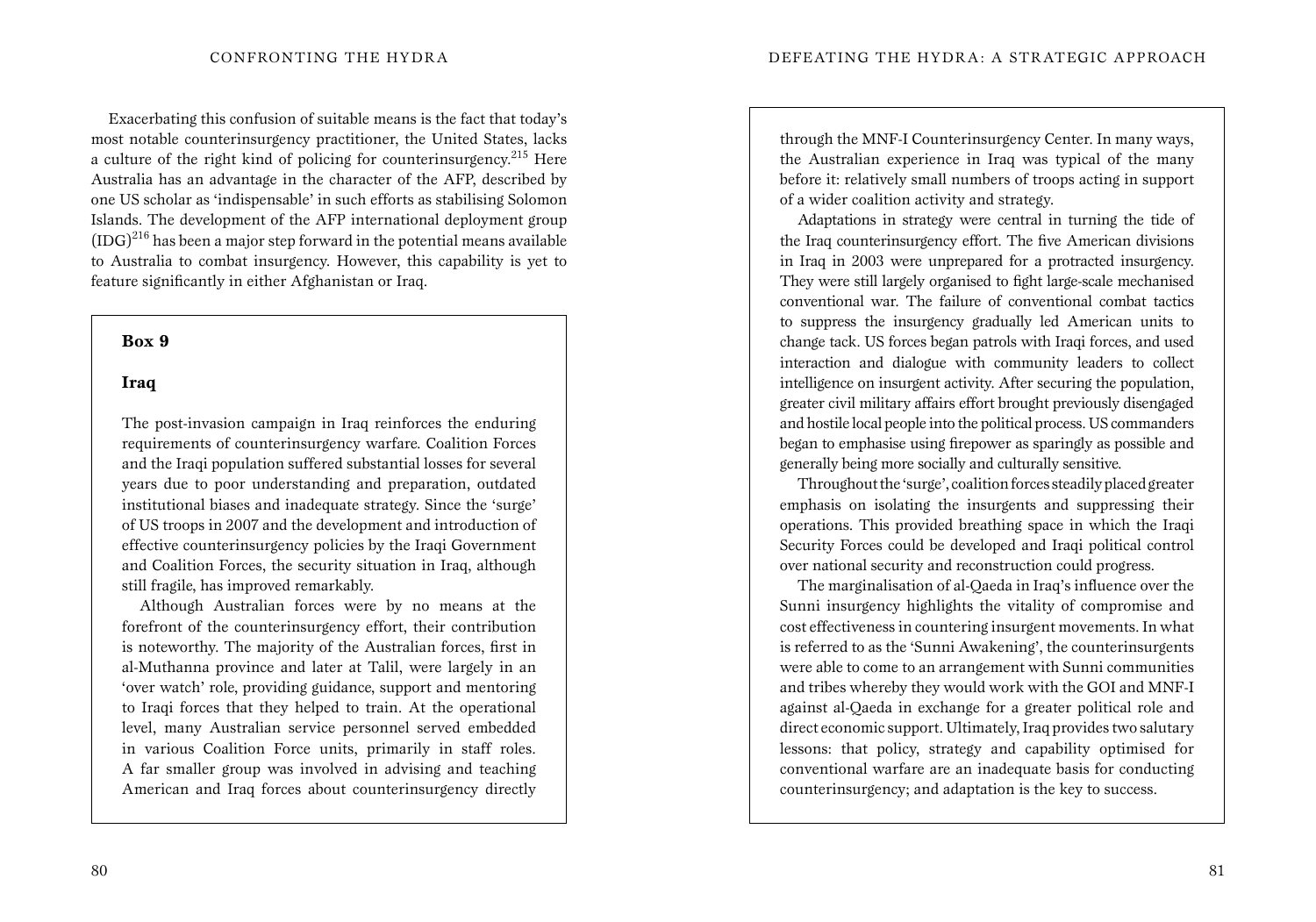#### *Host nation and indigenous troops*

The success of the surge in improving the situation in Iraq reaffirms that providing security where people live should be a precursor to any other endeavour in counterinsurgency. More or better submarines, jets, diplomacy and aid simply cannot provide the security that land forces (military and police) can in the face of a physical threat from an insurgency. However, as already discussed, such commitments are labour intensive. They may either be beyond the capability of some militaries or beyond the political will of some states.

The bottom line is that there is no escaping the numbers game for troops in counterinsurgency, particularly when it comes to pacification. This highlights the need to develop suitable troops within a host nation, which in turn requires advisors and mentoring capabilities to train locals. To paraphrase Steve Metz and Ray Millen, the key to success for Australia in contemporary counterinsurgency is not just becoming better at counterinsurgency but '… to become skilled at helping local security and intelligence forces become effective at it.<sup>217</sup> In short:

*The use of indigenous forces to prosecute counterinsurgency can provide a significant increase in the quantity of troops on the ground and yield an exponential improvement in actionable intelligence about the insurgency and its infrastructure.*<sup>218</sup>

David Kilcullen notes a secondary effect of recruiting indigenous forces:

*… the act of recruiting these personnel has an enormous effect on the enemy's recruiting base and available personnel … while putting all these fighters' families and local communities into the ledger on the government side.*<sup>219</sup>

The development and use of indigenous militias, while requiring sensitive negotiations if undertaken in a host nation, can provide benefits greatly exceeding immediate physical security, since militias are primarily a political institution, 'part of a strategy of local rule and

state building.<sup>220</sup> Negotiating with local actors to raise such forces, and their subsequent commitment to act with, not against, the government, reinforces the legitimacy of the state, thus denying an important insurgent objective.

While the obvious manifestation of using host nation and indigenous forces is tactical — their presence on the ground — the decision to employ these means is strategic. History shows that building security forces in a foreign state does not always have purely positive consequences. However, near-term exigencies in Iraq and Afghanistan will require the United States to continue such action, and it will undoubtedly seek help in this from allies. $^{221}$  This factor, combined with the inherent desirability of the strategic ways discussed in this chapter, suggests the need for Australia to continue to improve its means to develop foreign counterinsurgency forces.

#### **Conclusion**

Australia, like its principal allies and regional friends, has a demonstrable and enduring problem with engagement in insurgency-related conflict. While this problem is neither existential nor urgent, it is costly and persistent, and worthy of attention. The policy problems of insurgencyrelated conflict for Australia predate Federation and continue today. Even the most cautious assessment of Australia's future strategic environment should conclude that they will exist in the future.

Counterinsurgency succeeds when suitable policy and strategy are developed and implemented. Australia has not developed suitable policy or strategy to support its ongoing involvement with counterinsurgency. The reasons for this are manifold but not compelling. An understanding of the strategic policy environment in Australia helps to understand how this situation has developed. Australia's strategic policy community has been focused on conventional military questions and has had difficulty escaping its fascination with capability acquisitions.

The historical summaries throughout this paper reveal that Australia's long experience of insurgency-related conflict offers a series of compelling lessons that can help to inform improved policy and strategy.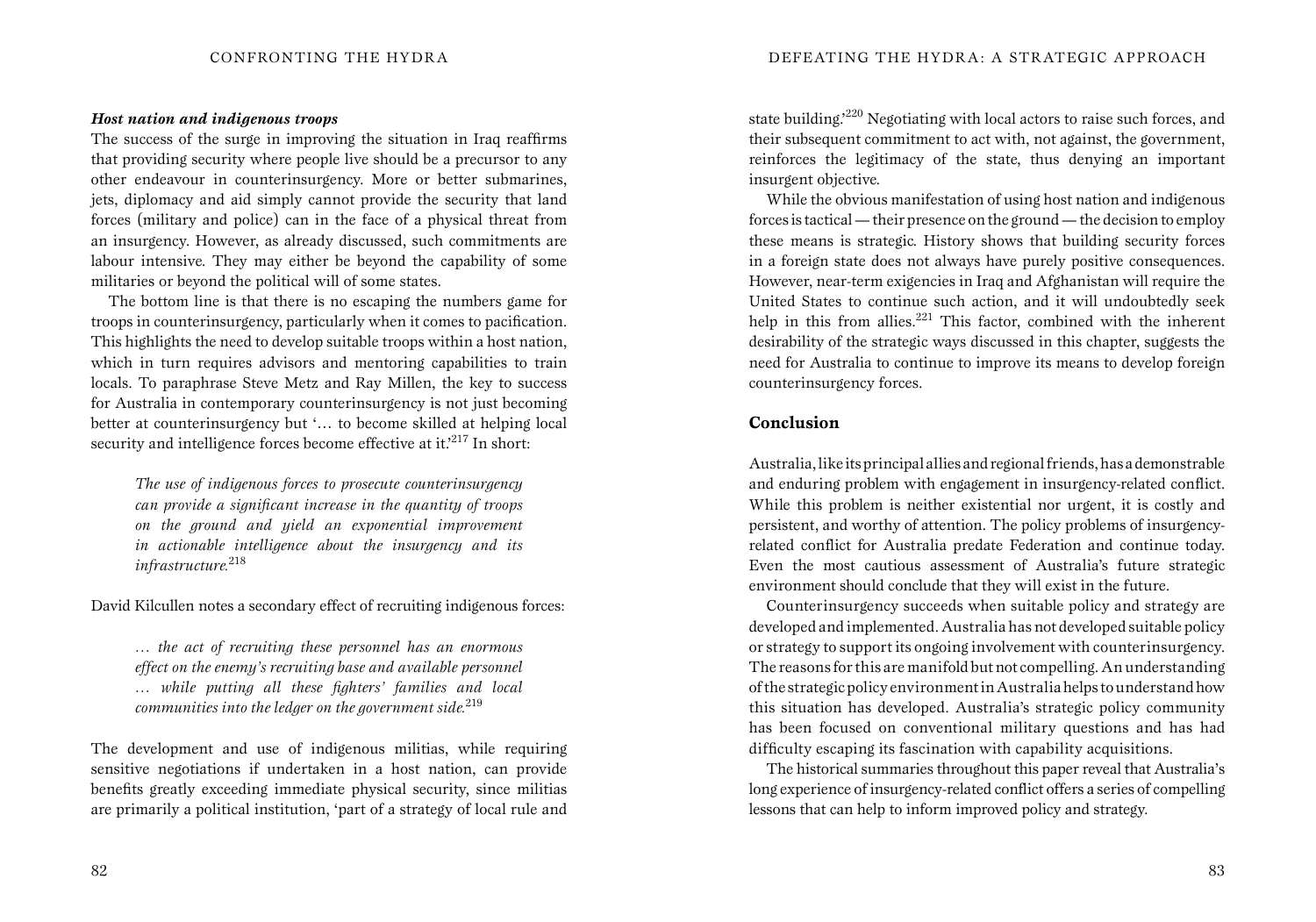Australia's circumstances and future prospects underscore the need for such improvements to be pursued. Failure to do so could harm Australia's interests in several ways. It may affect Australia's interests in the event that it is required to take unilateral action against an insurgency. Of equal concern, it could ultimately detract from Australia's ability to exercise a security leadership role with respect to many of the problems endemic to the region. In a sense, there is even a risk of compromise to Australian sovereignty, through continually ceding to coalition partners the responsibility for strategic thinking in the counterinsurgency efforts in which Australia chooses to become involved.

It is time for Australian defence and security policy to confront the Hydra. Australia should worry a little less about the small policy problems it has with big wars, and address some of the big problems that it has with small wars.

## **Policy recommendations**

**Australian Defence White Papers must identify a framework to inform national policy relating to the conduct of counterinsurgency.**

Distinct *policy* is needed for the conduct of small wars. Australia's Defence White Papers must address the policy requirements of Australia's ongoing problem with counterinsurgency.

The examination of existing policy across government conducted in this paper has established that existing policies are inadequate and that many are stove-piped by portfolio or theme. Policy must address the issues arising from counterinsurgency in a comprehensive manner, informed by these principles:

- It must have a declaratory element;
- It needs to be sensitive to regional and alliance expectations and concerns;
- It should be as politically bipartisan as possible. The consistency of message and the development of comprehensive capabilities cannot be fully effective if subject to the electoral cycle;
- It should be inclusive across government agencies and even beyond government. Effective Australian counterinsurgency policy requires the maturity to embrace the full range of relevant actors, many from outside traditional defence and security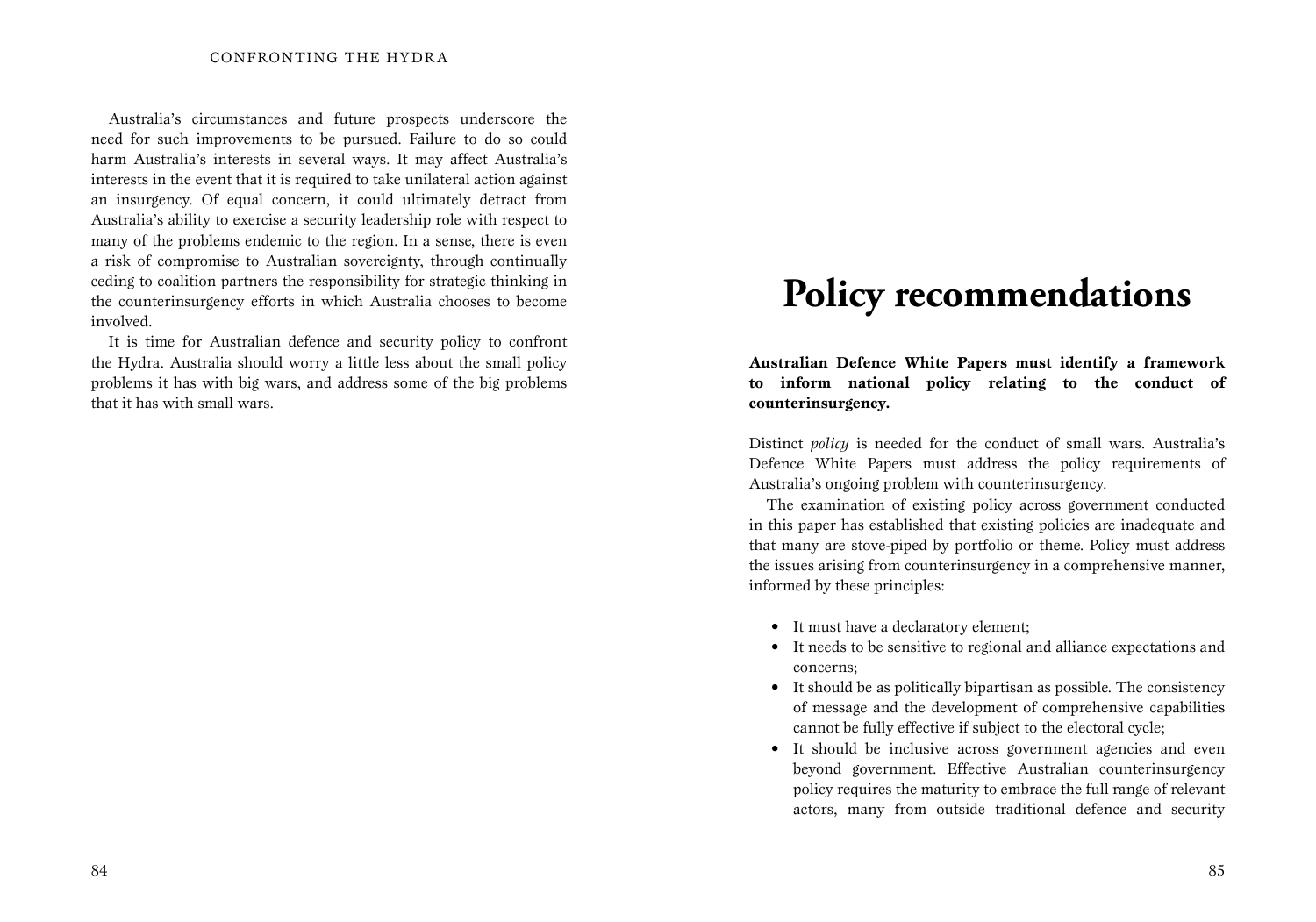portfolio areas; and

• It must explain how Australia will develop, implement and coordinate its involvement in counterinsurgency.

At all stages of the policy development, awareness must be maintained of the fine line between effective counterinsurgency policy and rhetoric. The difference between the two is not always apparent until tested in conflict.

Underpinning Australian counterinsurgency policy should be a framework of five principles: a population focus, an indirect approach, pre-emption, information activities and the use of adaptive measures. Such a policy framework will inform development of counterinsurgency strategy for Australia's circumstances.

#### **Development of whole-of-government counterinsurgency doctrine.**

Counterinsurgency doctrine is not merely a matter for the army or other armed forces. Counterinsurgency is not set apart from the normal practices of government; it is fought on all fronts: political, economic, cultural, social, administrative and military.222 Australia requires a whole-of-government counterinsurgency doctrine to suitably inform policymakers and decision takers. The United States provides an example of an approach that may be taken.223 Such doctrine will provide a basis for education of practitioners; assist with the prioritisation of resources, support planning and the identification of suitable means with which to approach an insurgency problem. Importantly, the doctrine would serve as a consistent point of departure for the development of campaign and problem specific strategies.

Australia's whole-of-government counterinsurgency doctrine should not only deal with current commitments but be anticipatory of the requirements of possible future conflicts. The example of the United States in Iraq shows that developing counterinsurgency policy on the run is fraught with risk and cost.

**Identification, training, education and deployment of a cadre from across relevant government departments to enable a true whole-of-government approach to counterinsurgency***.* 

Just as counterinsurgency doctrine and policy is not solely a matter for the armed services, neither should the conduct of counterinsurgency activity within an operational theatre be one that only utilises military actors. While the Australian Defence Force has the ability to undertake activities that may routinely be the responsibility of other government agencies, this is not ideal.

Put bluntly, military personnel are not the best people for the wide range of governance and development activities necessary in a counterinsurgency campaign. It would be foolish to request a Department of Families, Housing, Community Services and Indigenous Affairs (FaHCSIA) public servant to render safe an improvised explosive device. Yet Australia routinely uses military officers in counterinsurgency campaigns to exercise development and governance responsibilities better associated with the roles and tasks of departments like FaHCSIA. Both examples of misemployment can lead to failure.

If Australia is to meet the requirements of a comprehensive approach to counterinsurgency, it must plan to employ the most appropriate people for the various tasks. This will require mobilisation of the personnel resources of a wide range of government departments. Implicit in this recommendation is the requirement to prepare Australian government public servants for the possibility of employment alongside Australian Defence Force, Coalition and Afghan National Government organisations in Afghanistan.

#### **Creation of a national counterinsurgency centre of excellence focused on whole-of-government, regional and coalition approaches.**

The means required to conduct counterinsurgency vary greatly from those of conventional conflict. It has been explained that the comprehensive approach requires a range of actors, tools and processes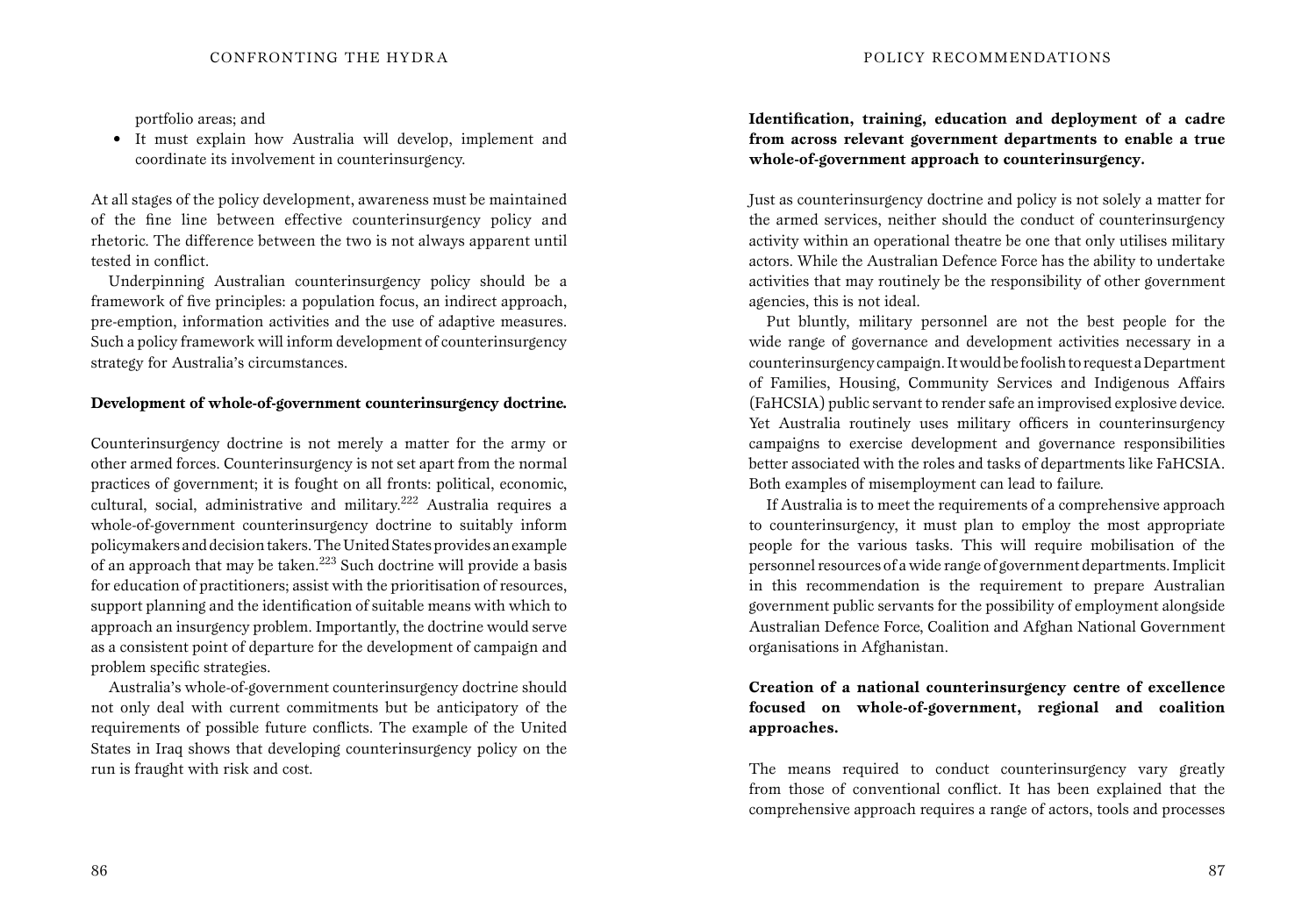from outside traditional defence and security portfolio interests. The practical difficulties of this task should not be underestimated. Powerful institutional interests and cultural predispositions within various agencies will need to be overcome. The development of the government's National Security Committee of Cabinet (NSCC) and the appointment of an NSA are acknowledged as important steps in achieving this.

Identified as critical to the development of comprehensive counterinsurgency means are:

- Suitable whole-of-government counterinsurgency *doctrine* to codify the national strategic approach and inform all relevant actors;
- Sustained counterinsurgency *education* at multiple levels; and
- A system of identifying, assigning and developing *capability leadership*, informed by doctrine and education.

Achievement of these should be the task of an Australian *National Counterinsurgency Centre of Excellence*. The centre should be directed by the office of the National Security Adviser and financed within the portfolio budget of the Department of Prime Minister and Cabinet. The aim of the National Counterinsurgency Centre of Excellence would be to contribute to the integration of WOG outputs through education and training in order to create a comprehensive national effect. This outcome would meet Australia's specific counterinsurgency requirements and address other far broader outcomes with respect to regional and coalition approaches.

The National Counterinsurgency Centre of Excellence would have the remit to develop the range of Australian security actors (public servants, police, defence and selected private sector entities) involved in whole-of-government security activities. This would be done through education and training at appropriate stages of their development or in response to selected contingencies. The centre would also support regional and coalition efforts through the conduct of training and education for overseas personnel, and provision of an Australian partner for existing overseas centres.

The National Counterinsurgency Centre of Excellence could ultimately combine with the Asia Pacific Civil-Military Centre of Excellence and the Defence Department's Centre for Defence and Strategic Studies to form a virtual *National Security College*. Ideally, attendance at such a National Security College would eventually become a prerequisite for key appointments working within the whole-of-government security sector.

#### **Development of more robust strategic mechanisms through the Department of Prime Minister and Cabinet to support decisions made about counterinsurgency by the National Security Committee of Cabinet and higher political decision-makers***.*

The requirement for policy, doctrine, education and training to inform a whole of government approach has been established. This requirement applies equally to the nation's political leadership. Crucial to the success of any counterinsurgency endeavours will be the decisions made by Australia's elected leaders and the subsequent guidance they receive as the consequences of their decisions play out. Whether these decisions are adequate or even appropriate will reflect both the level of understanding of the leaders involved, and the quality of the advice and decision support tools they have available. The development of appropriately robust support mechanisms will be a key enabler of the Australian leadership with respect to counterinsurgency. Implicit in this is the requirement for senior public servants and advisors to be suitably prepared by an organisation such as the proposed *National Counterinsurgency Centre of Excellence*.

#### **Australia must further develop the defence capabilities required for successful counterinsurgency campaigning.**

This paper has not focused on the military means for the conduct of counterinsurgency. The reason for this is that much of this is of tactical and operational rather than strategic significance, and the aim has been to identify a strategic approach. However, some of the key strategic enablers of a comprehensive approach are the preserve of defence forces.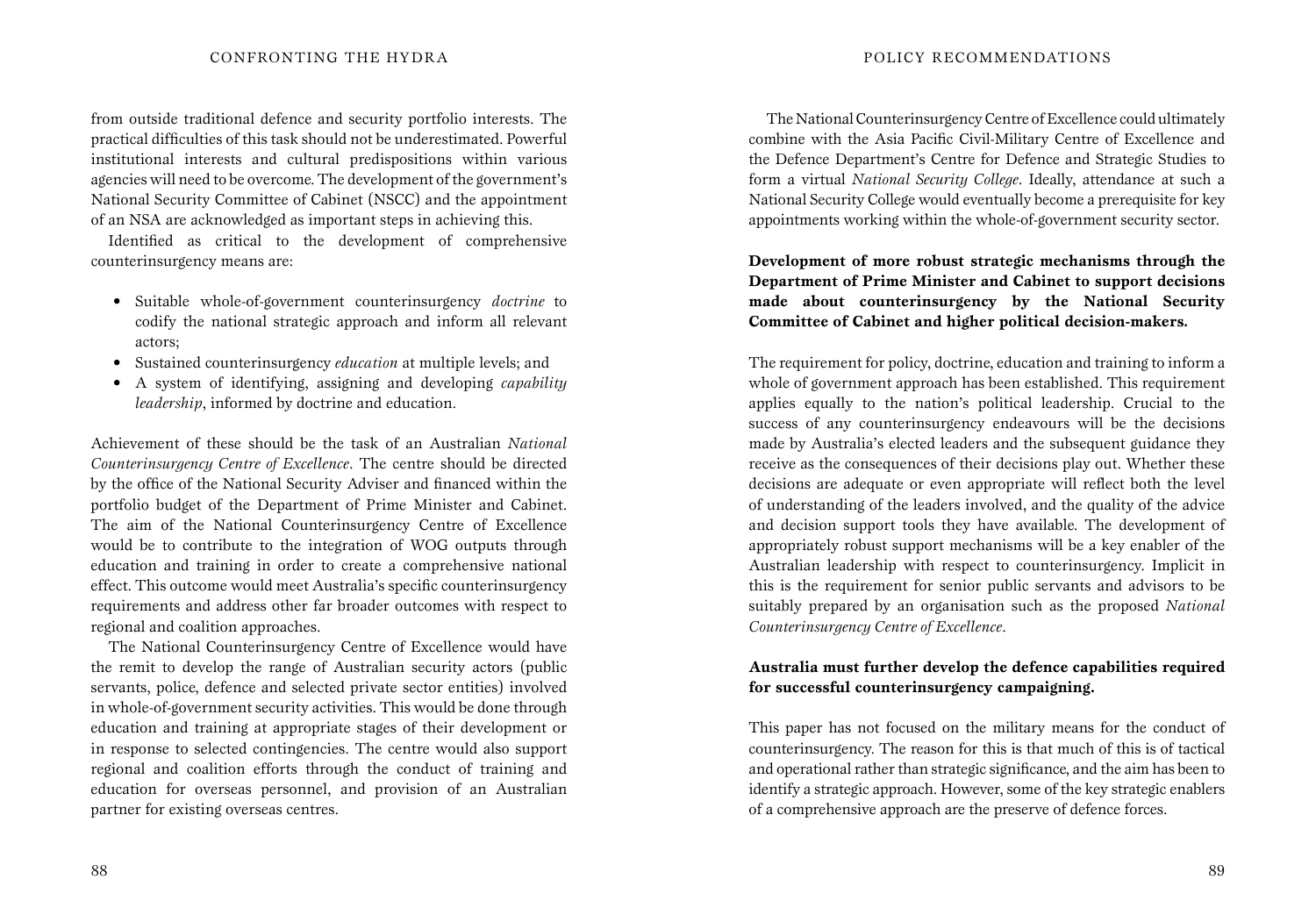Regarding personnel, any defence force that has to deal with counterinsurgency is well advised to maintain a cadre of military experts in the long lead-time skills of psychological operations, civil affairs and unconventional warfare.224

The relatively small size of the ADF means that certain capabilities which have a disproportionate effect in counterinsurgency are relatively few in number or otherwise limited. Infantry battalions, suitably trained indigenous forces and police provide the essential security backbone of any counterinsurgency campaign. However, their effectiveness in counterinsurgency operations is severely constrained without adequate support in the following key areas: human intelligence, psychological operations, civil military operations, surveillance capabilities, information operations, military police and engineers, biometrics and unconventional warfare.

The current Defence White Paper makes much of the acquisition of capabilities to fight conventional warfare. But it is not assured that some of these capabilities will be useful in the counterinsurgency wars that, as the present monograph has outlined, are an enduring feature of Australia's defence and security environment. For Australia successfully to prosecute a counterinsurgency campaign in its own right, act as a lead nation in a coalition, or offer sustainable contributions to coalition counterinsurgency campaigns, it is an imperative that the critical enabling capabilities identified receive further attention and development.

#### **Australia must improve upon its ability to assist friendly foreign counterinsurgency forces.**

This should be done through development of the capability to train, mentor and, if necessary, lead indigenous counterinsurgency forces. Such a capability will have utility far beyond the current fight in Afghanistan. It will assist Australia with an indirect approach to counterinsurgency.

Such an approach will help mitigate the political risks associated with Australian Defence Force commitments should pre-emptive measures fail to prevent insurgency in a friendly nation where maintenance of the status quo is an Australian national security interest.

Investment in such capability need not be capital or equipment intensive. It will require investment in doctrine, education and people — 'a new way of thinking rather than new things.'225 A suitable departure point for the development of such a capability would be to review the development of such capabilities within Australia's principal allies — the US and the UK. US doctrine on International Security Force assistance as advocated by the Joint Combined International Security Force Center is of interest in this regard.

While the ADF will be a significant player in developing and deploying such capability it is neither desirable nor appropriate that it is the policy owner. It has been established that appropriate counterinsurgency forces consist of actors from across the whole range of government endeavours — military, police and civil service. Leaving policy solely with Defence suggests two risks: the marginalisation of such activity against other competing defence priorities; and the isolation of it from other government departments. While the ADF will need to address its contribution, overall coordination and advocacy must reside with a Commonwealth agency that can work across departmental boundaries at the appropriate level.

#### **The Australian Federal Police must have a greater role in Australia's counterinsurgency campaigns.**

This paper has established that an effective police force is an essential prerequisite for stabilising a society affected by insurgency. The proper use of police by counterinsurgents offers security to the population, develops intelligence, and reinforces the appearance of normalcy and control that is crucial to the state's narrative, and emphasises the rule of law.

The investment made in the development of the Federal Police's IDG over the last half decade has given Australia a unique capability among its principal allies with respect to deployable police. The capability that has been developed is highly suitable for the task of mentoring and developing indigenous police capabilities within the framework of a counterinsurgency campaign.

Successful counterinsurgency campaigning requires coordination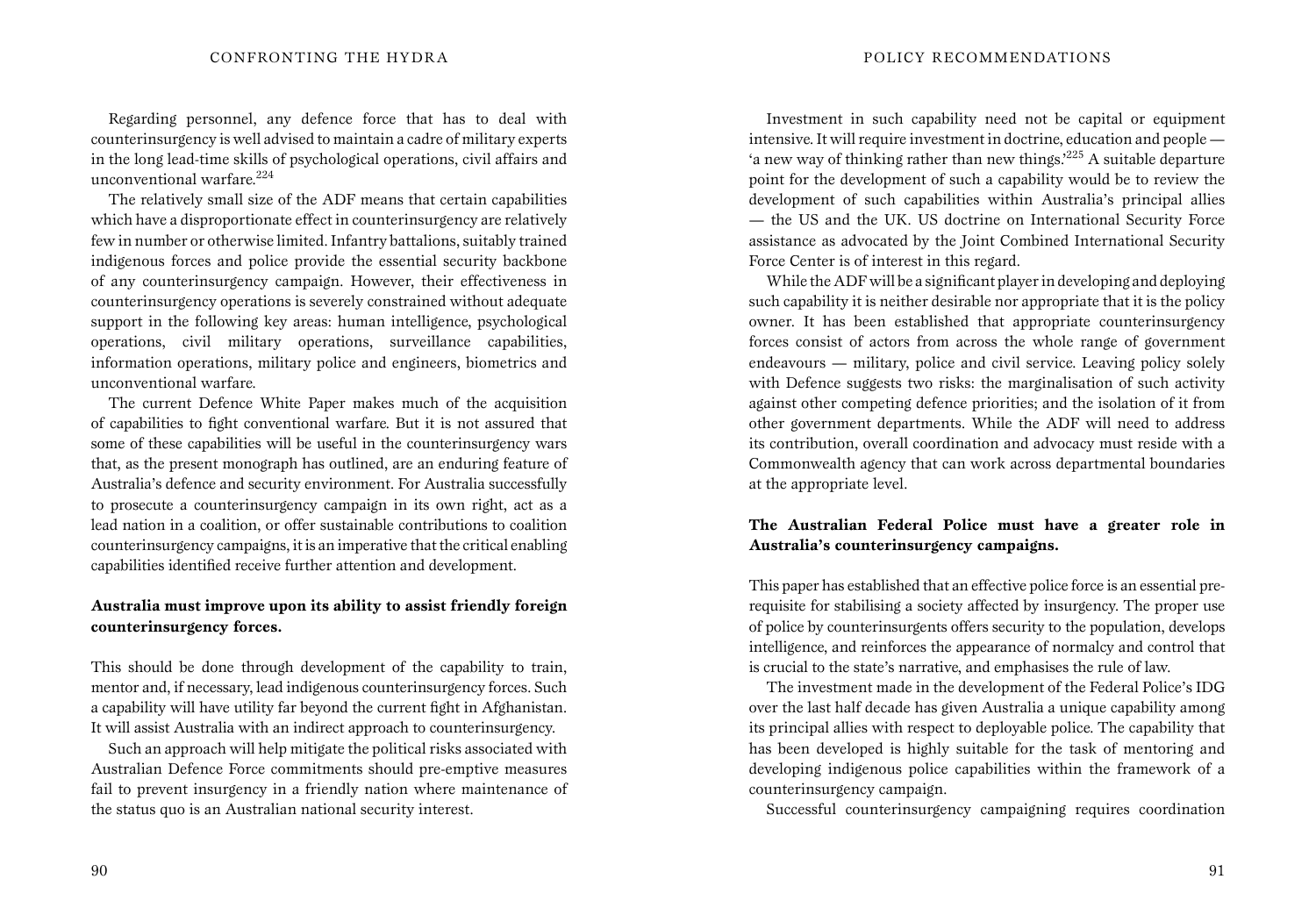and sharing of information between military and police intelligence agencies. A key task for the Federal Police within a counterinsurgency campaign should be to assist the host nation in the development and operation of effective criminal intelligence systems.

The commitment of the IDG within Australia's contemporary counterinsurgency effort in Afghanistan, and previously in Iraq, has been relatively insignificant compared to the size and cost of the group. An opportunity exists for police to have a substantial impact in achieving the aims of Australia's current commitment to Afghanistan if an appropriate commitment is made.

Greater involvement by the AFP in counterinsurgency campaigning would be a practical demonstration of an appropriate and more comprehensive approach to counterinsurgency by the Australian Government.

## **Notes**

1

- The term 'small wars' has little or nothing to do with the size, scale or duration of a conflict. It has its origins in the historical prejudices of professional militaries and their predilection to regard conflict fought against other professional soldiers as 'real' war. The diminutive 'small' was used to denote that other manifestations of conflict that, if not beneath them, were at least not as worthy of their professional attentions. Although common, this attitude was not universal, and some soldiers did pay attention. One example was the 19<sup>th</sup> century British soldier, Colonel Charles Callwell, who defined small wars as '… operations of regular armies against irregular, or comparatively speaking irregular, forces.' See C.E. (Charles Edward) Callwell, *Small wars: their principles and practice*, 3rd ed. Lincoln, University of Nebraska Press, p 21.
- 2 Ian F.W. Beckett, *Insurgency in Iraq: an historical perspective*. Carlisle, PA, Strategic Studies Institute, 2005, p 1. See also: Thomas R. Mockaitis, *British counterinsurgency in the post-imperial era*. Manchester and New York, Manchester University Press, 1995, p 142. Beckett notes that of 98 conflicts examined occurring during the period 1990 to 1996, only seven of them involved 'conventional' state-on-state conflict. The remaining 91 conflicts were intrastate in nature, typified by insurgency conflict and the practice of guerrilla warfare.
- 3 War is generally regarded as being conducted at three levels: strategic, operational and tactical. The strategic level comprises the national strategic and military strategic. At the national strategic level the government defines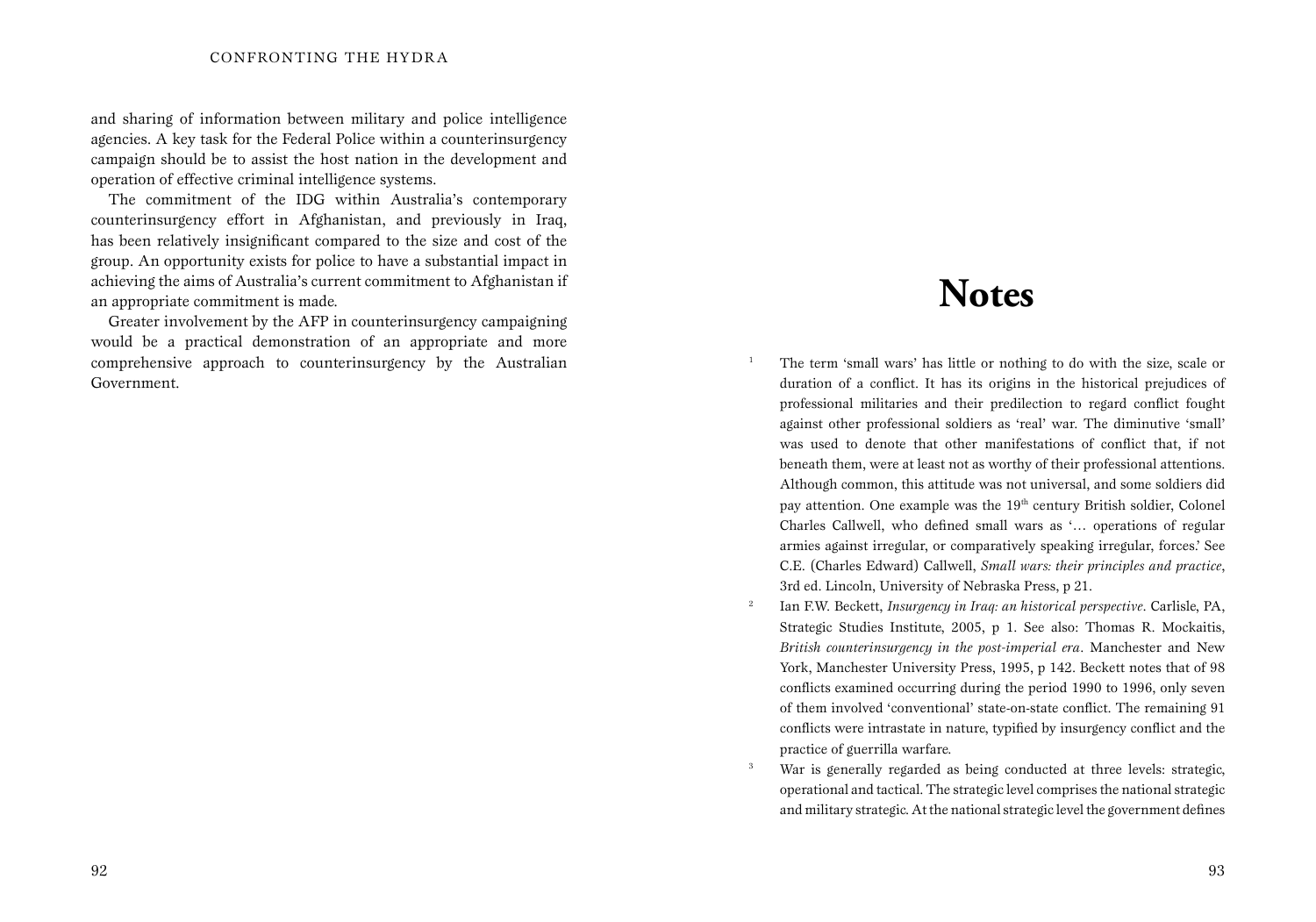national objectives, and plans and coordinates the whole of government approach to achieve the national strategic end state. The operational level is the link between the strategic and tactical. The operational level plans and conducts campaigns and operations to achieve military strategic objectives (which are derived from the national strategic end state). The tactical level concerns the planning and conduct of battles and engagements – it is at the 'face' of the fight. Further reading about these constructs, particularly the strategic level, is accessible in: John M. Collins, *Grand strategy principles and practices*. Annapolis, Naval Institute Press, 1973; Edward Luttwak, *Strategy: the logic of war and peace*, Revised and enlarged edition. Cambridge, MA, The Belknap Press of Harvard University Press, 2001 and *The makers of modern strategy, from Machiavelli to the nuclear age*, edited by Peter Paret. Princeton, NJ, Princeton University Press, 1986.

 While the author agrees with Carl von Clausewitz's dictum that 'war is the extension of policy via other means', there are profound differences to how the 'political' act of war plays out with respect to the differing nature of conventional and small wars. In conventional war the decision to go to war and the political objective sought are determined by a state's leadership based on problems with interstate relations. Attainment of the objectives becomes a matter of applying sufficient coercive force to defeat the enemy, hopefully before domestic political opinion turns. It is a largely a 'soldier's' war. Commonly with small wars, and inevitably with insurgencies, it is an element of the governed population that decides to initiate conflict because of dissatisfaction with internal political issues. The intrastate political battle, rather than any external military fight, has primacy from the beginning and hence shapes the conflict. Insurgents either do not acknowledge the validity of the state, or are inspired by a vision of an alternative state form. They are neither compelled nor confined by state strictures and, unlike conventional military opposition, seek a domestic political or social rather than a military outcome. This is why insurgency is commonly referred to as a 'people's' war. Clearly then, while both forms of conflict have a political character, that of insurgency conflict is of a nature peculiarly organic to the host state and population. Examination of these ideas can be found in: Julian Paget, *Counter-insurgency campaigning.* London, Faber and Faber, 1967; Robert Taber, *War of the flea: the classic*  *study of guerrilla warfare*, Dulles, VA, Brassey's Inc., 2002 and Headquarters Department of the Army, *FM 3-24 Counterinsurgency.* Washington, DC, United States Government, 2006.

NOTES

5

- Perhaps the definitive example of this is that offered by the US involvement in Vietnam between 1964 and 1974. The US military rarely suffered any significant military defeat at the tactical level and never at the operational level, yet US strategy was ultimately flawed. This idea is summed up by the apocryphal story offered by Harry G. Summer in his book *On strategy: a critical analysis of the Vietnam War.* Summer relates an exchange between a US Colonel and a Vietnamese Colonel in Hanoi after the war: 'You know you never defeated us on the battlefield,' said the American colonel. The North Vietnamese colonel pondered this remark a moment. 'That may be so,' he replied, 'but it is also irrelevant.'
- 6 There are many texts detailing the similarity of experiences of other nations with counterinsurgency, often describing conflicts that Australia played a supporting role in. A UK example is Mockaitis, *British counterinsurgency in the post-imperial era*. Max Boot provides a comprehensive US example in: *The savage wars of peace, small wars and the rise of American power,* New York, Basic Books, 2002.
- 7 This term was suggested by the Lowy Institute's Andrew Shearer. The author believes that it is an appropriate term to describe the historically baseless assertions from some quarters that Australians are somehow inherently superior at counterinsurgency.
- 8 Thomas R. Mockaitis, *British counterinsurgency, 1919-60*, edited by Michael Dockrill. Studies in Military and Strategic History. London, Macmillan, in association with King's College London, 1990, p 1.
- 9 There are extensive critiques of these terms. The Chichele Professor of War at Oxford University and Strategist, Hew Strachan, has observed that conceptually the term ' remains devoid of strategic insight or political context.' See: Hew Strachan, Making strategy: civil-military relations after Iraq. *Survival* 48 (3) 2006, p 59. Similarly, Sir Lawrence Freedman has written: 'A general "war on terror" lacks political context. Terrorism may be a state of mind, but it is not a state, nor even a political movement.' See: Lawrence Freedman, *The transformation of strategic affairs*. Adelphi Papers 379, 2006. London, Routledge, 2006, p 45.

4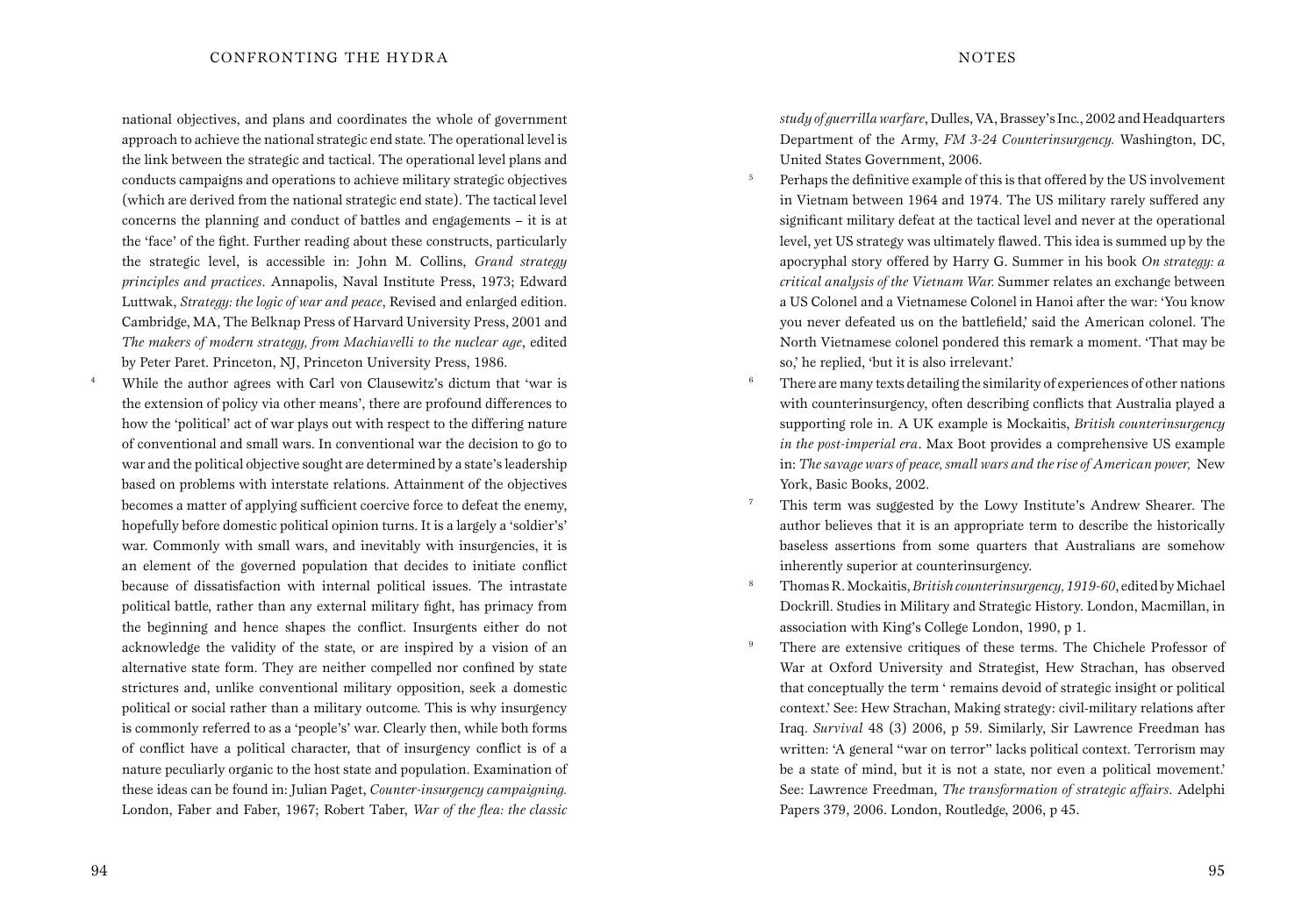- <sup>10</sup> An example of this might be seen in then US Secretary of Defense Donald Rumsfeld's frequent denial of the terms 'guerilla warfare' and 'insurgency' with regard to developments in Iraq during the northern summer and fall of 2003.
- <sup>11</sup> Colonel David Benest, British Army, in a discussion with the author, London, 5 September 2006.
- 12 Michael Howard, A long war? *Survival* 48 (4) 2006, p 8.
- 13 Australian Army, *Land Warfare Doctrine LWD 3-0-1 Counterinsurgency.*  Canberra, Department of Defence, 2008, para 2.1.
- 14 Ibid., para 3.3.
- <sup>15</sup> A French Army officer and counterinsurgent highlighted the importance of terrorism to insurgents, describing it as '… the basic weapon that permits our enemies to fight effectively with fewer resources and even to defeat a traditional army.' See: Roger Trinquier, *Modern warfare: a French view of counterinsurgency*. PSI Classics of the Counterinsurgency Era. Westport, CT, Praeger Security International, 2006, p 15.
- 16 Colin S. Gray, *Irregular enemies and the essence of strategy: can the American way of war adapt?* Carlisle, PA, Strategic Studies Institute, 2006, p 19.
- <sup>17</sup> The NSS does give the perception that the Rudd Government has retreated from the relative primacy that the Howard Government afforded the issue of terrorism in the list of national security concerns. See: Kevin Rudd. The First National Security Statement to the Parliament, Address by the Prime Minister of Australia, The Hon. Kevin Rudd MP. Parliament House, Canberra, 4 December 2008. This is reinforced by the tone of the recently released Defence White Paper. See: Department of Defence, *Defending Australia in the Asia Pacific century: Force 2030*. Canberra, Commonwealth of Australia, 2009. Notwithstanding this, the NSS commits the government to another white paper on terrorism, only two years since the last one was published, which was: Department of Prime Minister and Cabinet, *Protecting Australia against terrorism 2006*. Canberra, Commonwealth of Australia, 2006.
- 18 Bruce Bennett, Christopher Twomey and Gregory F. Treverton, *What are asymmetric strategies?* Documented Briefing Document Number: DB-246- OSD. Santa Monica, RAND Corporation, 1999.
- <sup>19</sup> Hew Strachan explores this idea further in: Strachan, Making strategy:

civil-military relations after Iraq, p 71.

- <sup>20</sup> For readers interested in further understanding of asymmetry, Metz and Johnson's 2001 book is recommended. See: Steven Metz and Douglas V. Johnson II, *Asymmetry and U.S military strategy: definition, background, and strategic concepts.* Strategic Studies Institute, United States Army War College, 2001.
- 21 Andrew J. Bacevich, Fear and folly: learning from mistakes in Iraq. *The Futurist* 40 (6) 2006, p 23.
- 22 Colin S. Gray, *Fighting talk: forty maxims on peace, war and strategy.*  Westport, CT, Praeger Security International, 2007.
- The French counterinsurgency theorist David Galula provides an early example of this approach in his *Counterinsurgency warfare: theory and practice.* See: David Galula, *Counterinsurgency warfare: theory and practice*. PSI Classics of the Counterinsurgency Era. Westport, CT, Praeger Security International, 2006, Ch. 3. A later indicative example of this taxonomic approach can be seen in chapters 2 and 3 of Bard E. O'Neill, *Insurgency & terrorism: from revolution to apocalypse*, First ed. Washington, DC, Potomac Books, 2005. The current US Army and Marine Corps doctrine also dabbles in taxonomic classifications. See: Headquarters Department of the Army, *FM 3-24*, pp 1-5 to 1-8.
- 24 Walter Laqueur, *Guerrilla warfare: a historical and critical study.* New Brunswick, NJ, Transaction Publishers, 1998, p 389.
- <sup>25</sup> Examples of these relatively common contemporary claims can be found in publications such as: Thomas X. Hammes, *The sling and the stone, on war in the 21st century.* St Paul, MN, Zenith Press, 2004 or D.J. Kilcullen, Countering global insurgency. *Journal of Strategic Studies* 28 (4) 2005.
- 26 Callwell, *Small wars* and Charles W. Gwynn, *Imperial policing*, 2nd ed. London, Macmillan and Co, 1939.
- 27 For the purposes of this paper 'conventional' war will be defined as *violent conflict between two or more sovereign states primarily undertaken utilising regular armed forces.*
- 28 Galula, *Counterinsurgency warfare*, p 1.
- <sup>29</sup> *The counter-insurgent state: guerilla warfare and state building in the twentieth century,* edited by Paul B. Rich and Richard Stubbs. Basingstoke, Macmillan Press, 1997, p 7.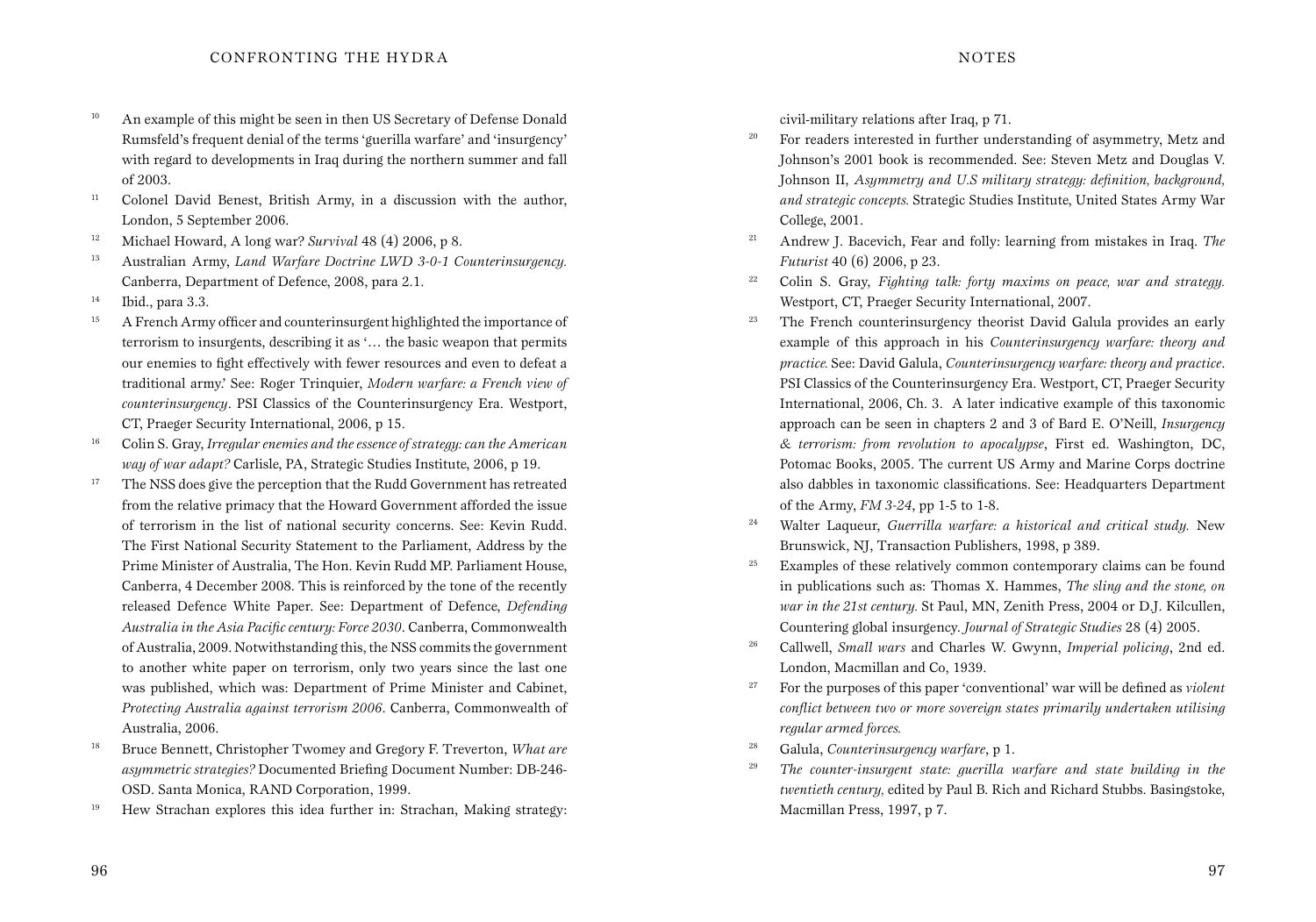- 30 Frank Kitson, *Bunch of five.* London, Faber and Faber, 1977, p 282.
- 31 Galula, *Counterinsurgency warfare*.
- <sup>32</sup> The US Army in its Operations Field Manual (FM 3.0) provides a useful definition of irregular warfare as 'a violent struggle among state and nonstate actors for legitimacy and influence over a population'.
- 33 William Colby with James McCargar, *Lost victory, a firsthand account of America's sixteen-year involvement in Vietnam.* Chicago, Contemporary Books, 1989, p 184.
- 34 Kurt M. Campbell and Richard Weitz, *Non-Military strategies for countering islamist terrorism: lessons learned from past counterinsurgencies* (paper presented at the National Security in the 21st Century Conference, The Woodrow Wilson School of Public and International affairs, Princeton University, September 29-30, 2005), p 3.
- <sup>35</sup> One theory about why this variation occurs comes from the academic Jeremy Weinstein. His study noted that '… *rebel groups that emerge in environments rich in natural resources or with the external support of an outside patron tend to commit high levels of indiscriminate violence; movements that arise in resource-poor contexts perpetrate far fewer abuses and employ violence selectively and strategically.'* See: Jeremy M. Weinstein, *Inside rebellion: the politics of insurgent violence*, edited by Margaret Levi, Paperback ed. Cambridge Studies in Comparative Politics. New York, Cambridge University Press, 2007, p 7.
- 36 David Galula, *Pacification in Algeria 1956-1958*, 2006, with a new foreword by Bruce Hoffman. Santa Monica, RAND Corporation, 2006, p 246.
- 37 Susan L. Carruthers, *Winning hearts and minds: British Governments, the media and colonial counter-insurgency, 1944-60.* London, Leicester University Press, 1995, p 3.
- 38 It is acknowledged that this distinction is problematic in authoritarian states where *any* act of dissent is most likely to be regarded as illegitimate.
- 39 This is strongly put in: Sir Robert Thompson, *Defeating communist insurgency.* St. Petersburg, FL, Hailer Publishing, 2005. David Galula also is similarly emphatic about the utility of this. See: Galula, *Pacification in Algeria 1956-1958*.
- 40 Ted Robert Gurr referred to this as the idea of 'relative deprivation'. He suggested that the true nature of a person's circumstance with respect

to need was actually not as important a factor in incitement to rebel as their perception of it. See: Ted Robert Gurr, *Why men rebel*. Princeton, NJ, Princeton University Press, 1970.

- 41 Taber, *War of the flea: the classic study of guerrilla warfare,* p 154.
- <sup>42</sup> The 'centre of gravity' in this respect is best understood as that which underpins the resilience and strength of the organisation.
- 43 Josef Joffe, Power failure, why force doesn't buy order. *American Interest* II (6) 2007, p 48.
- 44 Ayman al Zawahiri, July 2005, quoted in: Marc Lynch, al-Qaeda's media strategies. *National Interest* 83 (Spring 2006) 2006, p 50.
- The 'Awakening' is a term used to describe the rejection of AQI and its particular brand of wahabiism, combined with a form of reconciliation with the Government of Iraq by the Sunni Tribes. This phenomenon began in the western parts of Al Anbar province in very late 2005 and has since spread to most Sunni areas of Iraq.
- This is brought out in several contemporary narratives. See: Linda Robinson, *Tell me how this ends, General David Petraeus and the search for a way out of Iraq*, 1st ed. Philadelphia, Public Affairs, a member of the Perseus Books Group, 2008 and Bing West, *The strongest tribe, war, politics and the endgame in Iraq*. New York, Random House, 2008 passim.
- 47 Kitson, *Bunch of Five*, p 282.
- 48 This is the recurring theme throughout: Rupert Smith, *The utility of force: the art of war in the modern world*. London, Allen Lane, 2005.
- 49 International Crisis Group, *Taliban propaganda: winning the war of words.* Asia Reports 158. Kabul, Brussels, International Crisis Group, 24 July 2008.
- 50 One possible definition of information operations is 'The deliberate coordination of information (and the effect that receiving of having that information creates) to influence the decision-making and actions of a target audience'.
- 51 Taber, *War of the flea: the classic study of guerrilla warfare*, p 23.
- 52 Freedman, *The transformation of strategic affairs*, p 20.
- The author gratefully acknowledges the significance of several wide ranging discussions with Brigadier General McGill Alexander (now retired) of the South African National Defence force during 2006 and 2007 in shaping his views with respect to the notion of rectitude in counterinsurgency.

#### NOTES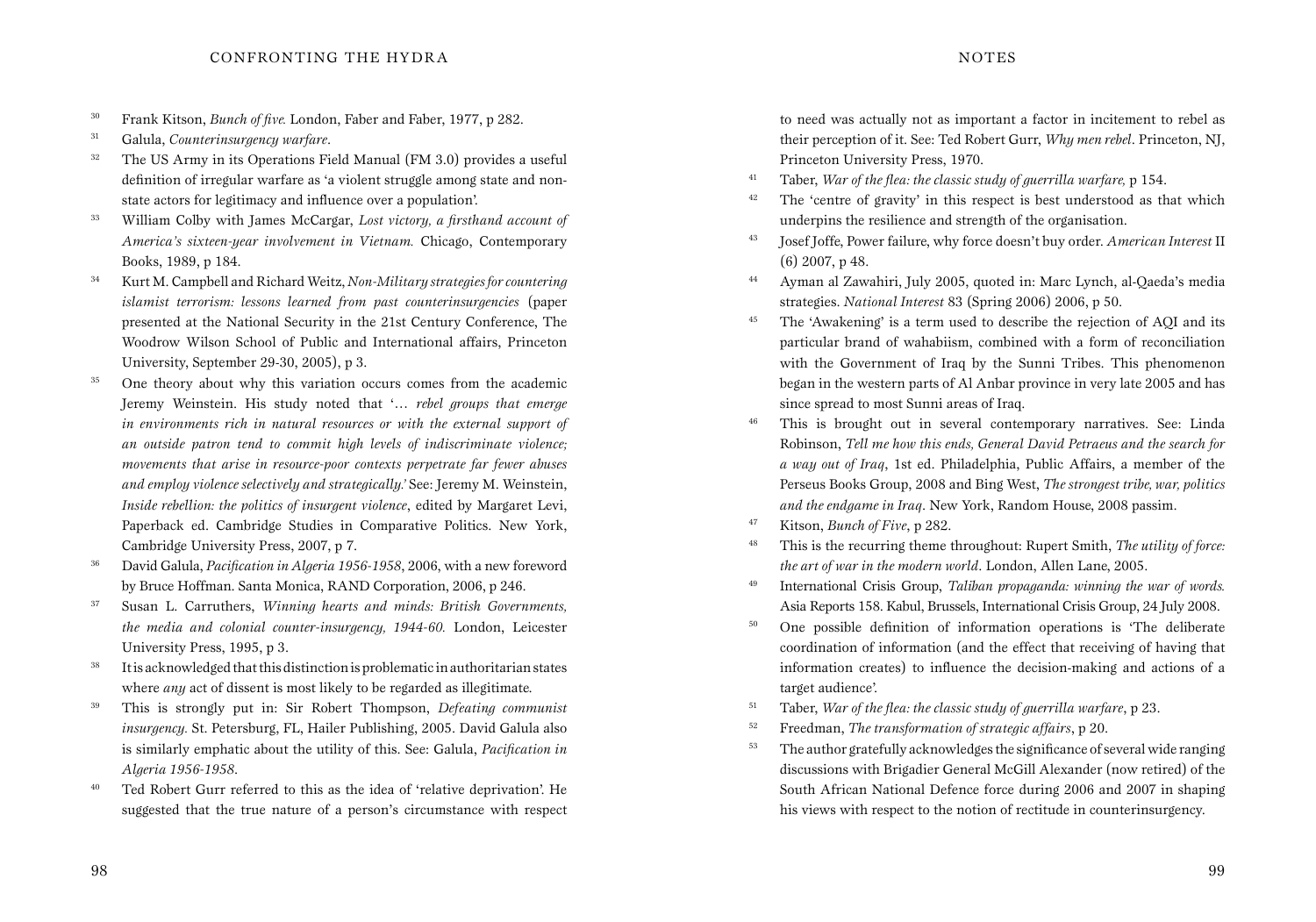- 54 Colby, *Lost victory, a firsthand account of America's sixteen-year involvement in Vietnam*, p 249.
- <sup>55</sup> Ieremy Weinstein's work describes how the phenomena of 'warlordism' in insurgency conflict both develops partly as a result of this enrichment, and also sustains itself by using some of the accrued economic benefits as an incentive to motivate participation. Weinstein builds on a significant body of work done by Paul Collier that analysed the 'greed' dimension of intrastate wars. See: Weinstein, *Inside rebellion: the politics of insurgent violence*, p 8 and pp 342-343.
- <sup>56</sup> As opposed to those coerced into fighting for the insurgency, or seeking financial gain through participation.
- 57 Galula, *Pacification in Algeria 1956-1958*, p 246.
- 58 Examples of this can be seen with the FARC in Colombia, the NPA in the Northern Philippines and possibly GAM in Aceh.
- <sup>59</sup> The idea of compromise is further examined in the introduction to: *Counterinsurgency in modern warfare,* edited by Daniel Marston and Carter Malkasian. Oxford, Osprey Publishing, 2008.
- 60 Brian Michael Jenkins, *An urban strategy for guerillas and governments*. RAND Papers Document Number: P-4670/1. Santa Monica, RAND Corporation, 1972.
- 61 Anthony James Joes, *Resisting rebellion: the history and politics of counterinsurgency.* Lexington, KY, University of Kentucky Press, 2004, p 8.
- $62$  Originally known as 'Concerned Local Citizens', the renaming of this group as SOI is an example of the level of 'focus' that is routinely sought in an adequate narrative.
- 63 Michael O'Hanlon, O'Hanlon: Lessons of the surge. *The Washington Times,* Tuesday, November 4 2008.
- $64$  Indeed, even when the tide of violence and hostile rhetoric was running high, the UK Government pragmatically made considerable efforts to maintain dialogue (albeit covertly) with the outlawed Republicans. See: Richard Iron, Britain's longest war: Northern Island 1967-2007, in *Counterinsurgency in modern warfare,* edited by Daniel Marston and Carter Malkasian. Osprey Publishing Ltd, 2008, p 175.
- <sup>65</sup> This is simply and clearly described in the introduction to Marston and Malkasian's book, see: *Counterinsurgency in modern warfare,* edited by

Marston and Malkasian. Current US and Australian Army COIN doctrine also makes much of the adaptive abilities of insurgents. For a readily accessible source see: United States Department of the Army, *The U.S. Army / Marine Corps counterinsurgency field manual: US field manual no. 3-24: Marine Corps warfighting publication no.3-33.5*, University of Chicago edition. Chicago, University of Chicago Press, 2007.

- 66 Freedman, *The transformation of strategic affairs*, p 93.
- Students of Clausewitz will acknowledge the ready association of culture with his examination of the role of the people, chance and passion upon the nature of war. Yet despite these ideas being debated for centuries there is a strong trend in thinking about modern warfare among Western militaries to treat war as problem set that can be best addressed through reductionism and the application of a scientific approach. This is discussed in detail within: Brian McAllister Linn, *The echo of battle: the Army's way of war.* Cambridge, MA, Harvard University Press, 2007.
- Many have suggested this, an indicative work of this nature is Thomas H Johnson and Chris M Mason, No sign until the burst of fire: understanding the Pakistan-Afghanistan frontier. *International Security* 32 (4) 2008.
- 69 Gray, *Irregular enemies and the essence of strategy: can the American way of war adapt?* p 12.
- 70 B.H Liddell Hart, *Strategy*, 2nd revised ed. New York, Meridian, 1991, p 367.
- 71 James S. Corum, *Fighting the war on terror: a counterinsurgency strategy.* St Paul, Zenith Press, 2007, p 83. Citing Lieutenant General Thomas Gage.
- $72$  A euphemism created by the US military for a range of military actions short of 'full scale' conventional war. The term has also been used with varying degrees of enthusiasm and application by allied militaries.
- 73 Galula, *Counterinsurgency warfare*, p 6.
- 74 The 'hard' figure of US expenditure of \$US 830 billion and the figure claimed by Stiglitz \$US 3 trillion for the war in Iraq cited previously in chapter two suggest the potentially breathtaking financial costs of counterinsurgency.
- <sup>75</sup> There is also the potential for damage to reputations domestically and internationally, such as we have seen in some quarters for member states of the 'Coalition of the Willing'.
- 76 Andrew F. Krepinevich. *The war in Iraq: the nature of insurgency*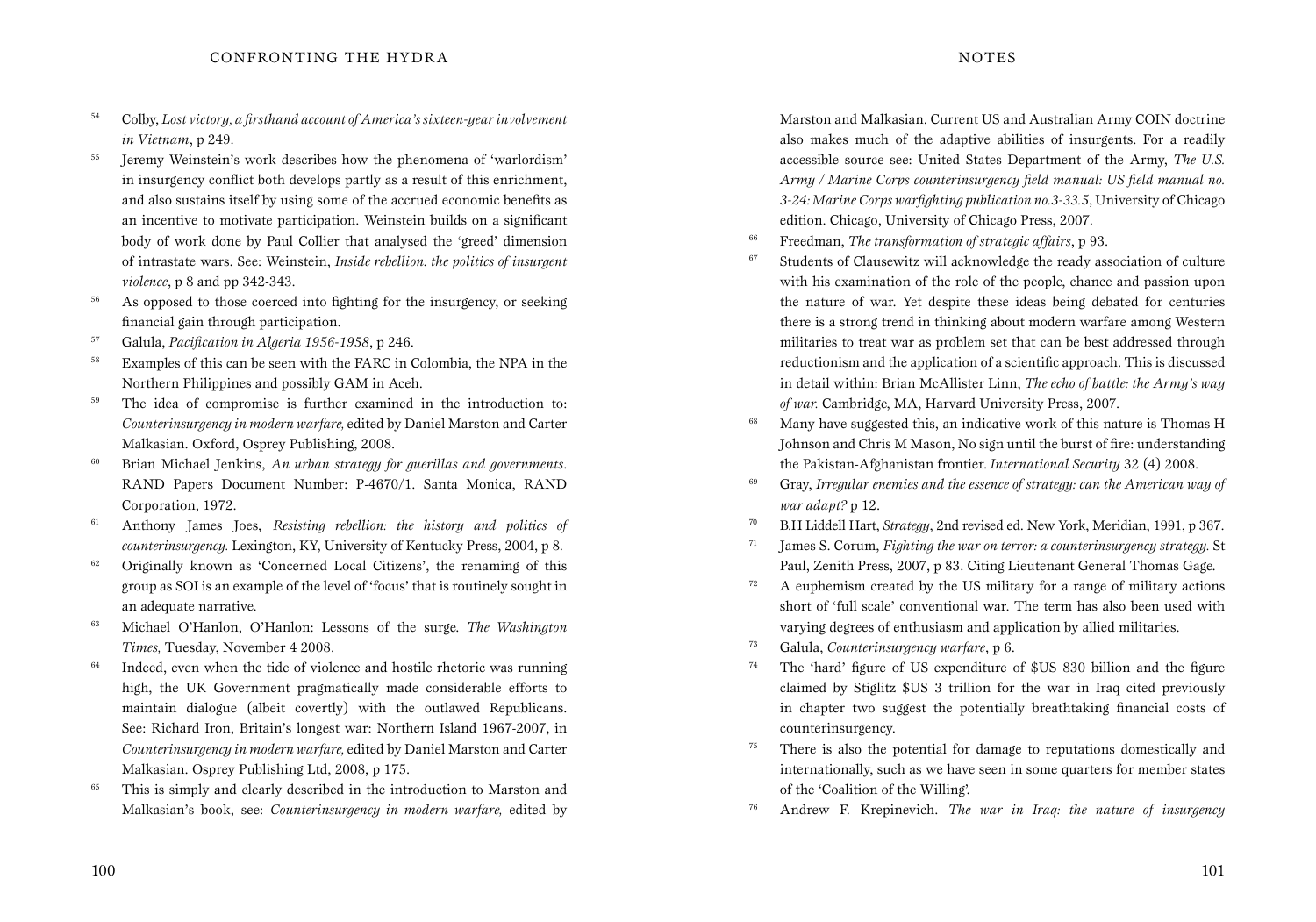*warfare.* Center for Strategic and Budgetary Assessments, 2004: http://www.csbaonline.org/4Publications/PubLibrary/B.20040602. NatofInsurge/B.20040602.NatofInsurge.pdf, p 2.

- 77 Mockaitis, *British counterinsurgency, 1919-60*, p 13.
- <sup>78</sup> *The counter-insurgent state*, edited by Rich and Stubbs. p 7.
- 79 Stathis N. Kalyvas, *The logic of violence in civil war*, edited by Margaret Levi. Cambridge Studies in Comparative Politics. New York, Cambridge University Press, 2006, p 12.
- 80 James Corum, *Fighting the war on terror: a counterinsurgency strategy*, p 8.
- 81 Bruce Hoffman, *Insurgency and counterinsurgency in Iraq*. RAND Occasional Paper. Santa Monica, CA, RAND Corporation, 2004, p 15.
- <sup>82</sup> The earliest surviving record of insurgency is on a piece of parchment dating from the  $15<sup>th</sup>$  century BCE. The reference was found in a Hittite parchment document known as 'The Anastas'. See: Ian F.W. Beckett, *Modern insurgencies and counter-insurgencies, guerrillas and their opponents since 1750.* London, Routledge, 2001, p 1, also: Laqueur, *Guerrilla warfare: a historical and critical study,* p 3.
- 83 Rudd. The First National Security Statement to the Parliament, Address by the Prime Minister of Australia, The Hon. Kevin Rudd MP. 4 December 2008.
- <sup>84</sup> The deployments shown include both military and police contributions.
- <sup>85</sup> The main exceptions to this were the intervention into East Timor in 1999, and the subsequent and ongoing stabilisation activities conducted there in support of variously the UN and the government of Timor-Leste, as well as the RAMSI mission to the Solomons in 2003.
- 86 Lieutenant General Peter Leahy, December 2007 Email correspondence with the author. Perhaps the most obvious example of this has been the popular Australian narrative arising from analysis of our participation in the Vietnam War.
- $87$  The pattern of this, particularly in Iraq and Afghanistan, conforms with the Australian tradition of making primarily tactical and operational level contributions. An updated list of the ADF contributions to Iraq (termed Operations Catalyst) and Afghanistan (known as Operation Slipper) and the activities it undertakes in these countries can be found at: http://www. defence.gov.au/opEx/global/index.htm .
- 88 Australian Agency for International Development, *Australian aid: promoting growth and stability.* Canberra, Commonwealth of Australia, 2006, p 10.
- 89 These include China, India, Thailand and Myanmar.
- 90 Department of Defence, *A defence update 2007.* Canberra, Commonwealth of Australia, 2007, p 13.
- 91 Rudd. The Australia-US alliance and emerging challenges in the Asia-Pacific region. The Brookings Institution, Washington, DC, 31 March 2008.
- <sup>92</sup> The former Defence Minister said in a major policy speech in the US that: 'We believe it goes to the heart of our own national security at a time when we are all facing a changing strategic environment.' See: Joel Fitzgibbon. Speech by the Minister for Defence to the Brookings Institution The Brookings Institution, Washington DC, 15 July 2008. The current Defence Minister, Senator John Faulkner echoed this commitment in Parliament on 15 June 2009. See: *Hansard, Parliamentary debates, The Senate, questions without notice, Afghanistan,* 2.43 pm, Monday, 15 June. 2009.
- 93 Department of Defence, *Defending Australia in the Asia Pacific century: Force 2030*. p 37.
- 94 Ibid., p 22.
- <sup>95</sup> For example, the Philippines has a long running communist insurgency in the north and central Philippines and several associated with Moro ethnic and religious concerns in the south. An account of the prospects of resolving the latter can be found in: Malcolm Cook and Kit Collier, *Mindanao: a gamble worth taking*. Lowy Institute Paper 17. Lowy Institute for International Policy, Sydney, 2006.
- 96 Sally Neighbour, JI rebounds more dangerous than ever. *The Australian*, 6 March 2007.
- 97 Department of Defence, *Joint operations for the 21st century*. Australian Defence Doctrine Publications. Canberra, Commonwealth of Australia, 2007, p 9.
- 98 Department of Defence, *Defending Australia in the Asia Pacific century: Force 2030*. Canberra: Commonwealth of Australia, 2009, p 11.
- 99 Beckett, *Modern insurgencies and counter-insurgencies, guerrillas and their opponents since 1750,* p viii.
- 100 United States Senate Armed Services Committee, *Statement of General*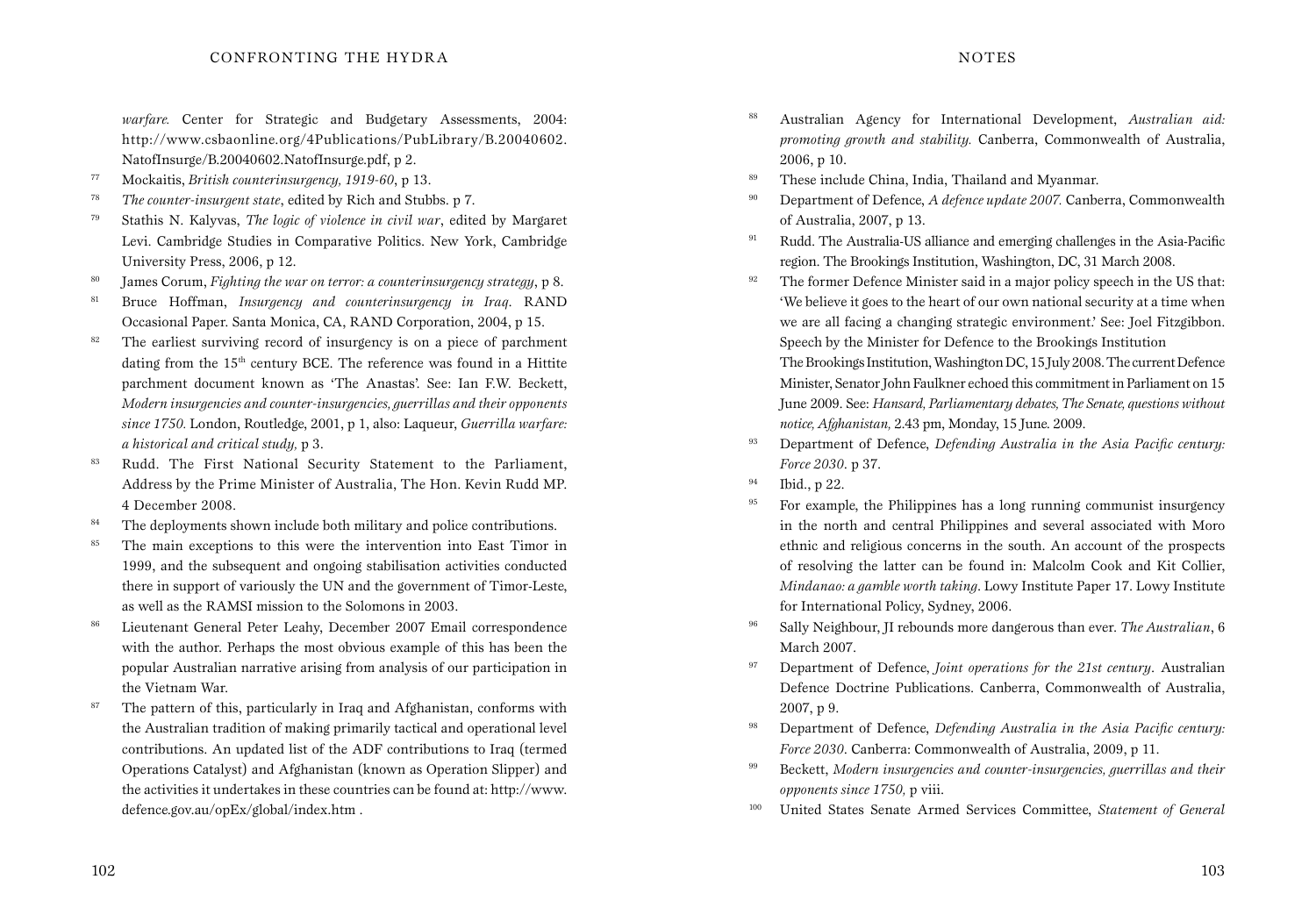*Charles C. Krulak, Commandant of the Marine Corps, United States Marine Corps, before the Senate Armed Services Committee on 29 September 1998 concerning posture*, 29 September 1998.

- 101 Freedman, *The transformation of strategic affairs*, p 51.
- 102 Steven Metz, *Learning from Iraq: counterinsurgency in American strategy*. Carlisle, PA, Strategic Studies Institute, January 2007, p 59.
- $103$  The 2009 Defence White Paper states that defence against such an attack remains Australia's most basic strategic interest. See: Department of Defence, *Defending Australia in the Asia Pacific century*: *Force 2030*. p 41.
- 104 Jason Campbell and Jeremy Shapiro, *Afghanistan index: tracking variables of reconstruction & security in post-9/11 Afghanistan*. Washington, DC, The Brookings Institution, 18 November 2008, p 8. Amy Belasco, *The cost of Iraq, Afghanistan, and other Global War on Terror operations since 9/11*. Washington, DC, Congressional Research Service, 2008, p 10.
- 105 Joseph E. Stiglitz and Linda J. Bilmes, *The three trillion dollar war: the true cost of the Iraq conflict.* New York, W. W. Norton & Company Inc, 2008.
- <sup>106</sup> The figure would obviously be larger if all the accrual costs to the Australian budget that relate to small wars and insurgency could be easily identified, calculated and included. Such a figure could include costs as diverse as those related to maintaining the border watch presence in the Indian Ocean to intercept the refugee arrivals from conflicts zones, engagement in various United Nations peacekeeping or observer missions (such as in the Sudan) and the various Australian Federal Police activities and initiatives in places such as Indonesia and the Philippines.
- 107 Mark Thomson, *The cost of defence: ASPI defence budget brief 2008-09*. Canberra, Australian Strategic Policy Institute, May 2008, p vii.
- <sup>108</sup> Once costs associated with the overseas property account  $(A$ 215 million)$ are removed. See: Department of Foreign Affairs and Trade, *Annual report 2007-2008*. Canberra, Department of Foreign Affairs and Trade, October 2008, p 425.
- 109 Allan Gyngell, *Ambition: the emerging foreign policy of the Rudd Government*. Lowy Institute Analysis. Sydney, Lowy Institute for International Policy, December 2008.
- 110 See: Jillian Broadbent, Wiliam Maley, Brad Orgill, Peter Shergold, Ric Smith and Allan Gyngell, *Australia's diplomatic deficit, reinvesting in our*

*instruments of international policy*. Blue Ribbon Panel Report. Sydney, Lowy Institute for International Policy, March 2009.

- 2008-2009 ODA figure only, the total expenditure for Afghanistan would actually be higher from the addition of other aid program funds.
- $112$  This represents a conservative figure derived from the AusAID website Iraq page (http://www.ausaid.gov.au/country/country.cfm?CountryID= 54777444&Region=AfricaMiddleEast) on 16 Dec 2008.
- 113 Sources: Department of Defence, *Portfolio Budget Statement 2008-09*. Canberra: Commonwealth of Australia, 2008, p 29; Department of Foreign Affairs and Trade, *Annual report 2007-2008*. Canberra: Commonwealth of Australia, 2008, pp 18, 425; Australian Agency for International Development. *East Timor*. Commonwealth of Australia, 2008: http:// www.ausaid.gov.au/country/country.cfm?CountryID=911&Region= EastAsia; Australian Agency for International Development. *Solomon Islands.* Commonwealth of Australia 2008: http://www.ausaid.gov.au/ country/country.cfm?CountryID=16&Region=SouthPacific.
- $114$  This is not an insignificant number of people. In 2007 it was estimated that nearly 900,000 Australian citizens were permanently living overseas, see: Hugh White, *Looking after Australians overseas*. Lowy Institute Policy Brief. Sydney, Lowy Institute for International Policy, October 2007, p 5. The Australian Government recorded 39,144 Australian born citizens departing to live permanently overseas in 2007/2008, and noted that emigration was at its 'highest level ever', see: Department of Immigration and Citizenship, *Population flows: Immigration aspects 2007 - 2008 edition.*  Canberra, Commonwealth of Australia, 2009, pp iv and 1.
- 115 Michael Fullilove, *World wide webs: diasporas and the international system*. Lowy Institute Paper 22. Lowy Institute for International Policy, Sydney 2008, p 101.
- 116 See: White, *Looking after Australians overseas*.
- $117$  Kevin Rudd. The Australia-US alliance and emerging challenges in the Asia-Pacific region. The Brookings Institution, Washington, DC, 31 March 2008.
- 118 Ibid.
- 119 Alan Dupont, *Grand strategy, national security and the Australian Defence Force.* Lowy Institute Perspectives. Sydney, Lowy Institute for International Policy, May 2005, p 1.

#### NOTES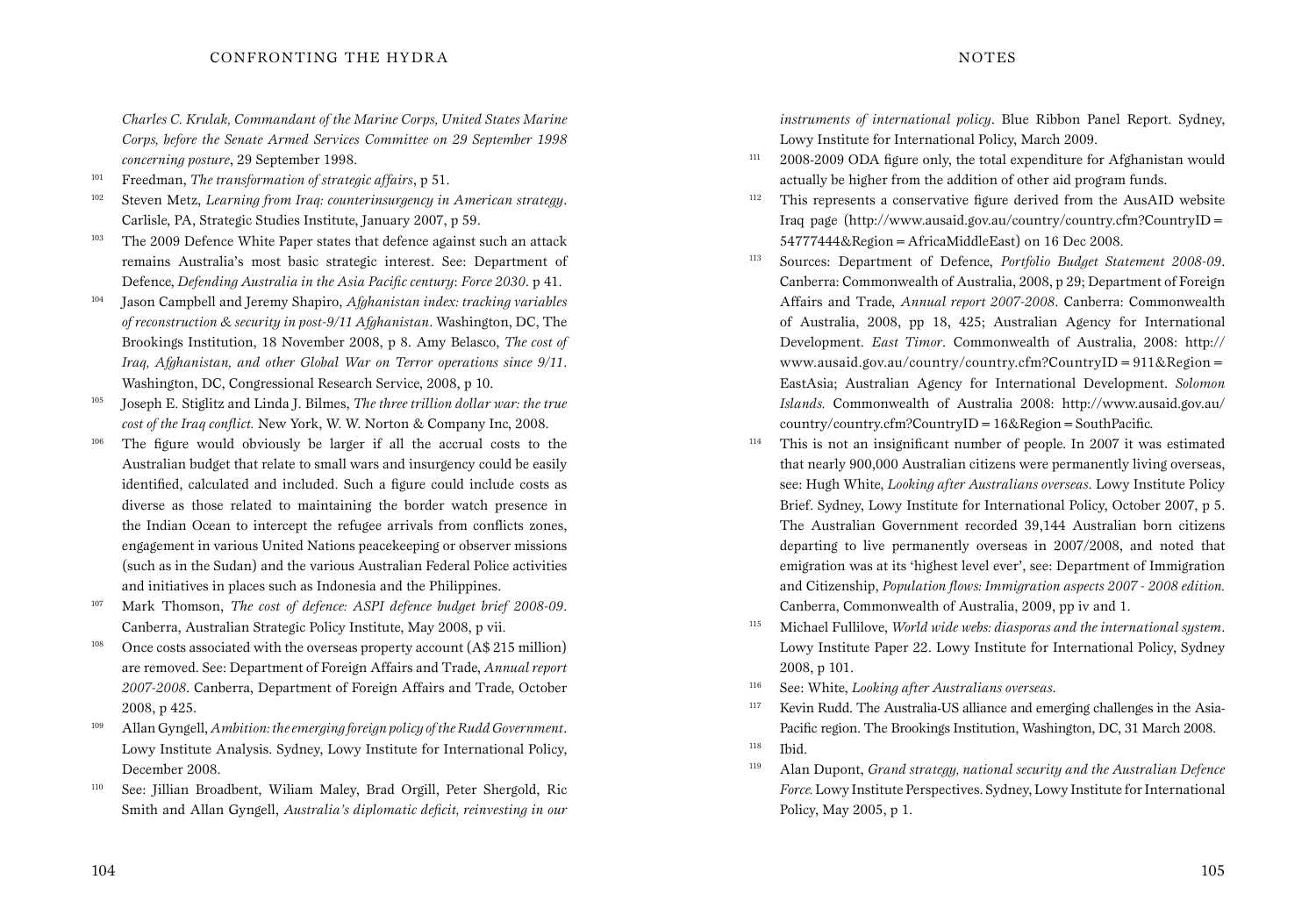- <sup>120</sup> The 2009 Defence White Paper expresses this view as: '...we must never put ourselves in a position where the price of our own security is a requirement to put Australian troops at risk in distant theatres of war where we have no direct interests at stake.' See: Department of Defence, Defending Australia in the Asia Pacific century: Force 2030. p 47.
- <sup>121</sup> Correspondents, Kevin Rudd in Europe for EU and NATO talks on Afghanistan. *The Australian*, 3 April 2008.
- <sup>122</sup> Department of Defence, Defending Australia in the Asia Pacific century: Force 2030.
- <sup>123</sup> Jonathan Pearlman and Cynthia Banham, PM's security statement a 'damp' squib'. *The Sydney Morning Herald*, 5 December 2008. Also see: Hugh White. Analyst gives PM mixed report card — The World Today. Sydney 2008.
- 124 Department of Defence, *Defence 2000, our future defence force*. Canberra, Commonwealth of Australia, 2000.
- 125 Department of Defence, *Australia's national security: a defence update 2003*. Canberra, Commonwealth of Australia, 2003.
- <sup>126</sup> The references in the 2005 update are (italics added by author): 'Our troops are committed to counter-terrorism, *counter-insurgency*, peacekeeping and intelligence operations' — Foreword by Minister Hill. 'Australian forces went to Iraq to uphold Australia's commitment to enforcing longstanding United Nations sanctions against Iraq relating to the proliferation of WMD. They remain in Iraq to support an evolving democracy threatened by *insurgency* and terrorism.' p.2.

 Developments in Iraq will be a focus of international attention for some time to come. Allowing the *insurgents* and former regime elements a victory would be a huge setback for the region.' p.9.

 'Iraq will need substantial support from the international community to win its struggle against *insurgency* and terrorism.' p. 32

 See: Department of Defence, *Australia's national security: a defence update 2005*. Canberra, Commonwealth of Australia, 2005.

- 127 Department of Defence, *A defence update 2007*.
- 128 Ibid., p 31.
- 129 Ibid., p 16.
- 130 Ibid.
- <sup>131</sup> These policy publications include: Australian Agency for International

Development, *Aid White Paper 2006*, Australian Agency for International Development, *Counter-Terrorism and Australian Aid*. Canberra, Commonwealth of Australia, 2003, Department of Foreign Affairs and Trade, *Advancing the national interest, Australia's foreign and trade policy white paper*. Canberra: Commonwealth of Australia, 2003, Department of Foreign Affairs and Trade, *Transnational terrorism: the threat to Australia*. Canberra, Commonwealth of Australia, 2004, Department of Prime Minister and Cabinet, *Protecting Australia against terrorism 2006*.

- <sup>132</sup> Examples where the UK and the US have attempted to being to fashion coordinated policy to address these issues include: George W. Bush, National security presidential directive/ NSPD - 44. Washington, DC, The White House, 2005, United Kingdom Ministry of Defence, *Joint discussion note 4/05 the comprehensive approach*. Joint Discussion Notes. Swindon, Chiefs of Staff, UK Ministry of Defence, January 2006 and United States Department of Defense, *US Department of Defense directive number 3000.05, military support for stability, security, transition, and reconstruction (SSTR)*. US Department of Defense Directives. Washington, DC, The Pentagon, 28 November 2005. Whether such policy is actually being acted on is debatable, and will be examined in subsequent chapters.
- 133 McAllister Linn, *The echo of battle*, p 237.
- 134 John Kiszely, Learning about counterinsurgency. *Military Review* 87 (2) 2007, p 6.
- 135 Kitson, *Bunch of five*, p 283.
- 136 Gray, *Irregular enemies and the essence of strategy: can the American way of war adapt?*, p 8.
- 137 Gray, *Fighting talk: forty maxims on peace, war and strategy*.
- <sup>138</sup> H.R. McMaster, The human element: When gadgetry becomes strategy. *World Affairs* (Winter) 2009.
- 139 See: Callwell, *Small wars*, p 23.
- <sup>140</sup> Strachan, Making strategy: civil-military relations after Iraq. p 72.
- 141 Michael J. Mazarr, The folly of 'Asymmetric War'. *The Washington Quarterly* 31 (3) 2008.
- <sup>142</sup> Sometimes this is not planned such as in the case of the inability or incapacity of other agencies to accept or manage the task.
- 143 Sir Michael Howard cited in: James Corum, *Fighting the war on* terror: *a*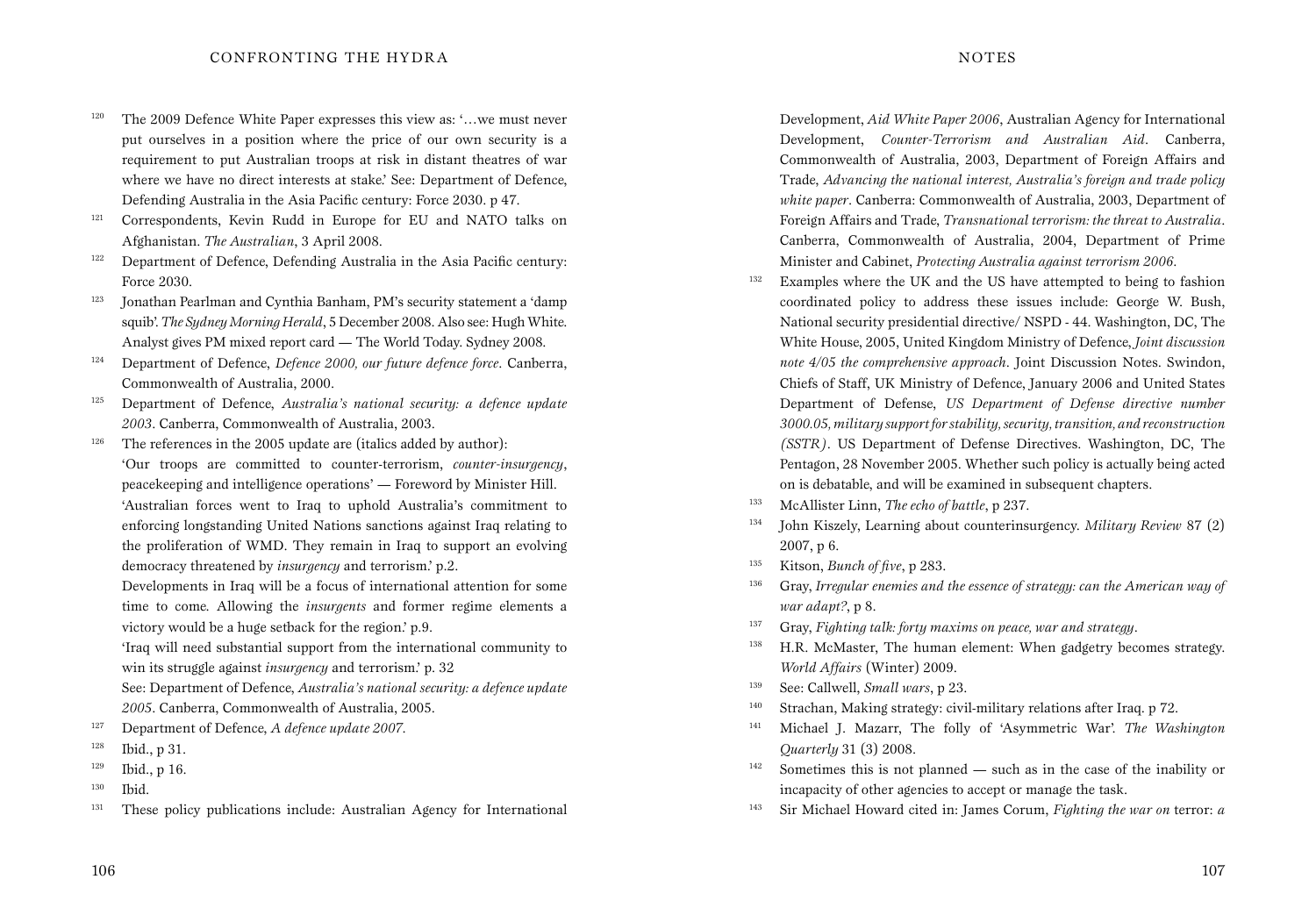NOTES

*counterinsurgency strategy*, p 9.

- 144 Eliot A. Cohen, *The American counterinsurgency tradition* (paper presented at Counterinsurgency in the 21st Century: Creating a National Framework, Washington, DC, 2006), p 8.
- 145 Michael G. Krause, *Square pegs for round holes: current approaches to future warfare and the need to adapt*, edited by Scott Hopkins. Land Warfare Studies Centre Working Papers No. 132. Canberra, Commonwealth of Australia, 2007, p 38.
- <sup>146</sup> From a much satirised press briefing conducted in Feb 2002. See: Donald Rumsfeld. DoD News Briefing — Secretary of Defense and Chairman of the Joint Chiefs of Staff. The Pentagon, Washington, DC, 12 February 2002.
- 147 McAllister Linn, *The echo of battle*, p 1.
- 148 Galula, *Pacification in Algeria 1956-1958*, p v.
- <sup>149</sup> McGeorge Bundy, *National security action memorandum No.* 182, *counterinsurgency doctrine*. Washington, DC, United States Government, 24 August 1962.
- 150 Mitchell M. Zais, U.S. strategy in Iraq. *Military Review* March–April 2007, p 108.
- 151 Andrew F. Krepinevich. *'From Afghanistan to Iraq: lessons in modern counterinsurgency': transcript of lecture by Dr Andrew F. Krepinevich, Tuesday 18th July 2006.* Global Strategy Forum 2006: http://www.globalstrategyforum. org/upload/upload25.pdf.
- <sup>152</sup> For example, as recently as 2005 Alan Dupont was critical of the 'stovepiping' of Defence and DFAT White Papers,saying that there was 'no overarching declaration of our national security objectives and a strategy for achieving them'. See: Dupont, *Grand strategy, national security and the Australian Defence Force*, p 1. Some of this concern — the 'overarching declaration' is now covered off by the NSS. See, Rudd. The First National Security Statement to the Parliament, Address by the Prime Minister of Australia, The Hon. Kevin Rudd MP.
- 153 Freedman, *The transformation of strategic affairs*, p 59.
- <sup>154</sup> Indicative of the debate is that characterised by Andrew Bacevich as between the 'crusaders' who favour developing greater policy for the conduct of COIN and the 'conservatives' who favour leaving the strategic policy focus on conventional conflicts. See: Andrew J. Bacevich, The Petraeus doctrine.

*The Atlantic Monthly* October 2008. The Director of the CNAS, Dr John Nagl, is typically associated with the 'crusaders', while Colonel Gian Gentile, an Army Officer on staff at West Point, typifies the arguments made by the conservatives. The enduring nature of this debate is highlighted by a 1967 quote from the UK in: Paget, *Counter-insurgency campaigning*, p 37. 'Since 1945, the British Army has spent some seven times as long engaged in actual counter-insurgency operations as it has on conventional…this ratio has not, however, been reflected in our training.'

- 155 Stephen Biddle and Jeffrey A. Friedman, *The 2006 Lebanon Campaign and the future of warfare: implications for army and defense policy.* Carlisle, PA, Strategic Studies Institute, 2008, p xvii.
- 156 See: Robert M. Gates, Beyond guns and steel: reviving the nonmilitary instruments of American power. *Military Review* LXXXVIII (1) 2008; Robert M Gates, Dean Acheson Lecture, U.S. Institute of Peace, Washington, DC, Wednesday, October 15 2008; Robert M Gates, National Defense University, Fort Lesley McNair, Washington, DC, 29 September 2008; Robert M Gates. U.S. global leadership campaign, Washington, DC, Tuesday 15 July 2008.
- 157 Nathan P. Freier. *'What if?' A most impertinent question indeed.*  [Online newsletter]. Strategic Studies Institute 2006: http://www. strategicstudiesinstitute.army.mil/pdffiles/PUB727.pdf.
- <sup>158</sup> The most recent examples being the ADF's future joint operating concept and the 2007 Defence Update, see: Department of Defence, *Joint operations for the 21st century*, and Department of Defence, *A defence update 2007*.
- <sup>159</sup> Indeed, some publications go as far as to imply that such tasking is problematic as it detracts from the ability to do 'other defence tasks.' This seems to imply that these are of lesser value than the unspecified 'other tasks'. See: Department of Defence, *A defence update 2007*, p 37.
- 160 Dupont, *Grand strategy, national security and the Australian Defence Force*, p 3, Smith, *The utility of force*.
- 161 Cited in: West, *The strongest tribe, war, politics and the endgame in Iraq,* p 227.
- Despite Western preferences for conventional war, as the old saying goes, 'the enemy has a vote'. The demonstration effect of the wars in Iraq and Afghanistan will reinforce two things to any potential enemy: 1. That the US (and its allies) have no peer in the planning and conduct of 'conventional'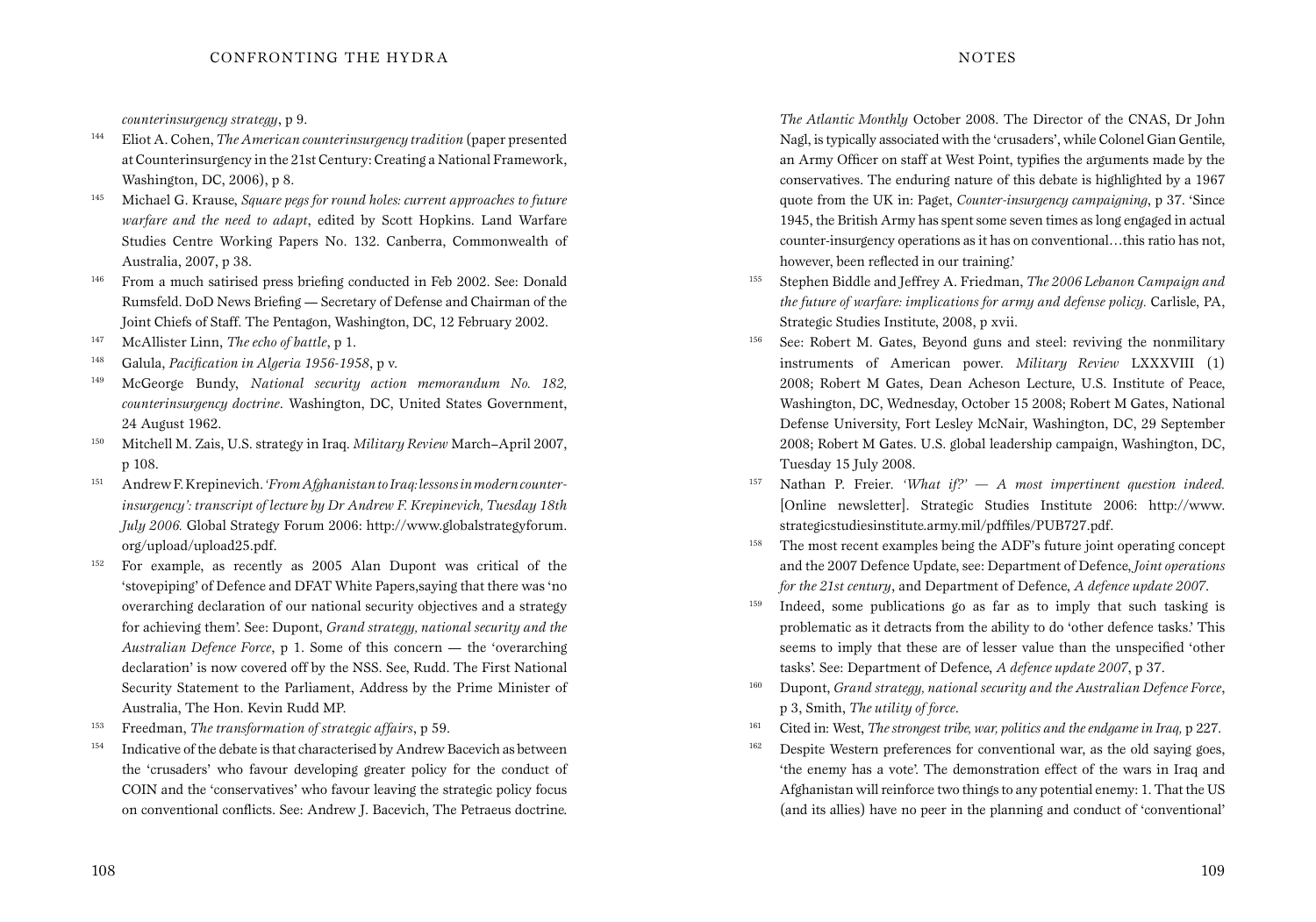warfare; and 2. That supremacy dissipates quickly when presented with insurgency. Even the 2009 Australian Defence White Paper states that intrastate wars will be the most common form of conflict until 2030. See: Department of Defence, *Defending Australia in the Asia Pacific century: Force 2030*. p 16.

- 163 Colin S. Gray in the introduction to: Steven Metz, *Iraq and the evolution of American strategy*, Dulles, VA, Potomac Books Inc., 2008, p ix.
- 164 Galula, *Counterinsurgency warfare*, p 65.
- 165 Hew Strachan, The lost meaning of strategy. *Survival* 47 (3) 2005, p 34.
- <sup>166</sup> Colonel, now Professor, Peter Mansoor was the first commander of the US Army / USMC Counterinsurgency Center at Fort Leavenworth, Kansas. Prior to that he had commanded a US Brigade in Baghdad. Subsequently he was General David Petraeus' Executive Officer at MNF-I during the surge.
- 167 Peter R. Mansoor, *Baghdad at sunrise: a brigade commander's war in Iraq*. The Yale Library of Military History. New Haven and London, Yale University Press, 2008, p 109.
- 168 Robert M. Chamberlain, With friends like these: grievance, governance, and capacity-building in COIN. *Parameters* XXXVIII (2) 2008, p 89.
- 169 Dupont, *Grand strategy, national security and the Australian Defence Force*, p 1.
- 170 D. J Kilcullen. *New paradigms for 21st-century conflict.* Foreign Policy Agenda 12 (5). U.S. Department of State 2007: http://usinfo.state.gov/ journals/itps/0507/ijpe/ijpe0507.pdf, and: Sarah Sewall, Modernizing U.S. counterinsurgency practice: rethinking risk and developing a national strategy. *Military Review*, September–October 2006.
- 171 Even the foreword to the 2006 *Strategy Planning Framework Handbook* seems confused by this. See: Department of Defence, *Strategy planning framework handbook*. Canberra, Commonwealth of Australia, 17 May 2006.
- 172 Paret, ed., *The makers of modern strategy*, p 3.
- 173 Campbell and Weitz, *Non-military strategies for countering islamist terrorism: lessons learned from past counterinsurgencies*, p 9.
- <sup>174</sup> 'When' can be regarded as describing the circumstances that should or could compel Australia to adopt a counterinsurgent posture.
- 175 Liddell Hart, *Strategy*, p 324.
- 176 Andre Beaufre, *An introduction to strategy*, trans. C.B Major General R.

H Barry, C.B.E., 1st American edition (English Translation by Faber and Faber Ltd 1965). New York, Frederick A. Praeger, 1965, p 134.

- 177 Frank Kitson, *Low intensity operations subversion, insurgency, peacekeeping.* Harrisburg, PA, Stackpole Books, 1971, p 166.
- <sup>178</sup> Gregory Wilson, Anatomy of a successful COIN operation: OEF-PHILIPPINES and the indirect approach. *Military Review* LXXXVI (November–December 2006, No. 6), p 2.
- 179 Francis P. Serong, An Australian view of revolutionary warfare. *Conflict Studies* 16 (September) 1971.
- 180 Australian Agency for International Development, *Aid White Paper 2006*, p ix.
- 181 Department of Defence, *Joint operations for the 21st century*, p 10.
- 182 Department of Defence, *Defending Australia in the Asia Pacific century: Force 2030*. pp 16, 22-23.
- 183 Prime Minister's Strategy Unit, *Investing in prevention: a Prime Minister's Strategy Unit report to government*. London, UK Government, February 2005.
- 184 Robert H. Scales and Robert Killebrew, The coalition of enlightened states. *United States Naval Institute Proceedings* 133 (1) 2007.
- 185 Australian Agency for International Development, *Aid White Paper 2006*, p xi.
- <sup>186</sup> The DCP is an Australian Government program conducted by Defence with the broad aim of enhancing regional relationships through assisting the independent defence and defence-related capabilities of regional countries.
- 187 Anthony Walsh, *Aiding defence: the nexus between Australia's aid and defence policies.* Masters thesis, Monash University, 2000, p 107.
- 188 Desmond Ball and Pauline Kerr, *Presumptive engagement: Australia's Asia-Pacific security policy in the 1990s.* St Leonards, Allen & Unwin, 1996, p 92.
- 189 Taber, *War of the flea: the classic study of guerrilla warfare*, p 6.
- 190 Galula, *Pacification in Algeria 1956*–*1958*.
- <sup>191</sup> The term 'Information Operations' is a US military term that is effectively interchangeable in most respects with the term 'Information Activities'. Petraeus was cited in: West, *The strongest tribe, war, politics and the endgame in Iraq*, p 226.
- 192 Joel Fitzgibbon. Speech to the National Press Club of Australia. National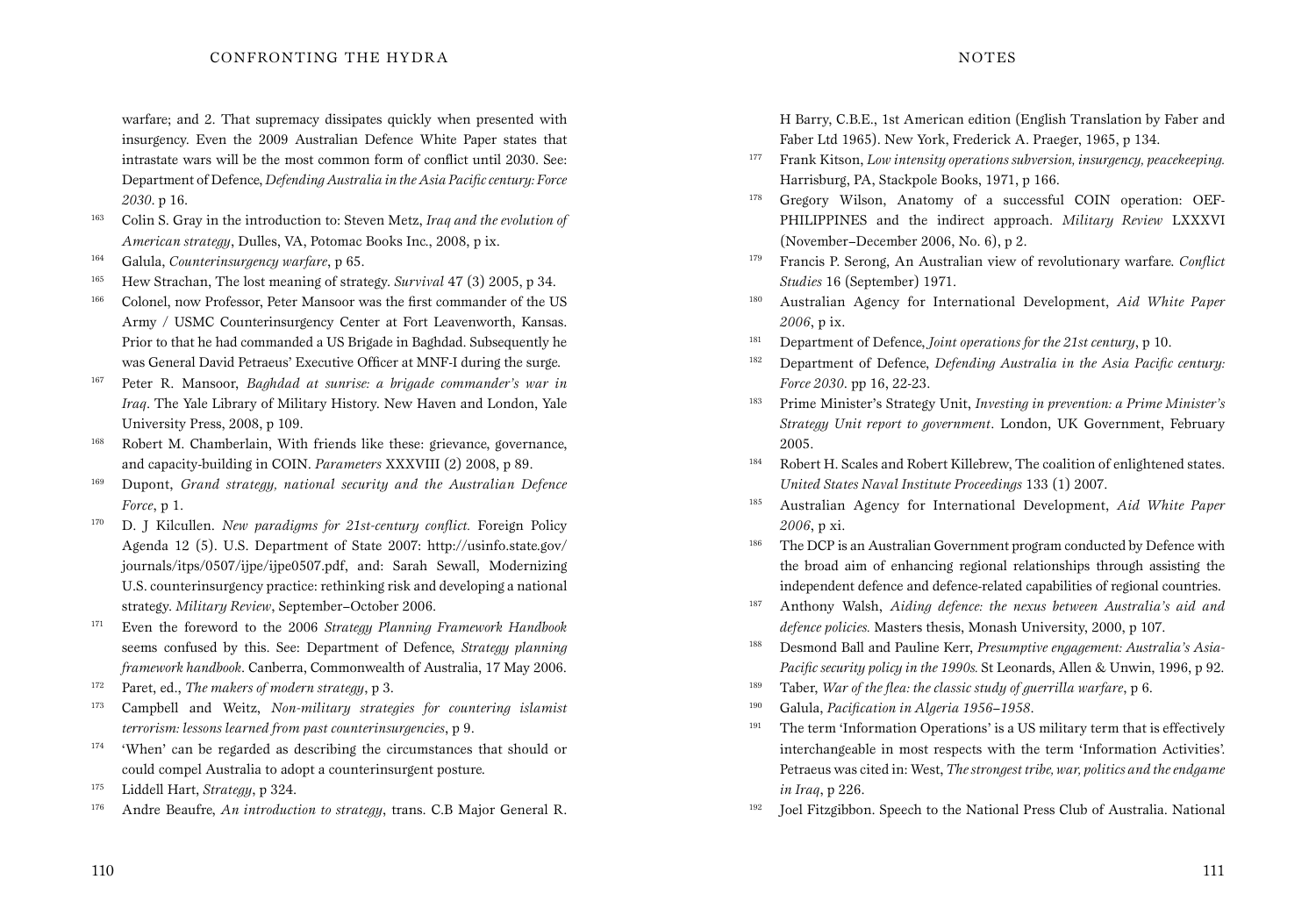Press Club, Canberra, 30 July 2008.

- 193 Fergus Hanson, *The Lowy Institute Poll 2008: Australia and the world, public opinion and foreign policy*. The Lowy Institute Poll. Sydney, Lowy Institute for International Policy, 2008, p 12.
- 194 Alan Dupont, Defence has battle at home. *The Australian*, 20 November 2008.
- 195 Department of Prime Minister and Cabinet, *Protecting Australia against terrorism 2006*, p 23.
- 196 Charles K. Hardy, *Information operations as an element of national power: a practitioner's perspective on why the United States can't get it right.* Carlisle, PA, United States Army War College, 18 March 2005, p 15.
- 197 John R. Galvin, Uncomfortable wars: toward a new paradigm. *Parameters* XVI (2) 1986.
- 198 Kitson, *Bunch of five*.
- 199 Kitson, *Low intensity operations*, p 95.
- 200 Galula, *Counterinsurgency warfare*, p 61.
- $201$  For example, in the United States the Army and Marine Corps jointly released a field manual on counterinsurgency, the Marine Corps has produced doctrine about irregular warfare, and the Army a manual of stability operations. A new United States joint publication on counterinsurgency is in draft at the time of writing this paper. In 2008, the Australian Army published a new counterinsurgency manual and a junior leader's counterinsurgency handbook.
- 202 United States Government, U.S. Government counterinsurgency guide, edited by Department of State. Washington DC: Bureau of Political– Military Affairs, 2009.
- <sup>203</sup> The UK Cabinet Office, Foreign and Commonwealth Office (FCO) and the Department for International Development (DfiD) all acknowledge the need for a Comprehensive Approach (strategy, leadership/ direction) but current legislation does not currently require anything further than cooperation. Also see: United Kingdom Ministry of Defence, *Joint discussion note 4/05 the comprehensive approach*.
- <sup>204</sup> Sewall, Modernizing U.S. counterinsurgency practice: rethinking risk and developing a national strategy. p 104.
- 205 Robert M. Cassidy, Book review: U.S. Army Counterinsurgency and

Contingency Operations Doctrine 1942-1976. By Andrew J. Birtle. *Parameters* XXXVII (4) 2007, p 130.

- 206 John Hillen, *Remarks by Assistant Secretary Dr. Hillen, 28 September 2006, USG Counterinsurgency Conference:* paper presented at the United States Government Counterinsurgency Conference, Washington DC, 28 September 2006.
- 207 Cohen, *The American counterinsurgency tradition*, p 7.
- 208 Allan Gyngell, *Balancing Australia's security interests*. Lowy Institute Perspectives. Sydney, Lowy Institute for International Policy, 26 September 2006, p 13.
- 209 McAllister Linn, *The echo of battle*, p 3.
- 210 Galula, *Counterinsurgency warfare*, p 67.
- <sup>211</sup> Rudd. The First National Security Statement to the Parliament, Address by the Prime Minister of Australia, The Hon. Kevin Rudd MP.
- $212$  The Centre is described at its website: http://www.civmilcoe.gov.au/web.php .
- <sup>213</sup> Chris Field, To lead, to excel: twentieth anniversary of the Australian Defence Academy. *Australian Army Journal* IV (1) 2007, p 179.
- 214 Cited in: Corum, *Fighting the war on terror: a counterinsurgency strategy*, p 193.
- 215 Cohen, *The American counterinsurgency tradition*, p 7.
- <sup>216</sup> The IDG had a budget of A\$264,069,000 in 2008/2009 and is authorised to grow to a target of 1,200 people in size. Source: Australian Federal Police, *Annual report 2007-08*. Canberra, Australian Federal Police, 2008.
- 217 Steven Metz and Raymond Millen, *Insurgency and counterinsurgency in the 21st century: reconceptualizing threat and response*. Insurgency and Counterinsurgency in the 21st Century. Carlisle, PA, The Strategic Studies Institute, 2004, p 20.
- 218 Robert M. Cassidy, The long small war: indigenous forces for counterinsurgency. *Parameters* XXXVI (2) 2006, p 48.
- 219 David Kilcullen, *The accidental guerrilla, fighting small wars in the midst of a big one.* New York, Oxford University Press, 2009, p 271.
- 220 Kalyvas, *The logic of violence in civil war*, p 107.
- <sup>221</sup> A point made emphatically in: Cassidy, The long small war: indigenous forces for counterinsurgency. p 48.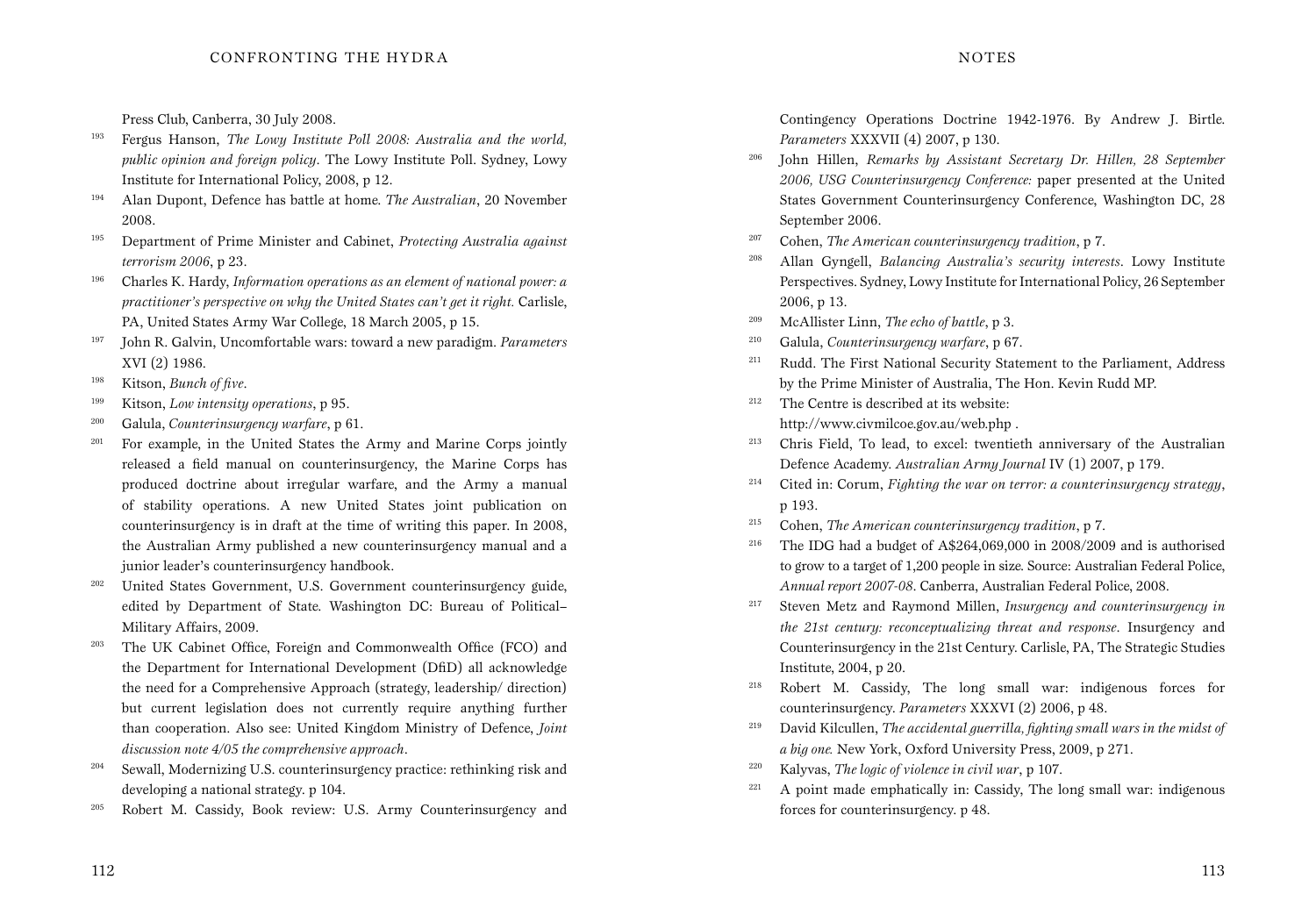#### CONFRONTING THE HYDRA

- <sup>222</sup> *The counter-insurgent state*, edited by Rich and Stubbs. p 7.
- 223 U.S. Government, Government counterinsurgency guide.
- 224 As recommended in Kitson, *Low intensity operations*, p ix.
- <sup>225</sup> This phrase was used by the French Army's General Vincent Desportes during a conversation with the author in 2008.

# **Bibliography**

- Australian Agency for International Development. *Australian aid: promoting growth and stability*. Canberra, Commonwealth of Australia, 2006.
- ———. *East Timor.* Canberra, Commonwealth of Australia, 2008: http://www. ausaid.gov.au/country/country.cfm?CountryID=911&Region=EastAsia.
- ———. *Solomon Islands.* Canberra, Commonwealth of Australia, 2008: http:// www.ausaid.gov.au/country/country.cfm?CountryID=16&Region= SouthPacific.
- Australian Army. *Land Warfare Doctrine LWD 3-0-1 Counterinsurgency*. Canberra, Department of Defence, 2008.
- Australian Federal Police. *Annual report 2007-08*. Canberra, Australian Federal Police, 2008.
- Bacevich, Andrew J. Fear and folly: learning from mistakes in Iraq. *The Futurist* 40 (6) 2006, p 23.
- ———. The Petraeus doctrine. *The Atlantic Monthly.* October 2008.
- Ball, Desmond and Pauline Kerr. *Presumptive engagement: Australia's Asia-Pacific security policy in the 1990s*. St Leonards, Allen & Unwin Australia, 1996.
- Beaufre, Andre. *An introduction to strategy*. Translated by C. B. Major General
	- R. H. Barry, C.B.E. 1st American edition. English Translation by Faber and Faber, 1965. New York, Frederick A. Praeger, 1965.
- Beckett, Ian F. W. *Insurgency in Iraq: an historical perspective*. Carlisle, PA, Strategic Studies Institute, 2005.
- ———. *Modern insurgencies and counter-insurgencies, guerrillas and their opponents since 1750*. London, Routledge, 2001.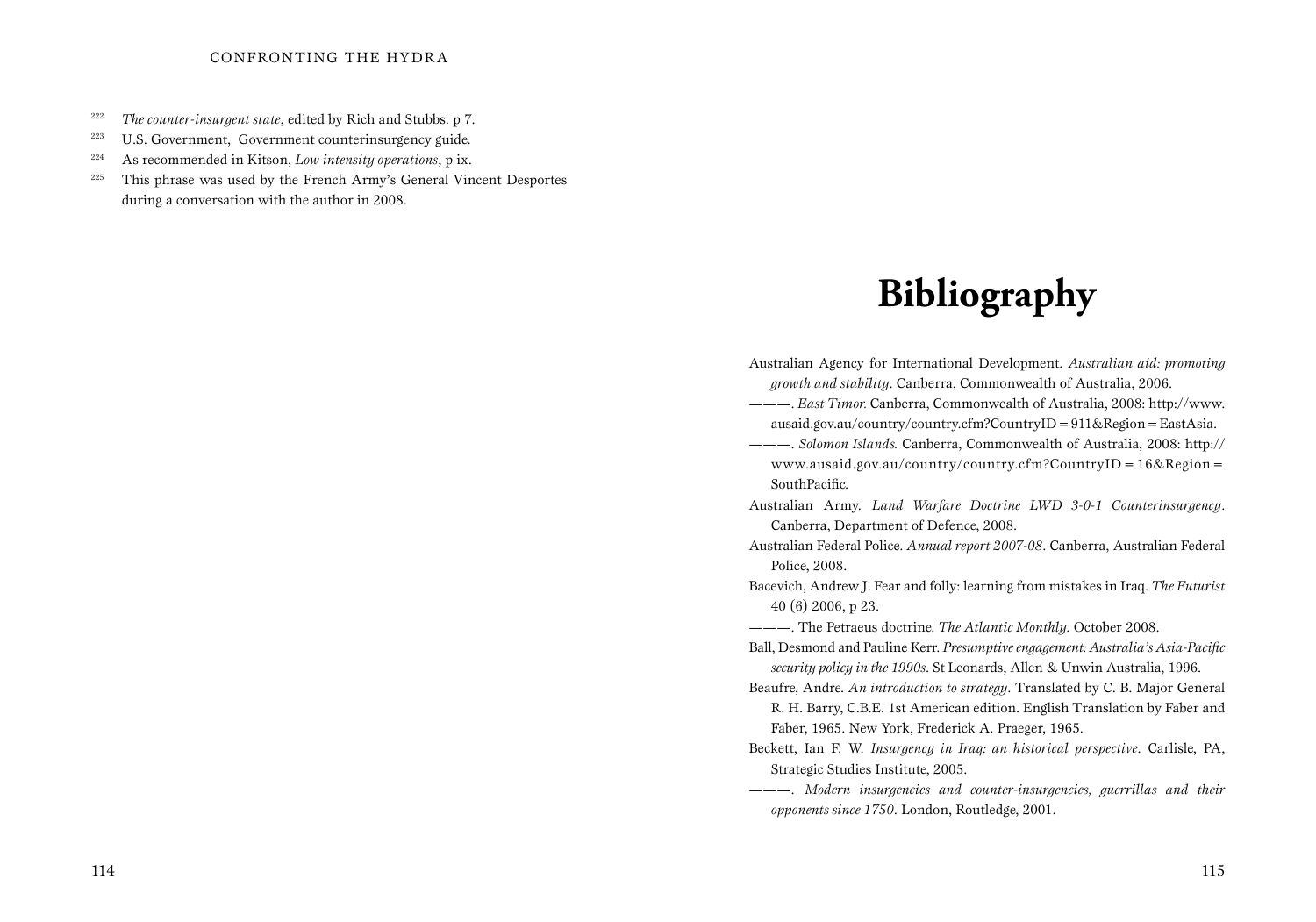- Belasco, Amy. *The cost of Iraq, Afghanistan, and other Global War on Terror operations since 9/11*. Washington, DC, Congressional Research Service, 2008.
- Bennett, Bruce, Christopher Twomey, and Gregory F. Treverton. *What are asymmetric strategies?* Documented Briefing Document Number: DB-246- OSD. Santa Monica, RAND Corporation, 1999.
- Biddle, Stephen and Jeffrey A. Friedman. *The 2006 Lebanon campaign and the future of warfare: implications for army and defense policy*. Carlisle, PA, Strategic Studies Institute, 2008.
- Boot, Max. *The savage wars of peace, small wars and the rise of American power*. New York, Basic Books, 2002.
- Broadbent, Jillian, William Maley, Brad Orgill, Peter Shergold, Ric Smith and Allan Gyngell. *Australia's diplomatic deficit: reinvesting in our instruments of international policy*. Blue Ribbon Panel Report. Sydney, Lowy Institute for International Policy, March 2009.
- Bundy, McGeorge. *National security action memorandum No. 182, counterinsurgency doctrine*. Washington, DC, United States Government, 24 August 1962.
- Bush, George W. National security presidential directive/NSPD–44. Washington, DC, The White House, 2005.
- Callwell, C. E. (Charles Edward). *Small wars: their principles and practice*. 3rd ed. Lincoln, University of Nebraska Press, 1996.
- Campbell, Jason and Jeremy Shapiro. *Afghanistan index: tracking variables of reconstruction & security in post-9/11 Afghanistan*. Washington, DC, The Brookings Institution, 18 November 2008.
- Campbell, Kurt M. and Richard Weitz. *Non-military strategies for countering Islamist terrorism: lessons learned from past counterinsurgencies*. Paper presented at the National Security in the 21st Century Conference, The Woodrow Wilson School of Public and International affairs, Princeton University, September 29-39, 2005.
- Carruthers, Susan L. *Winning hearts and minds: British Governments, the media and colonial counter-insurgency, 1944-60*. London, Leicester University Press, 1995.
- Cassidy, Robert M. Book review: U.S. Army Counterinsurgency and Contingency Operations Doctrine 1942-1976. By Andrew J. Birtle. *Parameters* XXXVII (4) 2007, pp 129-131.
- ———. The long small war: indigenous forces for counterinsurgency. *Parameters* XXXVI (2) 2006, pp 47-62.
- Chamberlain, Robert M. With friends like these: grievance, governance, and capacity-building in COIN. *Parameters* XXXVIII (2) 2008, pp 79-90.
- Cohen, Eliot A. *The American counterinsurgency tradition*. Paper presented at Counterinsurgency in the 21st Century: Creating a National Framework, Washington, DC, 2006.
- Colby, William with James McCargar. *Lost victory, a firsthand account of America's sixteen-year involvement in Vietnam*. Chicago, Contemporary Books, 1989.
- Collins, John M. *Grand strategy principles and practices*. Annapolis, Naval Institute Press, 1973.
- Cook, Malcolm and Kit Collier. *Mindanao: a gamble worth taking*. Lowy Institute Paper 17. Sydney Lowy Institute for International Policy, 2006.
- Correspondents. Kevin Rudd in Europe for EU and NATO talks on Afghanistan. *The Australian*, 3 April 2008.
- Corum, James S. *Fighting the war on terror: a counterinsurgency strategy*. St Paul, Zenith Press, 2007.
- Department of Defence. *Australia's national security: a defence update 2003*. Canberra, Commonwealth of Australia, 2003.
- ———. *Australia's national security: a defence update 2005*. Canberra, Commonwealth of Australia, 2005.
- ———. *Defence 2000: our future defence force*. Canberra: Commonwealth of Australia, 2000.
- ———. *A defence update 2007*. Canberra, Commonwealth of Australia, 2007.
- ———. *Defending Australia in the Asia Pacific century: Force 2030*. Canberra, Commonwealth of Australia, 2009.
- ———. *Joint operations for the 21st century*. Australian Defence Doctrine Publications. Canberra, Commonwealth of Australia, 2007.
- ———. *Portfolio Budget Statement 2008-09.* Canberra, Commonwealth of Australia, 2008.
- ———. *Strategy planning framework handbook*. Canberra, Commonwealth of Australia, 17 May 2006.
- Department of Foreign Affairs and Trade. *Annual report 2007-2008*. Canberra, Department of Foreign Affairs and Trade, October 2008.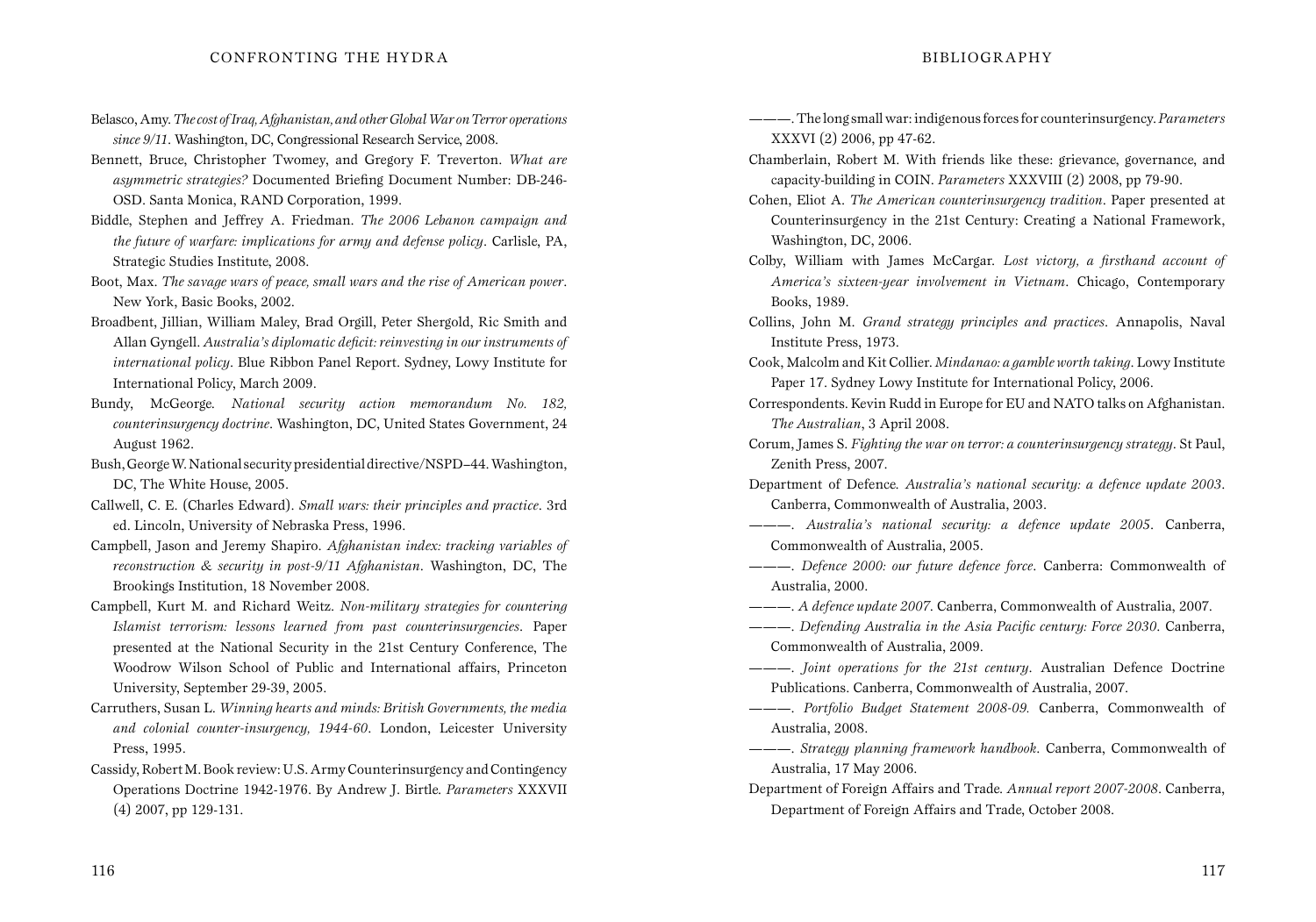- ———. *Annual report 2007-2008*. Canberra, Commonwealth of Australia, 2008.
- Department of Immigration and Citizenship*. Population flows: immigration aspects 2007*. 2008 edition. Canberra, Department of Immigration and Citizenship, 2009.
- Department of Prime Minister and Cabinet. *Protecting Australia against terrorism 2006*. Canberra, Commonwealth of Australia, 2006.
- Dupont, Alan. Defence has battle at home. *The Australian*, 20 November 2008, p 12.
- ———. *Grand strategy, national security and the Australian Defence Force*. Lowy Institute Perspectives. Sydney, Lowy Institute for International Policy, May 2005.
- Field, Chris. To lead, to excel: twentieth anniversary of the Australian Defence Academy. *Australian Army Journal* IV (1) 2007, pp 175-184.
- Freedman, Lawrence. *The transformation of strategic affairs*. Adelphi Papers 379. London, Routledge, 2006.
- Freier, Nathan P. *'What if?'*—*A most impertinent question indeed.*  [Online newsletter]. Strategic Studies Institute 2006: http://www. strategicstudiesinstitute.army.mil/pdffiles/PUB727.pdf.
- Fullilove, Michael. *World wide webs: diasporas and the international system.*  Lowy Institute Paper 22. Sydney, Lowy Institute for International Policy, 2008.
- Galula, David. *Counterinsurgency warfare: theory and practice*. PSI Classics of the Counterinsurgency Era. Westport, CT, Praeger Security International, 2006.
- ———. *Pacification in Algeria 1956-1958*. Santa Monica, RAND Corporation, 2006.
- Galvin, John R. Uncomfortable wars: toward a new paradigm. *Parameters* XVI (2) 1986, pp 30-38.
- Gates, Robert M. Beyond guns and steel: reviving the nonmilitary instruments of American power. *Military Review* LXXXVIII, (1) 2008, pp 2-9.
- United States Government, U.S. Government counterinsurgency guide. Washington, DC, Bureau of Political — Military Affairs, 2009.
- Gray, Colin S. *Fighting talk: forty maxims on peace, war and strategy*. Westport, CT, Praeger Security International, 2007.
- ———. *Irregular enemies and the essence of strategy: can the American way of war adapt?* Carlisle, PA, Strategic Studies Institute, 2006.
- Gurr, Ted Robert. *Why men rebel*. Princeton, NJ, Princeton University Press, 1970.
- Gwynn, Charles W. *Imperial policing*. 2nd ed. London, Macmillan and Co., 1939.
- Gyngell, Allan. *Ambition: the emerging foreign policy of the Rudd Government*. Lowy Institute Analysis. Sydney, Lowy Institute for International Policy, December 2008.
- ———. *Balancing Australia's security interests*. Lowy Institute Perspectives. Sydney, Lowy Institute for International Policy, 26 September 2006.
- Hammes, Thomas X. *The sling and the stone: on war in the 21st century*. St Paul, MN, Zenith Press, 2004.
- Hansard, *Parliamentary Debates, The Senate, questions without notice, Afghanistan*, 2.43 pm, Monday, 15 June 2009.
- Hanson, Fergus. *The Lowy Institute Poll 2008: Australia and the world, public opinion and foreign policy*. The Lowy Institute Poll. Sydney, Lowy Institute for International Policy, 2008.
- Hardy, Charles K. *Information operations as an element of national power: a practitioner's perspective on why the United States can't get it right*. Carlisle, PA, United States Army War College, 18 March 2005.
- Headquarters Department of the Army. *FM 3-24 Counterinsurgency*. Washington, DC, United States Government, 2006.
- Hillen, John. *Remarks by Assistant Secretary Dr. Hillen,* at the United States Government Counterinsurgency Conference, Washington, DC, 28 September 2006.
- Hoffman, Bruce. *Insurgency and counterinsurgency in Iraq*. RAND Occasional Paper. Santa Monica, CA, RAND Corporation, 2004.
- Howard, Michael. A long war? *Survival* 48 (4) 2006, pp 7-14.
- International Crisis Group. *Taliban propaganda: winning the war of words*. Asia Reports 158. Kabul; Brussels, International Crisis Group, 24 July 2008.
- Iron, Richard. Britain's longest war: Northern Island 1967-2007. In *Counterinsurgency in modern warfare*, edited by Daniel Marston and Carter Malkasian. Oxford, Osprey Publishing Ltd, 2008, pp 167-184.
- Jenkins, Brian Michael. *An urban strategy for guerillas and governments*. RAND Papers Document Number: P-4670/1. Santa Monica, RAND Corporation, 1972.
- Joes, Anthony James. *Resisting rebellion: the history and politics of*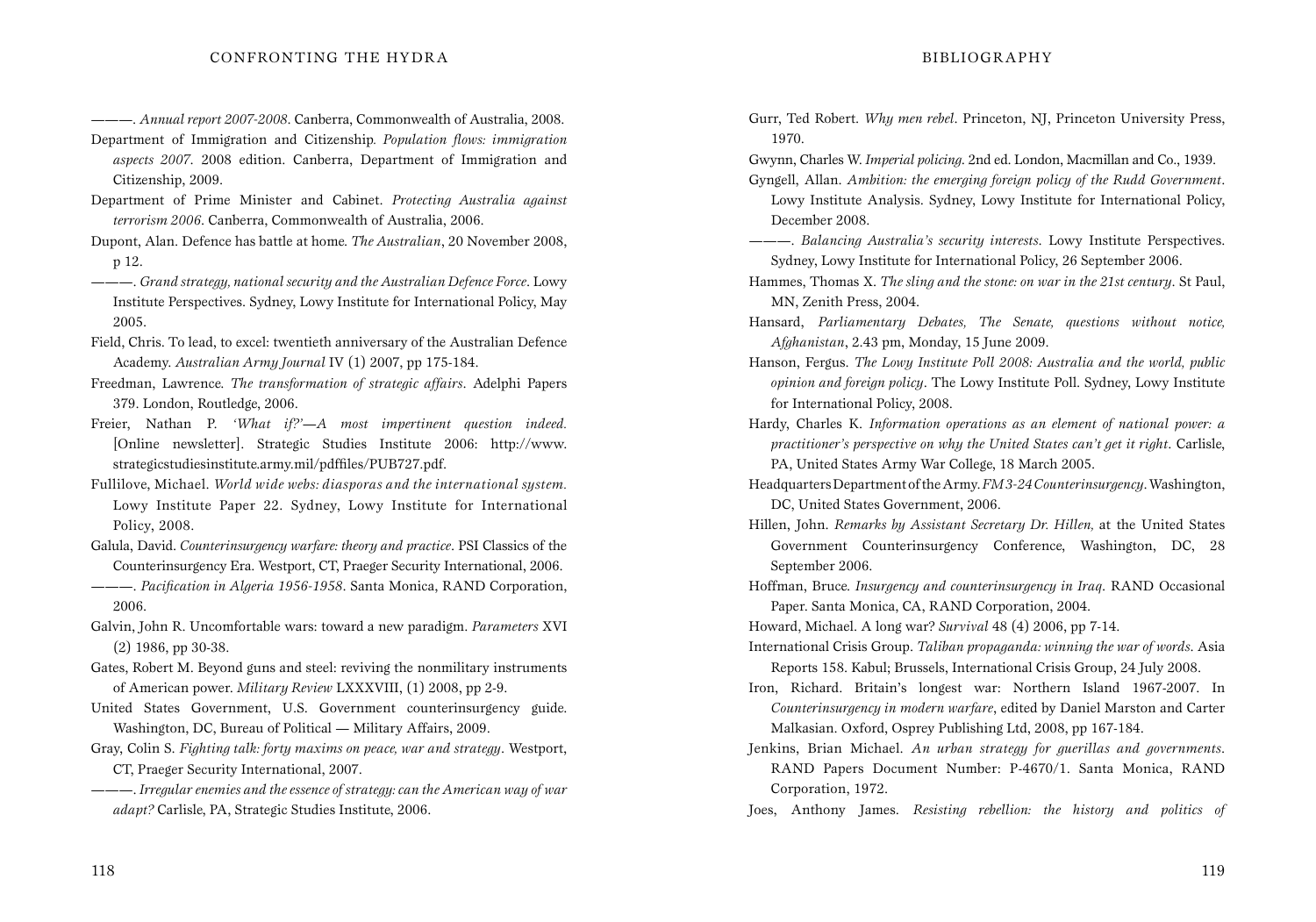*counterinsurgency*. Lexington, KY, University of Kentucky Press, 2004.

- Joffe, Josef. Power failure, why force doesn't buy order. *American Interest* II (6) 2007, pp 48-54.
- Johnson, Thomas H. and Chris M. Mason. No sign until the burst of fire: understanding the Pakistan-Afghanistan frontier. *International Security* 32 (4) 2008, pp 41-77.
- Kalyvas, Stathis N. *The logic of violence in civil war*, edited by Margaret Levi. Cambridge Studies in Comparative Politics. New York, Cambridge University Press, 2006.
- Kilcullen, D. J. *New paradigms for 21st-century conflict.* Foreign Policy Agenda 12 ( 5). U.S. Department of State 2007: http://usinfo.state.gov/journals/ itps/0507/ijpe/ijpe0507.pdf.
- Kilcullen, D. J. Countering global insurgency. *Journal of Strategic Studies* 28 (4) 2005, pp 597-617.
- Kilcullen, David. *The accidental guerrilla, fighting small wars in the midst of a big one*. New York, Oxford University Press, 2009.
- Kiszely, John. Learning about counterinsurgency. *Military Review* 87 (2) 2007, pp 5-11.
- Kitson, Frank. *Bunch of five*. London, Faber and Faber, 1977.

- Krause, Michael G. *Square pegs for round holes: current approaches to future warfare and the need to adapt*, edited by Scott Hopkins. Land Warfare Studies Centre Working Papers No. 132. Canberra, Commonwealth of Australia, 2007.
- Krepinevich, Andrew F. *From Afghanistan to Iraq: lessons in modern counterinsurgency: transcript of lecture by Dr Andrew F. Krepinevich, Tuesday 18th July 2006.* Global Strategy Forum 2006: http://www.globalstrategyforum. org/upload/upload25.pdf.
- ———. *The war in Iraq: the nature of insurgency warfare.* Center for Strategic and Budgetary Assessments 2004: http://www.csbaonline.org/4Publications/ PubLibrary/B.20040602.NatofInsurge/B.20040602.NatofInsurge.pdf.
- Laqueur, Walter. *Guerrilla warfare: a historical and critical study*. New Brunswick, NJ, Transaction Publishers, 1998.
- Leahy, Lieutenant General Peter. Electronic mail message from Lieutenant General Peter Leahy to Senior Advisor MNF-I COIN CFE. December 2007.

Liddell Hart, B. H. *Strategy*. 2nd revised ed. New York, Meridian, 1991.

- Luttwak, Edward. *Strategy: the logic of war and peace.* Revised and enlarged edition. Cambridge, MA, The Belknap Press of Harvard University Press, 2001.
- Lynch, Marc. Al-Qaeda's media strategies. *National Interest* 83 Spring 2006, pp 50-55.
- Mansoor, Peter R. *Baghdad at sunrise: a brigade commander's war in Iraq*. New Haven and London, Yale University Press, 2008.
- Marston, Daniel and Carter Malkasian, eds. *Counterinsurgency in modern warfare*. Oxford, Osprey Publishing, 2008.
- Mazarr, Michael J. The folly of 'Asymmetric War'. *The Washington Quarterly* 31 (3) 2008, pp 33-53.
- McAllister Linn, Brian. *The echo of battle: the Army's way of war*. Cambridge, MA, Harvard University Press, 2007.
- McMaster, H. R. The human element: when gadgetry becomes strategy. *World Affairs* Winter 2009.
- Metz, Steven. *Iraq and the evolution of American strategy*. Dulles, VA, Potomac Books Inc., 2008.
- ———. *Learning from Iraq: counterinsurgency in American strategy*. Carlisle, PA, Strategic Studies Institute, January 2007.
- Metz, Steven and Douglas V. Johnson II. *Asymmetry and U.S. military strategy: definition, background, and strategic concepts.* Strategic Studies Institute, United States Army War College, 2001.
- Metz, Steven and Raymond Millen. *Insurgency and counterinsurgency in the 21st century: reconceptualizing threat and response*. Insurgency and Counterinsurgency in the 21st century. Carlisle, PA, The Strategic Studies Institute, 2004.
- Mockaitis, Thomas R. *British counterinsurgency in the post-imperial era*, edited by Ian F.W. Beckett. War, Armed Forces and Society. Manchester and New York, Manchester University Press, 1995.
- ———. *British counterinsurgency, 1919-60*, edited by Michael Dockrill. Studies in Military and Strategic History. London, Macmillan, in association with King's College London, 1990.
- Neighbour, Sally. JI rebounds more dangerous than ever. *The Australian*, 6 March 2007, p 4.
- O'Hanlon, Michael. O'Hanlon: Lessons of the surge. *The Washington Times*, 4 November 2008.

<sup>———.</sup> *Low intensity operations subversion, insurgency, peacekeeping*. Harrisburg, PA, Stackpole Books, 1971.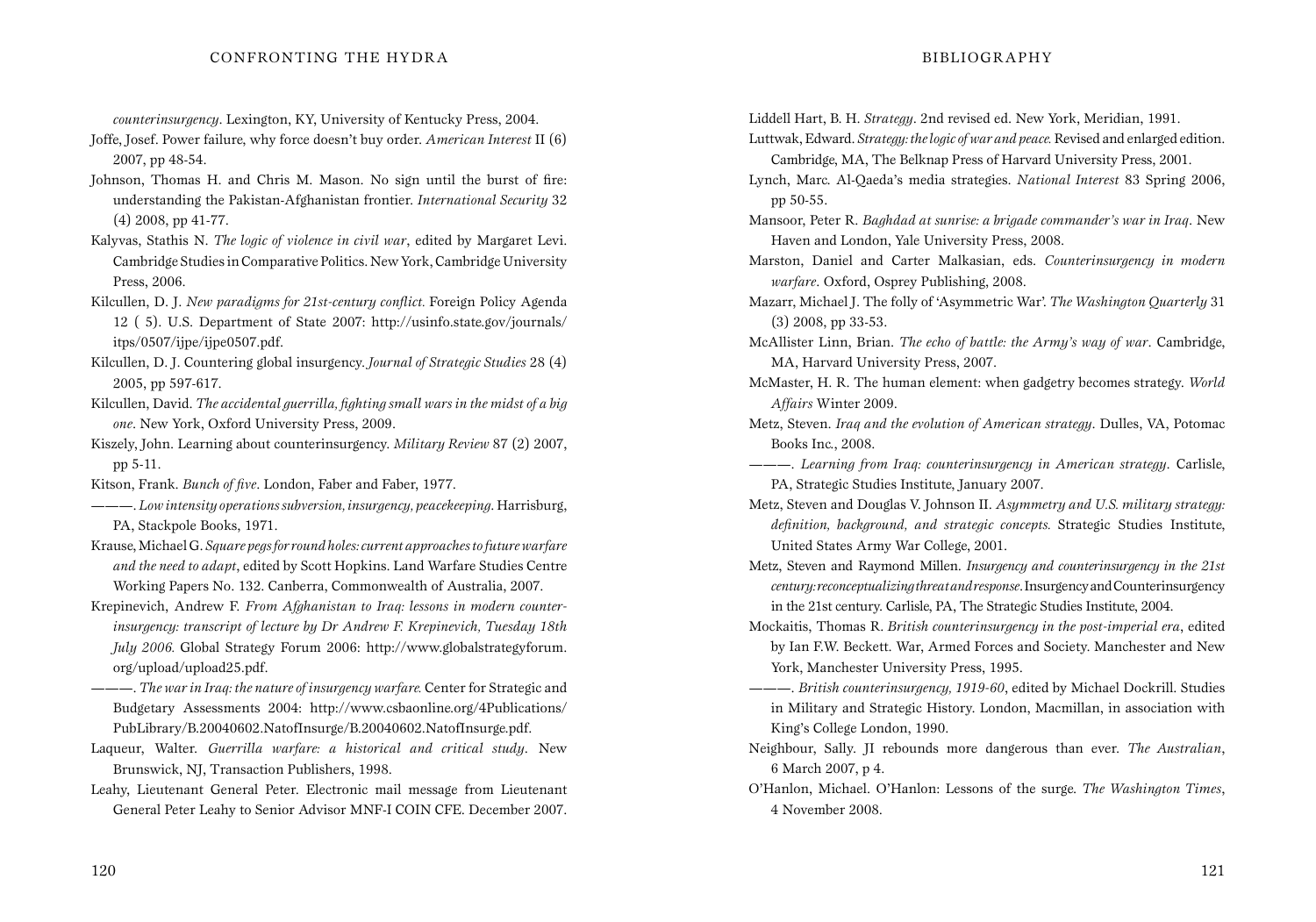#### BIBLIOGRAPHY

O'Neill, Bard E. *Insurgency & terrorism: from revolution to apocalypse*. Washington, DC, Potomac Books, 2005.

Paget, Julian. *Counter-insurgency campaigning*. London, Faber and Faber, 1967.

- Paret, Peter, ed. *The makers of modern strategy, from Machiavelli to the nuclear age*. Princeton, NJ, Princeton University Press, 1986.
- Pearlman, Jonathan and Cynthia Banham. PM's security statement a 'damp squib'. *The Sydney Morning Herald*, 5 December 2008.
- Prime Minister's Strategy Unit. *Investing in prevention: a Prime Minister's Strategy Unit report to government*. London, UK Government, February 2005.
- Rich, Paul B. and Richard Stubbs, eds. *The counter-insurgent state: guerrilla warfare and state building in the twentieth century*. Basingstoke, Macmillan Press, 1997.
- Robinson, Linda. *Tell me how this ends, General David Petraeus and the search for a way out of Iraq*. Philadelphia, PublicAffairs, a member of the Perseus Books Group, 2008.
- Rudd, Kevin. The First National Security Statement to the Parliament, Address by the Prime Minister of Australia, The Hon. Kevin Rudd MP. Parliament House, Canberra, 4 December 2008.
- Rumsfeld, Donald. DoD News Briefing–Secretary of Defense and Chairman of the Joint Chiefs of Staff. The Pentagon, Washington, DC, 12 February 2002.
- Scales, Robert H. and Robert Killebrew. The coalition of enlightened states. *United States Naval Institute Proceedings* 133 (1) 2007, pp 14-20.
- Serong, Francis P. An Australian view of revolutionary warfare. *Conflict Studies* 16 September 1971.
- Sewall, Sarah. Modernizing U.S. counterinsurgency practice: rethinking risk and developing a national strategy. *Military Review* September-October 2006, pp 103-110.
- Smith, Rupert. *The utility of force: the art of war in the modern world*. London, Allen Lane, 2005.
- United States Senate Armed Services Committee. *Statement of General Charles C. Krulak, Commandant of the Marine Corps, United States Marine Corps, before the Senate Armed Services Committee on 29 September 1998 concerning posture*, 29 September 1998.

Stiglitz, Joseph E. and Linda J. Bilmes. *The three trillion dollar war: the true cost* 

*of the Iraq conflict*. New York, W. W. Norton & Company Inc., 2008.

Strachan, Hew. The lost meaning of strategy. *Survival* 47 (3) 2005, pp 33-54.

- ———. Making strategy: civil-military relations after Iraq. *Survival* 48 (3) 2006, pp 59-82.
- Taber, Robert. *War of the flea: the classic study of guerrilla warfare*. Dulles, VA, Brassey's Inc., 2002.
- Thompson, Sir Robert. *Defeating communist insurgency*. St. Petersburg, FL, Hailer Publishing, 2005.
- Thomson, Mark. *The cost of defence: ASPI defence budget brief 2008-09*. Canberra, Australian Strategic Policy Institute, May 2008.
- Trinquier, Roger. *Modern warfare: a French view of counterinsurgency*. Translated by Daniel Lee. PSI Classics of the Counterinsurgency Era. Westport, CT, Praeger Security International, 2006.
- United Kingdom Ministry of Defence. *Joint discussion note 4/05 the comprehensive approach*. Joint Discussion Notes. Swindon, Chiefs of Staff, UK Ministry of Defence, January 2006.
- United States Department of Defense. *US Department of Defense directive number 3000.05, military support for stability, security, transition, and reconstruction (SSTR)*. US Department of Defense Directives. Washington, DC, The Pentagon, 28 November 2005.
- United States Department of the Army. *The U.S. Army / Marine Corps counterinsurgency field manual: US field manual no. 3-24: Marine Corps warfighting publication no.3-33.5*. Chicago, University of Chicago Press, 2007.
- Walsh, Anthony. *Aiding defence: the nexus between Australia's aid and defence policies*. Masters thesis, Monash University, 2000.
- Weinstein, Jeremy M. *Inside rebellion: the politics of insurgent violence*, edited by Margaret Levi. Cambridge Studies in Comparative Politics. New York, Cambridge University Press, 2007.
- West, Bing. *The strongest tribe, war, politics and the endgame in Iraq*. New York, Random House, 2008.
- White, Hugh. Analyst gives PM mixed report card. *The World Today*, Sydney 2008.
- ———. *Looking after Australians overseas*. Lowy Institute Policy Brief. Sydney, Lowy Institute for International Policy, October 2007.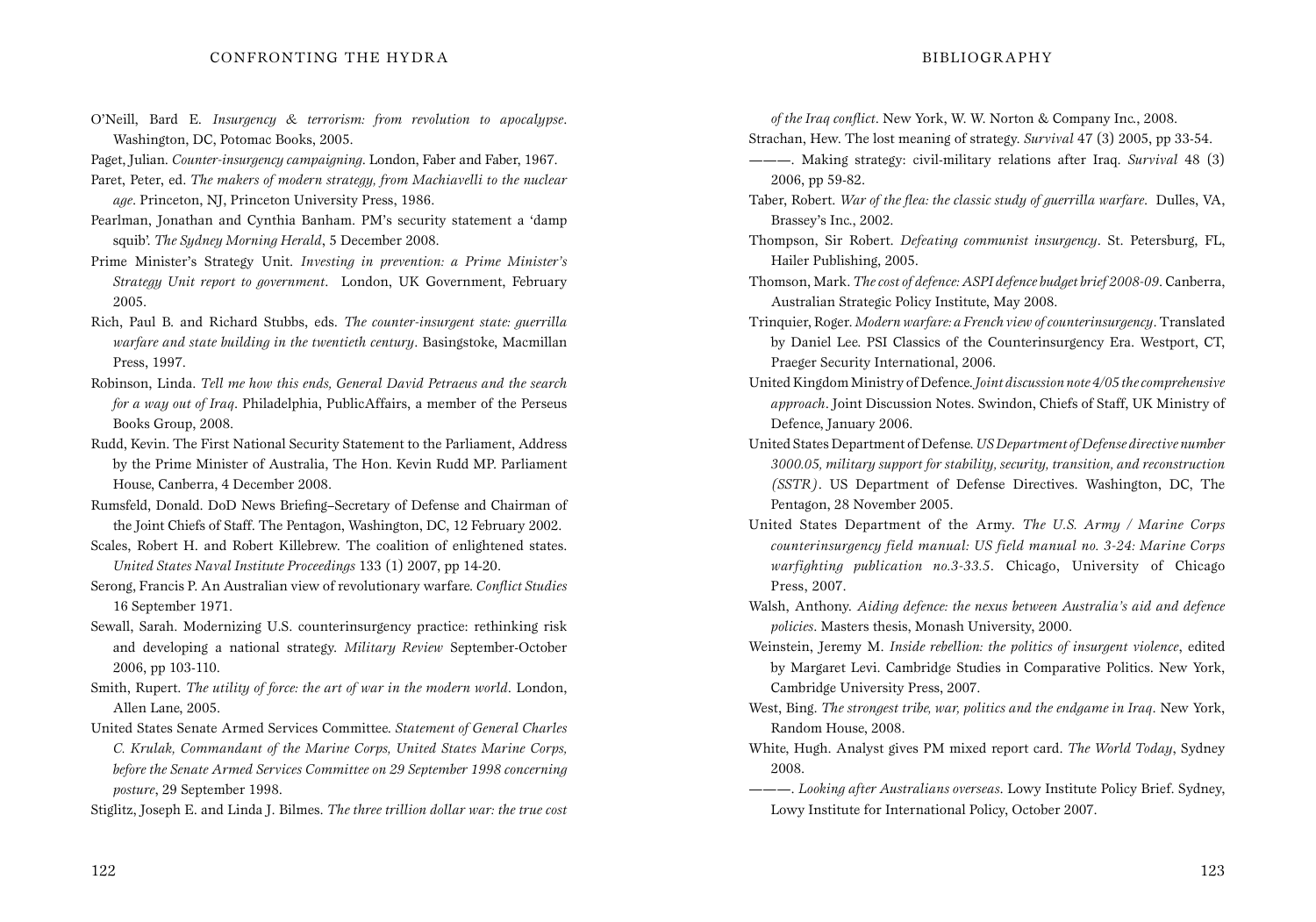- Wilson, Gregory. Anatomy of a successful COIN operation: OEF-PHILIPPINES and the indirect approach. *Military Review* LXXXVI November-December 2006, (6) 2006, pp 2-12.
- Zais, Mitchell M. U.S. strategy in Iraq. *Military Review* March-April 2007, pp 105-108.

### **LOWY INSTITUTE**

FOR INTERNATIONAL POLICY

#### **Other Lowy Institute Papers**

- 01 Mark P Thirlwell, *India: the next economic giant (*2004)
- 02 Milton Osborne, *River at risk: the Mekong and the water politics of Southeast Asia (*2004)
- 03 Alan Dupont, *Unsheathing the samurai sword: Japan's changing security policy* (2004)
- 04 Michael Fullilove & Chloë Flutter, *Diaspora: the world wide web of Australians*  (2004)
- 05 Anthony Bubalo & Greg Fealy, *Joining the caravan? The Middle East, Islamism and Indonesia* (2005)
- 06 Malcolm Cook & Craig Meer, *Balancing act: Taiwan's cross-strait challenge* (2005)
- 07 Mark Thirlwell, *The new terms of trade* (2005)
- 08 Peter Edwards, *Permanent friends? Historical reflections on the Australian-American alliance* (2005)
- 09 Ben Scott, *Re-imagining PNG: culture, democracy and Australia's role*  (2005)
- 10 Simon Chesterman, *Shared secrets: intelligence and collective security*  (2006)
- 11 Milton Osborne, *The paramount power: China and the countries of Southeast Asia* (2006)
- 12 Alan Dupont & Graeme Pearman, *Heating up the planet: climate change and security* (2006)
- 13 Rod McGibbon, *Pitfalls of Papua* (2006)
- 14 John Edwards, *Quiet boom* (2006)
- 15 Paul Kelly, *Howard's decade* (2006)
- 16 Hugh White, *Beyond the defence of Australia* (2006)
- 17 Malcolm Cook & Kit Collier, *Mindanao: a gamble worth taking* (2006)
- 18 Mark Thirlwell, *Second thoughts on globalisation* (2007)

(cont.)